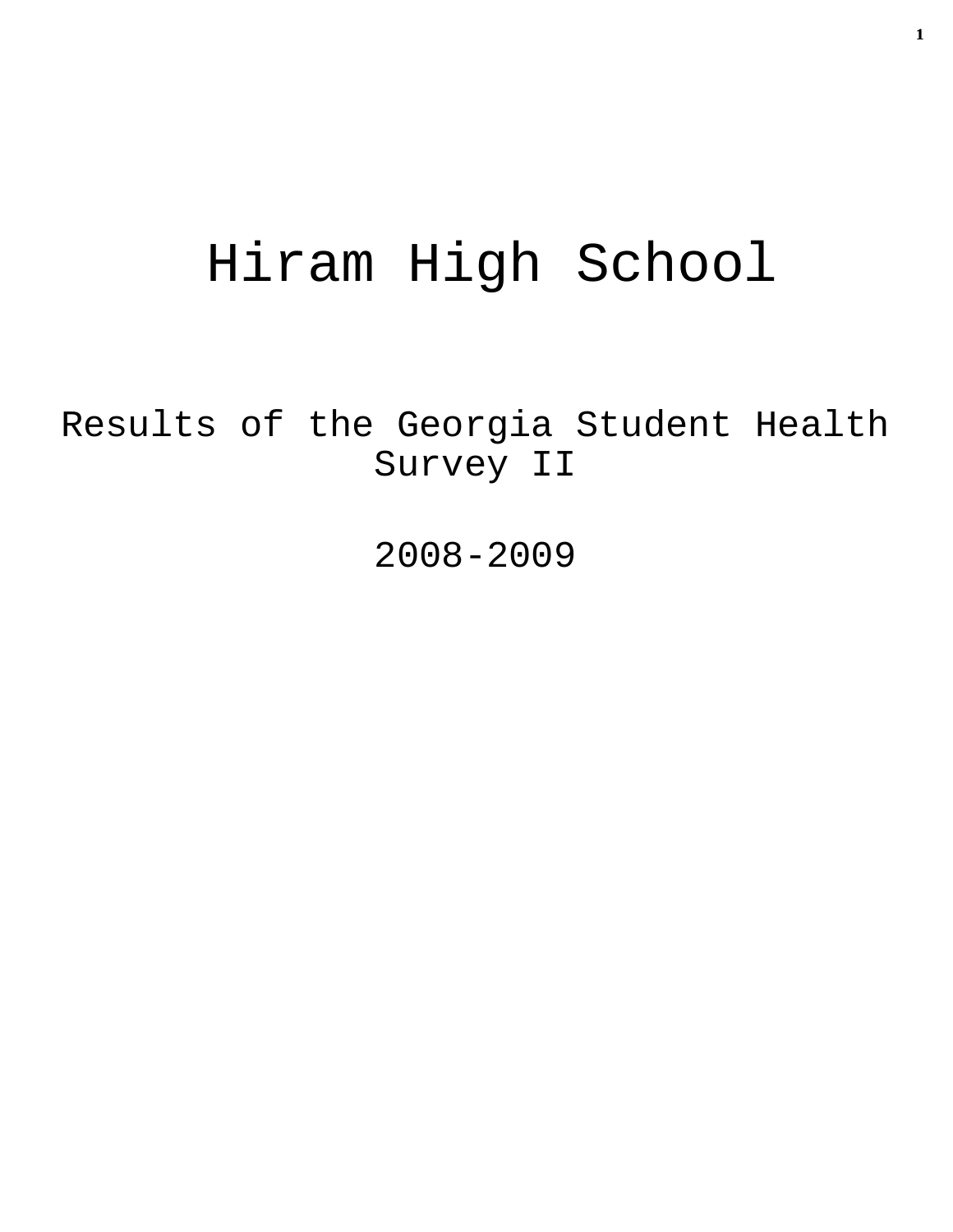# *Demographics* **2**

| Grade                    |     |  |  |  |
|--------------------------|-----|--|--|--|
| <b>Grade   Frequency</b> |     |  |  |  |
| 10                       | 308 |  |  |  |
| 12<br>251                |     |  |  |  |

| Frequency      | <b>Table of Gender by Grade</b> |              |              |              |  |  |
|----------------|---------------------------------|--------------|--------------|--------------|--|--|
| <b>Col Pct</b> |                                 | Grade(Grade) |              |              |  |  |
|                | Gender(Gender)                  | 10           | 12           | <b>Total</b> |  |  |
|                | <b>Female</b>                   | 169<br>54.87 | 149<br>59.36 | 318          |  |  |
|                | <b>Male</b>                     | 139<br>45.13 | 102<br>40.64 | 241          |  |  |
|                | <b>Total</b>                    | 308          | 251          | 559          |  |  |

| <b>Frequency</b><br>Col Pct |
|-----------------------------|

| <b>Table of Ethnicity by Grade</b> |              |              |              |  |  |  |
|------------------------------------|--------------|--------------|--------------|--|--|--|
|                                    | Grade(Grade) |              |              |  |  |  |
| <b>Ethnicity</b> (Ethnicity)       | 10           | 12           | <b>Total</b> |  |  |  |
| <b>Black</b>                       | 97<br>31.49  | 66<br>26.29  | 163          |  |  |  |
| <b>Hispanic</b>                    | 14<br>4.55   | 10<br>3.98   | 24           |  |  |  |
| <b>White</b>                       | 177<br>57.47 | 150<br>59.76 | 327          |  |  |  |
| <b>Asian</b>                       | 3<br>0.97    | 4<br>1.59    | 7            |  |  |  |
| <b>Other</b>                       | 17<br>5.52   | 21<br>8.37   | 38           |  |  |  |
| <b>Total</b>                       | 308          | 251          | 559          |  |  |  |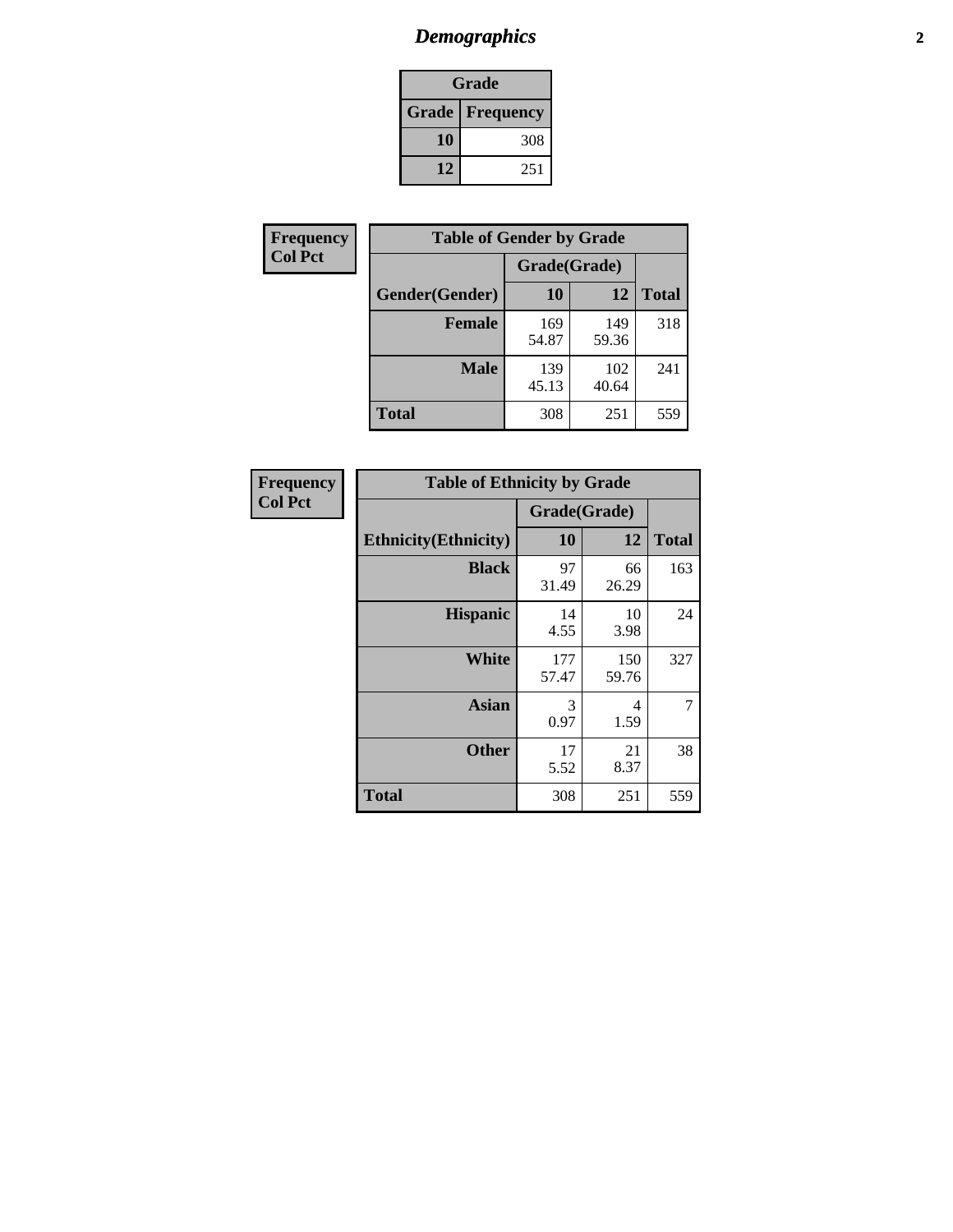#### *Title IV, Part A, Schedule A* **3** *Goal 1: Ensure that all schools are drug-free Baseline Data: Year 2008-2009 Prevalence of Drug Use*

| Frequency<br><b>Col Pct</b> | <b>Table of AlcoholAlt by Grade</b> |              |              |              |  |  |
|-----------------------------|-------------------------------------|--------------|--------------|--------------|--|--|
|                             | AlcoholAlt(Alcohol                  | Grade(Grade) |              |              |  |  |
|                             | use, past 30 days)                  | <b>10</b>    | 12           | <b>Total</b> |  |  |
|                             | Yes                                 | 75<br>24.35  | 96<br>38.25  | 171          |  |  |
|                             | N <sub>0</sub>                      | 233<br>75.65 | 155<br>61.75 | 388          |  |  |
|                             | Total                               | 308          | 251          | 559          |  |  |

| Frequency      | <b>Table of TobaccoAny by Grade</b> |              |              |              |  |
|----------------|-------------------------------------|--------------|--------------|--------------|--|
| <b>Col Pct</b> | TobaccoAny(Tobacco                  | Grade(Grade) |              |              |  |
|                | use, past 30 days)                  | <b>10</b>    | 12           | <b>Total</b> |  |
|                | Yes                                 | 51<br>16.56  | 74<br>29.48  | 125          |  |
|                | N <sub>0</sub>                      | 257<br>83.44 | 177<br>70.52 | 434          |  |
|                | Total                               | 308          | 251          | 559          |  |

| Frequency      | <b>Table of MarijuanaAlt by Grade</b> |              |              |              |  |
|----------------|---------------------------------------|--------------|--------------|--------------|--|
| <b>Col Pct</b> | MarijuanaAlt(Marijuana                | Grade(Grade) |              |              |  |
|                | use, past 30 days)                    | 10           | 12           | <b>Total</b> |  |
|                | <b>Yes</b>                            | 31<br>10.06  | 45<br>17.93  | 76           |  |
|                | N <sub>0</sub>                        | 277<br>89.94 | 206<br>82.07 | 483          |  |
|                | <b>Total</b>                          | 308          | 251          | 559          |  |

| <b>Frequency</b> | <b>Table of OtherDrugAny by Grade</b>  |              |              |              |  |
|------------------|----------------------------------------|--------------|--------------|--------------|--|
| <b>Col Pct</b>   | <b>OtherDrugAny(Other</b><br>drug use, | Grade(Grade) |              |              |  |
|                  | past 30 days)                          | 10           | 12           | <b>Total</b> |  |
|                  | Yes                                    | 23<br>7.47   | 34<br>13.55  | 57           |  |
|                  | N <sub>0</sub>                         | 285<br>92.53 | 217<br>86.45 | 502          |  |
|                  | <b>Total</b>                           | 308          | 251          | 559          |  |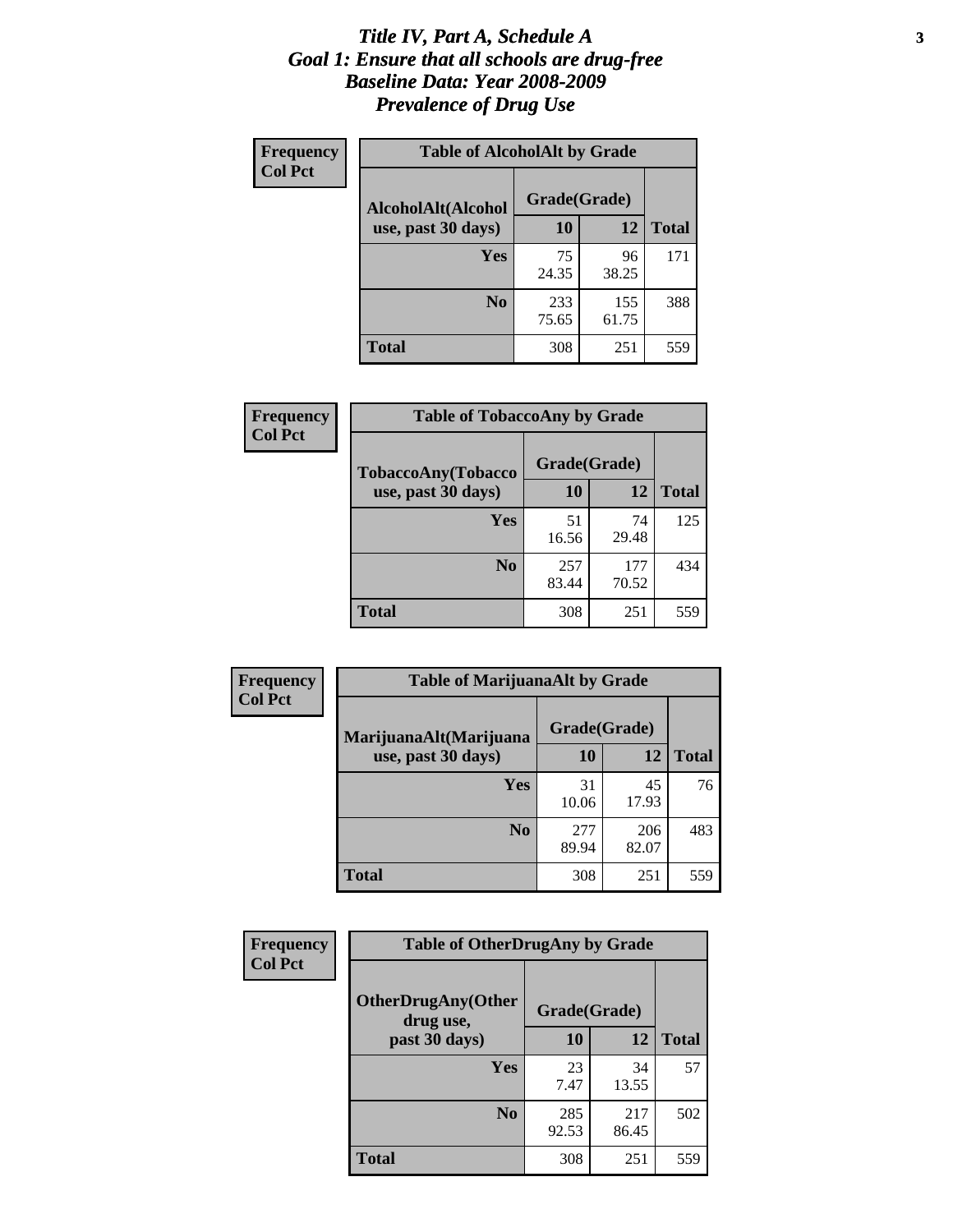#### *Average Age of Onset of Use* **4** *Results for "Average Age of Onset of Use" questions exclude students who said they did not use that substance*

| <b>Variable</b>    | Label                                                              | <b>Mean</b> |
|--------------------|--------------------------------------------------------------------|-------------|
| Alcoholinit2       | I started using alcohol when I was                                 | 13.65       |
| Cigarettesinit2    | I started smoking tobacco when I was                               | 13.94       |
| Smokelessinit2     | I started chewing tobacco when I was                               | 13.80       |
| Marijuanainit2     | I started using marijuana when I was                               | 14.41       |
| Cocaineinit2       | I started using cocaine when I was                                 | 14.52       |
| Inhalantsinit2     | I started using inhalants when I was                               | 12.68       |
| Steroidsinit2      | I started using steroids when I was                                | 14.00       |
| Ecstasyinit2       | I started using ecstasy when I was                                 | 15.20       |
| Methinit2          | I started using methamphetamines when I was                        | 15.00       |
| Hallucinogensinit2 | I started using hallucinogens when I was                           | 16.11       |
| Prescriptioninit2  | I started using prescription drugs not prescribed to me when I was | 13.72       |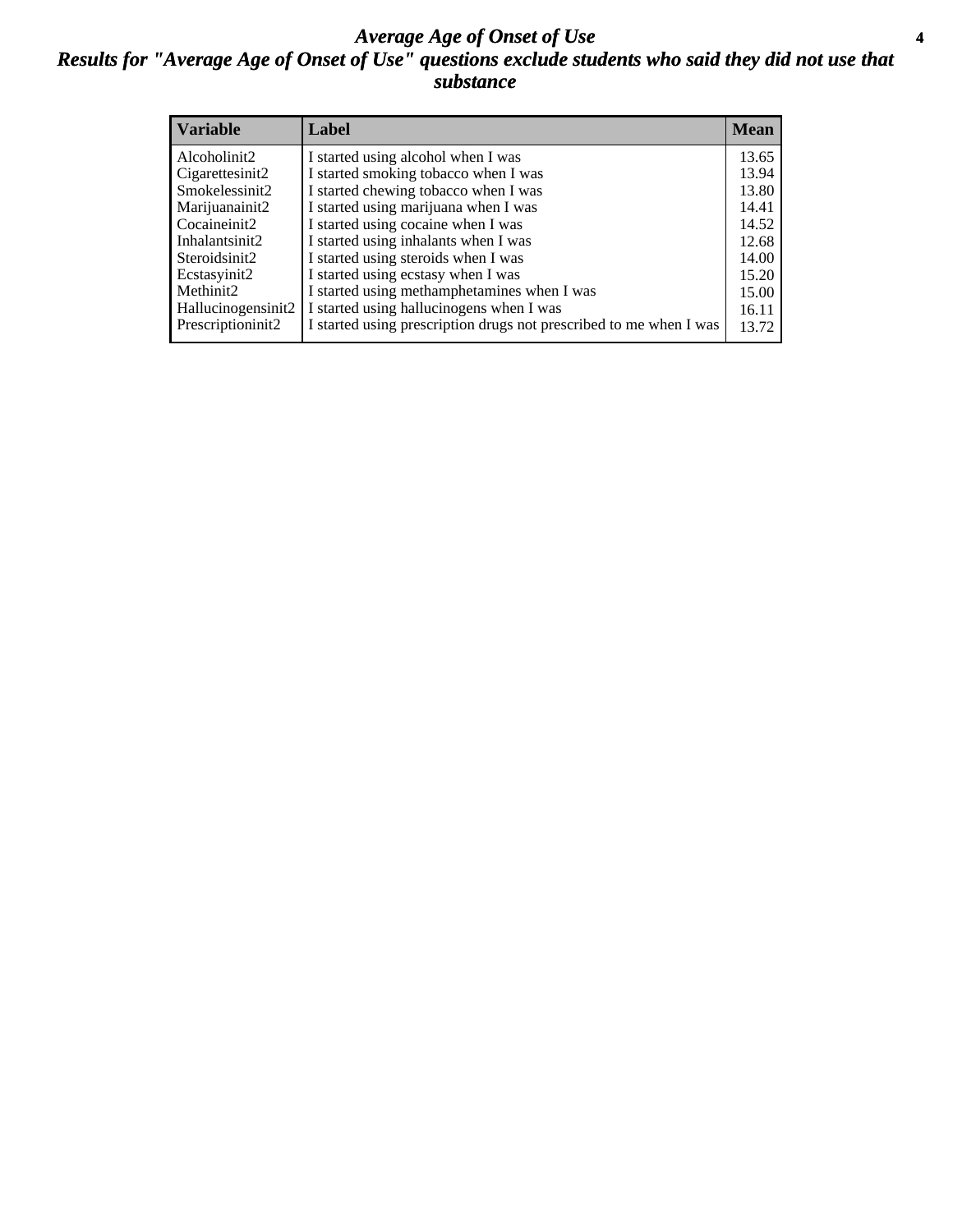# *Perception of Health Risk* **5**

| Frequency      | <b>Table of Alcoholharmdich by Grade</b> |              |              |              |
|----------------|------------------------------------------|--------------|--------------|--------------|
| <b>Col Pct</b> | Alcoholharmdich(I<br>think alcohol is    | Grade(Grade) |              |              |
|                | harmful)                                 | 10           | 12           | <b>Total</b> |
|                | <b>Yes</b>                               | 245<br>79.55 | 187<br>74.50 | 432          |
|                | N <sub>0</sub>                           | 63<br>20.45  | 64<br>25.50  | 127          |
|                | <b>Total</b>                             | 308          | 251          | 559          |

| Frequency      | <b>Table of Tobaccoharmdich by Grade</b> |              |              |              |  |
|----------------|------------------------------------------|--------------|--------------|--------------|--|
| <b>Col Pct</b> | Tobaccoharmdich(I<br>think tobacco is    | Grade(Grade) |              |              |  |
|                | harmful)                                 | 10           | 12           | <b>Total</b> |  |
|                | Yes                                      | 292<br>94.81 | 238<br>94.82 | 530          |  |
|                | N <sub>0</sub>                           | 16<br>5.19   | 13<br>5.18   | 29           |  |
|                | <b>Total</b>                             | 308          | 251          | 559          |  |

| <b>Frequency</b> | <b>Table of Marijuanaharmdich by Grade</b> |              |              |              |  |  |
|------------------|--------------------------------------------|--------------|--------------|--------------|--|--|
| <b>Col Pct</b>   | Marijuanaharmdich(I<br>think marijuana is  | Grade(Grade) |              |              |  |  |
|                  | harmful)                                   | 10           | 12           | <b>Total</b> |  |  |
|                  | <b>Yes</b>                                 | 242<br>78.57 | 171<br>68.13 | 413          |  |  |
|                  | N <sub>0</sub>                             | 66<br>21.43  | 80<br>31.87  | 146          |  |  |
|                  | <b>Total</b>                               | 308          | 251          | 559          |  |  |

| Frequency      | <b>Table of Otherdrugharmdich by Grade</b>   |              |              |              |  |  |  |  |
|----------------|----------------------------------------------|--------------|--------------|--------------|--|--|--|--|
| <b>Col Pct</b> | Otherdrugharmdich(I<br>think other drugs are | Grade(Grade) |              |              |  |  |  |  |
|                | harmful)                                     | 10           | <b>12</b>    | <b>Total</b> |  |  |  |  |
|                | Yes                                          | 301<br>97.73 | 247<br>98.41 | 548          |  |  |  |  |
|                | N <sub>0</sub>                               | 2.27         | 4<br>1.59    | 11           |  |  |  |  |
|                | <b>Total</b>                                 | 308          | 251          | 559          |  |  |  |  |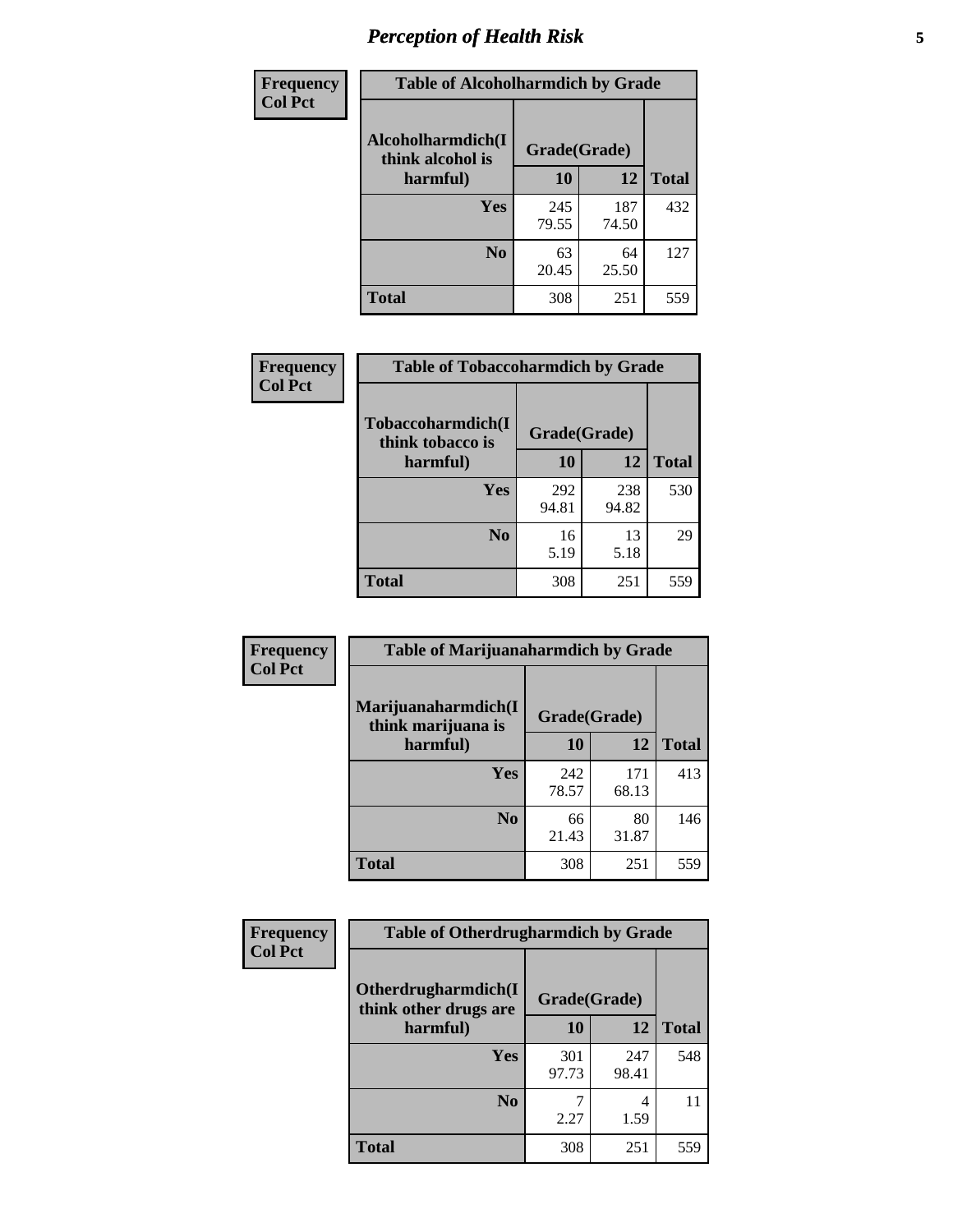# *Social Disapproval* **6**

| Frequency      | <b>Table of Alcoholpeerdich by Grade</b>                    |              |              |     |
|----------------|-------------------------------------------------------------|--------------|--------------|-----|
| <b>Col Pct</b> | Alcoholpeerdich(My<br>friends would<br>disapprove if I used | Grade(Grade) |              |     |
|                | alcohol)                                                    | 10           | <b>Total</b> |     |
|                | <b>Yes</b>                                                  | 139<br>45.13 | 73<br>29.08  | 212 |
|                | N <sub>0</sub>                                              | 169<br>54.87 | 178<br>70.92 | 347 |
|                | <b>Total</b>                                                | 308          | 251          | 559 |

| <b>Frequency</b> |
|------------------|
| <b>Col Pct</b>   |

| <b>Table of Tobaccopeerdich by Grade</b>                    |              |              |              |  |  |  |  |
|-------------------------------------------------------------|--------------|--------------|--------------|--|--|--|--|
| Tobaccopeerdich(My<br>friends would<br>disapprove if I used | Grade(Grade) |              |              |  |  |  |  |
| tobacco)                                                    | 10           | 12           | <b>Total</b> |  |  |  |  |
| Yes                                                         | 192<br>62.34 | 112<br>44.62 | 304          |  |  |  |  |
|                                                             |              |              |              |  |  |  |  |
| N <sub>0</sub>                                              | 116          | 139          | 255          |  |  |  |  |
|                                                             | 37.66        | 55.38        |              |  |  |  |  |
| <b>Total</b>                                                | 308          | 251          | 559          |  |  |  |  |

| <b>Frequency</b> | <b>Table of Marijuanapeerdich by Grade</b>                    |              |              |              |  |  |  |  |
|------------------|---------------------------------------------------------------|--------------|--------------|--------------|--|--|--|--|
| <b>Col Pct</b>   | Marijuanapeerdich(My<br>friends would<br>disapprove if I used | Grade(Grade) |              |              |  |  |  |  |
|                  | marijuana)                                                    | 10           | 12           | <b>Total</b> |  |  |  |  |
|                  | <b>Yes</b>                                                    | 189<br>61.36 | 114<br>45.42 | 303          |  |  |  |  |
|                  | N <sub>0</sub>                                                | 119<br>38.64 | 137<br>54.58 | 256          |  |  |  |  |
|                  | <b>Total</b>                                                  | 308          | 251          | 559          |  |  |  |  |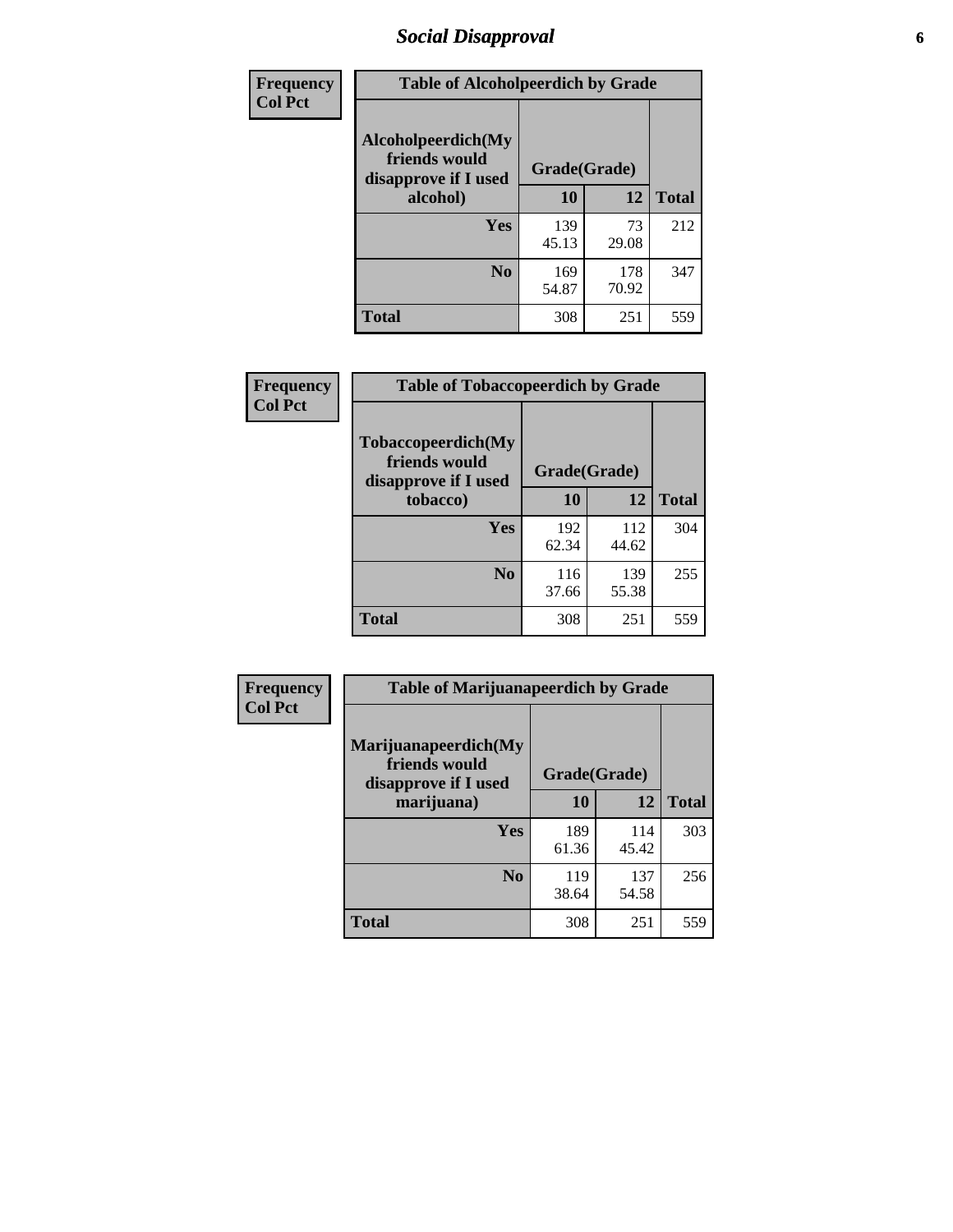# *Social Disapproval* **7**

| Frequency      | <b>Table of Otherdrugpeerdich by Grade</b>                    |              |              |              |  |  |  |  |
|----------------|---------------------------------------------------------------|--------------|--------------|--------------|--|--|--|--|
| <b>Col Pct</b> | Otherdrugpeerdich(My<br>friends would<br>disapprove if I used | Grade(Grade) |              |              |  |  |  |  |
|                | other drugs)                                                  | 10           | 12           | <b>Total</b> |  |  |  |  |
|                | <b>Yes</b>                                                    | 237<br>76.95 | 177<br>70.52 | 414          |  |  |  |  |
|                | N <sub>0</sub>                                                | 71<br>23.05  | 74<br>29.48  | 145          |  |  |  |  |
|                | <b>Total</b>                                                  | 308          | 251          | 559          |  |  |  |  |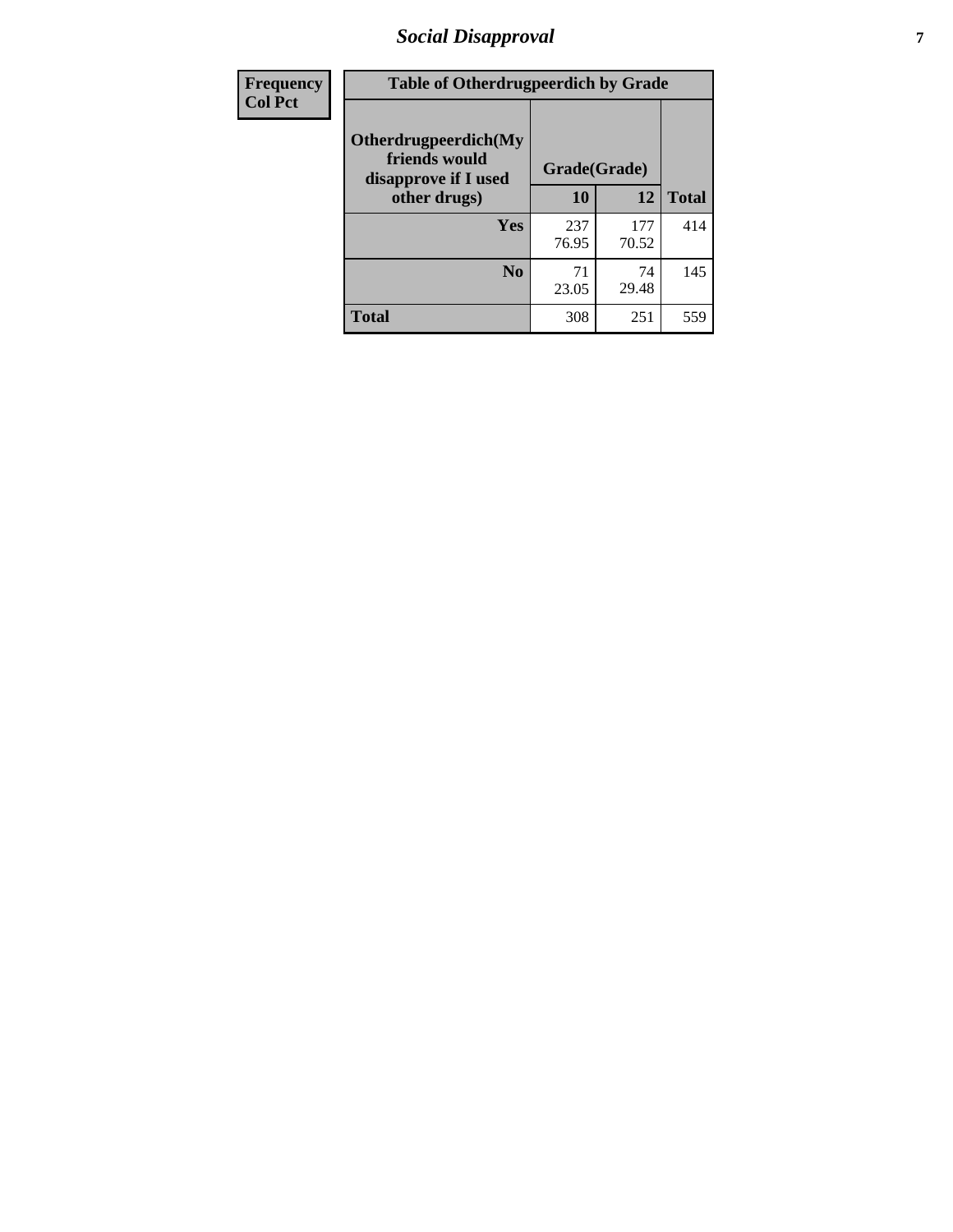#### Title IV, Part A, Schedule A **8** *Goal 2: To help ensure that all schools are safe and disciplined Baseline Data: Year 2008-2009 Student Involvement in Gang Activity*

| Frequency      | <b>Table of Gangself by Grade</b>                                                                 |                    |              |              |
|----------------|---------------------------------------------------------------------------------------------------|--------------------|--------------|--------------|
| <b>Col Pct</b> | Gangself(I<br>have<br>participated<br>in illegal<br>gang<br>activities in<br>the past 30<br>days) | Grade(Grade)<br>10 | 12           | <b>Total</b> |
|                | Yes                                                                                               | 14<br>4.55         | 8<br>3.19    | 22           |
|                | N <sub>0</sub>                                                                                    | 294<br>95.45       | 243<br>96.81 | 537          |
|                | <b>Total</b>                                                                                      | 308                | 251          | 559          |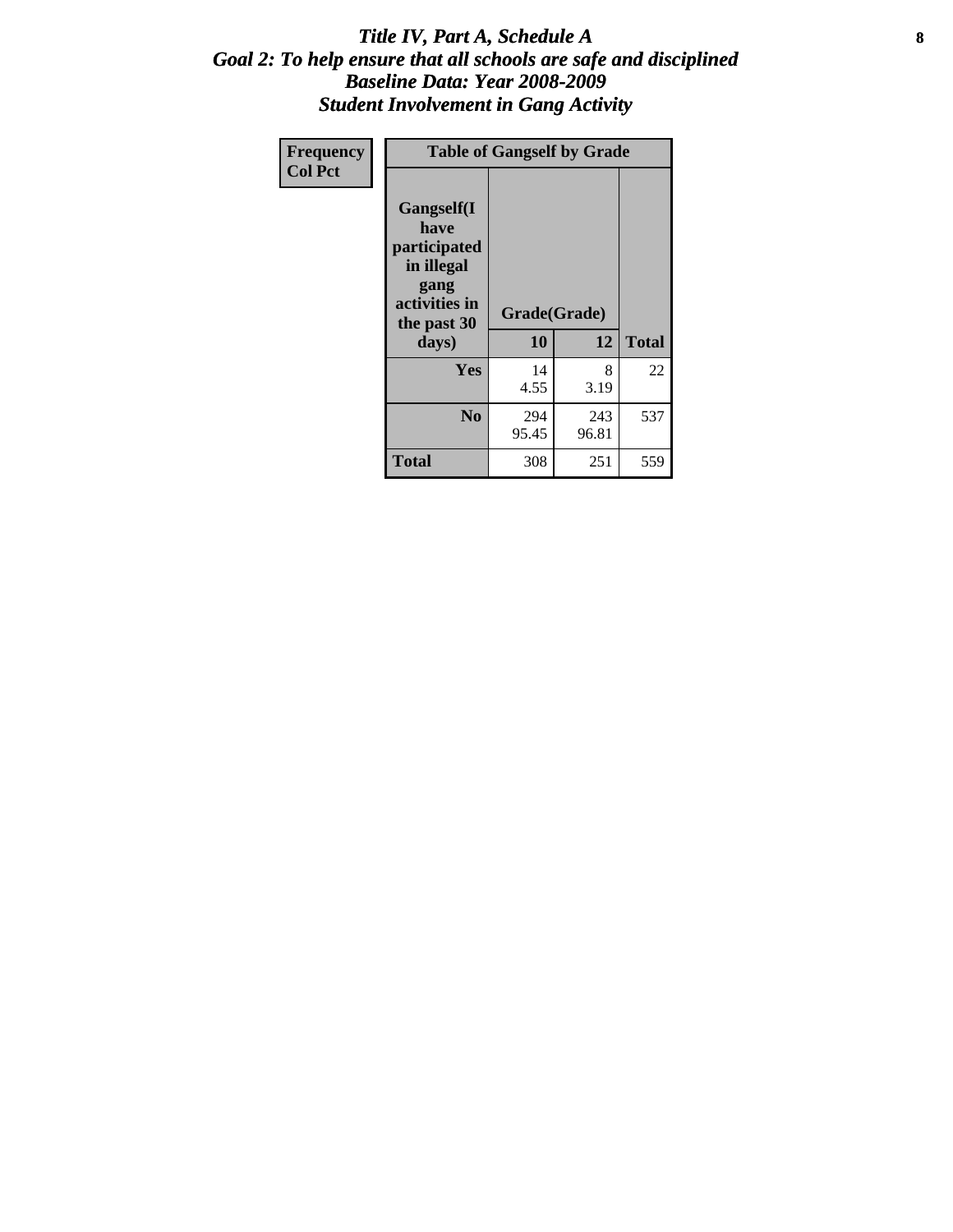# *Student Perception of School Safety* **9**

| <b>Frequency</b><br>Row Pct |
|-----------------------------|
|                             |

| <b>Table of Grade by Safeschool</b> |                                                                                                                                    |                                                        |             |             |     |  |  |  |
|-------------------------------------|------------------------------------------------------------------------------------------------------------------------------------|--------------------------------------------------------|-------------|-------------|-----|--|--|--|
|                                     |                                                                                                                                    | Safeschool (School is a place at which I feel<br>safe) |             |             |     |  |  |  |
| Grade(Grade)                        | <b>Somewhat</b><br>Somewhat<br><b>Strongly</b><br><b>Strongly</b><br><b>Disagree</b><br>Agree<br>Disagree<br><b>Total</b><br>Agree |                                                        |             |             |     |  |  |  |
| 10                                  | 28<br>9.09                                                                                                                         | 182<br>59.09                                           | 65<br>21.10 | 33<br>10.71 | 308 |  |  |  |
| 12                                  | 39<br>15.54                                                                                                                        | 138<br>54.98                                           | 47<br>18.73 | 27<br>10.76 | 251 |  |  |  |
| <b>Total</b>                        | 67                                                                                                                                 | 320                                                    | 112         | 60          | 559 |  |  |  |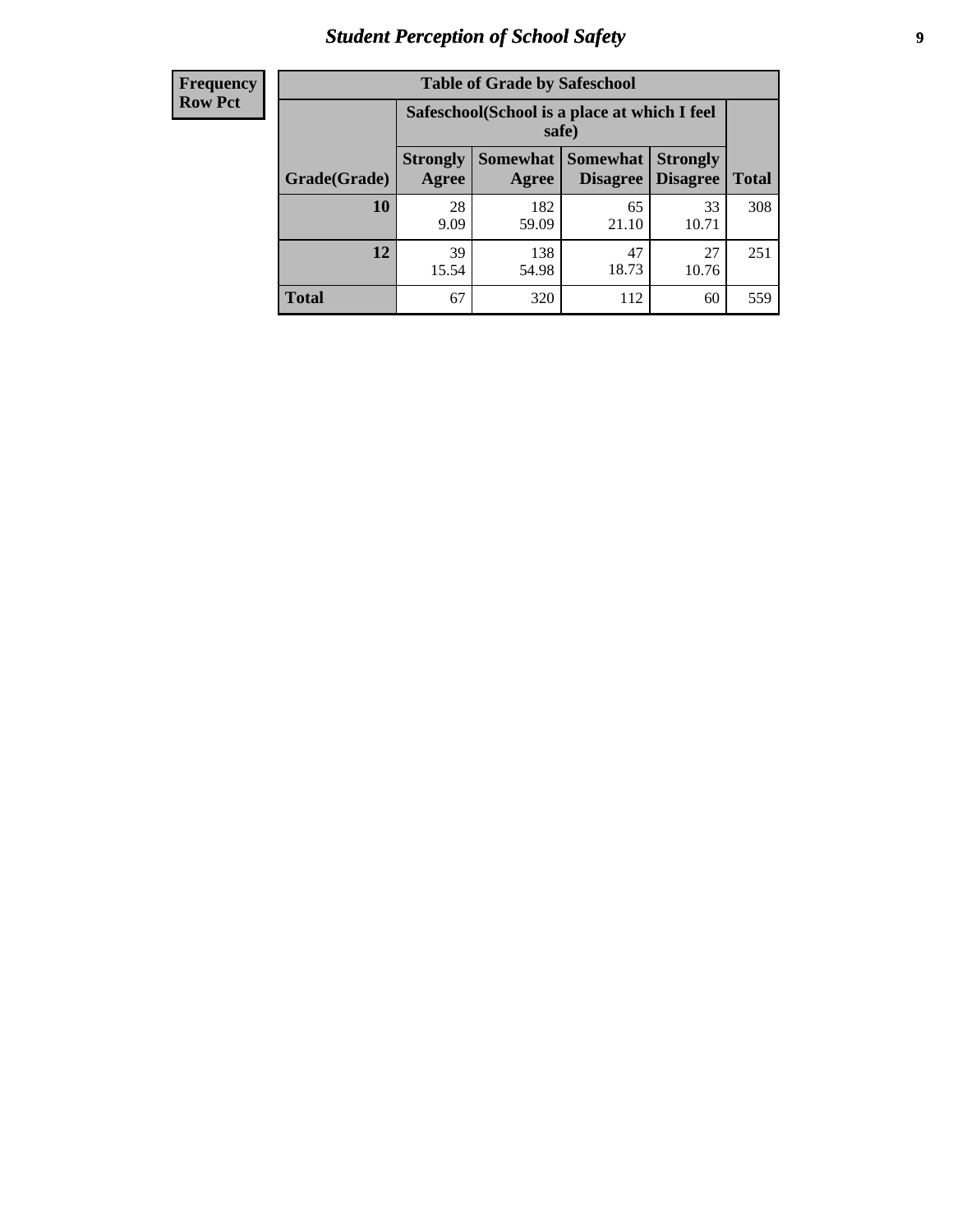### *Students Who Have Been Bullied* **10**

| <b>Frequency</b> |
|------------------|
| Row Pct          |

| <b>Table of Grade by Bullied</b> |                            |                                                                               |                              |                   |                        |                        |                                 |              |
|----------------------------------|----------------------------|-------------------------------------------------------------------------------|------------------------------|-------------------|------------------------|------------------------|---------------------------------|--------------|
|                                  |                            | <b>Bullied</b> (I have been bullied by other<br>students in the past 30 days) |                              |                   |                        |                        |                                 |              |
| Grade(Grade)                     | $\mathbf 0$<br><b>Days</b> | 1 or<br>2<br>days                                                             | 3 <sub>to</sub><br>5<br>days | 6 to<br>9<br>days | 10<br>to<br>19<br>days | 20<br>to<br>29<br>days | <b>All</b><br><b>30</b><br>days | <b>Total</b> |
| 10                               | 271<br>87.99               | 13<br>4.22                                                                    | 7<br>2.27                    | 2<br>0.65         | 2.27                   | 4<br>1.30              | 4<br>1.30                       | 308          |
| 12                               | 227<br>90.44               | 10<br>3.98                                                                    | 3<br>1.20                    | 0<br>0.00         | 3<br>1.20              | 5<br>1.99              | 3<br>1.20                       | 251          |
| Total                            | 498                        | 23                                                                            | 10                           | $\overline{2}$    | 10                     | 9                      | 7                               | 559          |

 $\blacksquare$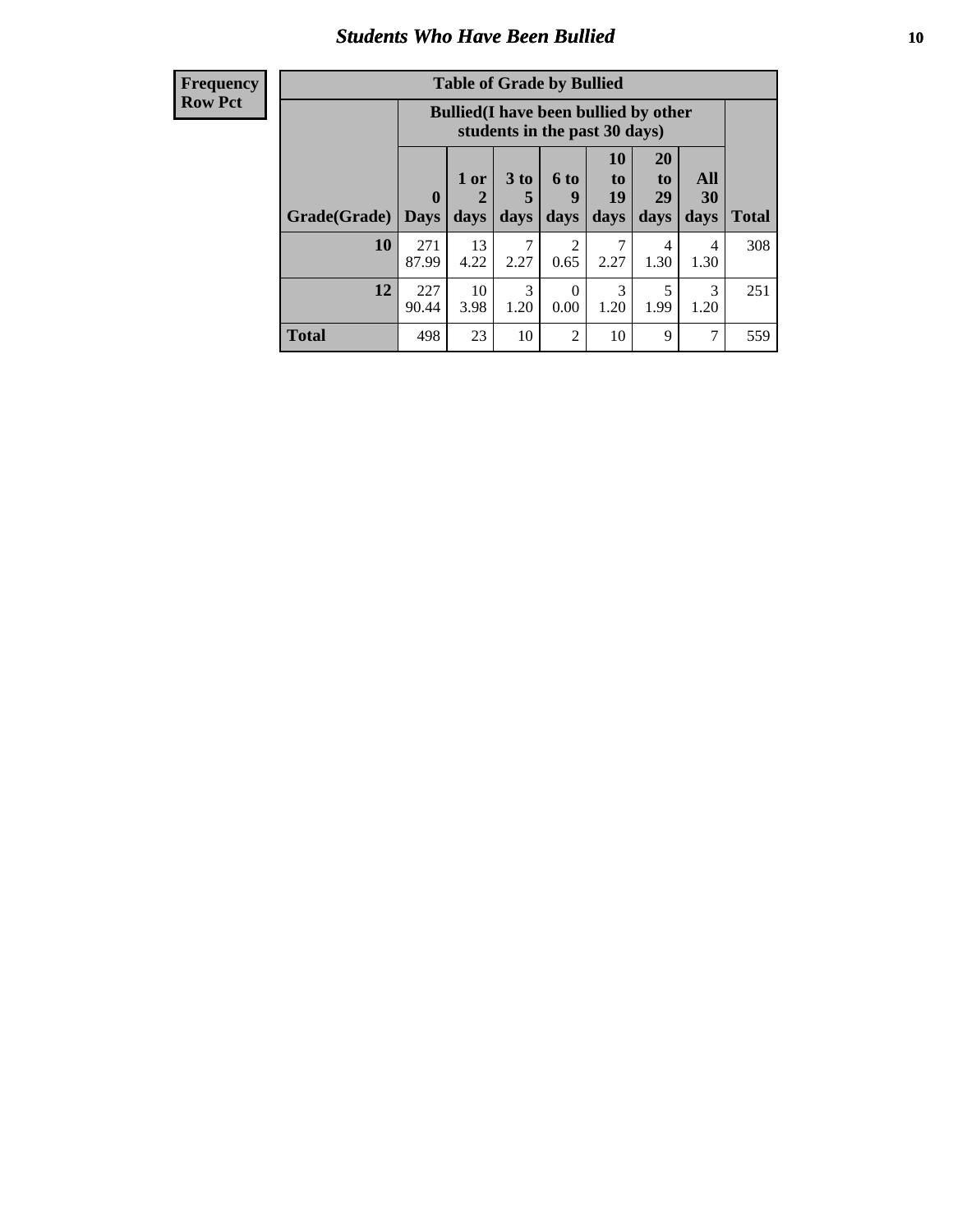### *School Climate* **11**

| Frequency      | <b>Table of SchoolClimate1 by Grade</b> |                    |              |              |  |  |  |
|----------------|-----------------------------------------|--------------------|--------------|--------------|--|--|--|
| <b>Col Pct</b> | SchoolClimate1(I<br>like school)        | Grade(Grade)<br>10 | 12           | <b>Total</b> |  |  |  |
|                | <b>Strongly Agree</b>                   | 36<br>11.69        | 35<br>13.94  | 71           |  |  |  |
|                | <b>Somewhat Agree</b>                   | 194<br>62.99       | 148<br>58.96 | 342          |  |  |  |
|                | <b>Somewhat Disagree</b>                | 52<br>16.88        | 34<br>13.55  | 86           |  |  |  |
|                | <b>Strongly Disagree</b>                | 26<br>8.44         | 34<br>13.55  | 60           |  |  |  |
|                | Total                                   | 308                | 251          | 559          |  |  |  |

| <b>Frequency</b> | <b>Table of SchoolClimate2 by Grade</b>           |                    |              |              |
|------------------|---------------------------------------------------|--------------------|--------------|--------------|
| <b>Col Pct</b>   | SchoolClimate2(I<br>feel successful at<br>school) | Grade(Grade)<br>10 | 12           | <b>Total</b> |
|                  | <b>Strongly Agree</b>                             | 51<br>16.56        | 65<br>25.90  | 116          |
|                  | <b>Somewhat Agree</b>                             | 209<br>67.86       | 154<br>61.35 | 363          |
|                  | <b>Somewhat Disagree</b>                          | 40<br>12.99        | 23<br>9.16   | 63           |
|                  | <b>Strongly Disagree</b>                          | 8<br>2.60          | 9<br>3.59    | 17           |
|                  | <b>Total</b>                                      | 308                | 251          | 559          |

| Frequency      | <b>Table of SchoolClimate3 by Grade</b>                                      |                           |              |              |
|----------------|------------------------------------------------------------------------------|---------------------------|--------------|--------------|
| <b>Col Pct</b> | <b>SchoolClimate3(My</b><br>school has high<br>standards for<br>achievement) | Grade(Grade)<br><b>10</b> | 12           | <b>Total</b> |
|                |                                                                              |                           |              |              |
|                | <b>Strongly Agree</b>                                                        | 76<br>24.68               | 40<br>15.94  | 116          |
|                | <b>Somewhat Agree</b>                                                        | 158<br>51.30              | 140<br>55.78 | 298          |
|                | <b>Somewhat Disagree</b>                                                     | 60<br>19.48               | 46<br>18.33  | 106          |
|                | <b>Strongly Disagree</b>                                                     | 14<br>4.55                | 25<br>9.96   | 39           |
|                | Total                                                                        | 308                       | 251          | 559          |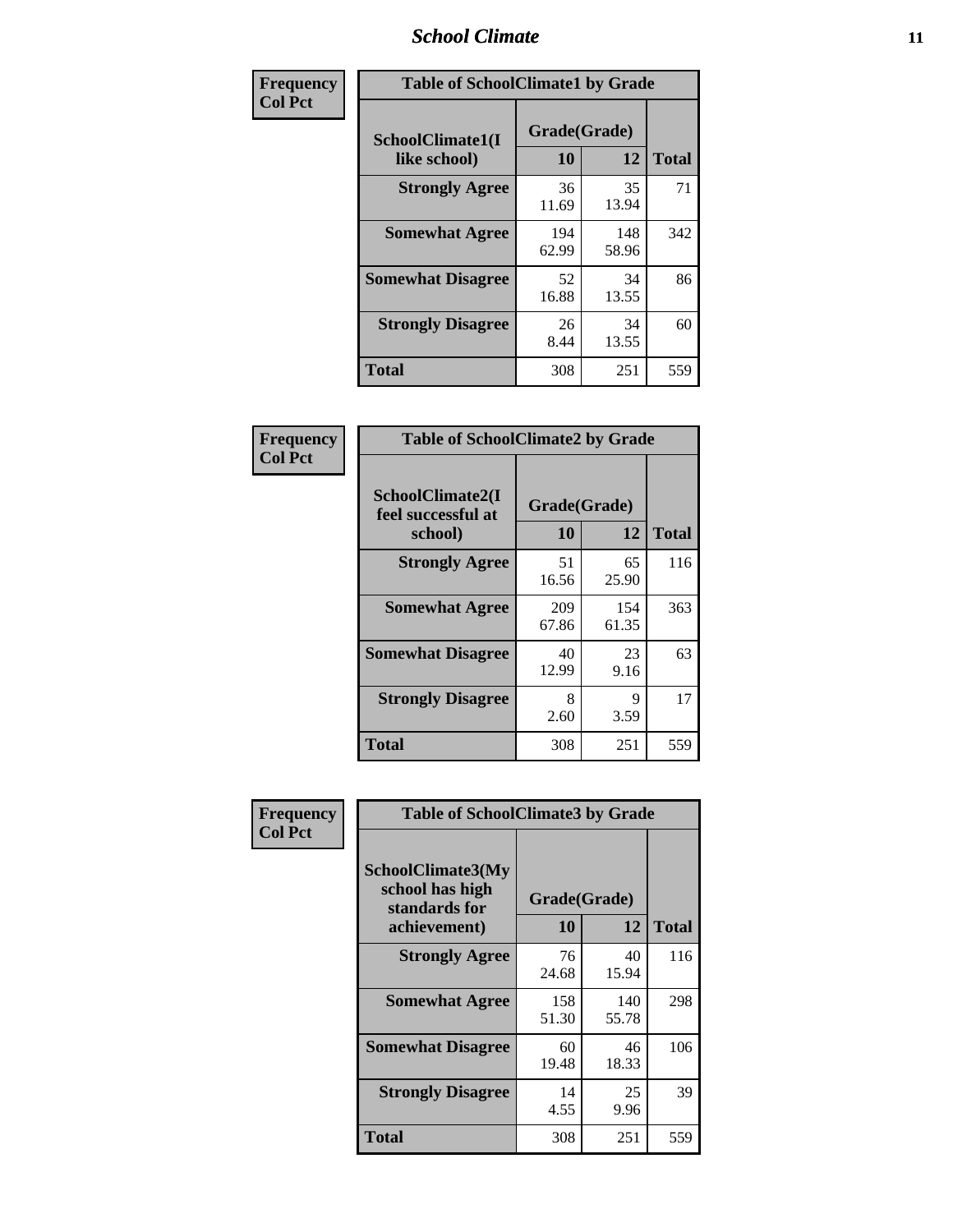### *School Climate* **12**

| Frequency      | <b>Table of SchoolClimate4 by Grade</b>                              |                    |              |              |
|----------------|----------------------------------------------------------------------|--------------------|--------------|--------------|
| <b>Col Pct</b> | <b>SchoolClimate4(My</b><br>school sets clear<br>rules for behavior) | Grade(Grade)<br>10 | 12           | <b>Total</b> |
|                | <b>Strongly Agree</b>                                                | 127<br>41.23       | 106<br>42.23 | 233          |
|                | <b>Somewhat Agree</b>                                                | 127<br>41.23       | 119<br>47.41 | 246          |
|                | <b>Somewhat Disagree</b>                                             | 41<br>13.31        | 21<br>8.37   | 62           |
|                | <b>Strongly Disagree</b>                                             | 13<br>4.22         | 5<br>1.99    | 18           |
|                | Total                                                                | 308                | 251          | 559          |

| <b>Table of SchoolClimate5 by Grade</b>                   |              |              |              |  |  |
|-----------------------------------------------------------|--------------|--------------|--------------|--|--|
| SchoolClimate5(I<br>know what to do in<br>an emergency at | Grade(Grade) |              |              |  |  |
| school)                                                   | 10           | 12           | <b>Total</b> |  |  |
| <b>Strongly Agree</b>                                     | 153<br>49.68 | 126<br>50.20 | 279          |  |  |
| <b>Somewhat Agree</b>                                     | 111<br>36.04 | 83<br>33.07  | 194          |  |  |
| <b>Somewhat Disagree</b>                                  | 28<br>9.09   | 25<br>9.96   | 53           |  |  |
| <b>Strongly Disagree</b>                                  | 16<br>5.19   | 17<br>6.77   | 33           |  |  |
| <b>Total</b>                                              | 308          | 251          | 559          |  |  |

| Frequency      | <b>Table of SchoolClimate6 by Grade</b>                  |                    |              |              |
|----------------|----------------------------------------------------------|--------------------|--------------|--------------|
| <b>Col Pct</b> | <b>SchoolClimate6(Teachers</b><br>treat me with respect) | Grade(Grade)<br>10 | 12           | <b>Total</b> |
|                | <b>Strongly Agree</b>                                    | 74<br>24.03        | 52<br>20.72  | 126          |
|                | <b>Somewhat Agree</b>                                    | 138<br>44.81       | 128<br>51.00 | 266          |
|                | <b>Somewhat Disagree</b>                                 | 68<br>22.08        | 48<br>19.12  | 116          |
|                | <b>Strongly Disagree</b>                                 | 28<br>9.09         | 23<br>9.16   | 51           |
|                | <b>Total</b>                                             | 308                | 251          | 559          |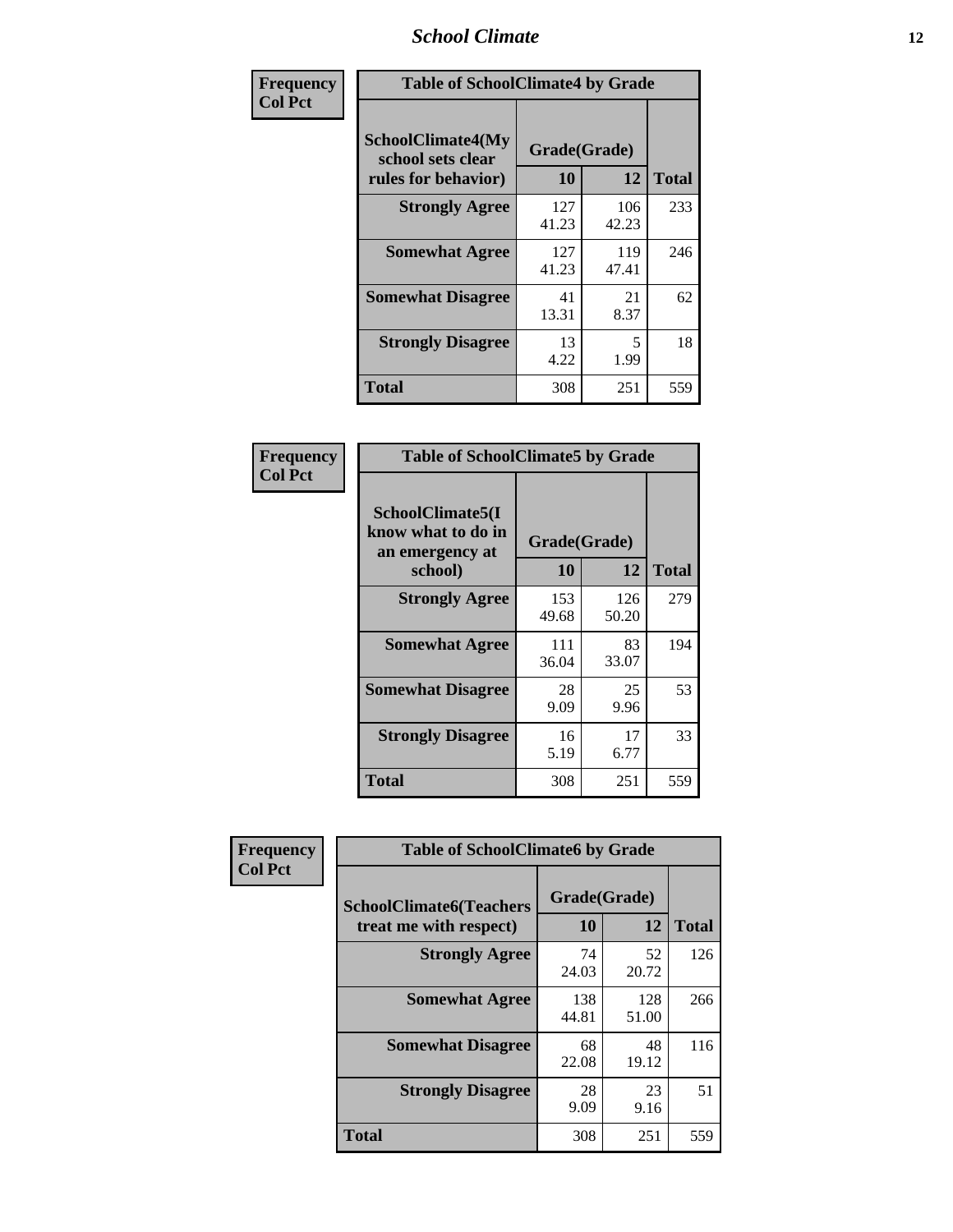### *School Climate* **13**

| Frequency      | <b>Table of SchoolClimate7 by Grade</b>                                       |                           |              |              |
|----------------|-------------------------------------------------------------------------------|---------------------------|--------------|--------------|
| <b>Col Pct</b> | <b>SchoolClimate7(Behaviors</b><br>in my class allow the<br>teacher to teach) | Grade(Grade)<br><b>10</b> | 12           | <b>Total</b> |
|                | <b>Strongly Agree</b>                                                         | 52<br>16.88               | 32<br>12.75  | 84           |
|                | <b>Somewhat Agree</b>                                                         | 139<br>45.13              | 115<br>45.82 | 254          |
|                | <b>Somewhat Disagree</b>                                                      | 89<br>28.90               | 71<br>28.29  | 160          |
|                | <b>Strongly Disagree</b>                                                      | 28<br>9.09                | 33<br>13.15  | 61           |
|                | <b>Total</b>                                                                  | 308                       | 251          | 559          |

| Frequency      | <b>Table of SchoolClimate8 by Grade</b>                                              |                    |             |              |
|----------------|--------------------------------------------------------------------------------------|--------------------|-------------|--------------|
| <b>Col Pct</b> | <b>SchoolClimate8(Students</b><br>are frequently<br>recognized for good<br>behavior) | Grade(Grade)<br>10 | 12          | <b>Total</b> |
|                | <b>Strongly Agree</b>                                                                | 35<br>11.36        | 25<br>9.96  | 60           |
|                | <b>Somewhat Agree</b>                                                                | 116<br>37.66       | 88<br>35.06 | 204          |
|                | <b>Somewhat Disagree</b>                                                             | 93<br>30.19        | 91<br>36.25 | 184          |
|                | <b>Strongly Disagree</b>                                                             | 64<br>20.78        | 47<br>18.73 | 111          |
|                | <b>Total</b>                                                                         | 308                | 251         | 559          |

| Frequency      | <b>Table of SchoolClimate9 by Grade</b>                                                  |                    |              |              |
|----------------|------------------------------------------------------------------------------------------|--------------------|--------------|--------------|
| <b>Col Pct</b> | <b>SchoolClimate9(School</b><br>counselor would be<br>helpful if I needed<br>assistance) | Grade(Grade)<br>10 | 12           | <b>Total</b> |
|                | <b>Strongly Agree</b>                                                                    | 106<br>34.42       | 118<br>47.01 | 224          |
|                | <b>Somewhat Agree</b>                                                                    | 130<br>42.21       | 94<br>37.45  | 224          |
|                | <b>Somewhat Disagree</b>                                                                 | 44<br>14.29        | 23<br>9.16   | 67           |
|                | <b>Strongly Disagree</b>                                                                 | 28<br>9.09         | 16<br>6.37   | 44           |
|                | Total                                                                                    | 308                | 251          | 559          |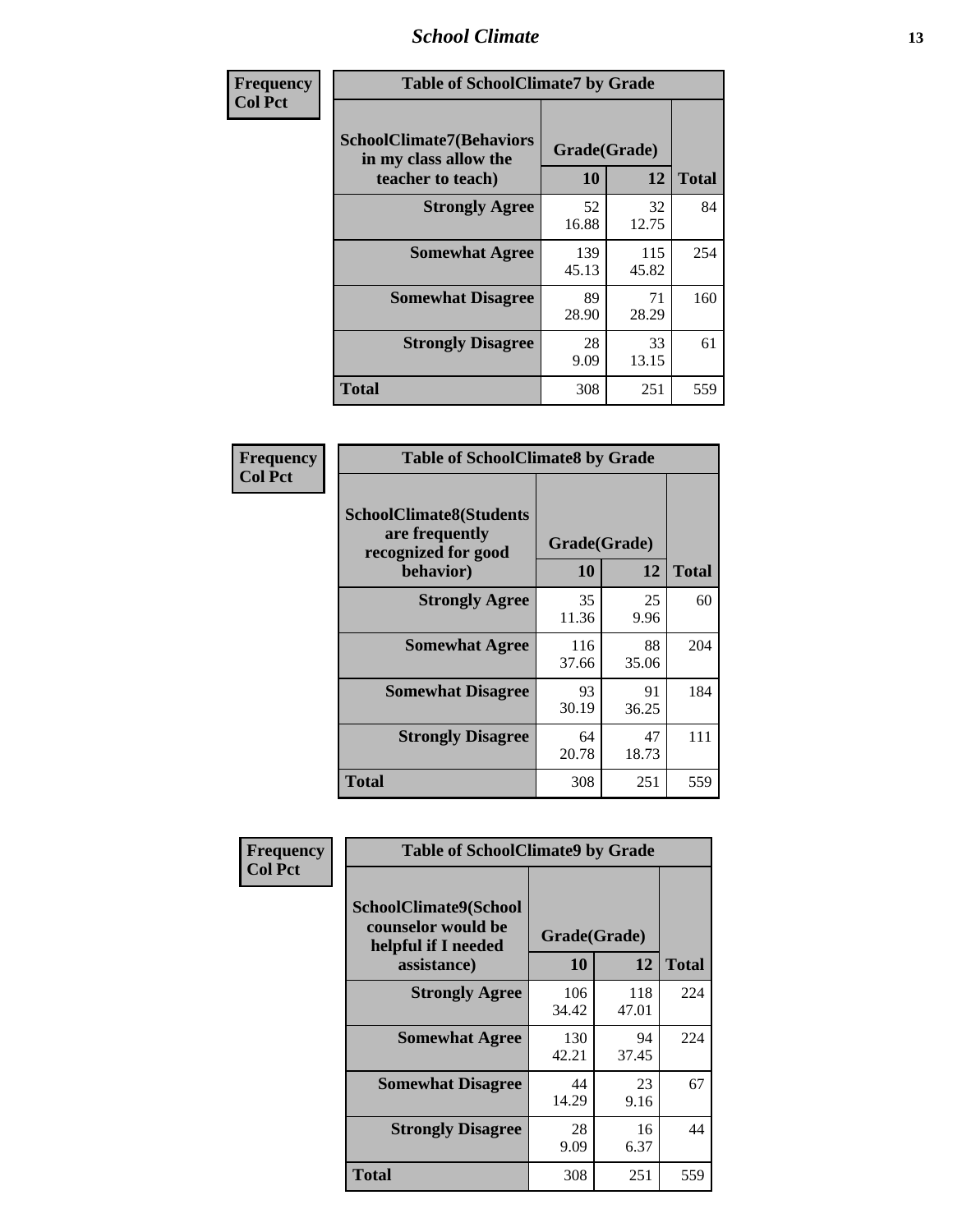### *Reasons for Dropping Out* **14**

| Frequency      | <b>Table of Dropoutreason by Grade</b>                                   |                    |              |              |
|----------------|--------------------------------------------------------------------------|--------------------|--------------|--------------|
| <b>Col Pct</b> | Dropoutreason(If<br>I dropped out the<br>reason would<br>most likely be) | Grade(Grade)<br>10 | 12           | <b>Total</b> |
|                | Won't Drop out                                                           | 179<br>58.12       | 131<br>52.19 | 310          |
|                | <b>Bored</b>                                                             | 46<br>14.94        | 40<br>15.94  | 86           |
|                | <b>Family Reasons</b>                                                    | 19<br>6.17         | 24<br>9.56   | 43           |
|                | <b>Being Bullied</b>                                                     | 5<br>1.62          | 5<br>1.99    | 10           |
|                | <b>Other</b>                                                             | 59<br>19.16        | 51<br>20.32  | 110          |
|                | Total                                                                    | 308                | 251          | 559          |

| Frequency<br><b>Col Pct</b> | <b>Table of Dropout by Grade</b>                                       |                    |              |              |  |
|-----------------------------|------------------------------------------------------------------------|--------------------|--------------|--------------|--|
|                             | Dropout(I<br>have<br>thought<br>about<br>dropping<br>out of<br>school) | Grade(Grade)<br>10 | 12           | <b>Total</b> |  |
|                             |                                                                        |                    |              |              |  |
|                             | Yes                                                                    | 78<br>25.32        | 74<br>29.48  | 152          |  |
|                             | N <sub>0</sub>                                                         | 230<br>74.68       | 177<br>70.52 | 407          |  |
|                             | <b>Total</b>                                                           | 308                | 251          | 559          |  |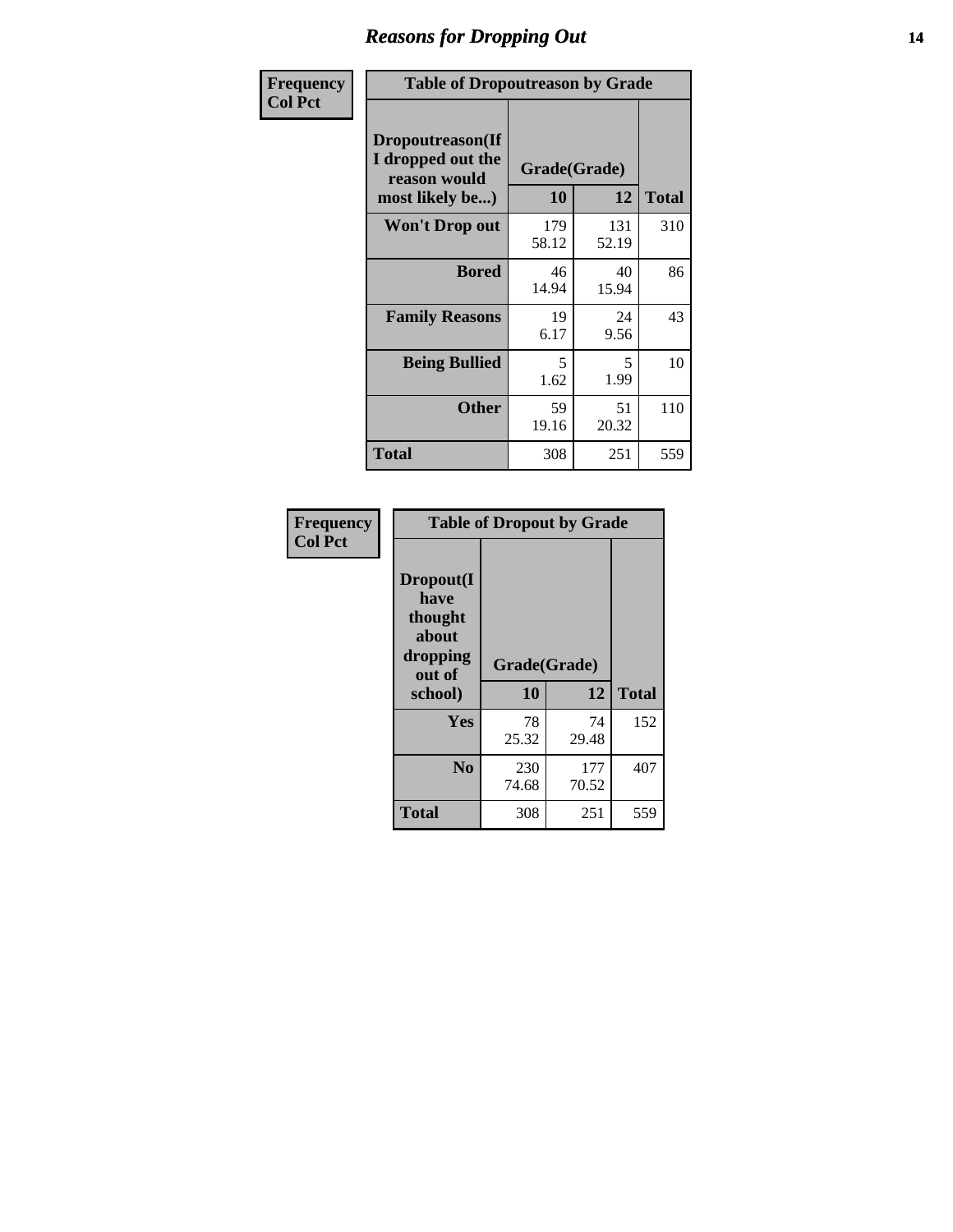*School Safety* **15**

| Frequency      | <b>Table of Gangself by Grade</b>                                                                 |                          |              |              |
|----------------|---------------------------------------------------------------------------------------------------|--------------------------|--------------|--------------|
| <b>Col Pct</b> | Gangself(I<br>have<br>participated<br>in illegal<br>gang<br>activities in<br>the past 30<br>days) | Grade(Grade)<br>10<br>12 |              | <b>Total</b> |
|                | Yes                                                                                               | 14<br>4.55               | 8<br>3.19    | 22           |
|                | N <sub>0</sub>                                                                                    | 294<br>95.45             | 243<br>96.81 | 537          |
|                | <b>Total</b>                                                                                      | 308                      | 251          | 559          |

| Frequency<br><b>Col Pct</b> | <b>Table of Gangpeers by Grade</b>                                                                                             |                    |              |              |
|-----------------------------|--------------------------------------------------------------------------------------------------------------------------------|--------------------|--------------|--------------|
|                             | <b>Gangpeers</b> (I<br>have friends<br>who have<br>participated<br>in illegal<br>gang<br>activities in<br>the past 30<br>days) | Grade(Grade)<br>10 | 12           | <b>Total</b> |
|                             | <b>Yes</b>                                                                                                                     | 79<br>25.65        | 66<br>26.29  | 145          |
|                             | N <sub>0</sub>                                                                                                                 | 229<br>74.35       | 185<br>73.71 | 414          |
|                             | <b>Total</b>                                                                                                                   | 308                | 251          | 559          |

| Frequency      |                                                                    | <b>Table of Pickedon by Grade</b> |             |              |  |  |  |  |  |  |
|----------------|--------------------------------------------------------------------|-----------------------------------|-------------|--------------|--|--|--|--|--|--|
| <b>Col Pct</b> | <b>Pickedon(I have</b><br>been picked on or<br>teased at school in | Grade(Grade)                      |             |              |  |  |  |  |  |  |
|                | the past 30 days)                                                  | 10                                | 12          | <b>Total</b> |  |  |  |  |  |  |
|                | <b>Strongly Agree</b>                                              | 29<br>9.42                        | 18<br>7.17  | 47           |  |  |  |  |  |  |
|                | <b>Somewhat Agree</b>                                              | 54<br>17.53                       | 36<br>14.34 | 90           |  |  |  |  |  |  |
|                | <b>Somewhat Disagree</b>                                           | 47<br>15.26                       | 54<br>21.51 | 101          |  |  |  |  |  |  |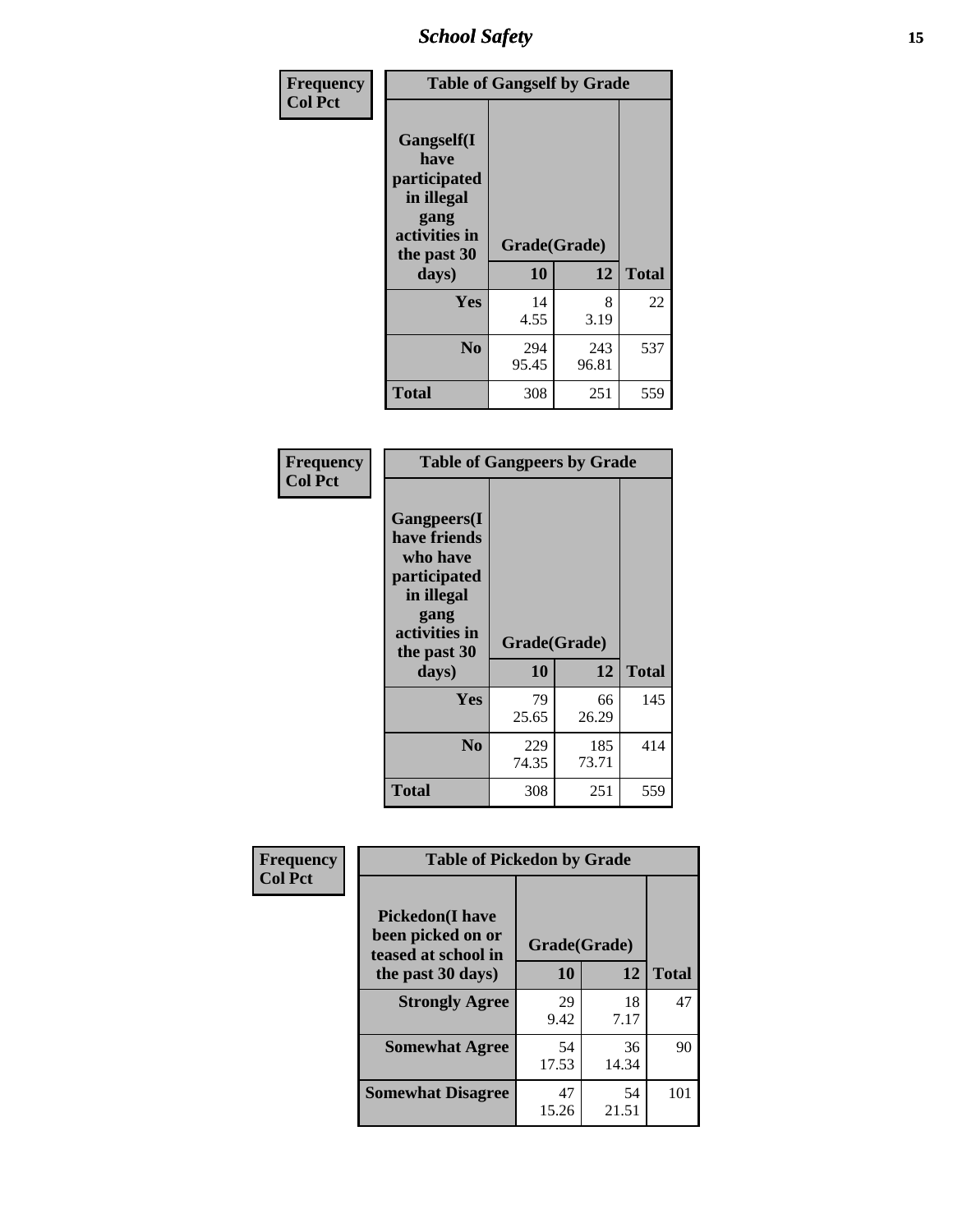# *School Safety* **16**

| Frequency      | <b>Table of Pickedon by Grade</b>                                                        |                    |              |              |
|----------------|------------------------------------------------------------------------------------------|--------------------|--------------|--------------|
| <b>Col Pct</b> | <b>Pickedon</b> (I have<br>been picked on or<br>teased at school in<br>the past 30 days) | Grade(Grade)<br>10 | 12           | <b>Total</b> |
|                | <b>Strongly Disagree</b>                                                                 | 178<br>57.79       | 143<br>56.97 | 321          |
|                | Total                                                                                    | 308                | 251          | 559          |

| Frequency      | <b>Table of Safeschool by Grade</b>                      |                    |              |              |  |  |  |  |  |  |
|----------------|----------------------------------------------------------|--------------------|--------------|--------------|--|--|--|--|--|--|
| <b>Col Pct</b> | Safeschool(School<br>is a place at which I<br>feel safe) | Grade(Grade)<br>10 | 12           | <b>Total</b> |  |  |  |  |  |  |
|                | <b>Strongly Agree</b>                                    | 28<br>9.09         | 39<br>15.54  | 67           |  |  |  |  |  |  |
|                | <b>Somewhat Agree</b>                                    | 182<br>59.09       | 138<br>54.98 | 320          |  |  |  |  |  |  |
|                | <b>Somewhat Disagree</b>                                 | 65<br>21.10        | 47<br>18.73  | 112          |  |  |  |  |  |  |
|                | <b>Strongly Disagree</b>                                 | 33<br>10.71        | 27<br>10.76  | 60           |  |  |  |  |  |  |
|                | Total                                                    | 308                | 251          | 559          |  |  |  |  |  |  |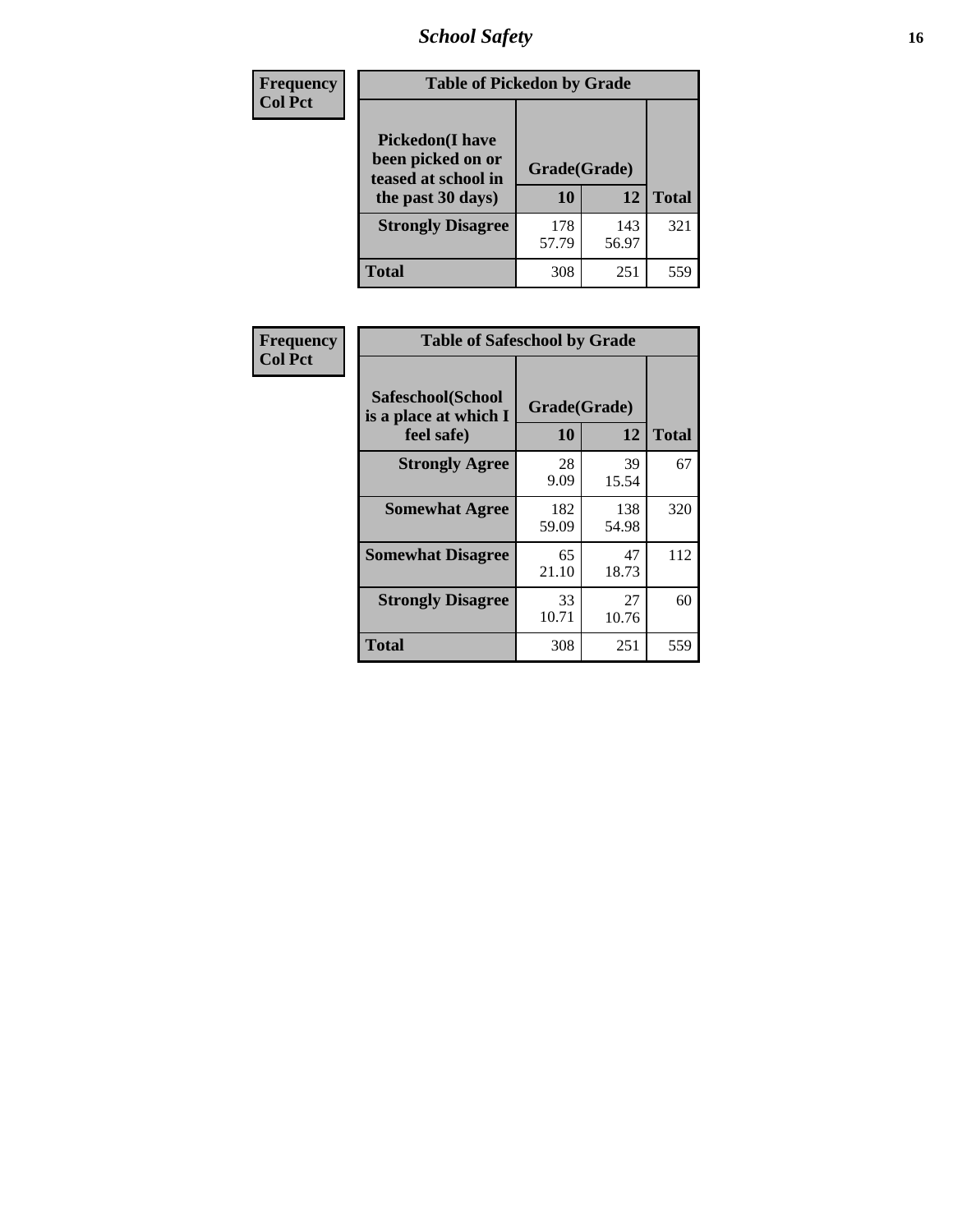*School Safety* **17**

**Frequency Row Pct**

> ٦ Г

|                             | <b>Table of Grade by Bullied</b> |                                                                               |                              |                        |                        |                               |                          |              |  |  |  |  |  |
|-----------------------------|----------------------------------|-------------------------------------------------------------------------------|------------------------------|------------------------|------------------------|-------------------------------|--------------------------|--------------|--|--|--|--|--|
|                             |                                  | <b>Bullied</b> (I have been bullied by other<br>students in the past 30 days) |                              |                        |                        |                               |                          |              |  |  |  |  |  |
| <b>Grade</b> (Grade)   Days | $\mathbf 0$                      | 1 or<br>2<br>days                                                             | 3 <sub>to</sub><br>5<br>days | 6 to<br>q<br>days      | 10<br>to<br>19<br>days | <b>20</b><br>to<br>29<br>days | All<br><b>30</b><br>days | <b>Total</b> |  |  |  |  |  |
| 10                          | 271<br>87.99                     | 13<br>4.22                                                                    | 2.27                         | $\mathfrak{D}$<br>0.65 | 7<br>2.27              | 4<br>1.30                     | 4<br>1.30                | 308          |  |  |  |  |  |
| 12                          | 227<br>90.44                     | 10<br>3.98                                                                    | 3<br>1.20                    | 0<br>0.00              | 3<br>1.20              | 5<br>1.99                     | 3<br>1.20                | 251          |  |  |  |  |  |
| <b>Total</b>                | 498                              | 23                                                                            | 10                           | $\overline{c}$         | 10                     | 9                             | 7                        | 559          |  |  |  |  |  |

| <b>Frequency</b> | <b>Table of Grade by Bulliedothers</b> |                             |                                                    |                   |                          |                        |                               |                   |              |  |
|------------------|----------------------------------------|-----------------------------|----------------------------------------------------|-------------------|--------------------------|------------------------|-------------------------------|-------------------|--------------|--|
| <b>Row Pct</b>   |                                        |                             | <b>Bulliedothers</b> (I bullied others in the past |                   | $30 \text{ days}$        |                        |                               |                   |              |  |
|                  | Grade(Grade)                           | $\mathbf{0}$<br><b>Days</b> | 1 or<br>2<br>days                                  | 3 to<br>5<br>days | <b>6 to</b><br>9<br>days | 10<br>to<br>19<br>days | <b>20</b><br>to<br>29<br>days | All<br>30<br>days | <b>Total</b> |  |
|                  | 10                                     | 279<br>90.58                | 15<br>4.87                                         | 2<br>0.65         | $\theta$<br>0.00         | 5<br>1.62              | 3<br>0.97                     | 4<br>1.30         | 308          |  |
|                  | 12                                     | 226<br>90.04                | 10<br>3.98                                         | 6<br>2.39         | 0.40                     | 2<br>0.80              | $\mathfrak{D}$<br>0.80        | 4<br>1.59         | 251          |  |
|                  | <b>Total</b>                           | 505                         | 25                                                 | 8                 | 1                        | 7                      | 5                             | 8                 | 559          |  |

| <b>Frequency</b> |              | <b>Table of Grade by Weaponschool</b> |                                                                   |                  |                        |                                           |                   |              |
|------------------|--------------|---------------------------------------|-------------------------------------------------------------------|------------------|------------------------|-------------------------------------------|-------------------|--------------|
| <b>Row Pct</b>   |              |                                       | Weaponschool(I brought a weapon<br>to school in the past 30 days) |                  |                        |                                           |                   |              |
|                  | Grade(Grade) | $\mathbf{0}$<br><b>Days</b>           | 1 or<br>days                                                      | 3 to<br>days     | 10<br>to<br>19<br>days | <b>20</b><br>t <sub>0</sub><br>29<br>days | All<br>30<br>days | <b>Total</b> |
|                  | 10           | 301<br>97.73                          | 3<br>0.97                                                         | $\Omega$<br>0.00 | 0.32                   | 0.32                                      | 2<br>0.65         | 308          |
|                  | 12           | 245<br>97.61                          | $\mathcal{E}$<br>1.20                                             | 0.40             | 0<br>0.00              | 0.40                                      | 0.40              | 251          |
|                  | <b>Total</b> | 546                                   | 6                                                                 |                  |                        | $\mathfrak{D}$                            | 3                 | 559          |

ī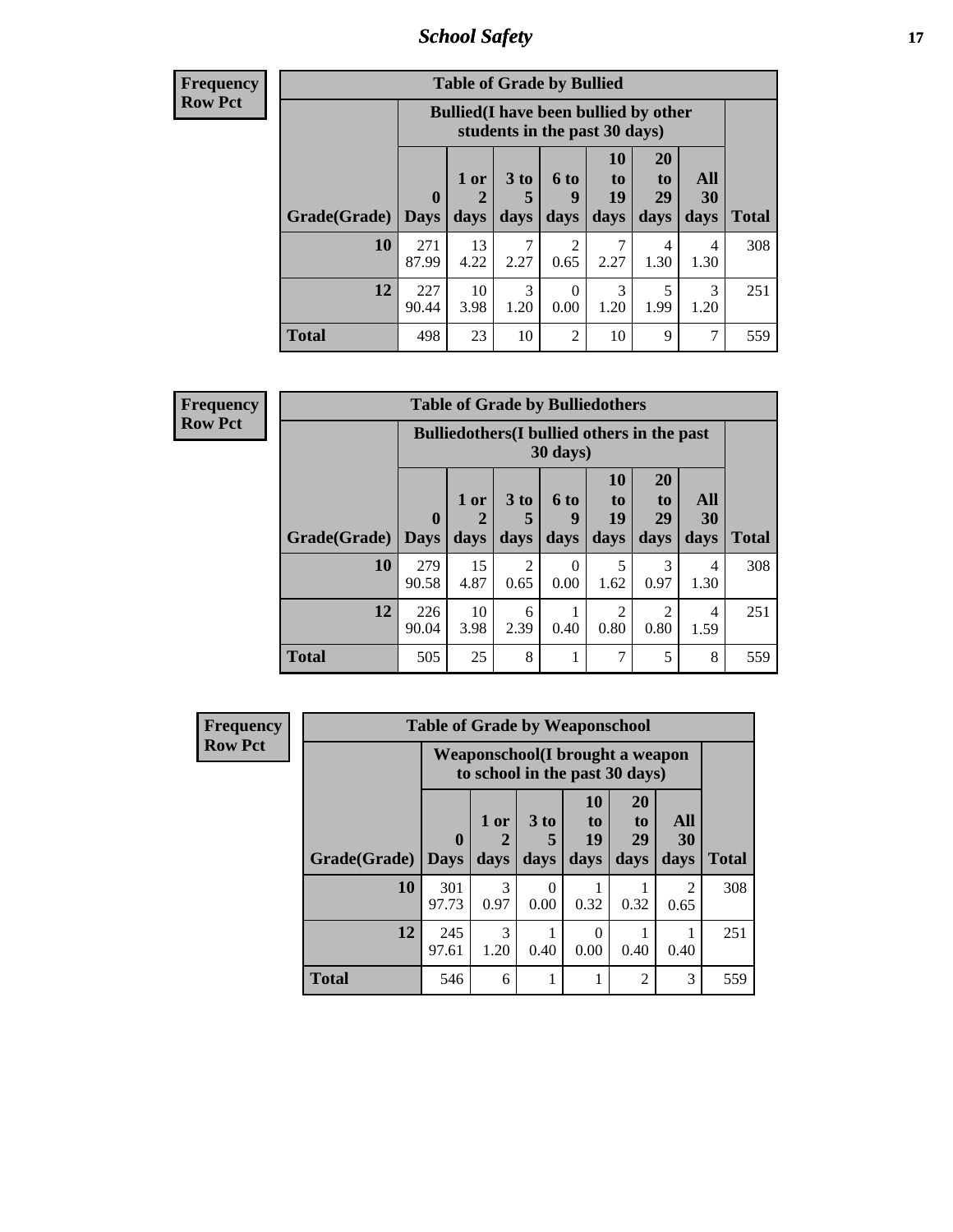*School Safety* **18**

| <b>Frequency</b> |              | <b>Table of Grade by Absentunsafe</b> |                                                                           |                              |                          |                               |                   |              |
|------------------|--------------|---------------------------------------|---------------------------------------------------------------------------|------------------------------|--------------------------|-------------------------------|-------------------|--------------|
| <b>Row Pct</b>   |              |                                       | Absentunsafe(I have missed school<br>because I felt unsafe in the past 30 | days)                        |                          |                               |                   |              |
|                  | Grade(Grade) | $\mathbf 0$<br><b>Days</b>            | 1 or<br>2<br>days                                                         | 3 <sub>to</sub><br>5<br>days | <b>6 to</b><br>9<br>days | <b>20</b><br>to<br>29<br>days | All<br>30<br>days | <b>Total</b> |
|                  | 10           | 303<br>98.38                          | 0.32                                                                      | $\mathfrak{D}$<br>0.65       | 0<br>0.00                | 0.32                          | 0.32              | 308          |
|                  | 12           | 241<br>96.02                          | 9<br>3.59                                                                 | $\Omega$<br>0.00             | 0.40                     | $\Omega$<br>0.00              | $\Omega$<br>0.00  | 251          |
|                  | <b>Total</b> | 544                                   | 10                                                                        | $\overline{2}$               |                          |                               | 1                 | 559          |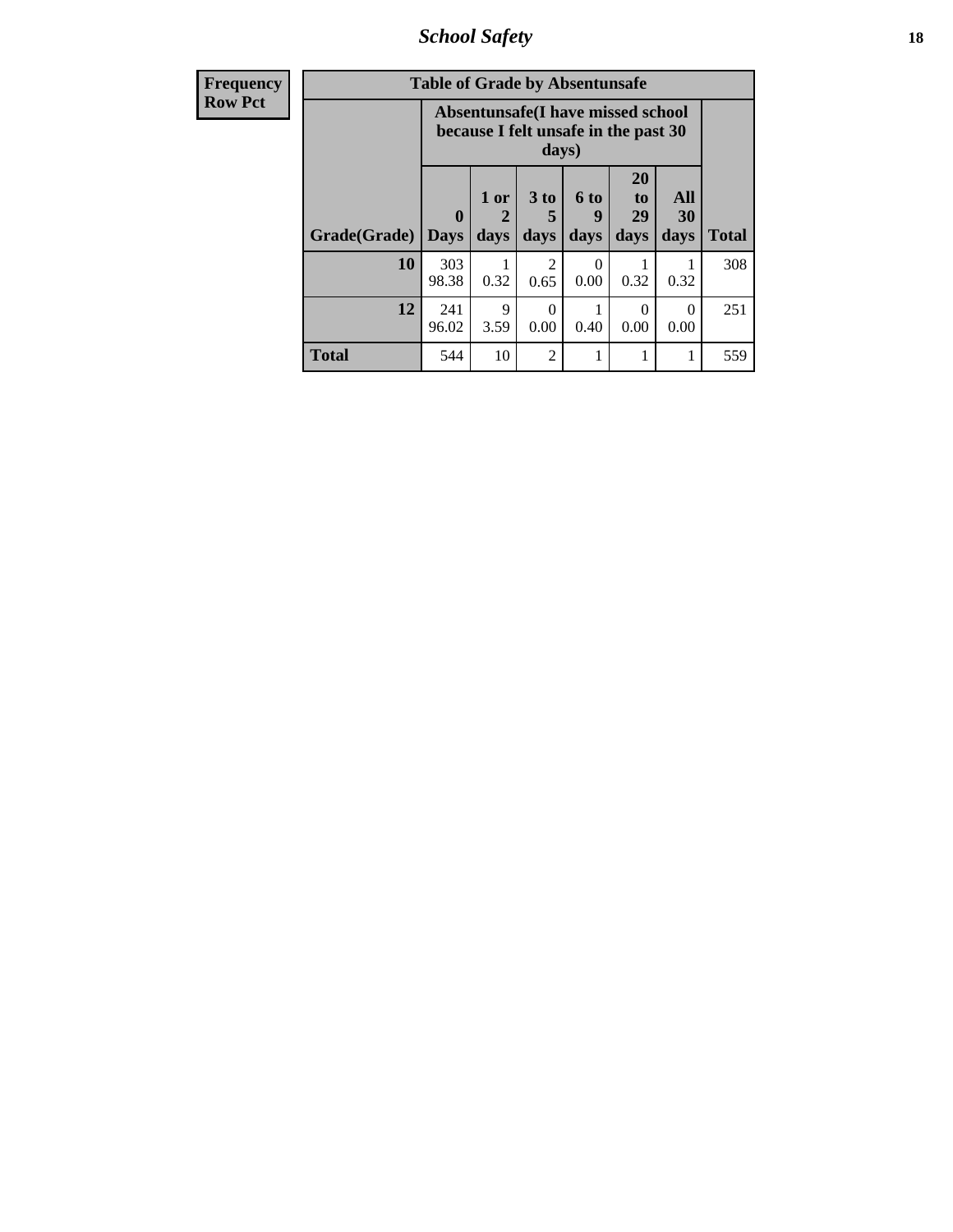# *Drug Use During Last 30 Days* **19**

#### **Frequency Row Pct**

| <b>Table of Grade by Alcohol</b> |                                 |                                                                                                                      |             |            |            |            |           |     |  |  |  |  |  |
|----------------------------------|---------------------------------|----------------------------------------------------------------------------------------------------------------------|-------------|------------|------------|------------|-----------|-----|--|--|--|--|--|
|                                  |                                 | Alcohol(Alcohol use, past 30 days)                                                                                   |             |            |            |            |           |     |  |  |  |  |  |
| Grade(Grade)                     | <b>Did</b><br>not<br><b>use</b> | $6 - 9$<br>$10-19$<br>$20 - 29$<br>$3 - 5$<br>$1 - 2$<br><b>Every</b><br>days<br>days<br>day<br>days<br>days<br>days |             |            |            |            |           |     |  |  |  |  |  |
| 10                               | 233<br>75.65                    | 28<br>9.09                                                                                                           | 11<br>3.57  | 8<br>2.60  | 10<br>3.25 | 11<br>3.57 | 7<br>2.27 | 308 |  |  |  |  |  |
| 12                               | 155<br>61.75                    | 28<br>11.16                                                                                                          | 30<br>11.95 | 10<br>3.98 | 12<br>4.78 | 7<br>2.79  | 9<br>3.59 | 251 |  |  |  |  |  |
| <b>Total</b>                     | 388                             | 56                                                                                                                   | 41          | 18         | 22         | 18         | 16        | 559 |  |  |  |  |  |

#### **Frequency Row Pct**

| <b>Table of Grade by Cigarettes</b> |                                 |                                                                                                                    |            |           |           |                        |           |     |  |  |  |  |  |
|-------------------------------------|---------------------------------|--------------------------------------------------------------------------------------------------------------------|------------|-----------|-----------|------------------------|-----------|-----|--|--|--|--|--|
|                                     |                                 | Cigarettes (Smoking tobacco use,<br>past 30 days)                                                                  |            |           |           |                        |           |     |  |  |  |  |  |
| Grade(Grade)                        | <b>Did</b><br>not<br><b>use</b> | $10-19$<br>$20 - 29$<br>$6-9$<br>$1-2$<br>$3 - 5$<br>Every<br>Total<br>days<br>days<br>days<br>days<br>day<br>days |            |           |           |                        |           |     |  |  |  |  |  |
| 10                                  | 265<br>86.04                    | 19<br>6.17                                                                                                         | 10<br>3.25 | 4<br>1.30 | 5<br>1.62 | $\overline{2}$<br>0.65 | 3<br>0.97 | 308 |  |  |  |  |  |
| 12                                  | 191<br>76.10                    | 22<br>8<br>2<br>18<br>10<br>$\theta$<br>0.80<br>3.19<br>0.00<br>3.98<br>7.17<br>8.76                               |            |           |           |                        |           |     |  |  |  |  |  |
| <b>Total</b>                        | 456                             | 41                                                                                                                 | 18         | 4         | 7         | 12                     | 21        | 559 |  |  |  |  |  |

**Frequency Row Pct**

| <b>Table of Grade by Smokeless</b> |                                                        |                                                           |                 |                 |                   |                     |              |  |  |  |  |  |  |
|------------------------------------|--------------------------------------------------------|-----------------------------------------------------------|-----------------|-----------------|-------------------|---------------------|--------------|--|--|--|--|--|--|
|                                    | <b>Smokeless</b> (Chewing tobaccouse,<br>past 30 days) |                                                           |                 |                 |                   |                     |              |  |  |  |  |  |  |
| Grade(Grade)                       | <b>Did</b><br>not<br><b>use</b>                        | $1-2$<br>days                                             | $3 - 5$<br>days | $10-19$<br>days | $20 - 29$<br>days | <b>Every</b><br>day | <b>Total</b> |  |  |  |  |  |  |
| 10                                 | 287<br>93.18                                           | 14<br>4.55                                                | 0<br>0.00       | 0.32            | 0<br>0.00         | 6<br>1.95           | 308          |  |  |  |  |  |  |
| 12                                 | 226<br>90.04                                           | 10<br>4<br>0<br>4<br>1.59<br>1.59<br>3.98<br>0.00<br>2.79 |                 |                 |                   |                     |              |  |  |  |  |  |  |
| <b>Total</b>                       | 513                                                    | 24                                                        | 4               |                 | 4                 | 13                  | 559          |  |  |  |  |  |  |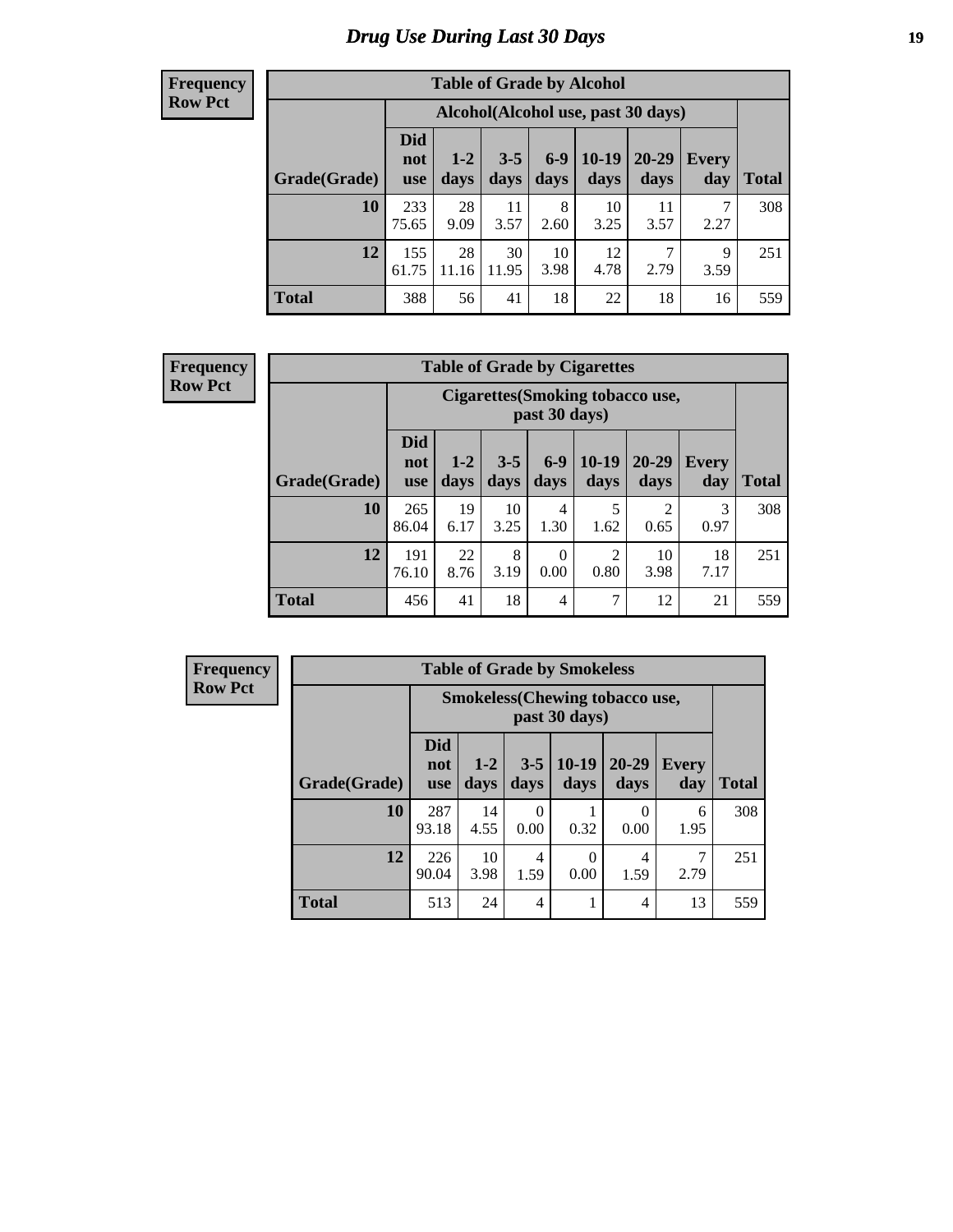#### **Frequency Row Pct**

| <b>Table of Grade by Marijuana</b> |                                                                                                                                            |                                         |           |                        |           |                        |            |     |  |  |  |  |  |
|------------------------------------|--------------------------------------------------------------------------------------------------------------------------------------------|-----------------------------------------|-----------|------------------------|-----------|------------------------|------------|-----|--|--|--|--|--|
|                                    |                                                                                                                                            | Marijuana (Marijuana use, past 30 days) |           |                        |           |                        |            |     |  |  |  |  |  |
| Grade(Grade)                       | <b>Did</b><br>$6 - 9$<br>$10-19$<br>20-29<br>$1-2$<br>$3 - 5$<br>Every<br>not<br>days<br>days<br>days<br>days<br>day<br>days<br><b>use</b> |                                         |           |                        |           |                        |            |     |  |  |  |  |  |
| 10                                 | 277<br>89.94                                                                                                                               | $\mathcal{I}$<br>2.27                   | 3<br>0.97 | 3<br>0.97              | 7<br>2.27 | 3<br>0.97              | 8<br>2.60  | 308 |  |  |  |  |  |
| 12                                 | 206<br>82.07                                                                                                                               | 14<br>5.58                              | 8<br>3.19 | $\overline{4}$<br>1.59 | 6<br>2.39 | $\overline{2}$<br>0.80 | 11<br>4.38 | 251 |  |  |  |  |  |
| <b>Total</b>                       | 483                                                                                                                                        | 21                                      | 11        | 7                      | 13        | 5                      | 19         | 559 |  |  |  |  |  |

| <b>Frequency</b> |              | <b>Table of Grade by Cocaine</b> |                                     |                  |               |                   |                     |              |  |  |  |  |
|------------------|--------------|----------------------------------|-------------------------------------|------------------|---------------|-------------------|---------------------|--------------|--|--|--|--|
| <b>Row Pct</b>   |              |                                  | Cocaine (Cocaine use, past 30 days) |                  |               |                   |                     |              |  |  |  |  |
|                  | Grade(Grade) | <b>Did</b><br>not<br><b>use</b>  | $1-2$<br>days                       | $3-5$<br>days    | $6-9$<br>days | $20 - 29$<br>days | <b>Every</b><br>day | <b>Total</b> |  |  |  |  |
|                  | 10           | 307<br>99.68                     | $\Omega$<br>0.00                    | $\Omega$<br>0.00 | 0<br>0.00     | 0<br>0.00         | 0.32                | 308          |  |  |  |  |
|                  | 12           | 244<br>97.21                     | $\mathfrak{D}$<br>0.80              | 2<br>0.80        | 0.40          | 0.40              | 0.40                | 251          |  |  |  |  |
|                  | <b>Total</b> | 551                              | 2                                   | 2                |               |                   | $\overline{2}$      | 559          |  |  |  |  |

| <b>Frequency</b> | <b>Table of Grade by Inhalants</b> |                                 |                |                        |               |                        |              |
|------------------|------------------------------------|---------------------------------|----------------|------------------------|---------------|------------------------|--------------|
| <b>Row Pct</b>   |                                    | <b>Inhalants</b> (Inhalant use, |                |                        |               |                        |              |
|                  | Grade(Grade)                       | <b>Did</b><br>not<br><b>use</b> | $1-2$<br>days  | $3 - 5$<br>days        | $6-9$<br>days | <b>Every</b><br>day    | <b>Total</b> |
|                  | 10                                 | 303<br>98.38                    | 0.32           | $\overline{c}$<br>0.65 | 0.00          | $\overline{c}$<br>0.65 | 308          |
|                  | 12                                 | 245<br>97.61                    | 0.40           | $\overline{c}$<br>0.80 | 3<br>1.20     | 0<br>0.00              | 251          |
|                  | <b>Total</b>                       | 548                             | $\overline{2}$ | $\overline{4}$         | 3             | $\overline{c}$         | 559          |

| Frequency      | <b>Table of Grade by Steroids</b> |                          |                |                 |                          |                                      |                     |              |
|----------------|-----------------------------------|--------------------------|----------------|-----------------|--------------------------|--------------------------------------|---------------------|--------------|
| <b>Row Pct</b> |                                   |                          |                |                 |                          | Steroids (Steroid use, past 30 days) |                     |              |
|                | Grade(Grade)                      | Did<br>not<br><b>use</b> | $1-2$<br>days  | $3 - 5$<br>days | $6-9$<br>days            | $20 - 29$<br>days                    | <b>Every</b><br>day | <b>Total</b> |
|                | 10                                | 305<br>99.03             | 0.32           | 0.00            | $\left( \right)$<br>0.00 | 0.32                                 | 0.32                | 308          |
|                | 12                                | 248<br>98.80             | 0.40           | 0.40            | 0.40                     | $\Omega$<br>0.00                     | $\Omega$<br>0.00    | 251          |
|                | <b>Total</b>                      | 553                      | $\overline{2}$ |                 |                          |                                      |                     | 559          |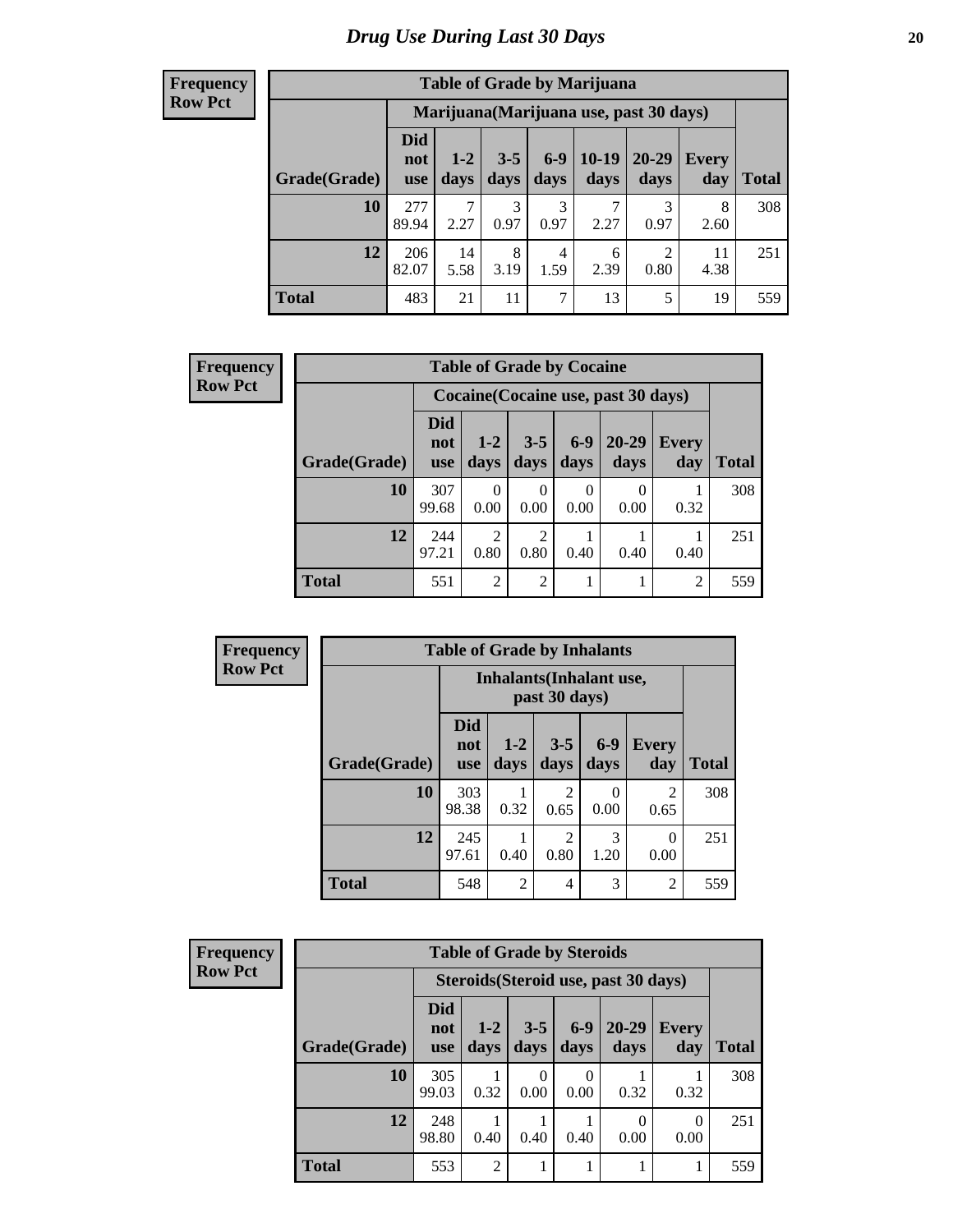# *Drug Use During Last 30 Days* **21**

| <b>Frequency</b> | <b>Table of Grade by Ecstasy</b> |                                 |               |                        |                     |              |
|------------------|----------------------------------|---------------------------------|---------------|------------------------|---------------------|--------------|
| <b>Row Pct</b>   |                                  | Ecstasy (Ecstasy use,           |               |                        |                     |              |
|                  | Grade(Grade)                     | <b>Did</b><br>not<br><b>use</b> | $1-2$<br>days | $3 - 5$<br>days        | <b>Every</b><br>day | <b>Total</b> |
|                  | 10                               | 305<br>99.03                    | 0<br>0.00     | 0.32                   | 2<br>0.65           | 308          |
|                  | 12                               | 244<br>97.21                    | 3<br>1.20     | $\overline{c}$<br>0.80 | 2<br>0.80           | 251          |
|                  | <b>Total</b>                     | 549                             | 3             | 3                      | 4                   | 559          |

| <b>Frequency</b> | <b>Table of Grade by Meth</b> |                                            |                 |                        |                     |              |  |
|------------------|-------------------------------|--------------------------------------------|-----------------|------------------------|---------------------|--------------|--|
| <b>Row Pct</b>   |                               | Meth(Methamphetamine use,<br>past 30 days) |                 |                        |                     |              |  |
|                  | Grade(Grade)                  | <b>Did</b><br>not<br><b>use</b>            | $1 - 2$<br>days | $3 - 5$<br>days        | <b>Every</b><br>day | <b>Total</b> |  |
|                  | 10                            | 306<br>99.35                               | 0.32            | 0<br>0.00              | 0.32                | 308          |  |
|                  | 12                            | 248<br>98.80                               | 0.40            | $\overline{2}$<br>0.80 | 0.00                | 251          |  |
|                  | <b>Total</b>                  | 554                                        | 2               | $\overline{2}$         |                     | 559          |  |

| Frequency      | <b>Table of Grade by Hallucinogens</b>            |                                 |                  |                 |                 |                   |                        |              |
|----------------|---------------------------------------------------|---------------------------------|------------------|-----------------|-----------------|-------------------|------------------------|--------------|
| <b>Row Pct</b> | Hallucinogens (Hallucinogen use,<br>past 30 days) |                                 |                  |                 |                 |                   |                        |              |
|                | Grade(Grade)                                      | <b>Did</b><br>not<br><b>use</b> | $1-2$<br>days    | $3 - 5$<br>days | $10-19$<br>days | $20 - 29$<br>days | <b>Every</b><br>day    | <b>Total</b> |
|                | 10                                                | 306<br>99.35                    | $\Omega$<br>0.00 | 0<br>0.00       | 0<br>0.00       | 0.00              | $\mathfrak{D}$<br>0.65 | 308          |
|                | 12                                                | 245<br>97.61                    | 0.40             | 3<br>1.20       | 0.40            | 0.40              | $\Omega$<br>0.00       | 251          |
|                | <b>Total</b>                                      | 551                             |                  | 3               |                 |                   | $\overline{2}$         | 559          |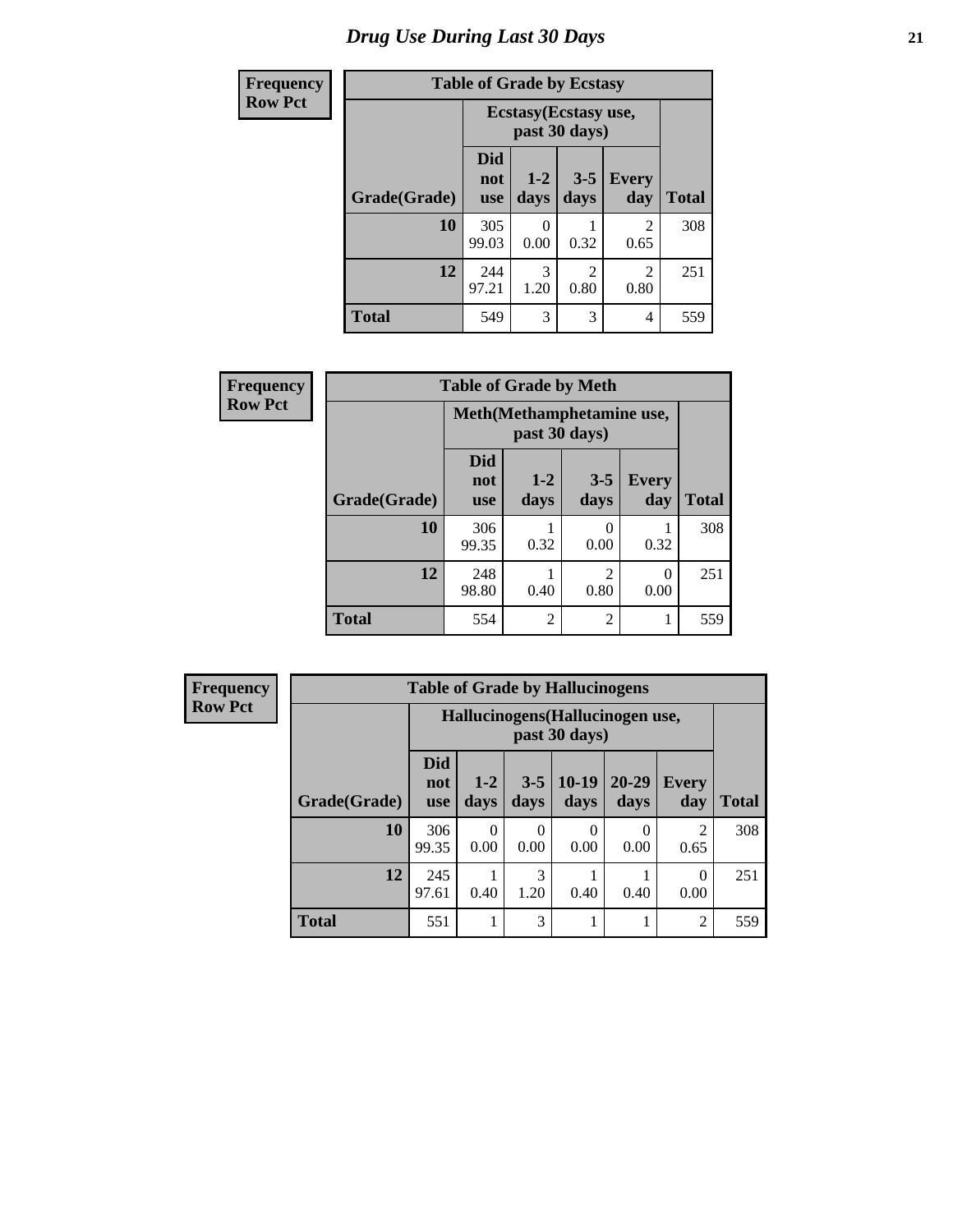#### **Frequency Row Pct**

| <b>Table of Grade by Prescription</b> |                                                                                                     |                                                                                                                           |           |           |      |           |                        |     |
|---------------------------------------|-----------------------------------------------------------------------------------------------------|---------------------------------------------------------------------------------------------------------------------------|-----------|-----------|------|-----------|------------------------|-----|
|                                       |                                                                                                     | <b>Prescription</b> (Prescription drugs not<br>prescribed to me, past 30 days)                                            |           |           |      |           |                        |     |
| Grade(Grade)                          | <b>Did</b><br>not<br><b>use</b>                                                                     | $6 - 9$<br>$10-19$<br>20-29<br>$3 - 5$<br>$1 - 2$<br>Every<br>days<br><b>Total</b><br>days<br>days<br>day<br>days<br>days |           |           |      |           |                        |     |
| 10                                    | 291<br>94.48                                                                                        | 4<br>1.30                                                                                                                 | 5<br>1.62 | 2<br>0.65 | 0.32 | 3<br>0.97 | $\mathfrak{D}$<br>0.65 | 308 |
| 12                                    | 12<br>$\overline{c}$<br>3<br>221<br>∍<br>4<br>4.78<br>2.79<br>0.80<br>1.59<br>88.05<br>0.80<br>1.20 |                                                                                                                           |           |           |      |           |                        |     |
| <b>Total</b>                          | 512                                                                                                 | 16                                                                                                                        | 12        | 4         | 5    | 5         | 5                      | 559 |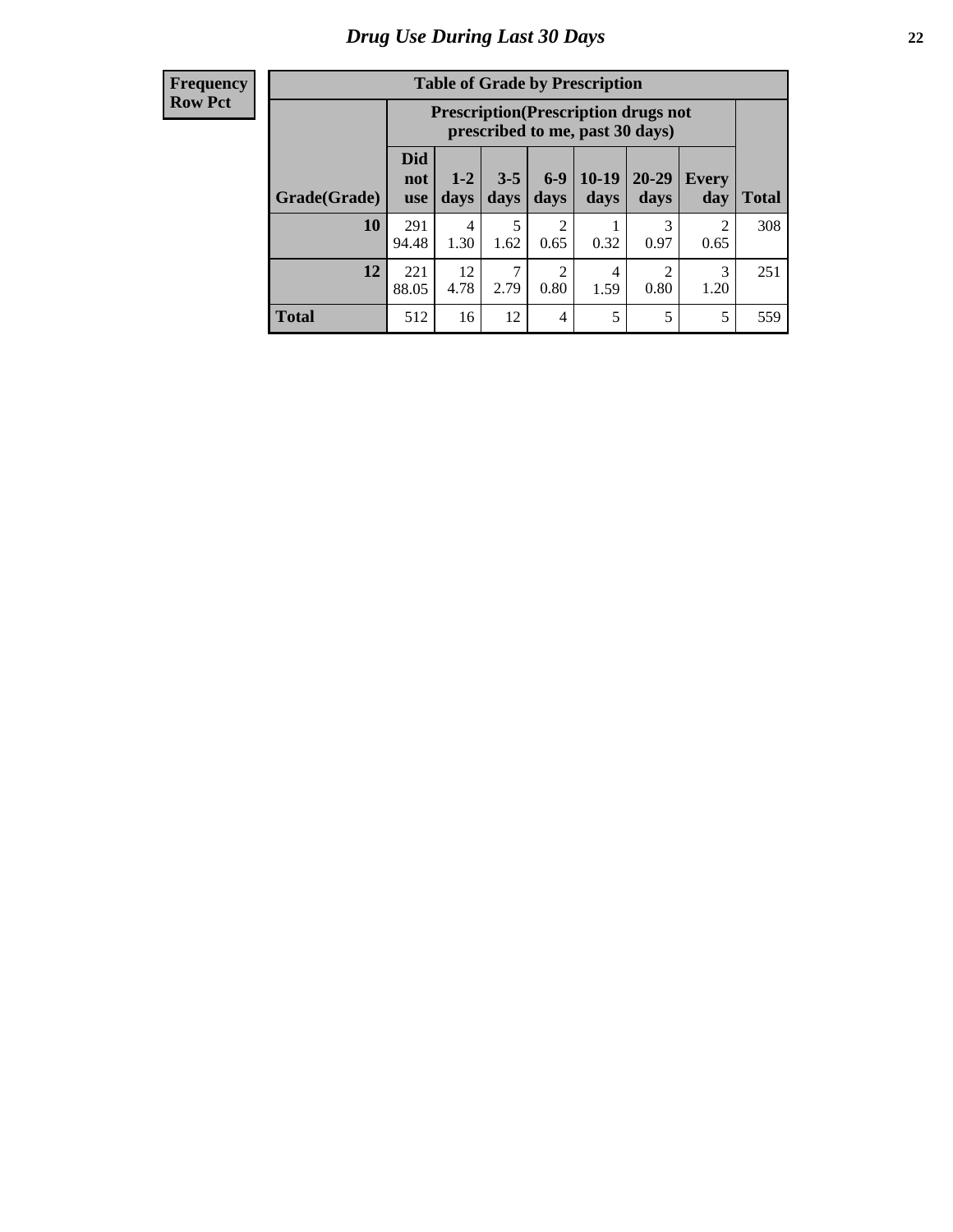| Frequency      | <b>Table of Alcoholease by Grade</b>              |                    |              |              |  |  |
|----------------|---------------------------------------------------|--------------------|--------------|--------------|--|--|
| <b>Col Pct</b> | <b>Alcoholease</b> (It is<br>easy to get alcohol) | Grade(Grade)<br>10 | 12           | <b>Total</b> |  |  |
|                | <b>Strongly Agree</b>                             | 116<br>37.66       | 132<br>52.59 | 248          |  |  |
|                | <b>Somewhat Agree</b>                             | 100<br>32.47       | 85<br>33.86  | 185          |  |  |
|                | <b>Somewhat Disagree</b>                          | 40<br>12.99        | 19<br>7.57   | 59           |  |  |
|                | <b>Strongly Disagree</b>                          | 52<br>16.88        | 15<br>5.98   | 67           |  |  |
|                | <b>Total</b>                                      | 308                | 251          | 559          |  |  |

| Frequency      | <b>Table of Cigarettesease by Grade</b>                 |                    |              |              |  |
|----------------|---------------------------------------------------------|--------------------|--------------|--------------|--|
| <b>Col Pct</b> | Cigarettesease(It is<br>easy to get smoking<br>tobacco) | Grade(Grade)<br>10 | 12           | <b>Total</b> |  |
|                | <b>Strongly Agree</b>                                   | 126<br>40.91       | 176<br>70.12 | 302          |  |
|                | <b>Somewhat Agree</b>                                   | 85<br>27.60        | 44<br>17.53  | 129          |  |
|                | <b>Somewhat Disagree</b>                                | 44<br>14.29        | 9<br>3.59    | 53           |  |
|                | <b>Strongly Disagree</b>                                | 53<br>17.21        | 22<br>8.76   | 75           |  |
|                | <b>Total</b>                                            | 308                | 251          | 559          |  |

| Frequency      | <b>Table of Smokelessease by Grade</b>                         |                    |              |              |
|----------------|----------------------------------------------------------------|--------------------|--------------|--------------|
| <b>Col Pct</b> | <b>Smokelessease</b> (It is<br>easy to get chewing<br>tobacco) | Grade(Grade)<br>10 | 12           | <b>Total</b> |
|                | <b>Strongly Agree</b>                                          | 122<br>39.61       | 155<br>61.75 | 277          |
|                | <b>Somewhat Agree</b>                                          | 75<br>24.35        | 45<br>17.93  | 120          |
|                | <b>Somewhat Disagree</b>                                       | 45<br>14.61        | 12<br>4.78   | 57           |
|                | <b>Strongly Disagree</b>                                       | 66<br>21.43        | 39<br>15.54  | 105          |
|                | Total                                                          | 308                | 251          | 559          |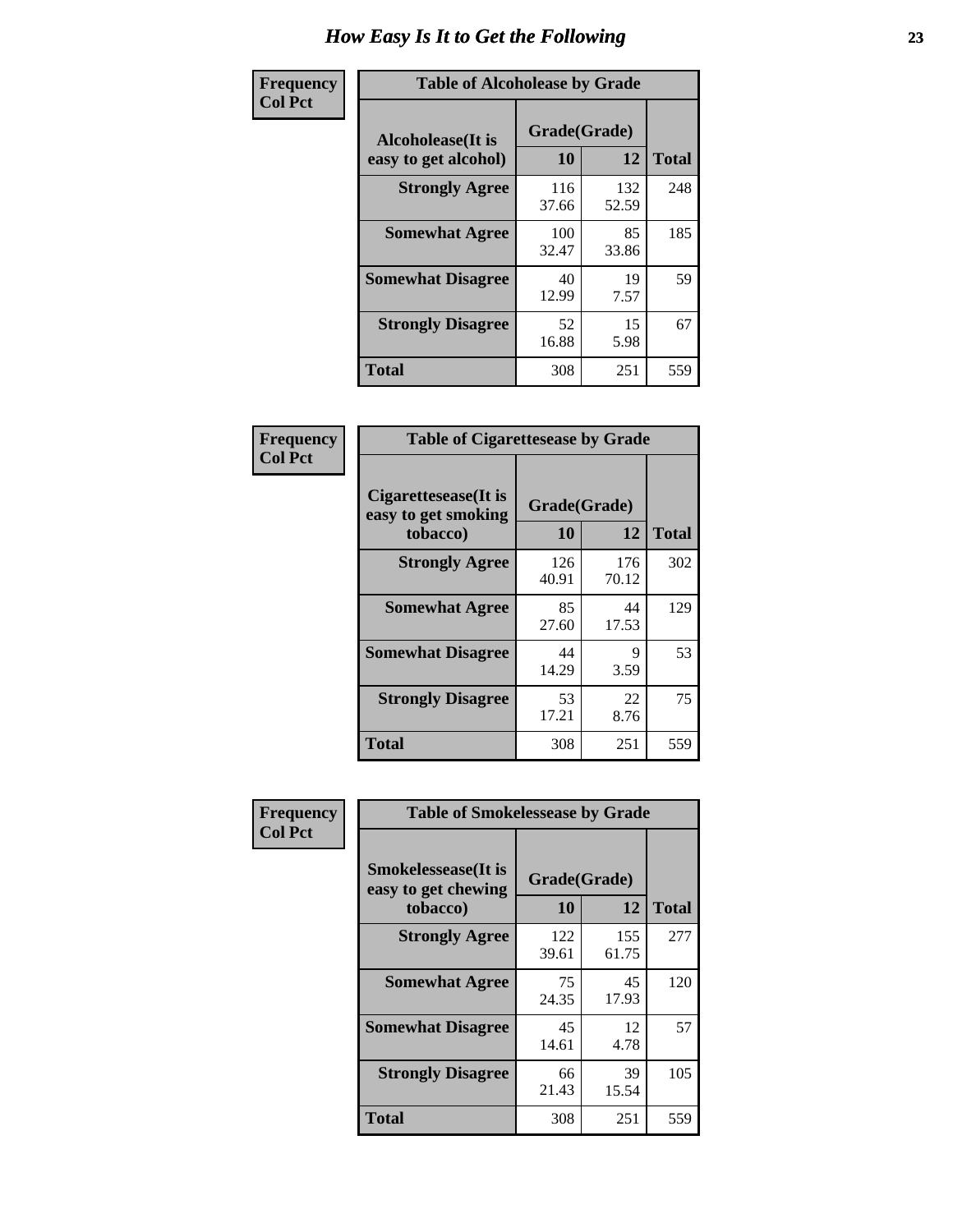| Frequency      | <b>Table of Marijuanaease by Grade</b>           |                           |              |              |  |  |  |
|----------------|--------------------------------------------------|---------------------------|--------------|--------------|--|--|--|
| <b>Col Pct</b> | Marijuanaease(It is<br>easy to get<br>marijuana) | Grade(Grade)<br><b>10</b> | 12           | <b>Total</b> |  |  |  |
|                | <b>Strongly Agree</b>                            | 98<br>31.82               | 135<br>53.78 | 233          |  |  |  |
|                | <b>Somewhat Agree</b>                            | 73<br>23.70               | 53<br>21.12  | 126          |  |  |  |
|                | <b>Somewhat Disagree</b>                         | 53<br>17.21               | 26<br>10.36  | 79           |  |  |  |
|                | <b>Strongly Disagree</b>                         | 84<br>27.27               | 37<br>14.74  | 121          |  |  |  |
|                | <b>Total</b>                                     | 308                       | 251          | 559          |  |  |  |

| <b>Table of Cocaineease by Grade</b>              |                    |             |              |  |  |  |
|---------------------------------------------------|--------------------|-------------|--------------|--|--|--|
| <b>Cocaineease</b> (It is<br>easy to get cocaine) | Grade(Grade)<br>10 | 12          | <b>Total</b> |  |  |  |
| <b>Strongly Agree</b>                             | 31<br>10.06        | 38<br>15.14 | 69           |  |  |  |
| <b>Somewhat Agree</b>                             | 44<br>14.29        | 58<br>23.11 | 102          |  |  |  |
| <b>Somewhat Disagree</b>                          | 94<br>30.52        | 67<br>26.69 | 161          |  |  |  |
| <b>Strongly Disagree</b>                          | 139<br>45.13       | 88<br>35.06 | 227          |  |  |  |
| <b>Total</b>                                      | 308                | 251         | 559          |  |  |  |

| Frequency      | <b>Table of Inhalantsease by Grade</b> |              |              |              |
|----------------|----------------------------------------|--------------|--------------|--------------|
| <b>Col Pct</b> | Inhalantsease(It is<br>easy to get     | Grade(Grade) |              |              |
|                | inhalants)                             | 10           | 12           | <b>Total</b> |
|                | <b>Strongly Agree</b>                  | 105<br>34.09 | 113<br>45.02 | 218          |
|                | <b>Somewhat Agree</b>                  | 61<br>19.81  | 50<br>19.92  | 111          |
|                | <b>Somewhat Disagree</b>               | 40<br>12.99  | 28<br>11.16  | 68           |
|                | <b>Strongly Disagree</b>               | 102<br>33.12 | 60<br>23.90  | 162          |
|                | <b>Total</b>                           | 308          | 251          | 559          |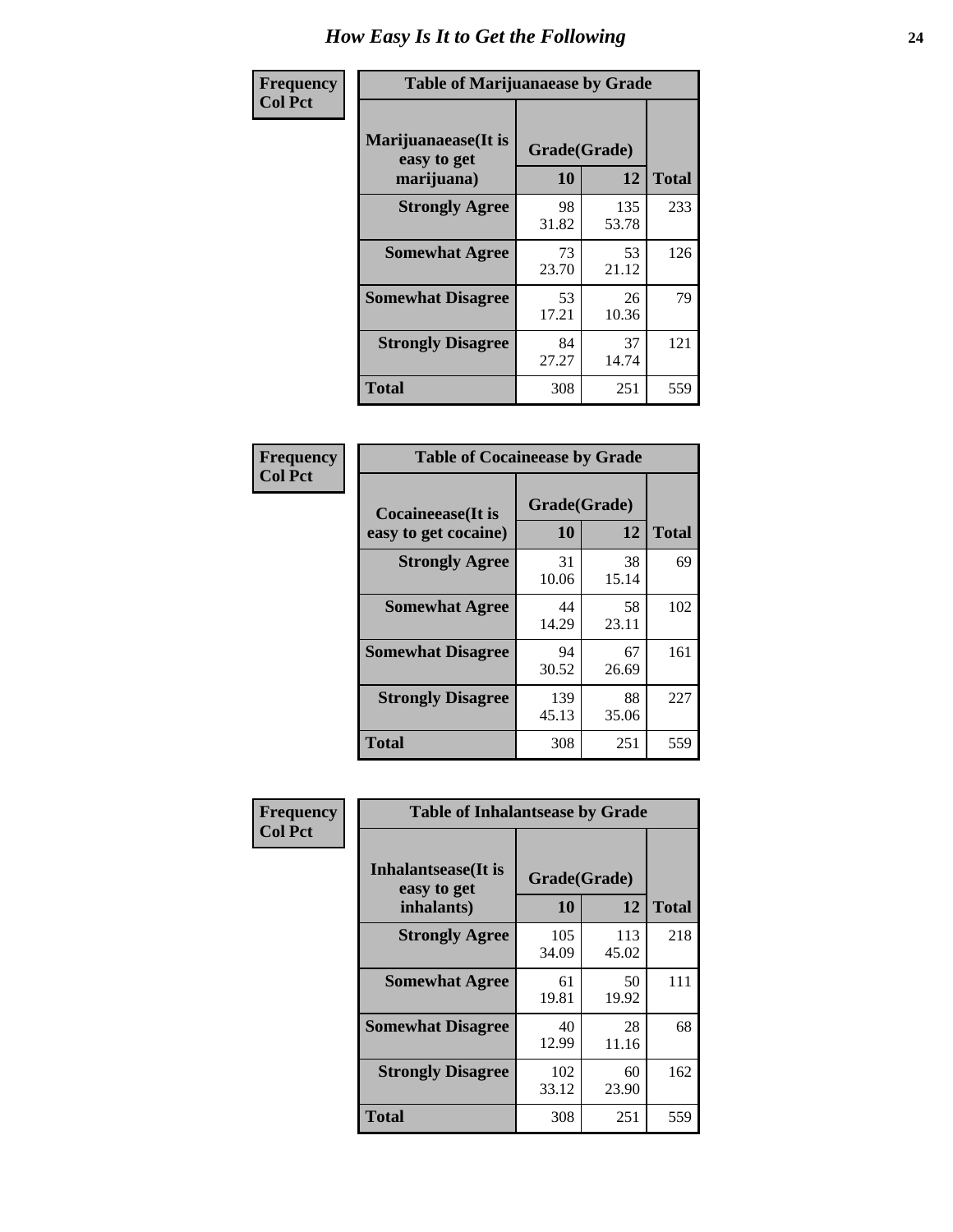| Frequency      | <b>Table of Steroidsease by Grade</b>       |                    |              |              |  |  |  |  |  |  |  |
|----------------|---------------------------------------------|--------------------|--------------|--------------|--|--|--|--|--|--|--|
| <b>Col Pct</b> | Steroidsease(It is<br>easy to get steroids) | Grade(Grade)<br>10 | 12           | <b>Total</b> |  |  |  |  |  |  |  |
|                | <b>Strongly Agree</b>                       | 33<br>10.71        | 37<br>14.74  | 70           |  |  |  |  |  |  |  |
|                | <b>Somewhat Agree</b>                       | 70<br>22.73        | 58<br>23.11  | 128          |  |  |  |  |  |  |  |
|                | <b>Somewhat Disagree</b>                    | 66<br>21.43        | 50<br>19.92  | 116          |  |  |  |  |  |  |  |
|                | <b>Strongly Disagree</b>                    | 139<br>45.13       | 106<br>42.23 | 245          |  |  |  |  |  |  |  |
|                | <b>Total</b>                                | 308                | 251          | 559          |  |  |  |  |  |  |  |

| <b>Frequency</b> |  |
|------------------|--|
| <b>Col Pct</b>   |  |

| <b>Table of Ecstasyease by Grade</b>              |              |                    |     |  |  |  |  |
|---------------------------------------------------|--------------|--------------------|-----|--|--|--|--|
| <b>Ecstasyease</b> (It is<br>easy to get ecstasy) | 10           | Grade(Grade)<br>12 |     |  |  |  |  |
| <b>Strongly Agree</b>                             | 35<br>11.36  | 45<br>17.93        | 80  |  |  |  |  |
| <b>Somewhat Agree</b>                             | 55<br>17.86  | 58<br>23.11        | 113 |  |  |  |  |
| <b>Somewhat Disagree</b>                          | 70<br>22.73  | 43<br>17.13        | 113 |  |  |  |  |
| <b>Strongly Disagree</b>                          | 148<br>48.05 | 105<br>41.83       | 253 |  |  |  |  |
| <b>Total</b>                                      | 308          | 251                | 559 |  |  |  |  |

| Frequency |  |
|-----------|--|
| Col Pct   |  |

| <b>Table of Methease by Grade</b>                          |                    |              |              |
|------------------------------------------------------------|--------------------|--------------|--------------|
| <b>Methease</b> (It is easy<br>to get<br>methamphetamines) | Grade(Grade)<br>10 | 12           | <b>Total</b> |
| <b>Strongly Agree</b>                                      | 29<br>9.42         | 41<br>16.33  | 70           |
| <b>Somewhat Agree</b>                                      | 51<br>16.56        | 53<br>21.12  | 104          |
| <b>Somewhat Disagree</b>                                   | 76<br>24.68        | 42<br>16.73  | 118          |
| <b>Strongly Disagree</b>                                   | 152<br>49.35       | 115<br>45.82 | 267          |
| Total                                                      | 308                | 251          | 559          |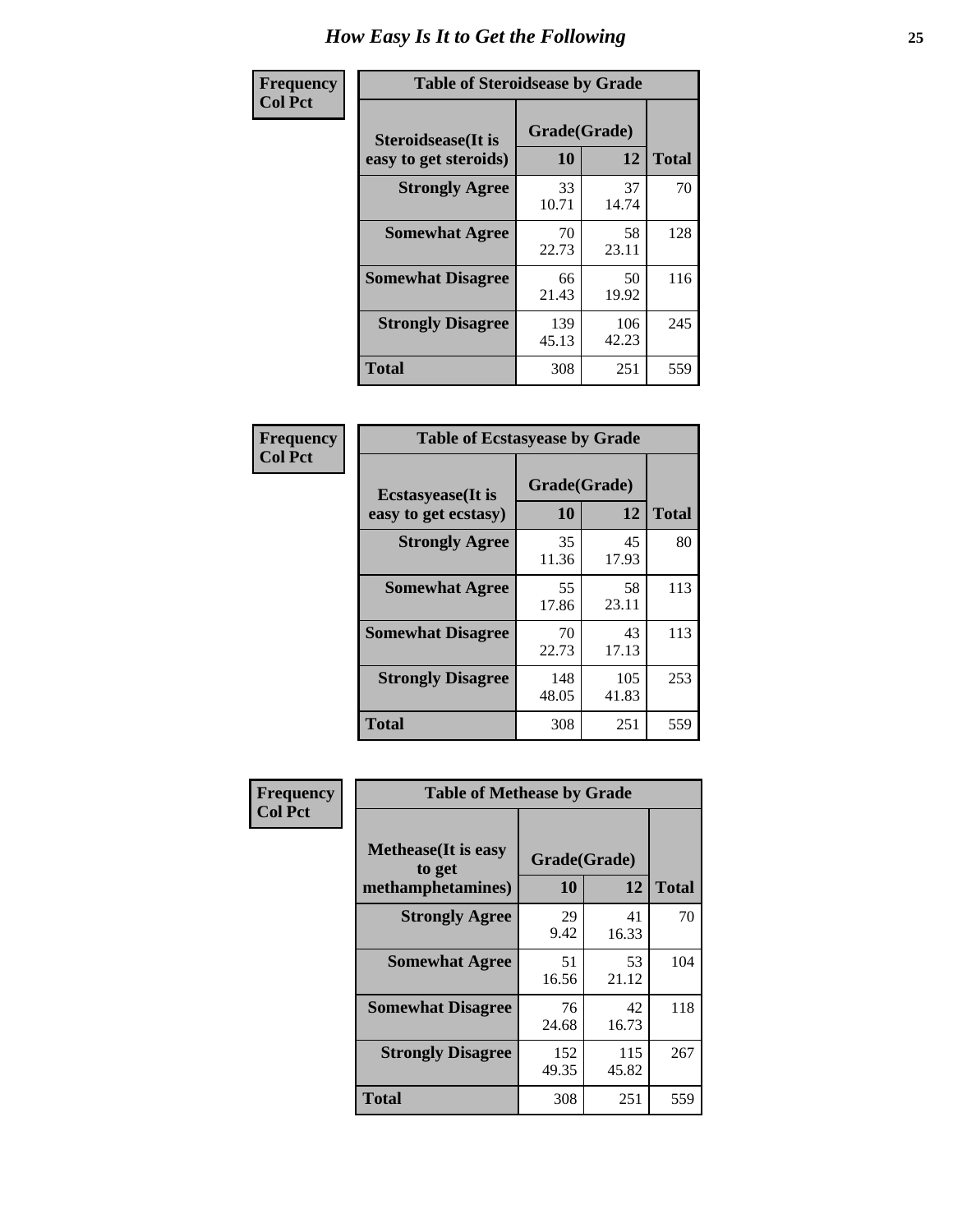| <b>Frequency</b> |                                                          | <b>Table of Hallucinogensease by Grade</b> |              |              |  |  |  |  |  |  |  |  |  |  |
|------------------|----------------------------------------------------------|--------------------------------------------|--------------|--------------|--|--|--|--|--|--|--|--|--|--|
| <b>Col Pct</b>   | Hallucinogensease(It<br>is easy to get<br>hallucinogens) | Grade(Grade)<br>10                         | 12           | <b>Total</b> |  |  |  |  |  |  |  |  |  |  |
|                  | <b>Strongly Agree</b>                                    | 33<br>10.71                                | 42<br>16.73  | 75           |  |  |  |  |  |  |  |  |  |  |
|                  | <b>Somewhat Agree</b>                                    | 46<br>14.94                                | 38<br>15.14  | 84           |  |  |  |  |  |  |  |  |  |  |
|                  | <b>Somewhat Disagree</b>                                 | 75<br>24.35                                | 51<br>20.32  | 126          |  |  |  |  |  |  |  |  |  |  |
|                  | <b>Strongly Disagree</b>                                 | 154<br>50.00                               | 120<br>47.81 | 274          |  |  |  |  |  |  |  |  |  |  |
|                  | <b>Total</b>                                             | 308                                        | 251          | 559          |  |  |  |  |  |  |  |  |  |  |

| Frequency<br>Col Pct |
|----------------------|
|                      |

| <b>Table of Prescriptionease by Grade</b>                                                |              |              |              |
|------------------------------------------------------------------------------------------|--------------|--------------|--------------|
| <b>Prescriptionease</b> (It<br>is easy to get<br>prescription drugs<br>not prescribed to | Grade(Grade) |              |              |
| me)                                                                                      | 10           | 12           | <b>Total</b> |
| <b>Strongly Agree</b>                                                                    | 131<br>42.53 | 128<br>51.00 | 259          |
| <b>Somewhat Agree</b>                                                                    | 65<br>21.10  | 56<br>22.31  | 121          |
| <b>Somewhat Disagree</b>                                                                 | 36<br>11.69  | 18<br>7.17   | 54           |
| <b>Strongly Disagree</b>                                                                 | 76<br>24.68  | 49<br>19.52  | 125          |
| <b>Total</b>                                                                             | 308          | 251          | 559          |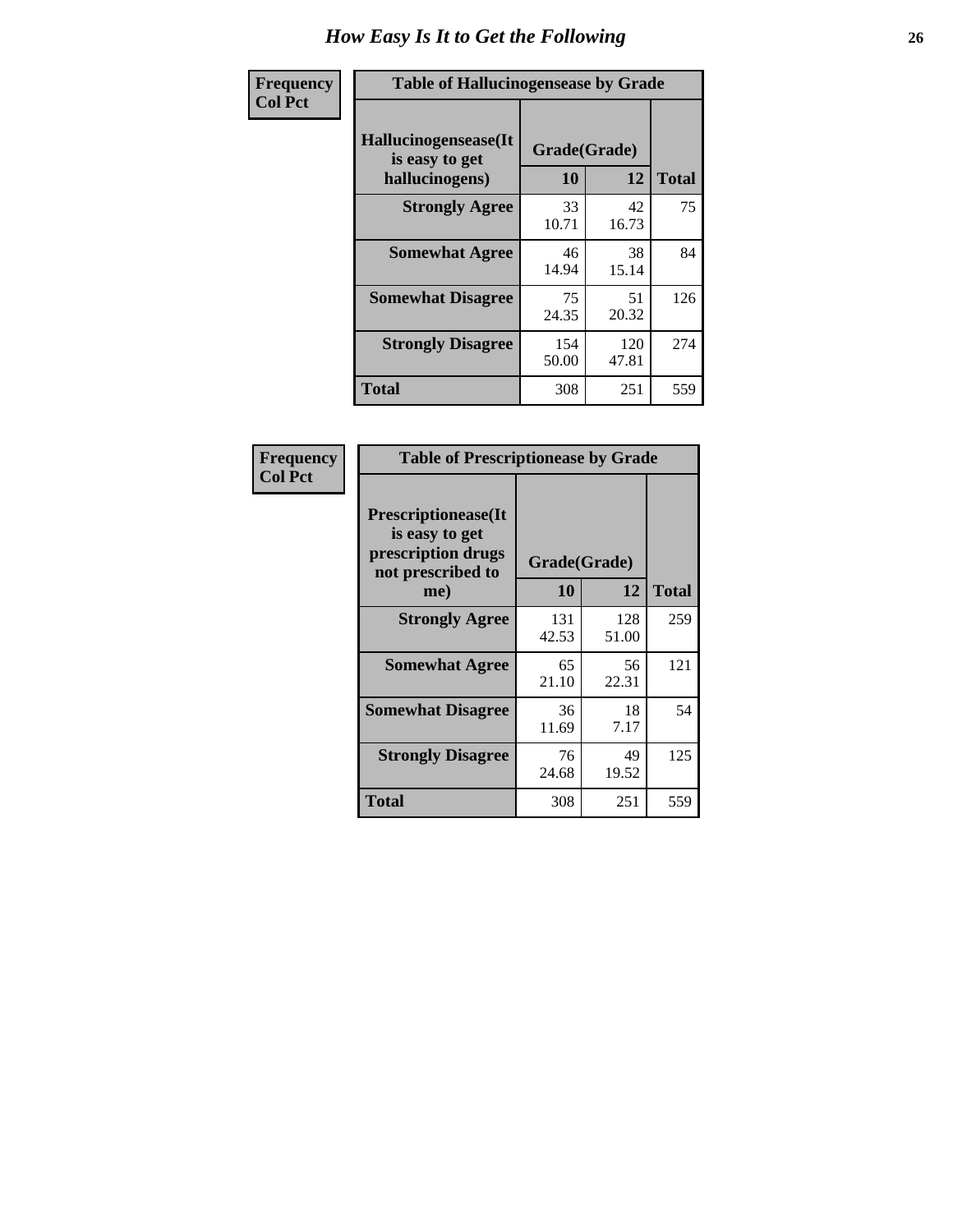#### *Age at Onset of Use* **27** *Results for "Age at Onset of Use" questions exclude students who said they did not use that substance*

| Frequency      |                        |             |           | <b>Table of Grade by Alcoholinit</b> |           |             |                           |                                                  |             |             |             |                       |              |
|----------------|------------------------|-------------|-----------|--------------------------------------|-----------|-------------|---------------------------|--------------------------------------------------|-------------|-------------|-------------|-----------------------|--------------|
| <b>Row Pct</b> |                        |             |           |                                      |           |             |                           | Alcoholinit (I started using alcohol when I was) |             |             |             |                       |              |
|                | Grade(Grade)   younger | <b>8 or</b> | 9         | 10                                   | 11        | 12          | 13                        | 14                                               | 15          | 16          | 17          | <b>18 or</b><br>older | <b>Total</b> |
|                | 10                     | 8<br>6.56   | 3.28      | 4.10                                 | 8<br>6.56 | 21<br>17.21 | 24<br>19.67               | 27<br>22.13                                      | 22<br>18.03 | 1.64        | 0.82        | $\theta$<br>0.00      | 122          |
|                | 12                     | 8<br>5.30   | ∍<br>1.32 | 0.66                                 | 2<br>1.32 | 9<br>5.96   | 27<br>17.88               | 18<br>11.92                                      | 25<br>16.56 | 38<br>25.17 | 18<br>11.92 | 3<br>1.99             | 151          |
|                | <b>Total</b>           | 16          | 6         | 6                                    | 10        | 30          | 51                        | 45                                               | 47          | 40          | 19          | 3                     | 273          |
|                |                        |             |           |                                      |           |             | Frequency Missing $= 286$ |                                                  |             |             |             |                       |              |

#### **Frequency Row Pct**

|              | <b>Table of Grade by Cigarettesinit</b> |                                                      |           |           |                           |             |             |             |             |                  |                       |              |  |
|--------------|-----------------------------------------|------------------------------------------------------|-----------|-----------|---------------------------|-------------|-------------|-------------|-------------|------------------|-----------------------|--------------|--|
|              |                                         | Cigarettesinit(I started smoking tobacco when I was) |           |           |                           |             |             |             |             |                  |                       |              |  |
| Grade(Grade) | 8 or<br>younger                         | 9                                                    | 10        | 11        | 12                        | 13          | 14          | 15          | 16          | 17               | <b>18 or</b><br>older | <b>Total</b> |  |
| 10           | 1.67                                    | 4<br>6.67                                            | 3<br>5.00 | 5<br>8.33 | 8<br>13.33                | 14<br>23.33 | 11<br>18.33 | 9<br>15.00  | 4<br>6.67   | $\Omega$<br>0.00 | 1.67                  | 60           |  |
| 12           | $\overline{2}$<br>2.11                  | 2<br>2.11                                            | 5.26      | 1.05      | 6<br>6.32                 | 13<br>13.68 | 10<br>10.53 | 14<br>14.74 | 23<br>24.21 | 14<br>14.74      | 5.26                  | 95           |  |
| <b>Total</b> | 3                                       | 6                                                    | 8         | 6         | 14                        | 27          | 21          | 23          | 27          | 14               | 6                     | 155          |  |
|              |                                         |                                                      |           |           | Frequency Missing $= 404$ |             |             |             |             |                  |                       |              |  |

**Frequency Row Pct**

|              | <b>Table of Grade by Smokelessinit</b> |                                                     |      |                      |           |                           |                         |             |                  |                  |                       |              |  |
|--------------|----------------------------------------|-----------------------------------------------------|------|----------------------|-----------|---------------------------|-------------------------|-------------|------------------|------------------|-----------------------|--------------|--|
|              |                                        | Smokelessinit(I started chewing tobacco when I was) |      |                      |           |                           |                         |             |                  |                  |                       |              |  |
| Grade(Grade) | 8 or<br>younger                        | 9                                                   | 10   | 11                   | 12        | 13                        | 14                      | 15          | 16               | 17               | <b>18 or</b><br>older | <b>Total</b> |  |
| <b>10</b>    | $\Omega$<br>0.00                       | 6<br>18.75                                          | 6.25 | 6.25                 | 3<br>9.38 | 5<br>15.63                | 21.88                   | 21.88       | $\theta$<br>0.00 | $\Omega$<br>0.00 | 0<br>0.00             | 32           |  |
| 12           | 2.56                                   | $\Omega$<br>0.00                                    | 2.56 | $\Omega$<br>$0.00\,$ | 2<br>5.13 | 4<br>10.26                | $\overline{4}$<br>10.26 | 10<br>25.64 | 10<br>25.64      | 6<br>15.38       | 2.56                  | 39           |  |
| <b>Total</b> |                                        | 6                                                   | 3    | 2                    | 5         | 9                         | 11                      | 17          | 10               | 6                |                       | 71           |  |
|              |                                        |                                                     |      |                      |           | Frequency Missing $= 488$ |                         |             |                  |                  |                       |              |  |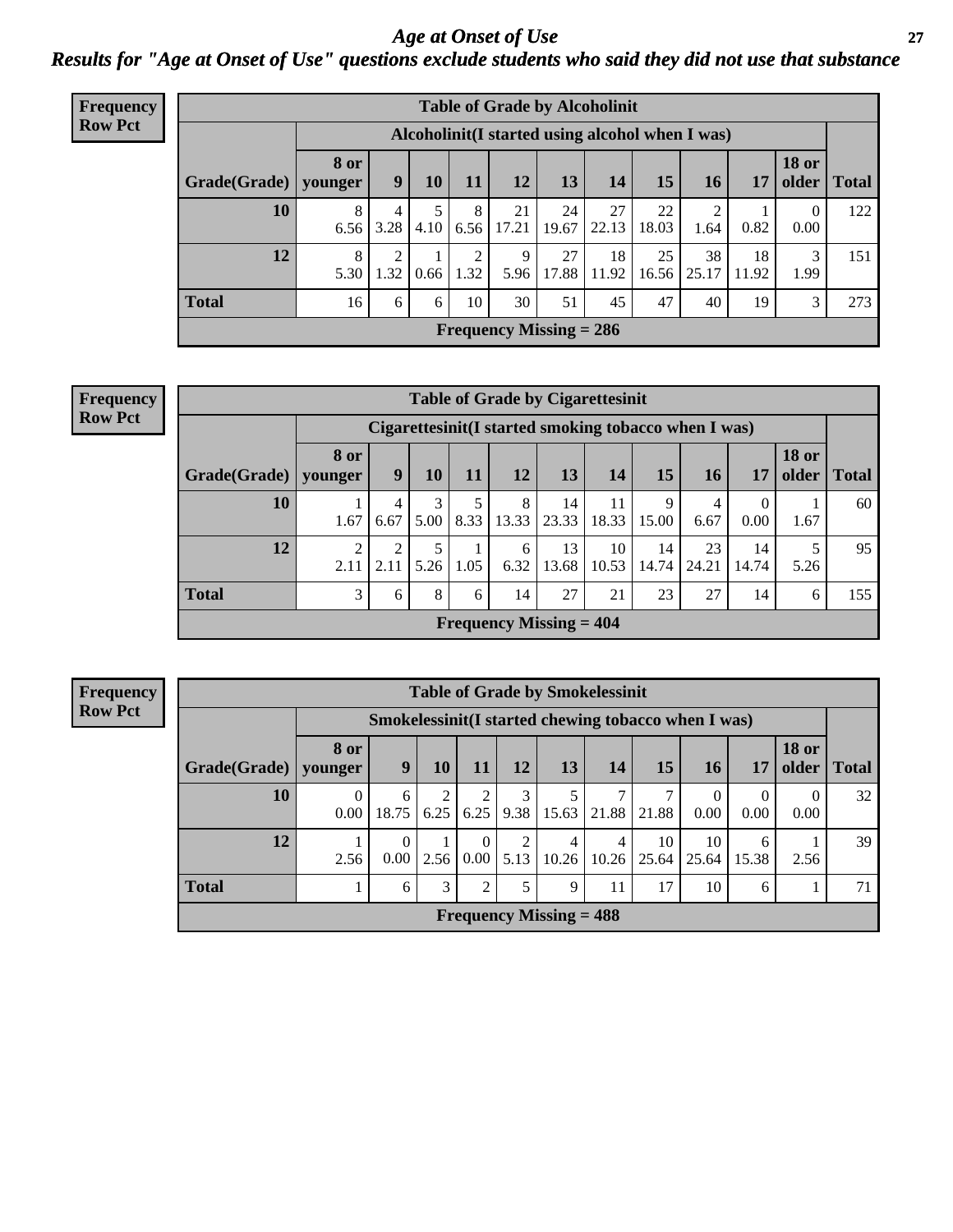#### *Age at Onset of Use* **28**

*Results for "Age at Onset of Use" questions exclude students who said they did not use that substance*

| <b>Frequency</b> |                                                      |                               |                  |           |           |           | <b>Table of Grade by Marijuanainit</b>      |             |             |             |             |                       |              |
|------------------|------------------------------------------------------|-------------------------------|------------------|-----------|-----------|-----------|---------------------------------------------|-------------|-------------|-------------|-------------|-----------------------|--------------|
| <b>Row Pct</b>   | Marijuanainit (I started using marijuana when I was) |                               |                  |           |           |           |                                             |             |             |             |             |                       |              |
|                  | Grade(Grade)                                         | <b>8</b> or<br>younger        | 9                | 10        | 11        | 12        | 13                                          | 14          | 15          | 16          | 17          | <b>18 or</b><br>older | <b>Total</b> |
|                  | 10                                                   | 1.64                          | 2<br>3.28        | 1.64      | 8.20      | 11.48     | 11<br>18.03                                 | 14<br>22.95 | 15<br>24.59 | 4<br>6.56   | 1.64        | $\theta$<br>0.00      | 61           |
|                  | 12                                                   | $\Omega$<br>0.00 <sub>l</sub> | $\Omega$<br>0.00 | 3<br>3.30 | 2<br>2.20 | 7<br>7.69 | 6<br>6.59                                   | 11<br>12.09 | 17<br>18.68 | 21<br>23.08 | 21<br>23.08 | 3<br>3.30             | 91           |
|                  | <b>Total</b>                                         |                               | $\overline{c}$   | 4         | 7         | 14        | 17                                          | 25          | 32          | 25          | 22          | 3                     | 152          |
|                  |                                                      |                               |                  |           |           |           | <b>Frequency Missing <math>= 407</math></b> |             |             |             |             |                       |              |

| Frequency      | <b>Table of Grade by Cocaineinit</b> |                |                  |                  |          |                           |       |                            |                                                 |                  |               |
|----------------|--------------------------------------|----------------|------------------|------------------|----------|---------------------------|-------|----------------------------|-------------------------------------------------|------------------|---------------|
| <b>Row Pct</b> |                                      |                |                  |                  |          |                           |       |                            | Cocaineinit(I started using cocaine when I was) |                  |               |
|                | Grade(Grade)   younger               | 8 or           | 9                | 10               | 13       | 14                        | 15    | 16                         | 17                                              | <b>18 or</b>     | older   Total |
|                | 10                                   | 20.00          | 20.00            | $\theta$<br>0.00 | 20.00    | 20.00                     | 20.00 | $\Omega$<br>$0.00^{\circ}$ | 0.00                                            | $\theta$<br>0.00 | 5             |
|                | 12                                   | 5.56           | $\theta$<br>0.00 | 5.56             | $0.00\,$ | 5.56                      | 11.11 | 9<br>50.00                 | 3<br>16.67                                      | 5.56             | 18            |
|                | <b>Total</b>                         | $\overline{2}$ |                  |                  |          | $\overline{2}$            | 3     | 9                          | 3                                               |                  | 23            |
|                |                                      |                |                  |                  |          | Frequency Missing $= 536$ |       |                            |                                                 |                  |               |

**Frequency Row Pct**

| <b>Table of Grade by Inhalantsinit</b> |                 |                                                      |                         |                      |                  |            |                         |            |                         |                  |              |
|----------------------------------------|-----------------|------------------------------------------------------|-------------------------|----------------------|------------------|------------|-------------------------|------------|-------------------------|------------------|--------------|
|                                        |                 | Inhalantsinit (I started using inhalants when I was) |                         |                      |                  |            |                         |            |                         |                  |              |
| Grade(Grade)                           | 8 or<br>younger | 9                                                    | 10                      | 11                   | 12               | 13         | 14                      | 15         | 16                      | 17               | <b>Total</b> |
| 10                                     | 10.00           | 10.00                                                | $\overline{2}$<br>20.00 | $\Omega$<br>$0.00\,$ | $\theta$<br>0.00 | 3<br>30.00 | $\overline{2}$<br>20.00 | 10.00      | $\Omega$<br>$\mid$ 0.00 | $\theta$<br>0.00 | 10           |
| 12                                     | 8.33            | $\Omega$<br>0.00                                     | 8.33                    | 8.33                 | 8.33             | 8.33       | 2<br>16.67              | 3<br>25.00 | 8.33                    | 8.33             | 12           |
| <b>Total</b>                           | $\mathfrak{D}$  |                                                      | 3                       |                      |                  | 4          | 4                       | 4          |                         |                  | 22           |
| Frequency Missing $= 537$              |                 |                                                      |                         |                      |                  |            |                         |            |                         |                  |              |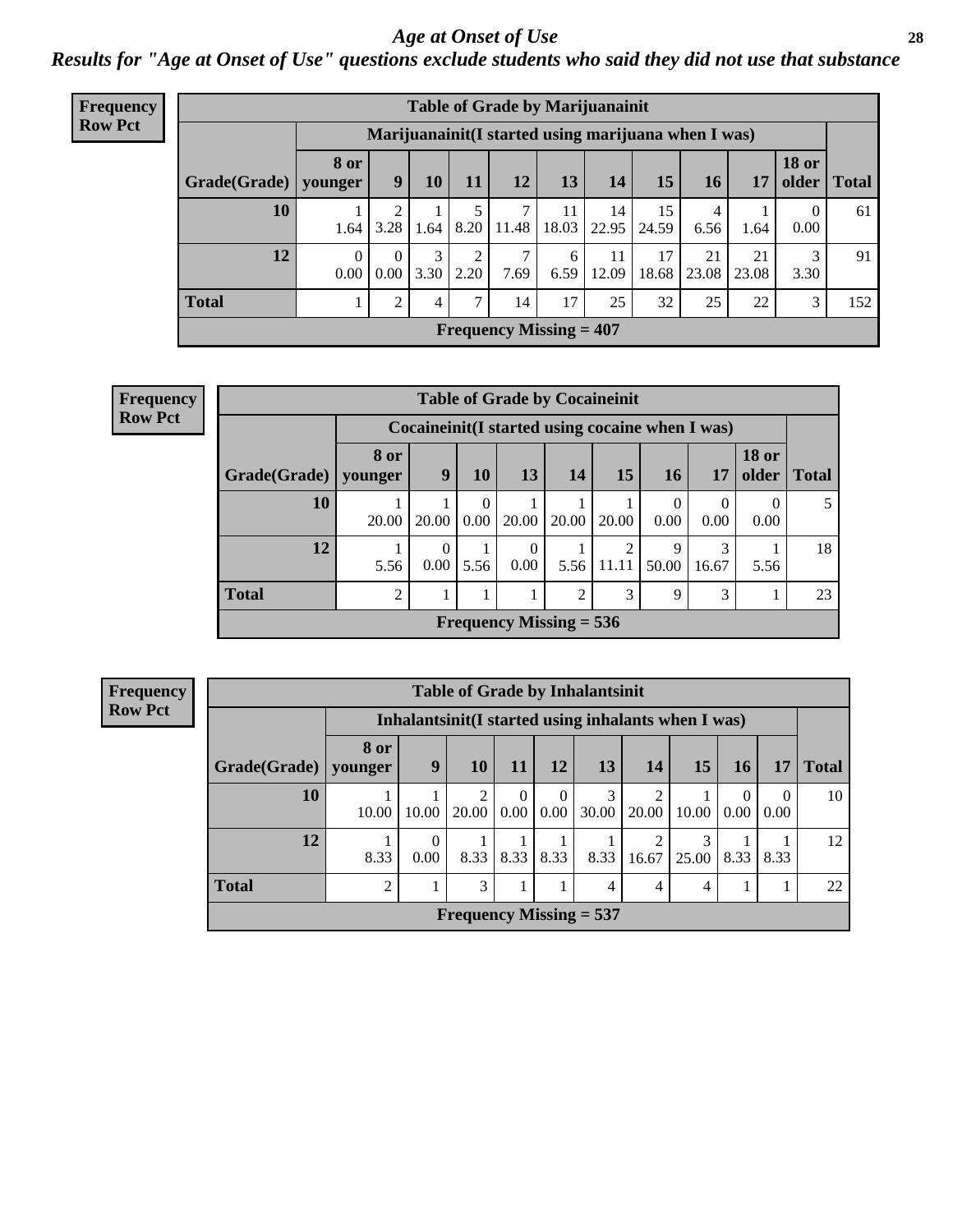#### *Age at Onset of Use* **29**

*Results for "Age at Onset of Use" questions exclude students who said they did not use that substance*

| <b>Frequency</b> |  |
|------------------|--|
| <b>Row Pct</b>   |  |

| ncy |                        |                  | <b>Table of Grade by Steroidsinit</b> |                           |                  |                  |       |                                                    |                       |               |
|-----|------------------------|------------------|---------------------------------------|---------------------------|------------------|------------------|-------|----------------------------------------------------|-----------------------|---------------|
|     |                        |                  |                                       |                           |                  |                  |       | Steroidsinit (I started using steroids when I was) |                       |               |
|     | Grade(Grade)   younger | 8 or             | <b>10</b>                             | <b>11</b>                 | <b>13</b>        | 14               | 15    | 17                                                 | <b>18 or</b><br>older | <b>Total</b>  |
|     | 10                     | 14.29            | 14.29                                 | 14.29                     | 14.29            | 14.29            | 14.29 | 0.00                                               | 14.29                 | 7             |
|     | 12                     | $\Omega$<br>0.00 | $\Omega$<br>0.00                      | 0<br>0.00                 | $\Omega$<br>0.00 | $\Omega$<br>0.00 | 0.00  | 100.00                                             | 0.00                  | $\mathcal{E}$ |
|     | <b>Total</b>           |                  |                                       |                           |                  |                  |       | 3                                                  |                       | 10            |
|     |                        |                  |                                       | Frequency Missing $= 549$ |                  |                  |       |                                                    |                       |               |

| <b>Frequency</b> |              |                  |                  |               | <b>Table of Grade by Ecstasyinit</b>                |            |                  |                       |              |
|------------------|--------------|------------------|------------------|---------------|-----------------------------------------------------|------------|------------------|-----------------------|--------------|
| Row Pct          |              |                  |                  |               | Ecstasyinit (I started using ecstasy when I<br>was) |            |                  |                       |              |
|                  | Grade(Grade) | <b>10</b>        | 13               | <b>14</b>     | 15                                                  | <b>16</b>  | 17               | <b>18 or</b><br>older | <b>Total</b> |
|                  | 10           | 12.50            | 12.50            | 12.50         | 5<br>62.50                                          | 0<br>0.00  | $\theta$<br>0.00 | $\Omega$<br>0.00      | 8            |
|                  | 12           | $\Omega$<br>0.00 | $\Omega$<br>0.00 | 2<br>16.67    | $\mathcal{L}$<br>16.67                              | 3<br>25.00 | 4<br>33.33       | 8.33                  | 12           |
|                  | <b>Total</b> |                  |                  | $\mathcal{F}$ | 7                                                   | 3          | $\overline{4}$   |                       | 20           |
|                  |              |                  |                  |               | <b>Frequency Missing = <math>539</math></b>         |            |                  |                       |              |

| <b>Frequency</b> |              |                              | <b>Table of Grade by Methinit</b> |           |           |           |                  |              |  |  |
|------------------|--------------|------------------------------|-----------------------------------|-----------|-----------|-----------|------------------|--------------|--|--|
| <b>Row Pct</b>   |              | methamphetamines when I was) |                                   |           |           |           |                  |              |  |  |
|                  | Grade(Grade) | 11                           | 13                                | 14        | 15        | 16        | 17               | <b>Total</b> |  |  |
|                  | 10           | 33.33                        | 33.33                             | 33.33     | 0<br>0.00 | 0<br>0.00 | $\Omega$<br>0.00 | 3            |  |  |
|                  | 12           | $\Omega$<br>0.00             | $\Omega$<br>0.00                  | 0<br>0.00 | 20.00     | 20.00     | 3<br>60.00       | 5            |  |  |
|                  | <b>Total</b> |                              |                                   |           |           |           | 3                | 8            |  |  |
|                  |              | Frequency Missing $= 551$    |                                   |           |           |           |                  |              |  |  |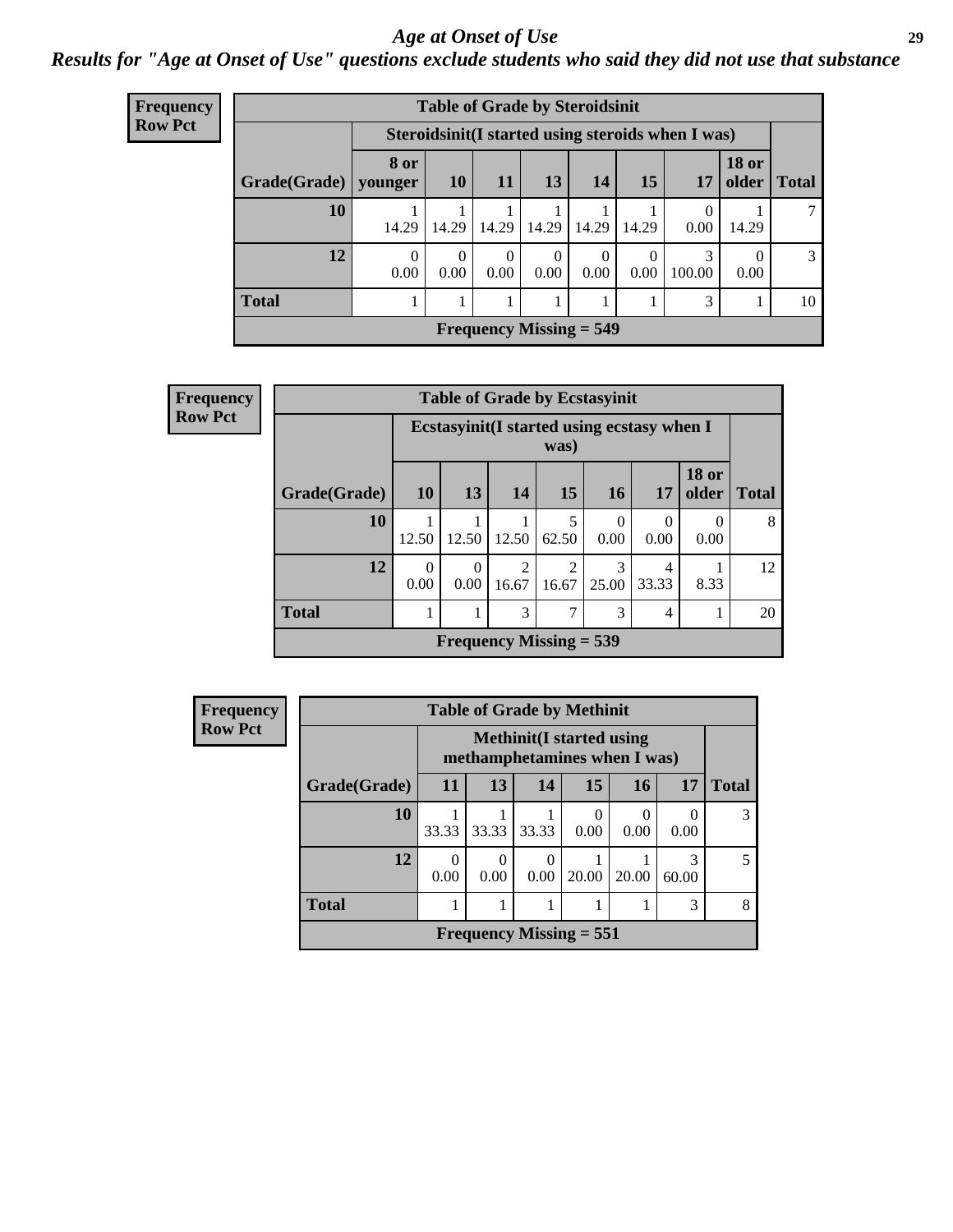#### Age at Onset of Use **30**

*Results for "Age at Onset of Use" questions exclude students who said they did not use that substance*

| <b>Frequency</b> | <b>Table of Grade by Hallucinogensinit</b> |                         |                                                                      |            |              |  |  |  |
|------------------|--------------------------------------------|-------------------------|----------------------------------------------------------------------|------------|--------------|--|--|--|
| <b>Row Pct</b>   |                                            |                         | Hallucinogensinit(I<br>started using<br>hallucinogens when I<br>was) |            |              |  |  |  |
|                  | Grade(Grade)                               | 15                      | 16                                                                   | 17         | <b>Total</b> |  |  |  |
|                  | 10                                         | $\mathfrak{D}$<br>66.67 | 0<br>0.00                                                            | 33.33      | 3            |  |  |  |
|                  | 12                                         | 16.67                   | $\mathfrak{D}$<br>33.33                                              | 3<br>50.00 | 6            |  |  |  |
|                  | <b>Total</b>                               | 3                       | $\mathfrak{D}$                                                       | 4          | 9            |  |  |  |
|                  | Frequency Missing $= 550$                  |                         |                                                                      |            |              |  |  |  |

| Frequency      |              | <b>Table of Grade by Prescriptioninit</b>                  |                        |                  |            |                           |                              |             |             |                  |              |  |
|----------------|--------------|------------------------------------------------------------|------------------------|------------------|------------|---------------------------|------------------------------|-------------|-------------|------------------|--------------|--|
| <b>Row Pct</b> |              | Prescription in it (I started using prescription drugs not |                        |                  |            |                           | prescribed to me when I was) |             |             |                  |              |  |
|                | Grade(Grade) | 8 or<br>vounger                                            | 10                     | 11               | 12         | 13                        | 14                           | 15          | <b>16</b>   | 17               | <b>Total</b> |  |
|                | 10           | 4<br>14.29                                                 | $\mathcal{F}$<br>10.71 | 3.57             | 5<br>17.86 | 6<br>21.43                | 4<br>14.29                   | 4<br>14.29  | 3.57        | $\theta$<br>0.00 | 28           |  |
|                | 12           | 2.08                                                       | $\Omega$<br>0.00       | $\Omega$<br>0.00 | 5<br>10.42 | 4<br>8.33                 | 11<br>22.92                  | 11<br>22.92 | 11<br>22.92 | 5<br>10.42       | 48           |  |
|                | <b>Total</b> |                                                            | 3                      |                  | 10         | 10                        | 15                           | 15          | 12          | 5                | 76           |  |
|                |              |                                                            |                        |                  |            | Frequency Missing $= 483$ |                              |             |             |                  |              |  |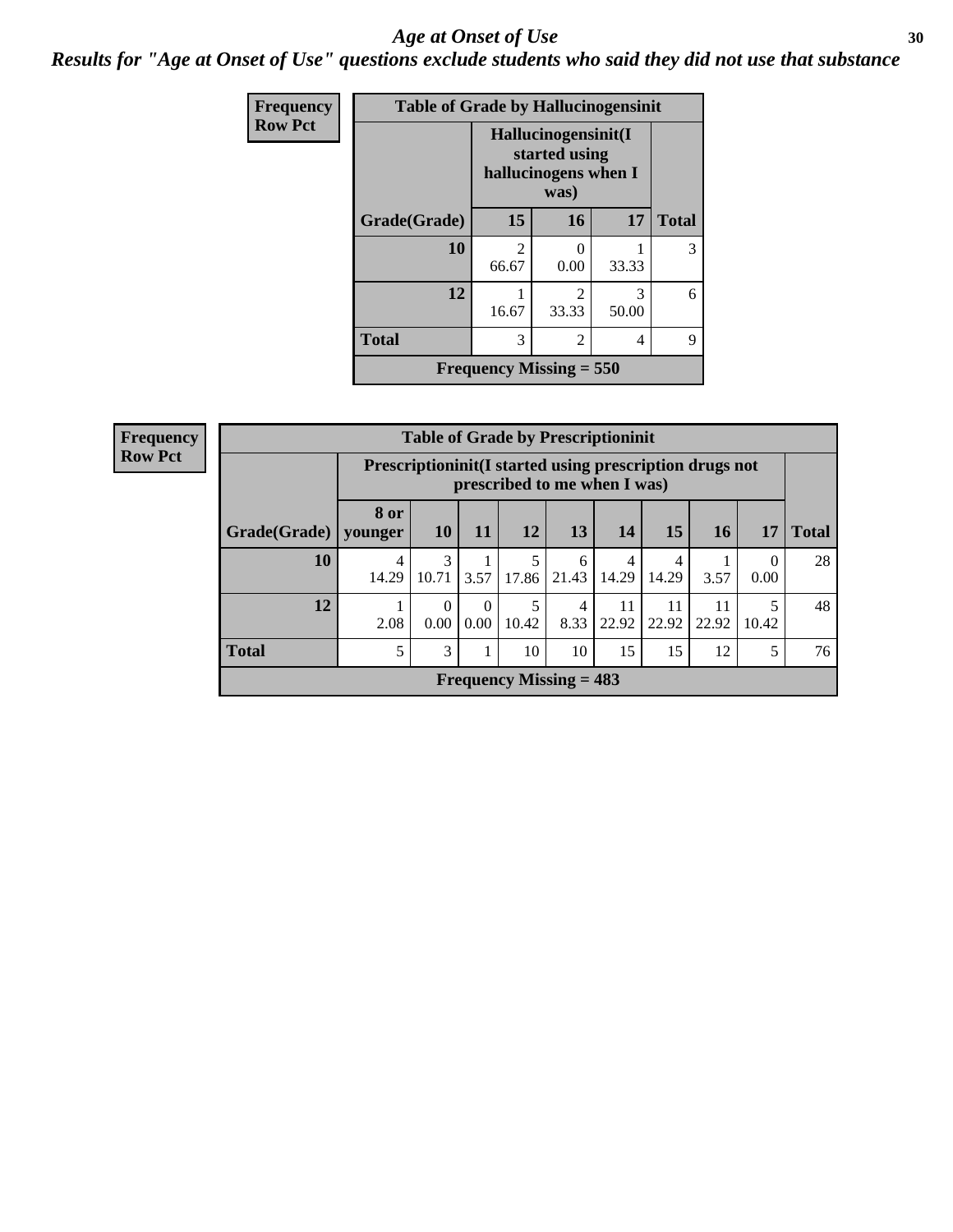| Frequency      | <b>Table of Alcoholharm by Grade</b>          |                    |             |              |  |  |  |
|----------------|-----------------------------------------------|--------------------|-------------|--------------|--|--|--|
| <b>Col Pct</b> | Alcoholharm(I<br>think alcohol is<br>harmful) | Grade(Grade)<br>10 | 12          | <b>Total</b> |  |  |  |
|                | <b>Strongly Agree</b>                         | 148<br>48.05       | 97<br>38.65 | 245          |  |  |  |
|                | <b>Somewhat Agree</b>                         | 97<br>31.49        | 90<br>35.86 | 187          |  |  |  |
|                | <b>Somewhat Disagree</b>                      | 44<br>14.29        | 50<br>19.92 | 94           |  |  |  |
|                | <b>Strongly Disagree</b>                      | 19<br>6.17         | 14<br>5.58  | 33           |  |  |  |
|                | <b>Total</b>                                  | 308                | 251         | 559          |  |  |  |

| <b>Table of Cigarettesharm by Grade</b>                  |                    |              |              |  |  |  |  |  |
|----------------------------------------------------------|--------------------|--------------|--------------|--|--|--|--|--|
| Cigarettesharm(I<br>think smoking<br>tobacco is harmful) | Grade(Grade)<br>10 | 12           | <b>Total</b> |  |  |  |  |  |
| <b>Strongly Agree</b>                                    | 250<br>81.17       | 193<br>76.89 | 443          |  |  |  |  |  |
| <b>Somewhat Agree</b>                                    | 34<br>11.04        | 40<br>15.94  | 74           |  |  |  |  |  |
| <b>Somewhat Disagree</b>                                 | 12<br>3.90         | 13<br>5.18   | 25           |  |  |  |  |  |
| <b>Strongly Disagree</b>                                 | 12<br>3.90         | 5<br>1.99    | 17           |  |  |  |  |  |
| <b>Total</b>                                             | 308                | 251          | 559          |  |  |  |  |  |

| Frequency      | <b>Table of Smokelessharm by Grade</b>                  |                    |              |              |
|----------------|---------------------------------------------------------|--------------------|--------------|--------------|
| <b>Col Pct</b> | Smokelessharm(I<br>think chewing<br>tobacco is harmful) | Grade(Grade)<br>10 | 12           | <b>Total</b> |
|                | <b>Strongly Agree</b>                                   | 244<br>79.22       | 192<br>76.49 | 436          |
|                | <b>Somewhat Agree</b>                                   | 42<br>13.64        | 39<br>15.54  | 81           |
|                | <b>Somewhat Disagree</b>                                | 12<br>3.90         | 12<br>4.78   | 24           |
|                | <b>Strongly Disagree</b>                                | 10<br>3.25         | 8<br>3.19    | 18           |
|                | <b>Total</b>                                            | 308                | 251          | 559          |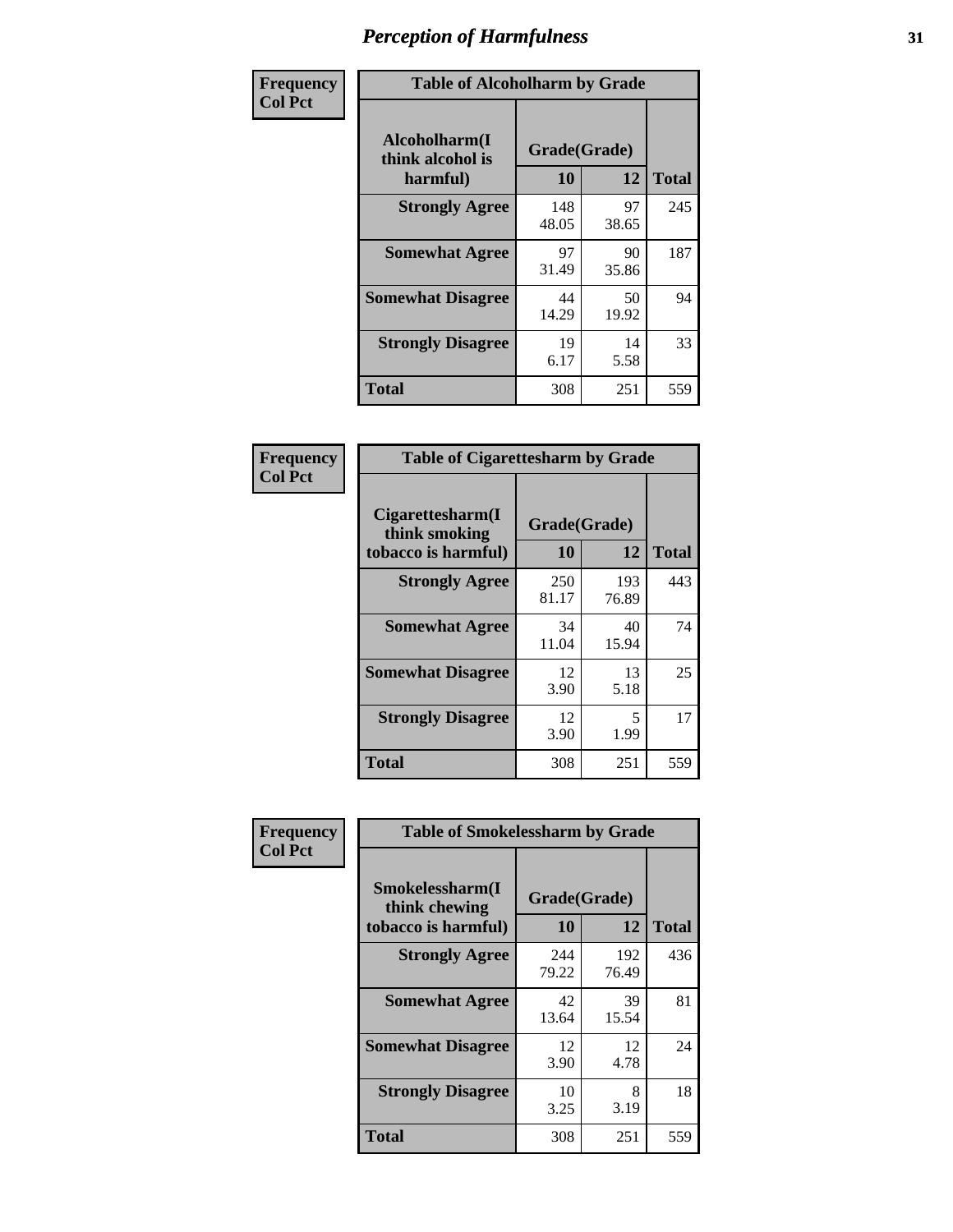| Frequency      |                                                   | <b>Table of Marijuanaharm by Grade</b> |              |              |  |  |  |  |  |
|----------------|---------------------------------------------------|----------------------------------------|--------------|--------------|--|--|--|--|--|
| <b>Col Pct</b> | Marijuanaharm(I<br>think marijuana is<br>harmful) | Grade(Grade)<br>10                     | 12           | <b>Total</b> |  |  |  |  |  |
|                | <b>Strongly Agree</b>                             | 209<br>67.86                           | 138<br>54.98 | 347          |  |  |  |  |  |
|                | <b>Somewhat Agree</b>                             | 33<br>10.71                            | 33<br>13.15  | 66           |  |  |  |  |  |
|                | <b>Somewhat Disagree</b>                          | 31<br>10.06                            | 46<br>18.33  | 77           |  |  |  |  |  |
|                | <b>Strongly Disagree</b>                          | 35<br>11.36                            | 34<br>13.55  | 69           |  |  |  |  |  |
|                | <b>Total</b>                                      | 308                                    | 251          | 559          |  |  |  |  |  |

| <b>Table of Cocaineharm by Grade</b>          |                    |              |              |  |  |
|-----------------------------------------------|--------------------|--------------|--------------|--|--|
| Cocaineharm(I<br>think cocaine is<br>harmful) | Grade(Grade)<br>10 | 12           | <b>Total</b> |  |  |
| <b>Strongly Agree</b>                         | 282<br>91.56       | 235<br>93.63 | 517          |  |  |
| <b>Somewhat Agree</b>                         | 16<br>5.19         | 10<br>3.98   | 26           |  |  |
| <b>Somewhat Disagree</b>                      | 2<br>0.65          | 2<br>0.80    | 4            |  |  |
| <b>Strongly Disagree</b>                      | 8<br>2.60          | 4<br>1.59    | 12           |  |  |
| <b>Total</b>                                  | 308                | 251          | 559          |  |  |

| Frequency      | <b>Table of Inhalantsharm by Grade</b>             |                    |              |              |
|----------------|----------------------------------------------------|--------------------|--------------|--------------|
| <b>Col Pct</b> | Inhalantsharm(I<br>think inhalants are<br>harmful) | Grade(Grade)<br>10 | 12           | <b>Total</b> |
|                | <b>Strongly Agree</b>                              | 271<br>87.99       | 226<br>90.04 | 497          |
|                | <b>Somewhat Agree</b>                              | 23<br>7.47         | 18<br>7.17   | 41           |
|                | <b>Somewhat Disagree</b>                           | 6<br>1.95          | 2<br>0.80    | 8            |
|                | <b>Strongly Disagree</b>                           | 8<br>2.60          | 5<br>1.99    | 13           |
|                | <b>Total</b>                                       | 308                | 251          | 559          |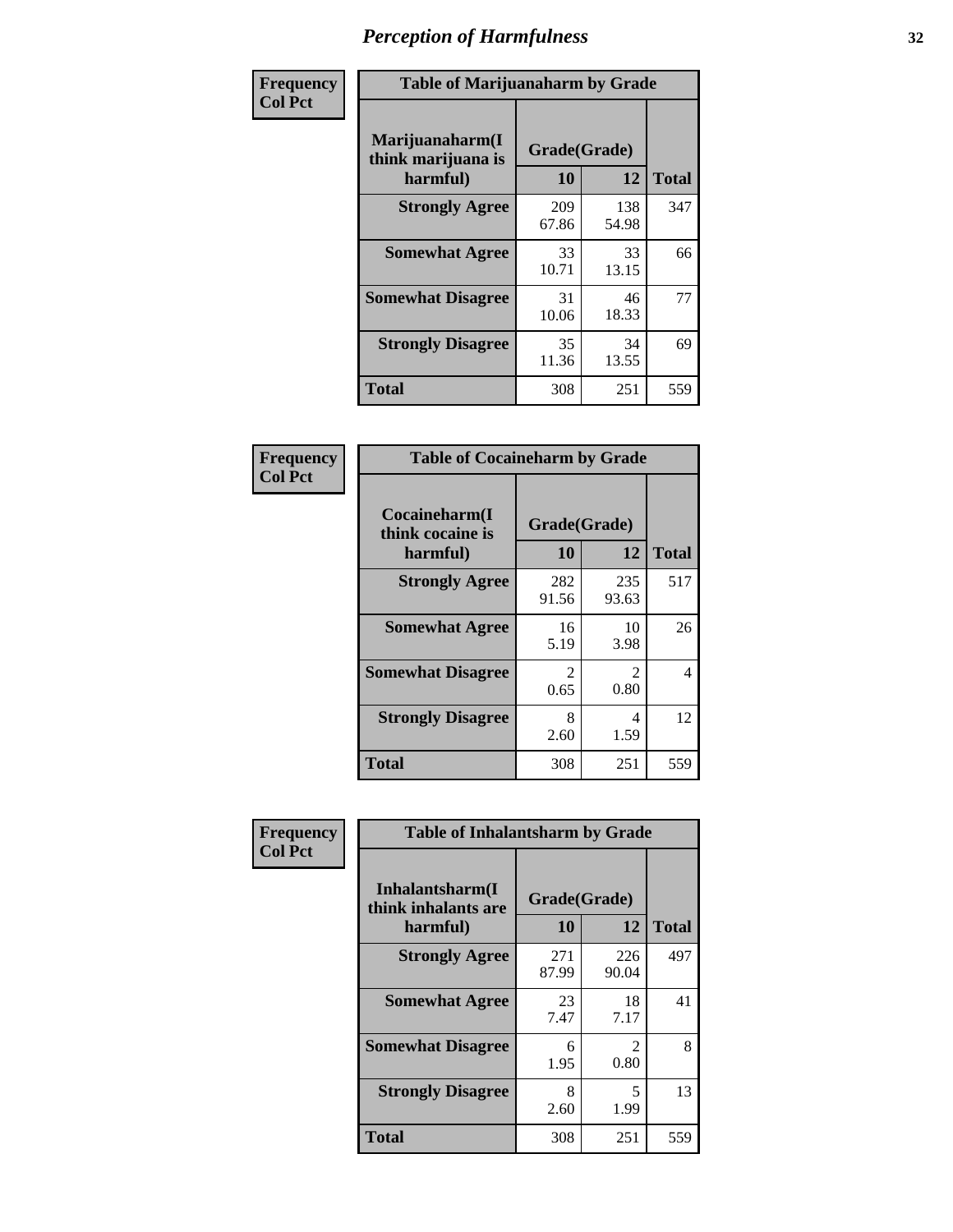| Frequency      | <b>Table of Steroidsharm by Grade</b>            |                    |              |              |  |
|----------------|--------------------------------------------------|--------------------|--------------|--------------|--|
| <b>Col Pct</b> | Steroidsharm(I<br>think steroids are<br>harmful) | Grade(Grade)<br>10 | 12           | <b>Total</b> |  |
|                | <b>Strongly Agree</b>                            | 249<br>80.84       | 214<br>85.26 | 463          |  |
|                | <b>Somewhat Agree</b>                            | 36<br>11.69        | 20<br>7.97   | 56           |  |
|                | <b>Somewhat Disagree</b>                         | 11<br>3.57         | 12<br>4.78   | 23           |  |
|                | <b>Strongly Disagree</b>                         | 12<br>3.90         | 5<br>1.99    | 17           |  |
|                | <b>Total</b>                                     | 308                | 251          | 559          |  |

| <b>Table of Ecstasyharm by Grade</b>          |                    |              |              |  |  |
|-----------------------------------------------|--------------------|--------------|--------------|--|--|
| Ecstasyharm(I<br>think ecstasy is<br>harmful) | Grade(Grade)<br>10 | 12           | <b>Total</b> |  |  |
| <b>Strongly Agree</b>                         | 264<br>85.71       | 217<br>86.45 | 481          |  |  |
| <b>Somewhat Agree</b>                         | 24<br>7.79         | 24<br>9.56   | 48           |  |  |
| <b>Somewhat Disagree</b>                      | 11<br>3.57         | 6<br>2.39    | 17           |  |  |
| <b>Strongly Disagree</b>                      | 9<br>2.92          | 4<br>1.59    | 13           |  |  |
| <b>Total</b>                                  | 308                | 251          | 559          |  |  |

| Frequency      | <b>Table of Methharm by Grade</b>                            |                    |              |              |
|----------------|--------------------------------------------------------------|--------------------|--------------|--------------|
| <b>Col Pct</b> | <b>Methharm</b> (I think<br>methamphetamines<br>are harmful) | Grade(Grade)<br>10 | 12           | <b>Total</b> |
|                | <b>Strongly Agree</b>                                        | 287<br>93.18       | 243<br>96.81 | 530          |
|                | <b>Somewhat Agree</b>                                        | 2.27               | 3<br>1.20    | 10           |
|                | <b>Somewhat Disagree</b>                                     | 4<br>1.30          | 0.40         | 5            |
|                | <b>Strongly Disagree</b>                                     | 10<br>3.25         | 4<br>1.59    | 14           |
|                | <b>Total</b>                                                 | 308                | 251          | 559          |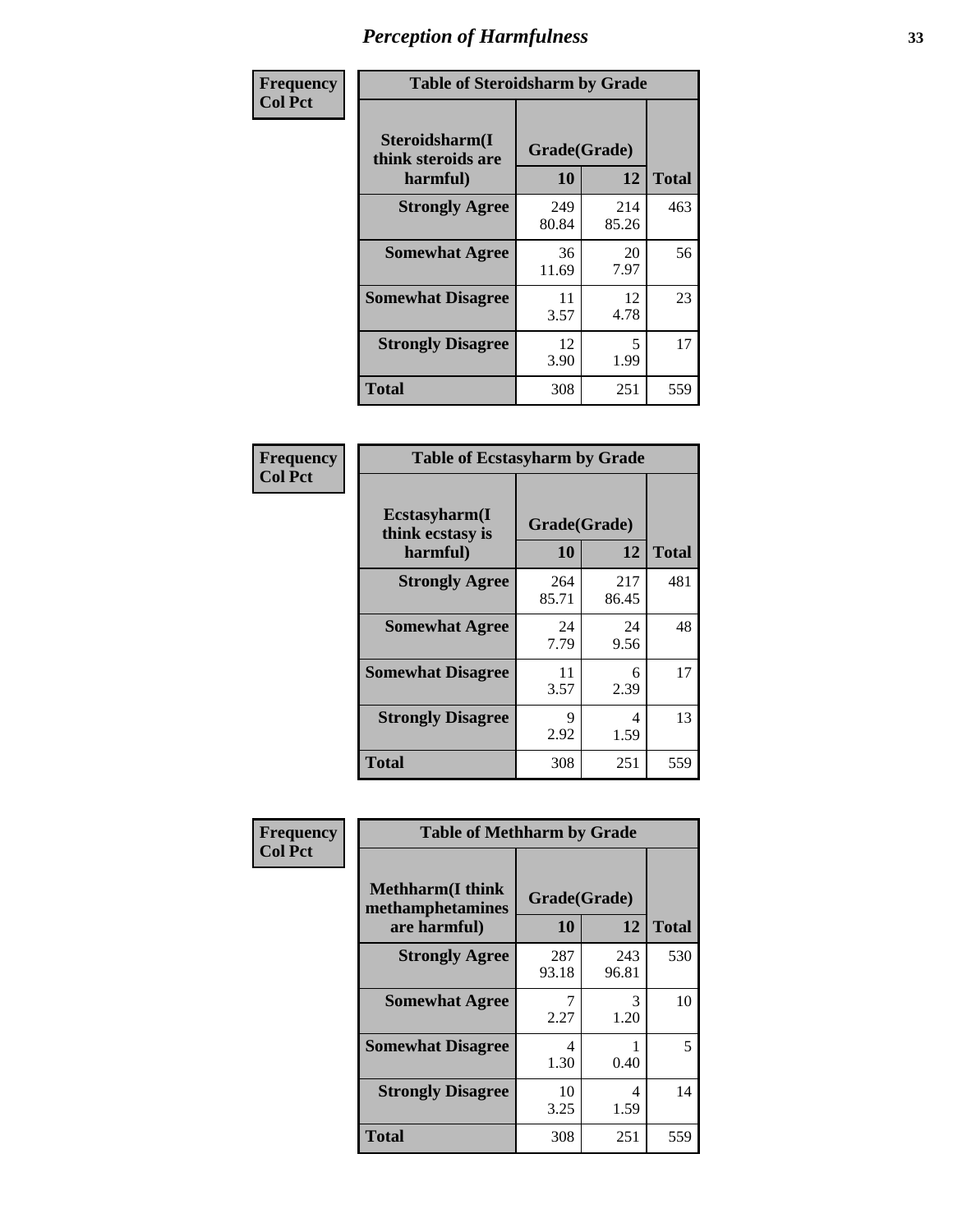| Frequency      | <b>Table of Hallucinogensharm by Grade</b>                 |                    |              |              |
|----------------|------------------------------------------------------------|--------------------|--------------|--------------|
| <b>Col Pct</b> | Hallucinogensharm(I<br>think hallucinogens<br>are harmful) | Grade(Grade)<br>10 | 12           | <b>Total</b> |
|                | <b>Strongly Agree</b>                                      | 274<br>88.96       | 227<br>90.44 | 501          |
|                | <b>Somewhat Agree</b>                                      | 22<br>7.14         | 16<br>6.37   | 38           |
|                | <b>Somewhat Disagree</b>                                   | 4<br>1.30          | 4<br>1.59    | 8            |
|                | <b>Strongly Disagree</b>                                   | 8<br>2.60          | 4<br>1.59    | 12           |
|                | <b>Total</b>                                               | 308                | 251          | 559          |

| <b>Table of Prescriptionharm by Grade</b>                                         |              |              |              |  |
|-----------------------------------------------------------------------------------|--------------|--------------|--------------|--|
| <b>Prescriptionharm(I)</b><br>think prescription<br>drugs not<br>prescribed to me | Grade(Grade) |              |              |  |
| are harmful)                                                                      | 10           | 12           | <b>Total</b> |  |
| <b>Strongly Agree</b>                                                             | 217<br>70.45 | 166<br>66.14 | 383          |  |
| <b>Somewhat Agree</b>                                                             | 54<br>17.53  | 51<br>20.32  | 105          |  |
| <b>Somewhat Disagree</b>                                                          | 28<br>9.09   | 25<br>9.96   | 53           |  |
| <b>Strongly Disagree</b>                                                          | 9<br>2.92    | 9<br>3.59    | 18           |  |
| <b>Total</b>                                                                      | 308          | 251          | 559          |  |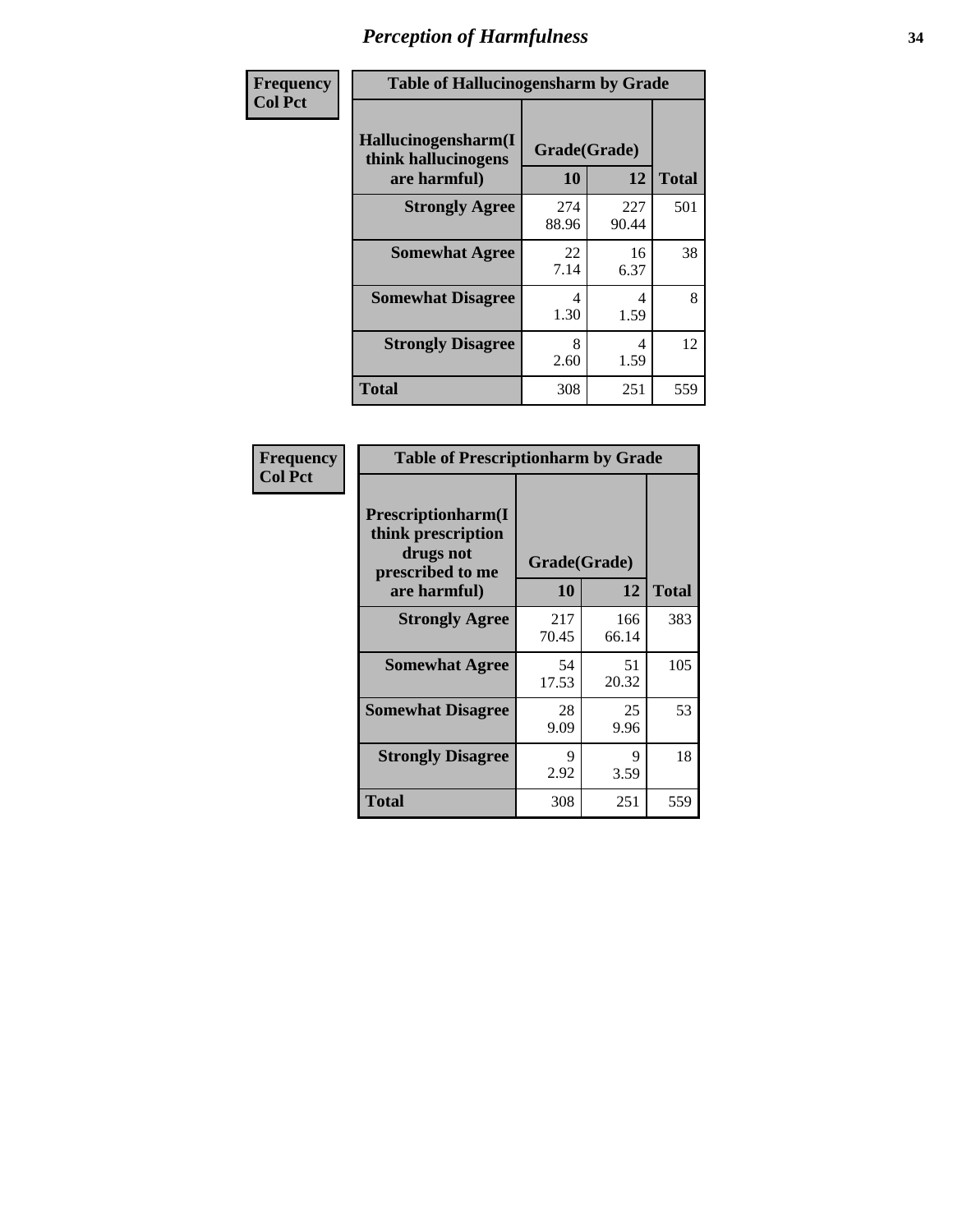# *Disapproval by Adults* **35**

| Frequency      | <b>Table of Alcoholadult by Grade</b>                                 |                    |              |              |
|----------------|-----------------------------------------------------------------------|--------------------|--------------|--------------|
| <b>Col Pct</b> | <b>Alcoholadult</b> (Adults<br>would disapprove if<br>I used alcohol) | Grade(Grade)<br>10 | 12           | <b>Total</b> |
|                | <b>Strongly Agree</b>                                                 | 172<br>55.84       | 118<br>47.01 | 290          |
|                | <b>Somewhat Agree</b>                                                 | 70<br>22.73        | 59<br>23.51  | 129          |
|                | <b>Somewhat Disagree</b>                                              | 47<br>15.26        | 50<br>19.92  | 97           |
|                | <b>Strongly Disagree</b>                                              | 19<br>6.17         | 24<br>9.56   | 43           |
|                | <b>Total</b>                                                          | 308                | 251          | 559          |

| <b>Table of Tobaccoadult by Grade</b>                                 |                    |              |              |  |  |
|-----------------------------------------------------------------------|--------------------|--------------|--------------|--|--|
| <b>Tobaccoadult</b> (Adults<br>would disapprove if<br>I used tobacco) | Grade(Grade)<br>10 | 12           | <b>Total</b> |  |  |
| <b>Strongly Agree</b>                                                 | 225<br>73.05       | 154<br>61.35 | 379          |  |  |
| <b>Somewhat Agree</b>                                                 | 42<br>13.64        | 52<br>20.72  | 94           |  |  |
| <b>Somewhat Disagree</b>                                              | 23<br>7.47         | 27<br>10.76  | 50           |  |  |
| <b>Strongly Disagree</b>                                              | 18<br>5.84         | 18<br>7.17   | 36           |  |  |
| <b>Total</b>                                                          | 308                | 251          | 559          |  |  |

| Frequency      | <b>Table of Marijuanaadult by Grade</b>                           |                    |              |              |  |
|----------------|-------------------------------------------------------------------|--------------------|--------------|--------------|--|
| <b>Col Pct</b> | Marijuanaadult(Adults<br>would disapprove if I<br>used marijuana) | Grade(Grade)<br>10 | 12           | <b>Total</b> |  |
|                | <b>Strongly Agree</b>                                             | 252<br>81.82       | 187<br>74.50 | 439          |  |
|                | <b>Somewhat Agree</b>                                             | 23<br>7.47         | 29<br>11.55  | 52           |  |
|                | <b>Somewhat Disagree</b>                                          | 18<br>5.84         | 17<br>6.77   | 35           |  |
|                | <b>Strongly Disagree</b>                                          | 15<br>4.87         | 18<br>7.17   | 33           |  |
|                | Total                                                             | 308                | 251          | 559          |  |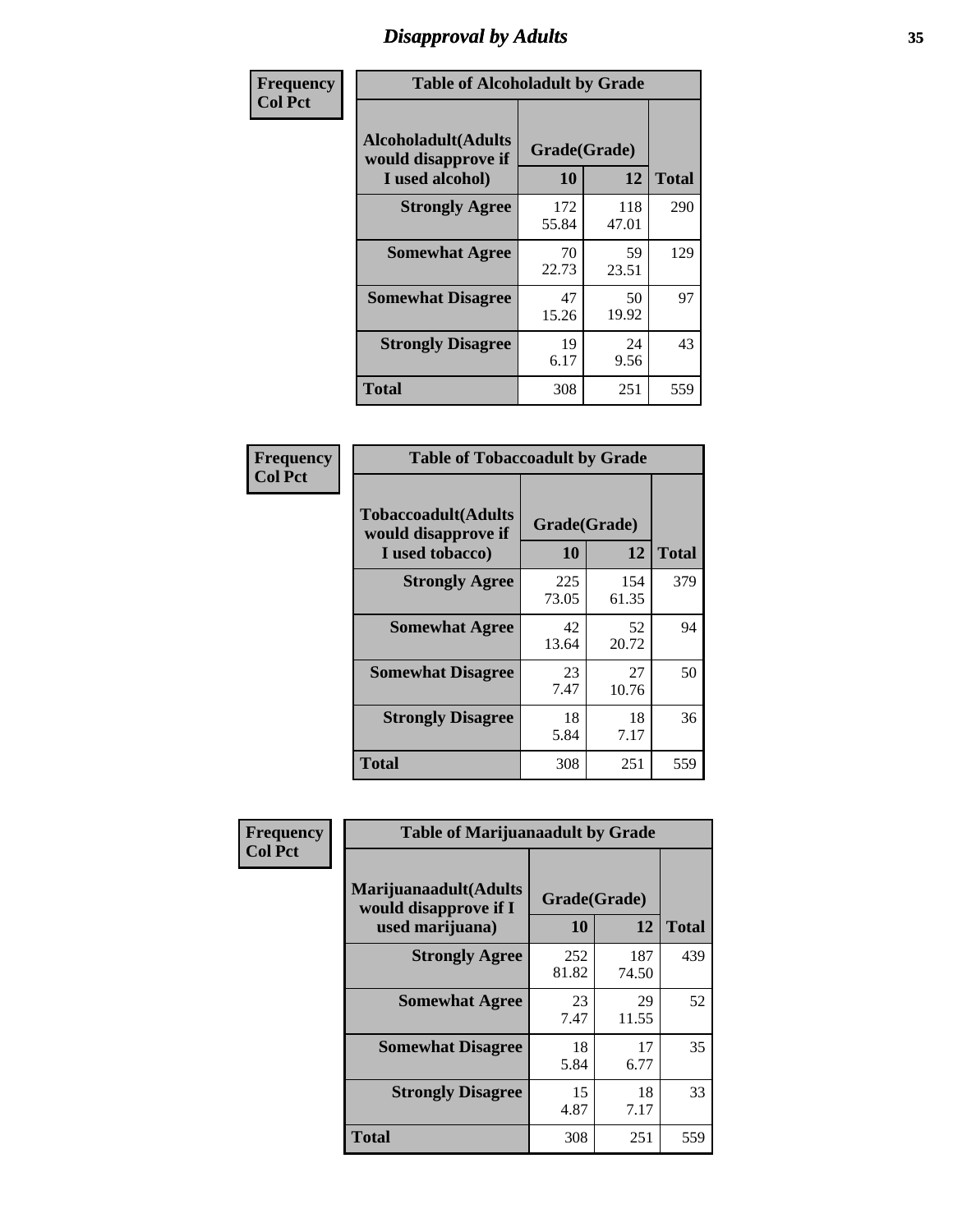# *Disapproval by Adults* **36**

| Frequency      | <b>Table of Otherdrugadult by Grade</b>                                     |                    |                               |              |
|----------------|-----------------------------------------------------------------------------|--------------------|-------------------------------|--------------|
| <b>Col Pct</b> | <b>Otherdrugadult</b> (Adults<br>would disapprove if I<br>used other drugs) | Grade(Grade)<br>10 | 12                            | <b>Total</b> |
|                | <b>Strongly Agree</b>                                                       | 279<br>90.58       | 217<br>86.45                  | 496          |
|                | <b>Somewhat Agree</b>                                                       | 12<br>3.90         | 17<br>6.77                    | 29           |
|                | <b>Somewhat Disagree</b>                                                    | 6<br>1.95          | $\mathcal{D}_{\cdot}$<br>0.80 | 8            |
|                | <b>Strongly Disagree</b>                                                    | 11<br>3.57         | 15<br>5.98                    | 26           |
|                | <b>Total</b>                                                                | 308                | 251                           | 559          |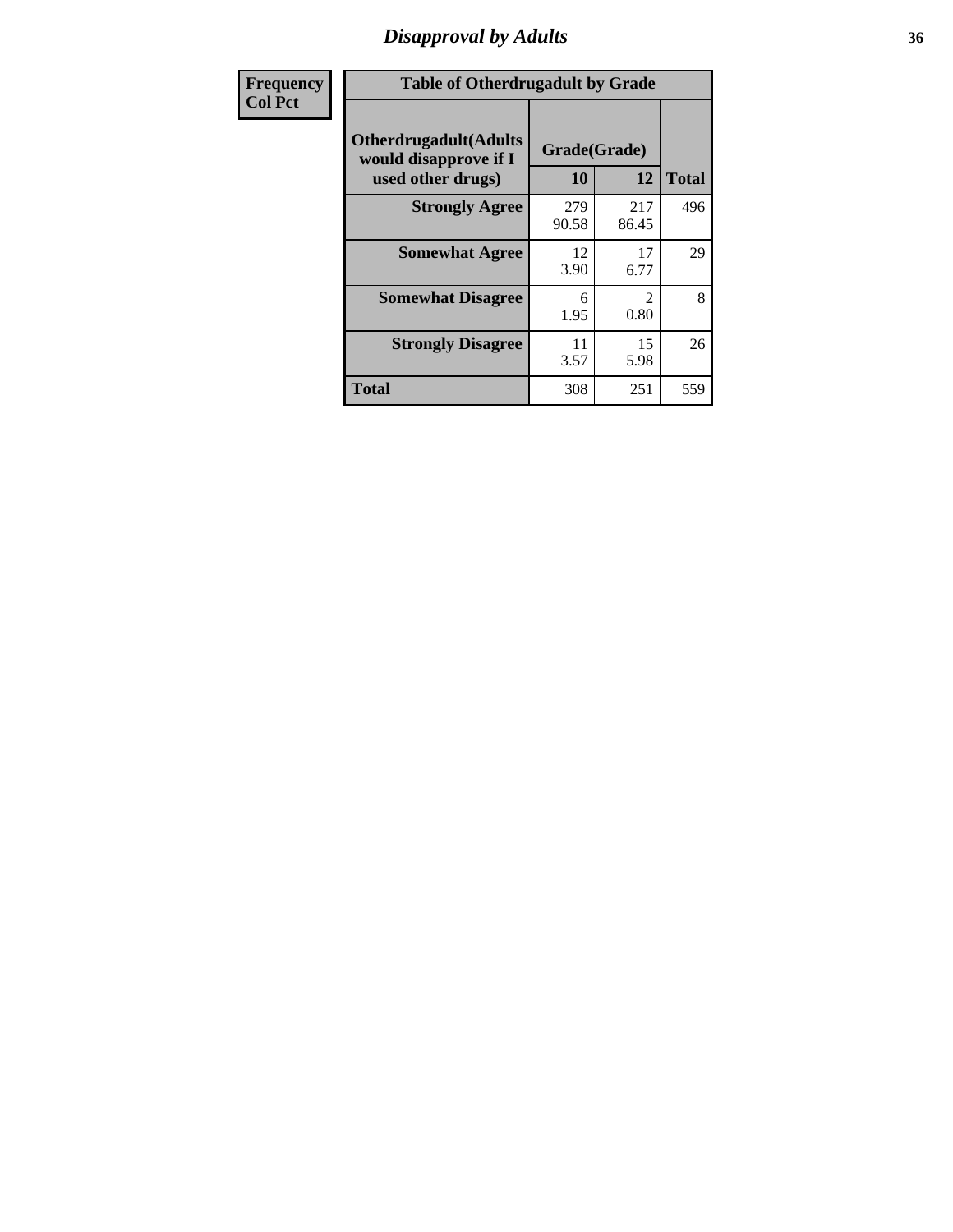# *Disapproval by Peers* **37**

| Frequency      | <b>Table of Alcoholpeer by Grade</b>                    |              |             |              |  |
|----------------|---------------------------------------------------------|--------------|-------------|--------------|--|
| <b>Col Pct</b> | Alcoholpeer(My<br>friends would<br>disapprove if I used | Grade(Grade) |             |              |  |
|                | alcohol)                                                | 10           | 12          | <b>Total</b> |  |
|                | <b>Strongly Agree</b>                                   | 75<br>24.35  | 31<br>12.35 | 106          |  |
|                | <b>Somewhat Agree</b>                                   | 64<br>20.78  | 42<br>16.73 | 106          |  |
|                | <b>Somewhat Disagree</b>                                | 84<br>27.27  | 89<br>35.46 | 173          |  |
|                | <b>Strongly Disagree</b>                                | 85<br>27.60  | 89<br>35.46 | 174          |  |
|                | Total                                                   | 308          | 251         | 559          |  |

| Frequency      | <b>Table of Tobaccopeer by Grade</b>                                |                    |             |              |  |
|----------------|---------------------------------------------------------------------|--------------------|-------------|--------------|--|
| <b>Col Pct</b> | Tobaccopeer(My<br>friends would<br>disapprove if I used<br>tobacco) | Grade(Grade)<br>10 | 12          | <b>Total</b> |  |
|                | <b>Strongly Agree</b>                                               | 124<br>40.26       | 68<br>27.09 | 192          |  |
|                | <b>Somewhat Agree</b>                                               | 68<br>22.08        | 44<br>17.53 | 112          |  |
|                | <b>Somewhat Disagree</b>                                            | 54<br>17.53        | 65<br>25.90 | 119          |  |
|                | <b>Strongly Disagree</b>                                            | 62<br>20.13        | 74<br>29.48 | 136          |  |
|                | <b>Total</b>                                                        | 308                | 251         | 559          |  |

| Frequency<br><b>Col Pct</b> | <b>Table of Marijuanapeer by Grade</b> |              |             |              |
|-----------------------------|----------------------------------------|--------------|-------------|--------------|
|                             | Marijuanapeer(My<br>friends would      | Grade(Grade) |             |              |
|                             | disapprove if I used<br>marijuana)     | 10           | 12          | <b>Total</b> |
|                             | <b>Strongly Agree</b>                  | 134<br>43.51 | 75<br>29.88 | 209          |
|                             | <b>Somewhat Agree</b>                  | 55<br>17.86  | 39<br>15.54 | 94           |
|                             | <b>Somewhat Disagree</b>               | 53<br>17.21  | 65<br>25.90 | 118          |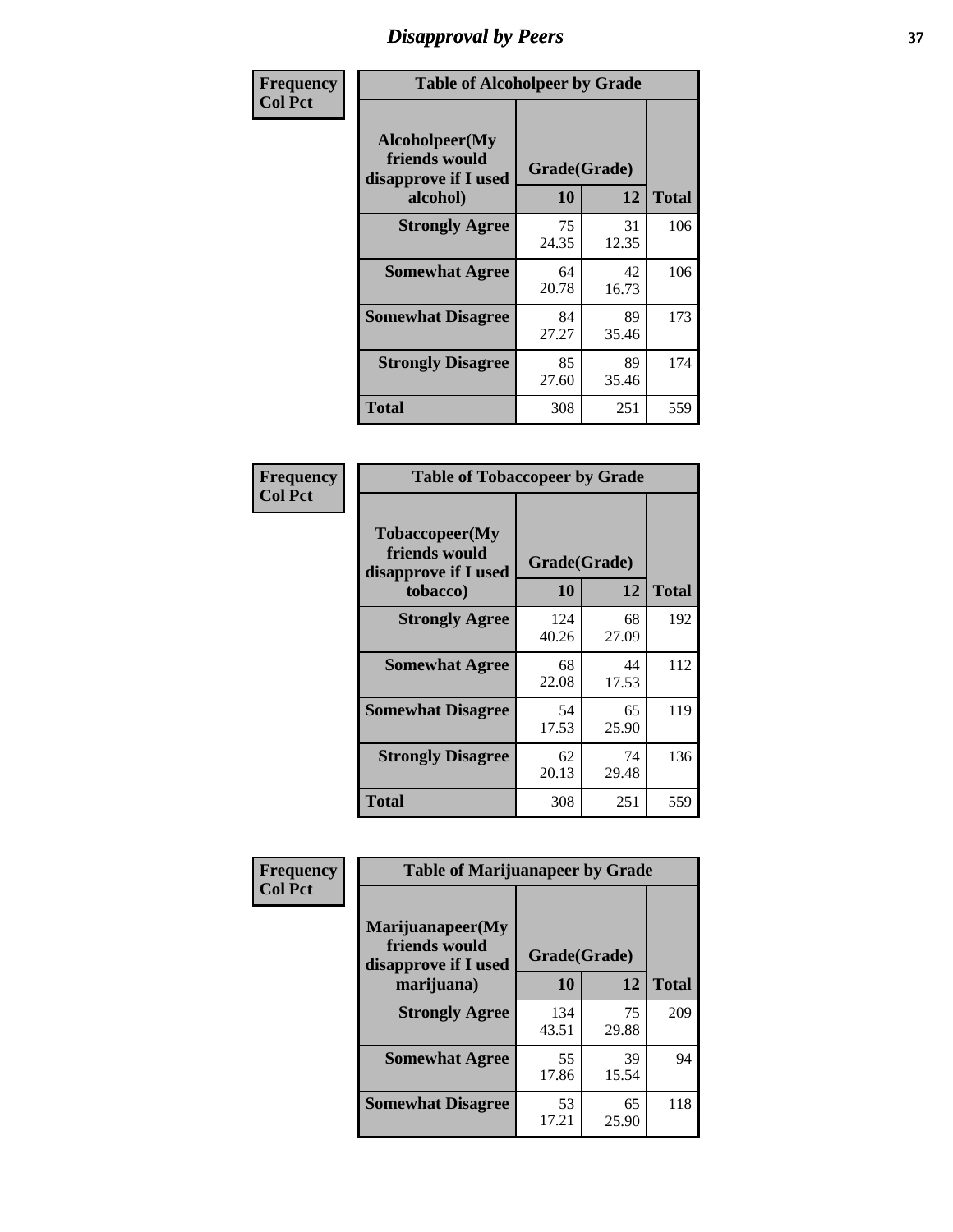# *Disapproval by Peers* **38**

| Frequency<br><b>Col Pct</b> | <b>Table of Marijuanapeer by Grade</b>                                  |                    |             |              |
|-----------------------------|-------------------------------------------------------------------------|--------------------|-------------|--------------|
|                             | Marijuanapeer(My<br>friends would<br>disapprove if I used<br>marijuana) | Grade(Grade)<br>10 | 12          | <b>Total</b> |
|                             | <b>Strongly Disagree</b>                                                | 66<br>21.43        | 72<br>28.69 | 138          |
|                             | Total                                                                   | 308                | 251         | 559          |

| Frequency      | <b>Table of Otherdrugpeer by Grade</b>                                    |                    |              |              |
|----------------|---------------------------------------------------------------------------|--------------------|--------------|--------------|
| <b>Col Pct</b> | Otherdrugpeer(My<br>friends would<br>disapprove if I used<br>other drugs) | Grade(Grade)<br>10 | 12           | <b>Total</b> |
|                | <b>Strongly Agree</b>                                                     | 181<br>58.77       | 132<br>52.59 | 313          |
|                | <b>Somewhat Agree</b>                                                     | 56<br>18.18        | 45<br>17.93  | 101          |
|                | <b>Somewhat Disagree</b>                                                  | 35<br>11.36        | 36<br>14.34  | 71           |
|                | <b>Strongly Disagree</b>                                                  | 36<br>11.69        | 38<br>15.14  | 74           |
|                | <b>Total</b>                                                              | 308                | 251          | 559          |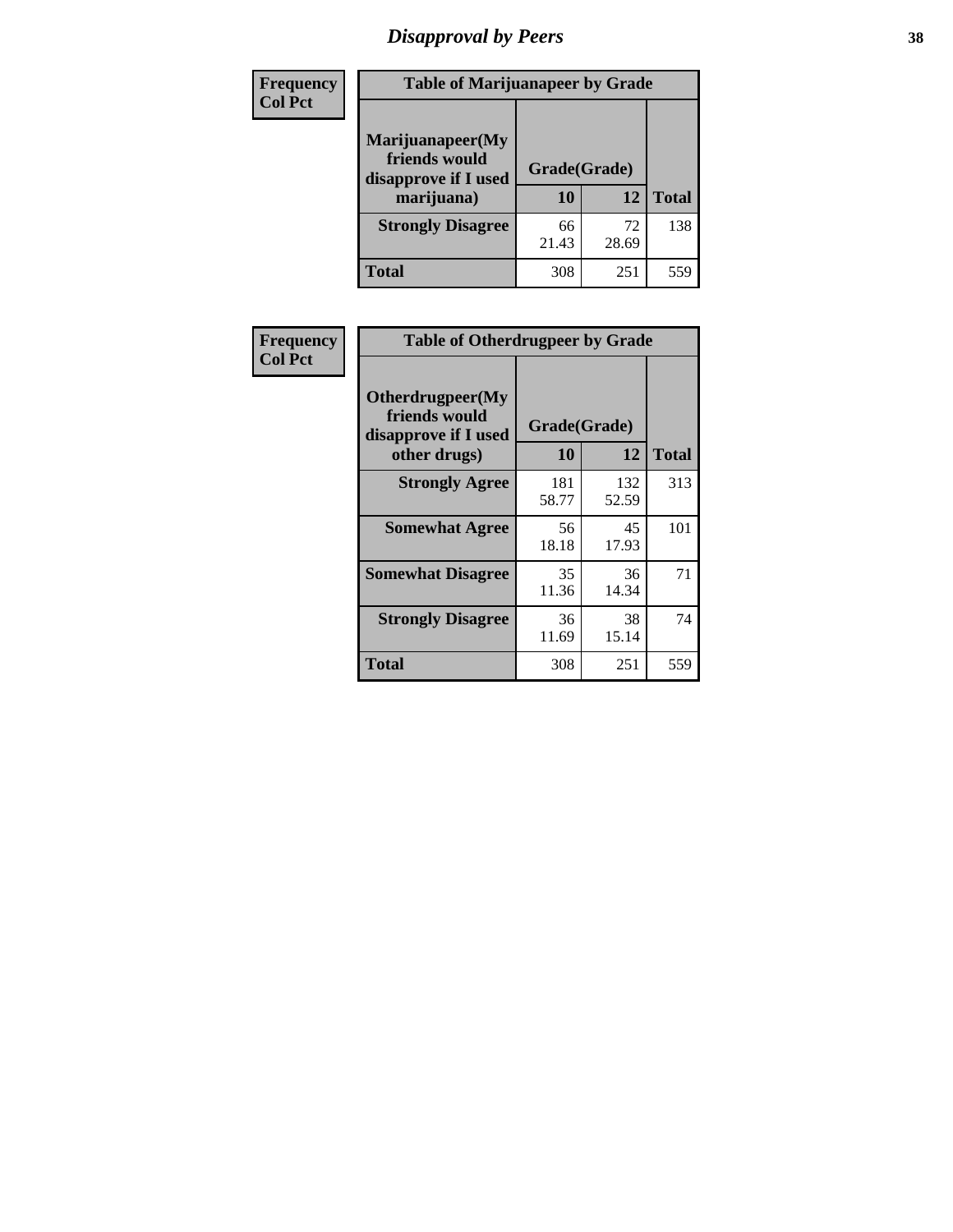| Frequency<br><b>Col Pct</b> | <b>Table of Alcohollocation1 by Grade</b> |              |              |              |
|-----------------------------|-------------------------------------------|--------------|--------------|--------------|
|                             | <b>Alcohollocation1(Places</b>            | Grade(Grade) |              |              |
|                             | <b>Friends Use Alcohol)</b>               | 10           | 12           | <b>Total</b> |
|                             |                                           | 185<br>60.06 | 195<br>77.69 | 380          |
|                             | Do Not Use                                | 123<br>39.94 | 56<br>22.31  | 179          |
|                             | <b>Total</b>                              | 308          | 251          | 559          |

| Frequency      | <b>Table of Alcohollocation2 by Grade</b>                     |                    |              |              |
|----------------|---------------------------------------------------------------|--------------------|--------------|--------------|
| <b>Col Pct</b> | <b>Alcohollocation2(Places</b><br><b>Friends Use Alcohol)</b> | Grade(Grade)<br>10 | 12           | <b>Total</b> |
|                |                                                               | 154<br>50.00       | 105<br>41.83 | 259          |
|                | Home                                                          | 154<br>50.00       | 146<br>58.17 | 300          |
|                | Total                                                         | 308                | 251          | 559          |

| <b>Frequency</b> | <b>Table of Alcohollocation 3 by Grade</b> |              |              |              |
|------------------|--------------------------------------------|--------------|--------------|--------------|
| <b>Col Pct</b>   | <b>Alcohollocation3(Places</b>             | Grade(Grade) |              |              |
|                  | <b>Friends Use Alcohol)</b>                | 10           | 12           | <b>Total</b> |
|                  |                                            | 286<br>92.86 | 228<br>90.84 | 514          |
|                  | <b>School</b>                              | 22<br>7.14   | 23<br>9.16   | 45           |
|                  | <b>Total</b>                               | 308          | 251          | 559          |

| Frequency      | <b>Table of Alcohollocation4 by Grade</b> |              |              |              |
|----------------|-------------------------------------------|--------------|--------------|--------------|
| <b>Col Pct</b> | <b>Alcohollocation4(Places</b>            | Grade(Grade) |              |              |
|                | <b>Friends Use Alcohol)</b>               | 10           | 12           | <b>Total</b> |
|                |                                           | 279<br>90.58 | 208<br>82.87 | 487          |
|                | Car                                       | 29<br>9.42   | 43<br>17.13  | 72           |
|                | <b>Total</b>                              | 308          | 251          | 559          |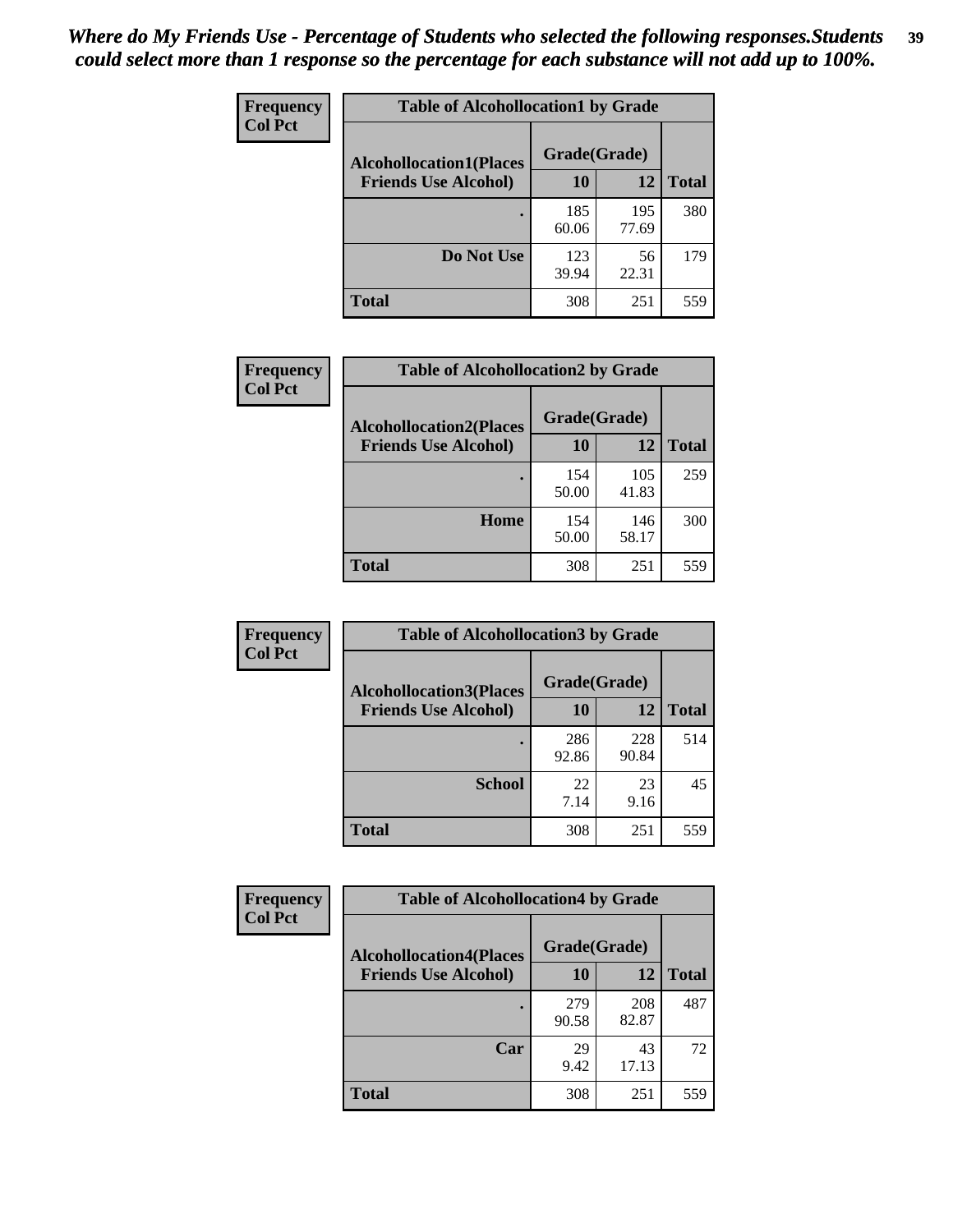| Frequency<br><b>Col Pct</b> | <b>Table of Alcohollocation5 by Grade</b> |              |              |              |
|-----------------------------|-------------------------------------------|--------------|--------------|--------------|
|                             | <b>Alcohollocation5(Places</b>            | Grade(Grade) |              |              |
|                             | <b>Friends Use Alcohol)</b>               | 10           | 12           | <b>Total</b> |
|                             |                                           | 158<br>51.30 | 75<br>29.88  | 233          |
|                             | <b>Friend's House</b>                     | 150<br>48.70 | 176<br>70.12 | 326          |
|                             | <b>Total</b>                              | 308          | 251          | 559          |

| Frequency      | <b>Table of Alcohollocation6 by Grade</b> |              |              |              |
|----------------|-------------------------------------------|--------------|--------------|--------------|
| <b>Col Pct</b> | <b>Alcohollocation6(Places</b>            | Grade(Grade) |              |              |
|                | <b>Friends Use Alcohol)</b>               | 10           | 12           | <b>Total</b> |
|                |                                           | 222<br>72.08 | 154<br>61.35 | 376          |
|                | <b>Other</b>                              | 86<br>27.92  | 97<br>38.65  | 183          |
|                | <b>Total</b>                              | 308          | 251          | 559          |

| Frequency      | <b>Table of Tobaccolocation1 by Grade</b> |              |              |              |
|----------------|-------------------------------------------|--------------|--------------|--------------|
| <b>Col Pct</b> | <b>Tobaccolocation1(Places</b>            | Grade(Grade) |              |              |
|                | <b>Friends Use Tobacco)</b>               | 10           | <b>12</b>    | <b>Total</b> |
|                |                                           | 147<br>47.73 | 159<br>63.35 | 306          |
|                | Do Not Use                                | 161<br>52.27 | 92<br>36.65  | 253          |
|                | <b>Total</b>                              | 308          | 251          | 559          |

| <b>Frequency</b> | <b>Table of Tobaccolocation2 by Grade</b> |              |              |              |  |
|------------------|-------------------------------------------|--------------|--------------|--------------|--|
| <b>Col Pct</b>   | <b>Tobaccolocation2(Places</b>            | Grade(Grade) |              |              |  |
|                  | <b>Friends Use Tobacco)</b>               | 10           | 12           | <b>Total</b> |  |
|                  |                                           | 190<br>61.69 | 119<br>47.41 | 309          |  |
|                  | Home                                      | 118<br>38.31 | 132<br>52.59 | 250          |  |
|                  | <b>Total</b>                              | 308          | 251          | 559          |  |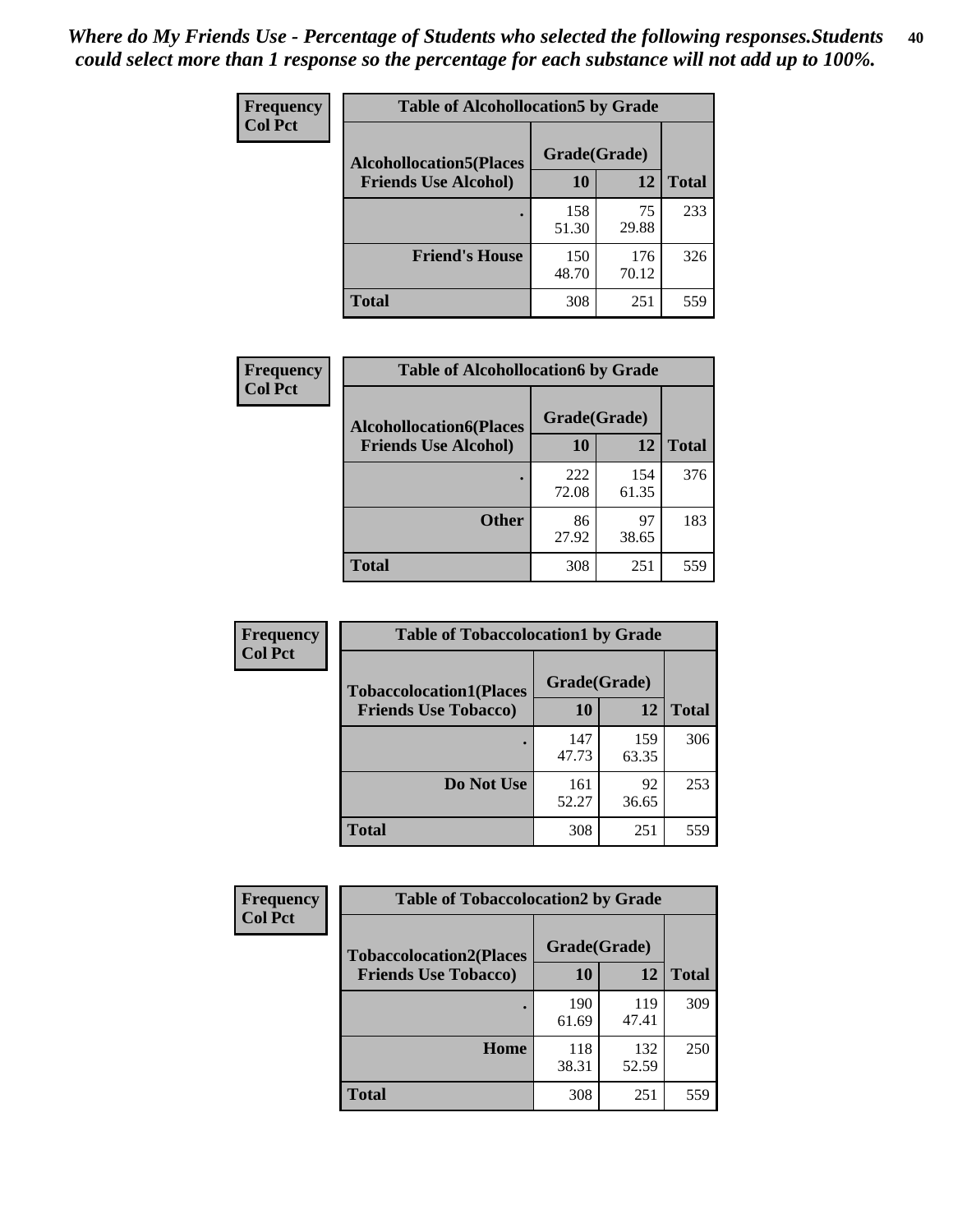| Frequency      | <b>Table of Tobaccolocation 3 by Grade</b> |              |              |              |
|----------------|--------------------------------------------|--------------|--------------|--------------|
| <b>Col Pct</b> | <b>Tobaccolocation3(Places</b>             | Grade(Grade) |              |              |
|                | <b>Friends Use Tobacco)</b>                | 10           | 12           | <b>Total</b> |
|                |                                            | 236<br>76.62 | 184<br>73.31 | 420          |
|                | <b>School</b>                              | 72<br>23.38  | 67<br>26.69  | 139          |
|                | <b>Total</b>                               | 308          | 251          | 559          |

| Frequency      | <b>Table of Tobaccolocation4 by Grade</b> |              |              |              |
|----------------|-------------------------------------------|--------------|--------------|--------------|
| <b>Col Pct</b> | <b>Tobaccolocation4(Places</b>            | Grade(Grade) |              |              |
|                | <b>Friends Use Tobacco)</b>               | 10           | 12           | <b>Total</b> |
|                |                                           | 221<br>71.75 | 129<br>51.39 | 350          |
|                | Car                                       | 87<br>28.25  | 122<br>48.61 | 209          |
|                | <b>Total</b>                              | 308          | 251          | 559          |

| Frequency      | <b>Table of Tobaccolocation5 by Grade</b>                     |                    |              |              |  |
|----------------|---------------------------------------------------------------|--------------------|--------------|--------------|--|
| <b>Col Pct</b> | <b>Tobaccolocation5(Places</b><br><b>Friends Use Tobacco)</b> | Grade(Grade)<br>10 | 12           | <b>Total</b> |  |
|                |                                                               | 191<br>62.01       | 117<br>46.61 | 308          |  |
|                | <b>Friend's House</b>                                         | 117<br>37.99       | 134<br>53.39 | 251          |  |
|                | <b>Total</b>                                                  | 308                | 251          | 559          |  |

| <b>Frequency</b> | <b>Table of Tobaccolocation6 by Grade</b> |              |              |              |  |
|------------------|-------------------------------------------|--------------|--------------|--------------|--|
| <b>Col Pct</b>   | <b>Tobaccolocation6(Places</b>            | Grade(Grade) |              |              |  |
|                  | <b>Friends Use Tobacco)</b>               | 10           | 12           | <b>Total</b> |  |
|                  |                                           | 218<br>70.78 | 146<br>58.17 | 364          |  |
|                  | <b>Other</b>                              | 90<br>29.22  | 105<br>41.83 | 195          |  |
|                  | <b>Total</b>                              | 308          | 251          | 559          |  |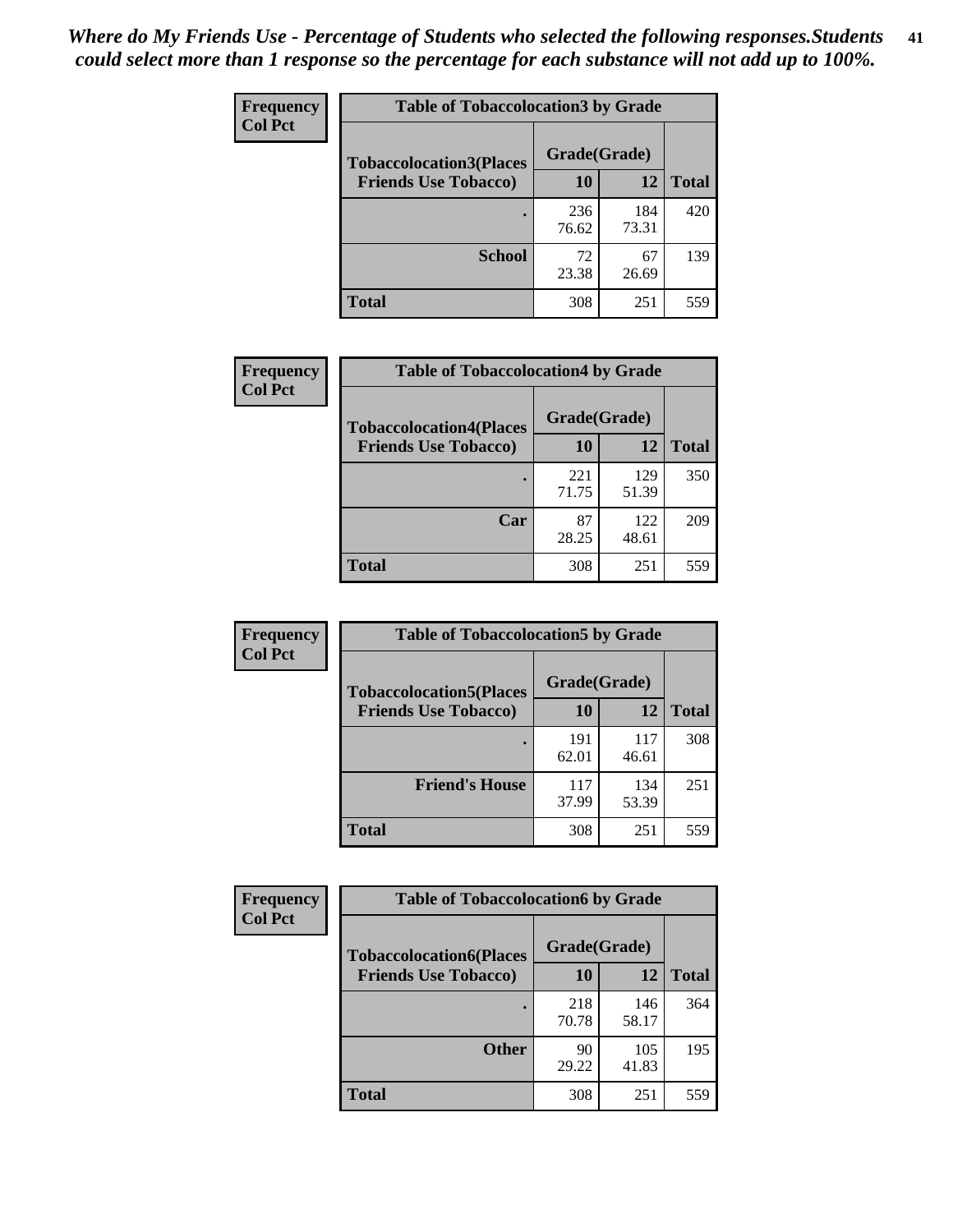| <b>Frequency</b> | <b>Table of Marijuanalocation1 by Grade</b> |              |              |              |
|------------------|---------------------------------------------|--------------|--------------|--------------|
| <b>Col Pct</b>   | <b>Marijuanalocation1(Places</b>            | Grade(Grade) |              |              |
|                  | <b>Friends Use Marijuana</b> )              | 10           | 12           | <b>Total</b> |
|                  |                                             | 145<br>47.08 | 145<br>57.77 | 290          |
|                  | Do Not Use                                  | 163<br>52.92 | 106<br>42.23 | 269          |
|                  | <b>Total</b>                                | 308          | 251          | 559          |

| <b>Frequency</b> | <b>Table of Marijuanalocation2 by Grade</b>                        |                    |              |              |
|------------------|--------------------------------------------------------------------|--------------------|--------------|--------------|
| <b>Col Pct</b>   | <b>Marijuanalocation2(Places</b><br><b>Friends Use Marijuana</b> ) | Grade(Grade)<br>10 | 12           | <b>Total</b> |
|                  |                                                                    | 197<br>63.96       | 128<br>51.00 | 325          |
|                  | Home                                                               | 111<br>36.04       | 123<br>49.00 | 234          |
|                  | <b>Total</b>                                                       | 308                | 251          | 559          |

| <b>Frequency</b><br><b>Col Pct</b> | <b>Table of Marijuanalocation3 by Grade</b> |              |              |              |
|------------------------------------|---------------------------------------------|--------------|--------------|--------------|
|                                    | <b>Marijuanalocation3</b> (Places           | Grade(Grade) |              |              |
|                                    | <b>Friends Use Marijuana</b> )              | <b>10</b>    | 12           | <b>Total</b> |
|                                    |                                             | 280<br>90.91 | 217<br>86.45 | 497          |
|                                    | <b>School</b>                               | 28<br>9.09   | 34<br>13.55  | 62           |
|                                    | <b>Total</b>                                | 308          | 251          | 559          |

| <b>Frequency</b> | <b>Table of Marijuanalocation4 by Grade</b> |              |              |              |  |
|------------------|---------------------------------------------|--------------|--------------|--------------|--|
| <b>Col Pct</b>   | <b>Marijuanalocation4(Places</b>            | Grade(Grade) |              |              |  |
|                  | <b>Friends Use Marijuana</b> )              | <b>10</b>    | 12           | <b>Total</b> |  |
|                  |                                             | 244<br>79.22 | 162<br>64.54 | 406          |  |
|                  | Car                                         | 64<br>20.78  | 89<br>35.46  | 153          |  |
|                  | <b>Total</b>                                | 308          | 251          | 559          |  |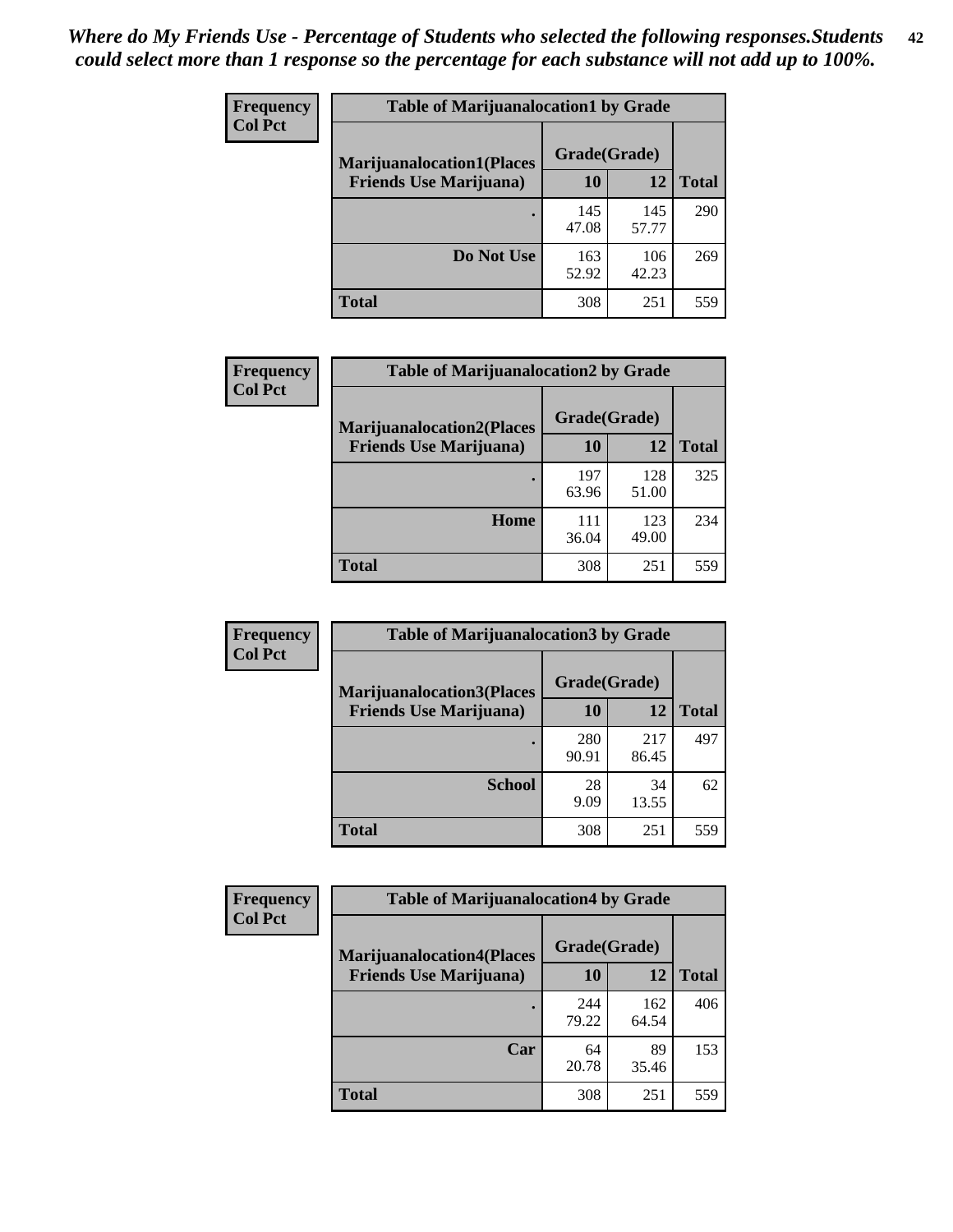| <b>Frequency</b> | <b>Table of Marijuanalocation5 by Grade</b> |              |              |              |
|------------------|---------------------------------------------|--------------|--------------|--------------|
| <b>Col Pct</b>   | <b>Marijuanalocation5</b> (Places           | Grade(Grade) |              |              |
|                  | <b>Friends Use Marijuana</b> )              | 10           | 12           | <b>Total</b> |
|                  |                                             | 188<br>61.04 | 122<br>48.61 | 310          |
|                  | <b>Friend's House</b>                       | 120<br>38.96 | 129<br>51.39 | 249          |
|                  | <b>Total</b>                                | 308          | 251          | 559          |

| <b>Frequency</b> | <b>Table of Marijuanalocation6 by Grade</b>                        |                    |              |              |
|------------------|--------------------------------------------------------------------|--------------------|--------------|--------------|
| <b>Col Pct</b>   | <b>Marijuanalocation6(Places</b><br><b>Friends Use Marijuana</b> ) | Grade(Grade)<br>10 | 12           | <b>Total</b> |
|                  |                                                                    | 223<br>72.40       | 161<br>64.14 | 384          |
|                  | <b>Other</b>                                                       | 85<br>27.60        | 90<br>35.86  | 175          |
|                  | <b>Total</b>                                                       | 308                | 251          | 559          |

| Frequency      | <b>Table of Otherdruglocation1 by Grade</b>                          |              |              |              |
|----------------|----------------------------------------------------------------------|--------------|--------------|--------------|
| <b>Col Pct</b> | <b>Otherdruglocation1(Places</b><br><b>Friends Use Other Illegal</b> | Grade(Grade) |              |              |
|                | Drugs)                                                               | 10           | 12           | <b>Total</b> |
|                |                                                                      | 79<br>25.65  | 76<br>30.28  | 155          |
|                | Do Not Use                                                           | 229<br>74.35 | 175<br>69.72 | 404          |
|                | <b>Total</b>                                                         | 308          | 251          | 559          |

| <b>Frequency</b> | <b>Table of Otherdruglocation2 by Grade</b>                          |              |              |              |
|------------------|----------------------------------------------------------------------|--------------|--------------|--------------|
| <b>Col Pct</b>   | <b>Otherdruglocation2(Places</b><br><b>Friends Use Other Illegal</b> | Grade(Grade) |              |              |
|                  | Drugs)                                                               | 10           | 12           | <b>Total</b> |
|                  |                                                                      | 254<br>82.47 | 189<br>75.30 | 443          |
|                  | <b>Home</b>                                                          | 54<br>17.53  | 62<br>24.70  | 116          |
|                  | <b>Total</b>                                                         | 308          | 251          | 559          |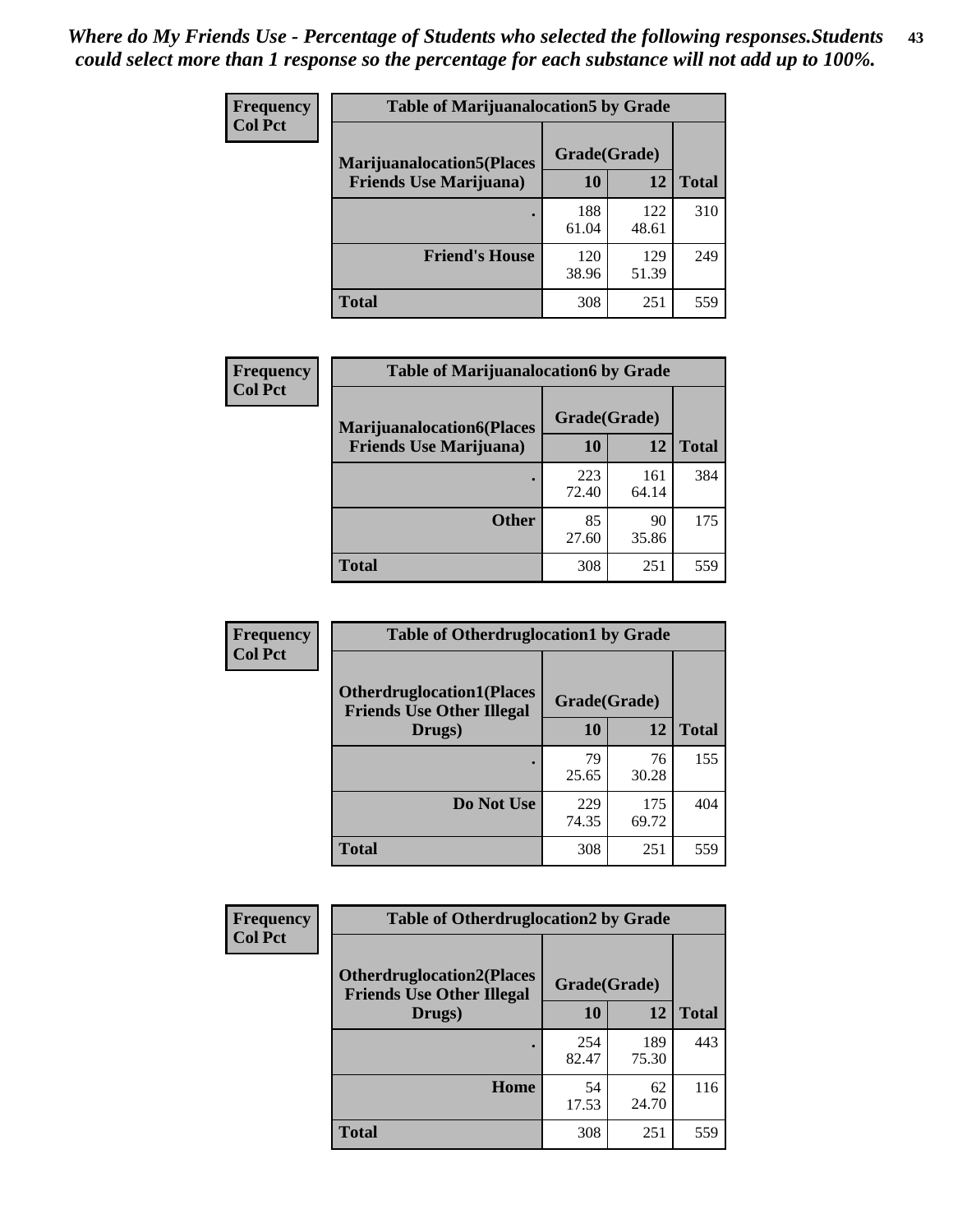| <b>Frequency</b> | <b>Table of Otherdruglocation 3 by Grade</b>                         |              |              |              |
|------------------|----------------------------------------------------------------------|--------------|--------------|--------------|
| <b>Col Pct</b>   | <b>Otherdruglocation3(Places</b><br><b>Friends Use Other Illegal</b> | Grade(Grade) |              |              |
|                  | Drugs)                                                               | <b>10</b>    | 12           | <b>Total</b> |
|                  |                                                                      | 286<br>92.86 | 223<br>88.84 | 509          |
|                  | <b>School</b>                                                        | 22<br>7.14   | 28<br>11.16  | 50           |
|                  | <b>Total</b>                                                         | 308          | 251          | 559          |

| Frequency      | <b>Table of Otherdruglocation4 by Grade</b>                          |              |              |              |
|----------------|----------------------------------------------------------------------|--------------|--------------|--------------|
| <b>Col Pct</b> | <b>Otherdruglocation4(Places</b><br><b>Friends Use Other Illegal</b> | Grade(Grade) |              |              |
|                | Drugs)                                                               | 10           | 12           | <b>Total</b> |
|                |                                                                      | 282<br>91.56 | 213<br>84.86 | 495          |
|                | Car                                                                  | 26<br>8.44   | 38<br>15.14  | 64           |
|                | <b>Total</b>                                                         | 308          | 251          | 559          |

| Frequency      | <b>Table of Otherdruglocation5 by Grade</b>                          |              |              |              |
|----------------|----------------------------------------------------------------------|--------------|--------------|--------------|
| <b>Col Pct</b> | <b>Otherdruglocation5(Places</b><br><b>Friends Use Other Illegal</b> | Grade(Grade) |              |              |
|                | Drugs)                                                               | 10           | 12           | <b>Total</b> |
|                |                                                                      | 247<br>80.19 | 190<br>75.70 | 437          |
|                | <b>Friend's House</b>                                                | 61<br>19.81  | 61<br>24.30  | 122          |
|                | <b>Total</b>                                                         | 308          | 251          | 559          |

| <b>Frequency</b> | <b>Table of Otherdruglocation6 by Grade</b>                          |              |              |              |
|------------------|----------------------------------------------------------------------|--------------|--------------|--------------|
| <b>Col Pct</b>   | <b>Otherdruglocation6(Places</b><br><b>Friends Use Other Illegal</b> | Grade(Grade) |              |              |
|                  | Drugs)                                                               | 10           | 12           | <b>Total</b> |
|                  |                                                                      | 248<br>80.52 | 203<br>80.88 | 451          |
|                  | <b>Other</b>                                                         | 60<br>19.48  | 48<br>19.12  | 108          |
|                  | <b>Total</b>                                                         | 308          | 251          | 559          |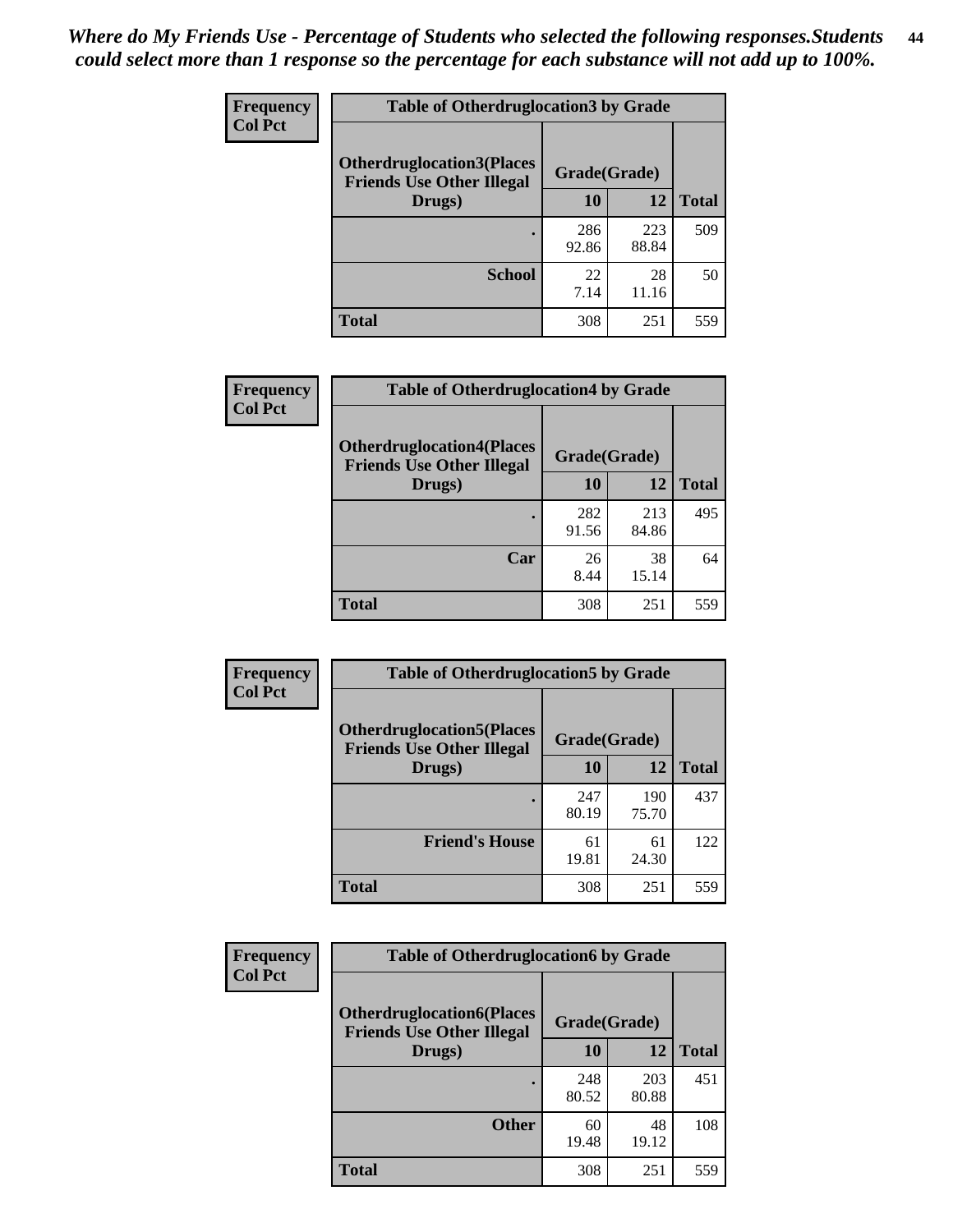| Frequency      | <b>Table of Alcoholtime1 by Grade</b>           |              |              |              |
|----------------|-------------------------------------------------|--------------|--------------|--------------|
| <b>Col Pct</b> | <b>Alcoholtime1(Times</b><br><b>Friends Use</b> | Grade(Grade) |              |              |
|                | Alcohol)                                        | 10           | 12           | <b>Total</b> |
|                |                                                 | 180<br>58.44 | 193<br>76.89 | 373          |
|                | Do Not Use                                      | 128<br>41.56 | 58<br>23.11  | 186          |
|                | <b>Total</b>                                    | 308          | 251          | 559          |

| Frequency      | <b>Table of Alcoholtime2 by Grade</b>           |              |              |              |
|----------------|-------------------------------------------------|--------------|--------------|--------------|
| <b>Col Pct</b> | <b>Alcoholtime2(Times</b><br><b>Friends Use</b> | Grade(Grade) |              |              |
|                | Alcohol)                                        | 10           | 12           | <b>Total</b> |
|                |                                                 | 293<br>95.13 | 228<br>90.84 | 521          |
|                | <b>On Way to School</b>                         | 15<br>4.87   | 23<br>9.16   | 38           |
|                | <b>Total</b>                                    | 308          | 251          | 559          |

| Frequency      | <b>Table of Alcoholtime3 by Grade</b>           |              |              |              |
|----------------|-------------------------------------------------|--------------|--------------|--------------|
| <b>Col Pct</b> | <b>Alcoholtime3(Times</b><br><b>Friends Use</b> | Grade(Grade) |              |              |
|                | Alcohol)                                        | 10           | 12           | <b>Total</b> |
|                |                                                 | 292<br>94.81 | 237<br>94.42 | 529          |
|                | <b>During School</b>                            | 16<br>5.19   | 14<br>5.58   | 30           |
|                | <b>Total</b>                                    | 308          | 251          | 559          |

| Frequency<br><b>Col Pct</b> | <b>Table of Alcoholtime4 by Grade</b> |              |              |              |
|-----------------------------|---------------------------------------|--------------|--------------|--------------|
|                             | <b>Alcoholtime4(Times</b>             | Grade(Grade) |              |              |
|                             | <b>Friends Use Alcohol)</b>           | 10           | 12           | <b>Total</b> |
|                             |                                       | 291<br>94.48 | 223<br>88.84 | 514          |
|                             | <b>On Way Home From School</b>        | 17<br>5.52   | 28<br>11.16  | 45           |
|                             | Total                                 | 308          | 251          | 559          |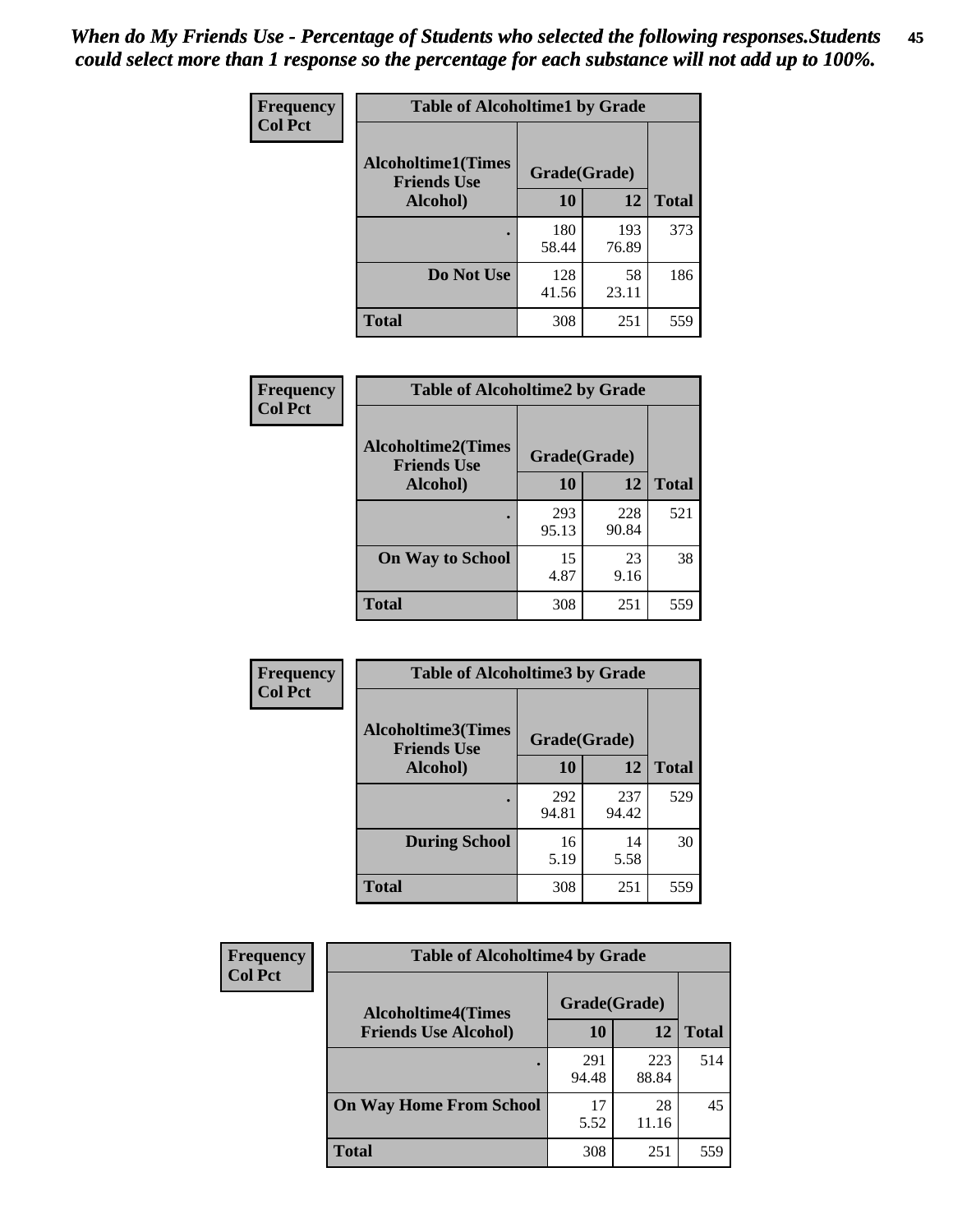*When do My Friends Use - Percentage of Students who selected the following responses.Students could select more than 1 response so the percentage for each substance will not add up to 100%.* **46**

| Frequency      | <b>Table of Alcoholtime5 by Grade</b>           |              |              |              |
|----------------|-------------------------------------------------|--------------|--------------|--------------|
| <b>Col Pct</b> | <b>Alcoholtime5(Times</b><br><b>Friends Use</b> | Grade(Grade) |              |              |
|                | Alcohol)                                        | 10           | 12           | <b>Total</b> |
|                |                                                 | 241<br>78.25 | 172<br>68.53 | 413          |
|                | Weeknights                                      | 67<br>21.75  | 79<br>31.47  | 146          |
|                | <b>Total</b>                                    | 308          | 251          | 559          |

| Frequency      | <b>Table of Alcoholtime6 by Grade</b>           |              |              |              |
|----------------|-------------------------------------------------|--------------|--------------|--------------|
| <b>Col Pct</b> | <b>Alcoholtime6(Times</b><br><b>Friends Use</b> | Grade(Grade) |              |              |
|                | Alcohol)                                        | 10           | 12           | <b>Total</b> |
|                |                                                 | 118<br>38.31 | 50<br>19.92  | 168          |
|                | Weekends                                        | 190<br>61.69 | 201<br>80.08 | 391          |
|                | <b>Total</b>                                    | 308          | 251          | 559          |

| <b>Frequency</b> | <b>Table of Tobaccotime1 by Grade</b>           |              |              |              |
|------------------|-------------------------------------------------|--------------|--------------|--------------|
| <b>Col Pct</b>   | <b>Tobaccotime1(Times</b><br><b>Friends Use</b> | Grade(Grade) |              |              |
|                  | <b>Tobacco</b> )                                | 10           | 12           | <b>Total</b> |
|                  |                                                 | 147<br>47.73 | 154<br>61.35 | 301          |
|                  | Do Not Use                                      | 161<br>52.27 | 97<br>38.65  | 258          |
|                  | <b>Total</b>                                    | 308          | 251          | 559          |

| <b>Frequency</b> | <b>Table of Tobaccotime2 by Grade</b>           |              |              |              |
|------------------|-------------------------------------------------|--------------|--------------|--------------|
| <b>Col Pct</b>   | <b>Tobaccotime2(Times</b><br><b>Friends Use</b> | Grade(Grade) |              |              |
|                  | <b>Tobacco</b> )                                | 10           | 12           | <b>Total</b> |
|                  |                                                 | 228<br>74.03 | 140<br>55.78 | 368          |
|                  | <b>On Way to School</b>                         | 80<br>25.97  | 111<br>44.22 | 191          |
|                  | Total                                           | 308          | 251          | 559          |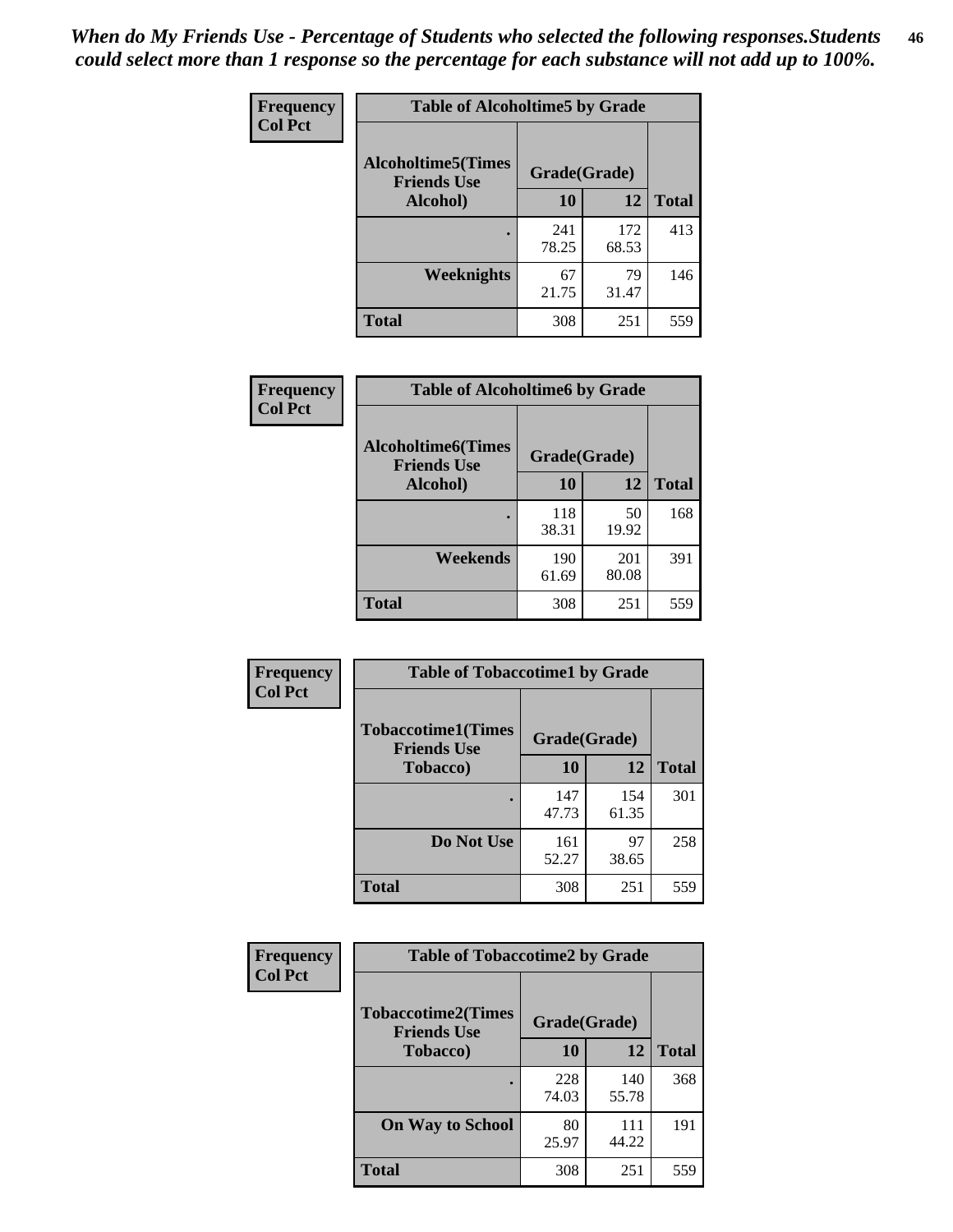*When do My Friends Use - Percentage of Students who selected the following responses.Students could select more than 1 response so the percentage for each substance will not add up to 100%.* **47**

| <b>Frequency</b> | <b>Table of Tobaccotime3 by Grade</b>           |              |              |              |  |
|------------------|-------------------------------------------------|--------------|--------------|--------------|--|
| <b>Col Pct</b>   | <b>Tobaccotime3(Times</b><br><b>Friends Use</b> | Grade(Grade) |              |              |  |
|                  | <b>Tobacco</b> )                                | 10           | 12           | <b>Total</b> |  |
|                  |                                                 | 247<br>80.19 | 201<br>80.08 | 448          |  |
|                  | <b>During School</b>                            | 61<br>19.81  | 50<br>19.92  | 111          |  |
|                  | <b>Total</b>                                    | 308          | 251          | 559          |  |

| <b>Frequency</b><br><b>Col Pct</b> | <b>Table of Tobaccotime4 by Grade</b> |              |              |              |
|------------------------------------|---------------------------------------|--------------|--------------|--------------|
|                                    | <b>Tobaccotime4(Times</b>             | Grade(Grade) |              |              |
|                                    | <b>Friends Use Tobacco)</b>           | 10           | 12           | <b>Total</b> |
|                                    |                                       | 291<br>94.48 | 223<br>88.84 | 514          |
|                                    | <b>On Way Home From School</b>        | 17<br>5.52   | 28<br>11.16  | 45           |
|                                    | Total                                 | 308          | 251          | 559          |

| Frequency      | <b>Table of Tobaccotime5 by Grade</b>           |              |              |              |
|----------------|-------------------------------------------------|--------------|--------------|--------------|
| <b>Col Pct</b> | <b>Tobaccotime5(Times</b><br><b>Friends Use</b> | Grade(Grade) |              |              |
|                | <b>Tobacco</b> )                                | 10           | 12           | <b>Total</b> |
|                |                                                 | 192<br>62.34 | 116<br>46.22 | 308          |
|                | Weeknights                                      | 116<br>37.66 | 135<br>53.78 | 251          |
|                | <b>Total</b>                                    | 308          | 251          | 559          |

| Frequency      | <b>Table of Tobaccotime6 by Grade</b>           |              |              |              |
|----------------|-------------------------------------------------|--------------|--------------|--------------|
| <b>Col Pct</b> | <b>Tobaccotime6(Times</b><br><b>Friends Use</b> | Grade(Grade) |              |              |
|                | <b>Tobacco</b> )                                | 10           | 12           | <b>Total</b> |
|                |                                                 | 174<br>56.49 | 112<br>44.62 | 286          |
|                | Weekends                                        | 134<br>43.51 | 139<br>55.38 | 273          |
|                | <b>Total</b>                                    | 308          | 251          | 559          |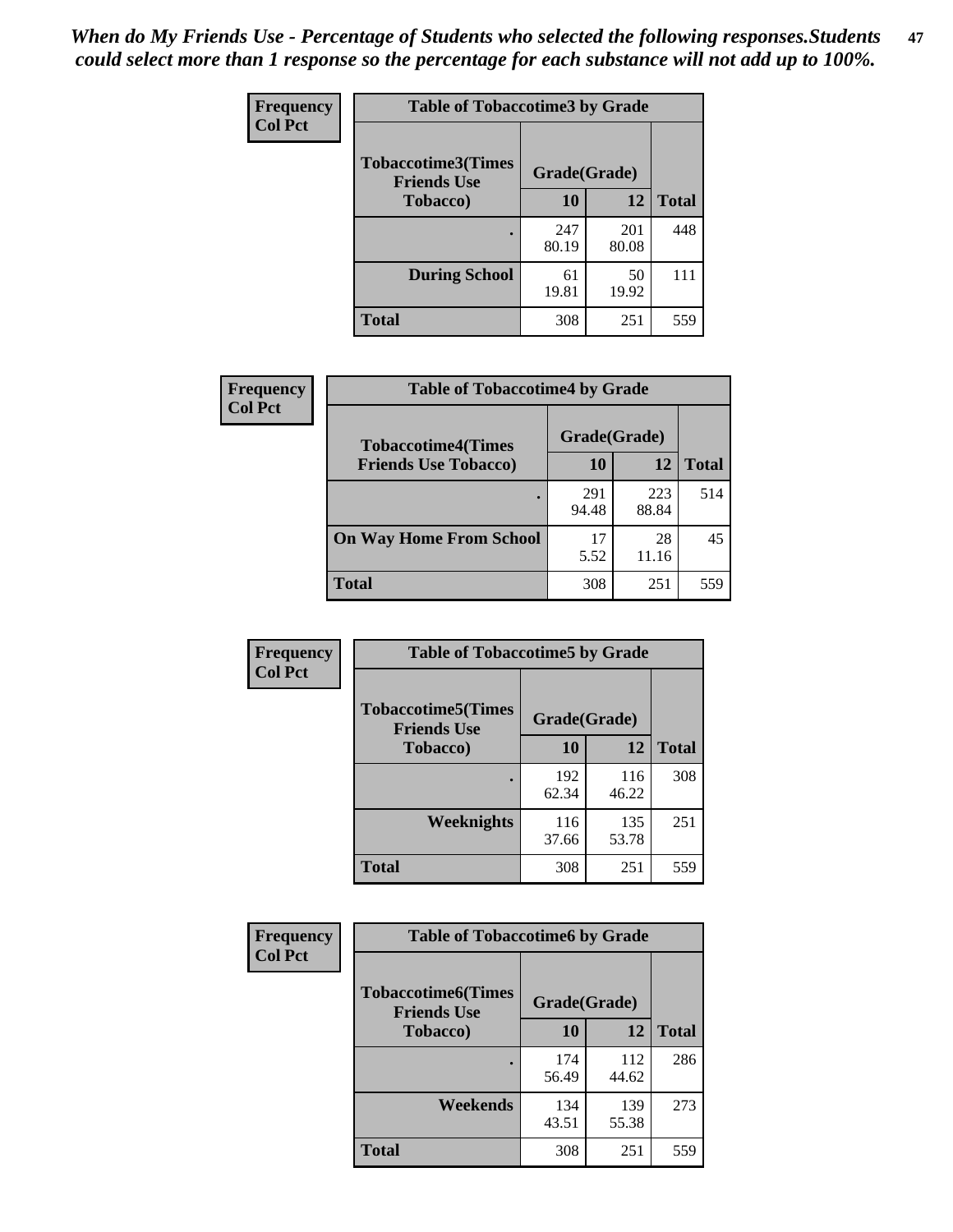| Frequency      | <b>Table of Marijuanatime1 by Grade</b>           |              |              |              |  |
|----------------|---------------------------------------------------|--------------|--------------|--------------|--|
| <b>Col Pct</b> | <b>Marijuanatime1(Times</b><br><b>Friends Use</b> | Grade(Grade) |              |              |  |
|                | Marijuana)                                        | 10           | 12           | <b>Total</b> |  |
|                |                                                   | 142<br>46.10 | 141<br>56.18 | 283          |  |
|                | Do Not Use                                        | 166<br>53.90 | 110<br>43.82 | 276          |  |
|                | <b>Total</b>                                      | 308          | 251          | 559          |  |

| Frequency      | <b>Table of Marijuanatime2 by Grade</b>    |              |              |              |
|----------------|--------------------------------------------|--------------|--------------|--------------|
| <b>Col Pct</b> | Marijuanatime2(Times<br><b>Friends Use</b> | Grade(Grade) |              |              |
|                | Marijuana)                                 | 10           | 12           | <b>Total</b> |
|                |                                            | 259<br>84.09 | 184<br>73.31 | 443          |
|                | <b>On Way to School</b>                    | 49<br>15.91  | 67<br>26.69  | 116          |
|                | <b>Total</b>                               | 308          | 251          | 559          |

| Frequency      | <b>Table of Marijuanatime3 by Grade</b>    |              |              |              |
|----------------|--------------------------------------------|--------------|--------------|--------------|
| <b>Col Pct</b> | Marijuanatime3(Times<br><b>Friends Use</b> | Grade(Grade) |              |              |
|                | Marijuana)                                 | 10           | 12           | <b>Total</b> |
|                |                                            | 287<br>93.18 | 231<br>92.03 | 518          |
|                | <b>During School</b>                       | 21<br>6.82   | 20<br>7.97   | 41           |
|                | <b>Total</b>                               | 308          | 251          | 559          |

| <b>Frequency</b> | <b>Table of Marijuanatime4 by Grade</b> |              |              |       |
|------------------|-----------------------------------------|--------------|--------------|-------|
| <b>Col Pct</b>   | <b>Marijuanatime4(Times</b>             | Grade(Grade) |              |       |
|                  | <b>Friends Use Marijuana</b> )          | 10           | 12           | Total |
|                  |                                         | 265<br>86.04 | 186<br>74.10 | 451   |
|                  | <b>On Way Home From School</b>          | 43<br>13.96  | 65<br>25.90  | 108   |
|                  | <b>Total</b>                            | 308          | 251          | 559   |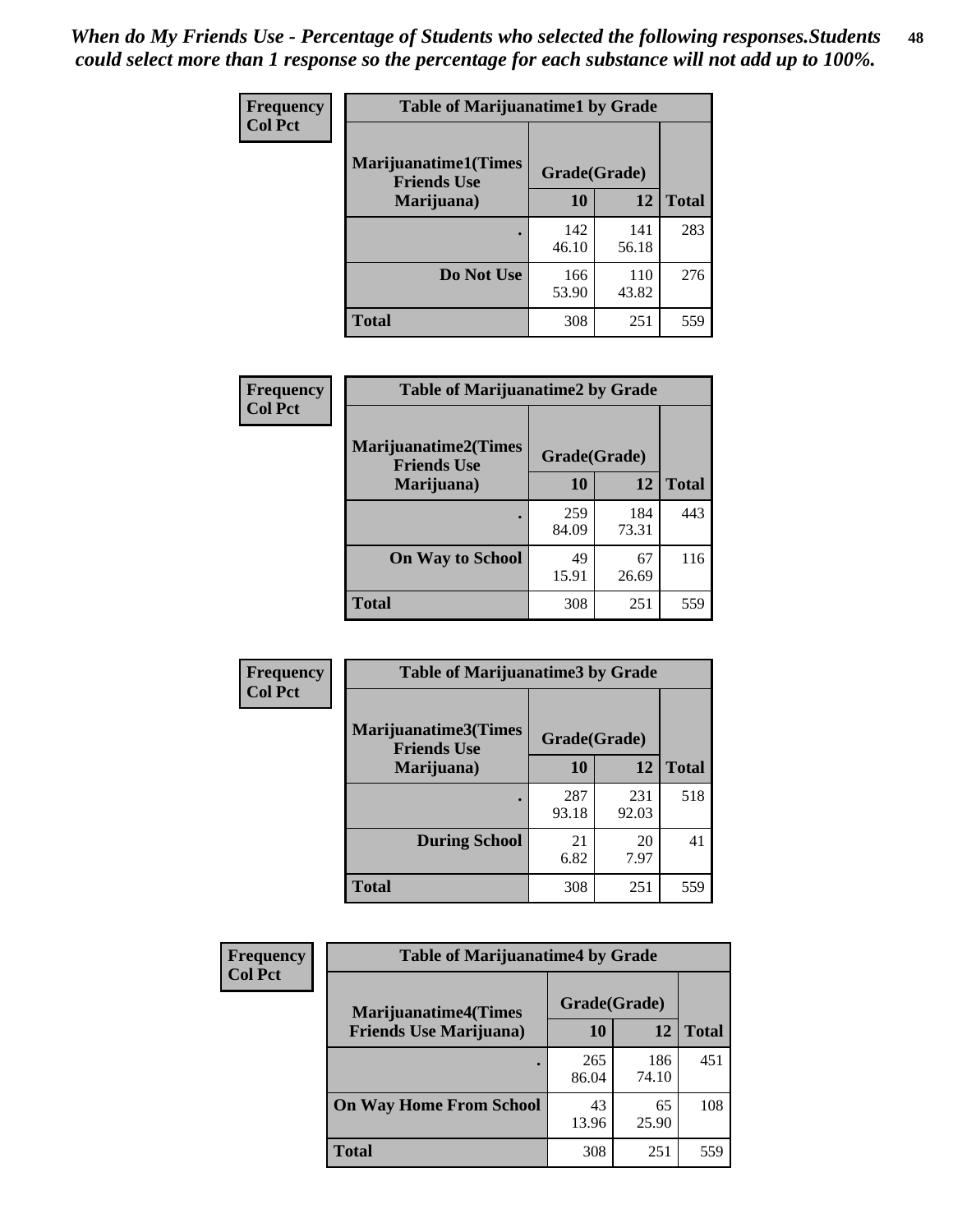| Frequency      | <b>Table of Marijuanatime5 by Grade</b>            |              |              |              |
|----------------|----------------------------------------------------|--------------|--------------|--------------|
| <b>Col Pct</b> | <b>Marijuanatime5</b> (Times<br><b>Friends Use</b> | Grade(Grade) |              |              |
|                | Marijuana)                                         | 10           | 12           | <b>Total</b> |
|                |                                                    | 224<br>72.73 | 140<br>55.78 | 364          |
|                | Weeknights                                         | 84<br>27.27  | 111<br>44.22 | 195          |
|                | <b>Total</b>                                       | 308          | 251          | 559          |

| Frequency      | <b>Table of Marijuanatime6 by Grade</b>            |              |              |              |
|----------------|----------------------------------------------------|--------------|--------------|--------------|
| <b>Col Pct</b> | <b>Marijuanatime6</b> (Times<br><b>Friends Use</b> | Grade(Grade) |              |              |
|                | Marijuana)                                         | 10           | 12           | <b>Total</b> |
|                |                                                    | 162<br>52.60 | 110<br>43.82 | 272          |
|                | Weekends                                           | 146<br>47.40 | 141<br>56.18 | 287          |
|                | <b>Total</b>                                       | 308          | 251          | 559          |

| Frequency      | <b>Table of Otherdrugtime1 by Grade</b>                 |              |              |              |
|----------------|---------------------------------------------------------|--------------|--------------|--------------|
| <b>Col Pct</b> | <b>Otherdrugtime1(Times</b><br><b>Friends Use Other</b> | Grade(Grade) |              |              |
|                | <b>Illegal Drugs</b> )                                  | 10           | 12           | <b>Total</b> |
|                |                                                         | 66<br>21.43  | 64<br>25.50  | 130          |
|                | Do Not Use                                              | 242<br>78.57 | 187<br>74.50 | 429          |
|                | Total                                                   | 308          | 251          | 559          |

| <b>Frequency</b> | <b>Table of Otherdrugtime2 by Grade</b>                 |              |              |              |  |  |
|------------------|---------------------------------------------------------|--------------|--------------|--------------|--|--|
| <b>Col Pct</b>   | <b>Otherdrugtime2(Times</b><br><b>Friends Use Other</b> | Grade(Grade) |              |              |  |  |
|                  | <b>Illegal Drugs</b> )                                  | 10           | 12           | <b>Total</b> |  |  |
|                  |                                                         | 289<br>93.83 | 225<br>89.64 | 514          |  |  |
|                  | <b>On Way to School</b>                                 | 19<br>6.17   | 26<br>10.36  | 45           |  |  |
|                  | Total                                                   | 308          | 251          | 559          |  |  |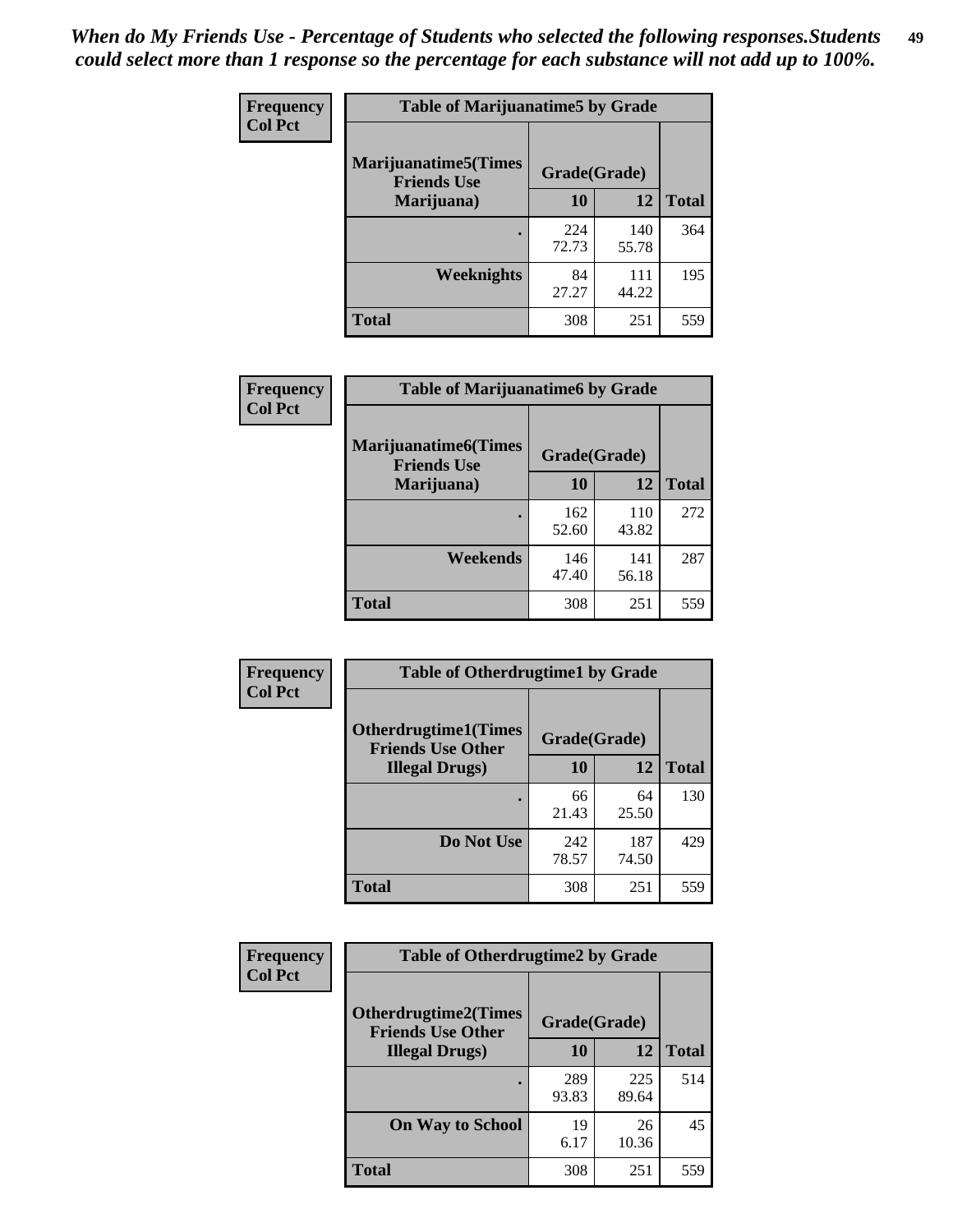| <b>Frequency</b> | <b>Table of Otherdrugtime3 by Grade</b>                                                                |              |              |              |
|------------------|--------------------------------------------------------------------------------------------------------|--------------|--------------|--------------|
| <b>Col Pct</b>   | Otherdrugtime3(Times<br>Grade(Grade)<br><b>Friends Use Other</b><br>12<br>10<br><b>Illegal Drugs</b> ) |              |              |              |
|                  |                                                                                                        |              |              | <b>Total</b> |
|                  |                                                                                                        | 288<br>93.51 | 232<br>92.43 | 520          |
|                  | <b>During School</b>                                                                                   | 20<br>6.49   | 19<br>7.57   | 39           |
|                  | <b>Total</b>                                                                                           | 308          | 251          | 559          |

| <b>Frequency</b> | <b>Table of Otherdrugtime4 by Grade</b>                         |              |              |              |  |  |
|------------------|-----------------------------------------------------------------|--------------|--------------|--------------|--|--|
| <b>Col Pct</b>   | <b>Otherdrugtime4(Times</b><br><b>Friends Use Other Illegal</b> | Grade(Grade) |              |              |  |  |
|                  | Drugs)                                                          | 10           | 12           | <b>Total</b> |  |  |
|                  | $\bullet$                                                       | 285<br>92.53 | 225<br>89.64 | 510          |  |  |
|                  | <b>On Way Home From School</b>                                  | 23<br>7.47   | 26<br>10.36  | 49           |  |  |
|                  | <b>Total</b>                                                    | 308          | 251          | 559          |  |  |

| <b>Frequency</b> | <b>Table of Otherdrugtime5 by Grade</b>                  |              |              |              |  |  |
|------------------|----------------------------------------------------------|--------------|--------------|--------------|--|--|
| <b>Col Pct</b>   | <b>Otherdrugtime5</b> (Times<br><b>Friends Use Other</b> | Grade(Grade) |              |              |  |  |
|                  | <b>Illegal Drugs</b> )                                   | 10           | 12           | <b>Total</b> |  |  |
|                  |                                                          | 265<br>86.04 | 201<br>80.08 | 466          |  |  |
|                  | Weeknights                                               | 43<br>13.96  | 50<br>19.92  | 93           |  |  |
|                  | Total                                                    | 308          | 251          | 559          |  |  |

| Frequency      | <b>Table of Otherdrugtime6 by Grade</b>                 |              |              |              |  |
|----------------|---------------------------------------------------------|--------------|--------------|--------------|--|
| <b>Col Pct</b> | <b>Otherdrugtime6(Times</b><br><b>Friends Use Other</b> | Grade(Grade) |              |              |  |
|                | <b>Illegal Drugs</b> )                                  | 10           | 12           | <b>Total</b> |  |
|                |                                                         | 238<br>77.27 | 187<br>74.50 | 425          |  |
|                | Weekends                                                | 70<br>22.73  | 64<br>25.50  | 134          |  |
|                | <b>Total</b>                                            | 308          | 251          | 559          |  |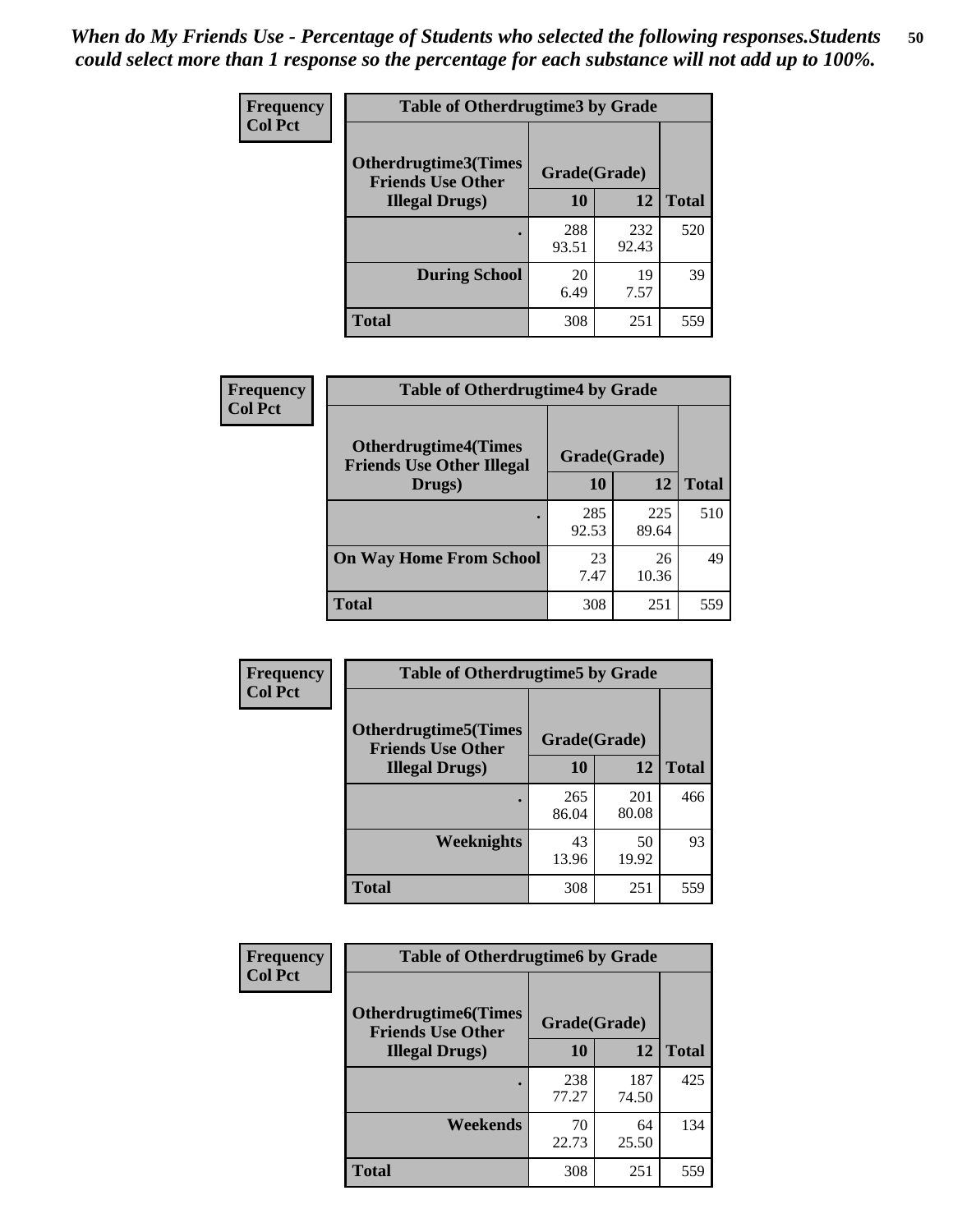| Frequency      | <b>Table of Educationalcohol by Grade</b>                                                                  |              |              |              |  |  |
|----------------|------------------------------------------------------------------------------------------------------------|--------------|--------------|--------------|--|--|
| <b>Col Pct</b> | Educationalcohol(I<br>have been taught<br>about alcohol,<br>tobacco,<br>and other drugs<br>within the last | Grade(Grade) |              |              |  |  |
|                | year at school)                                                                                            | 10           | 12           | <b>Total</b> |  |  |
|                | <b>Yes</b>                                                                                                 | 231<br>75.00 | 170<br>67.73 | 401          |  |  |
|                | N <sub>0</sub>                                                                                             | 77<br>25.00  | 81<br>32.27  | 158          |  |  |
|                | <b>Total</b>                                                                                               | 308          | 251          | 559          |  |  |

| Frequency      | <b>Table of Eversmoked by Grade</b> |              |              |              |  |  |  |
|----------------|-------------------------------------|--------------|--------------|--------------|--|--|--|
| <b>Col Pct</b> | Eversmoked(I<br>have smoked         | Grade(Grade) |              |              |  |  |  |
|                | a cigarette)                        | 10           | 12           | <b>Total</b> |  |  |  |
|                | Yes                                 | 100<br>32.47 | 115<br>45.82 | 215          |  |  |  |
|                | N <sub>0</sub>                      | 208<br>67.53 | 136<br>54.18 | 344          |  |  |  |
|                | <b>Total</b>                        | 308          | 251          | 559          |  |  |  |

| Frequency      | <b>Table of Drovedrinking by Grade</b>                                                                              |                    |              |              |  |  |
|----------------|---------------------------------------------------------------------------------------------------------------------|--------------------|--------------|--------------|--|--|
| <b>Col Pct</b> | Drovedrinking(In<br>the past 30 days I<br>have driven a car<br>or other vehicle<br>while I was<br>drinking alcohol) | Grade(Grade)<br>10 | 12           | <b>Total</b> |  |  |
|                | <b>Yes</b>                                                                                                          | 8<br>2.60          | 6<br>2.39    | 14           |  |  |
|                | N <sub>0</sub>                                                                                                      | 300<br>97.40       | 245<br>97.61 | 545          |  |  |
|                | <b>Total</b>                                                                                                        | 308                | 251          | 559          |  |  |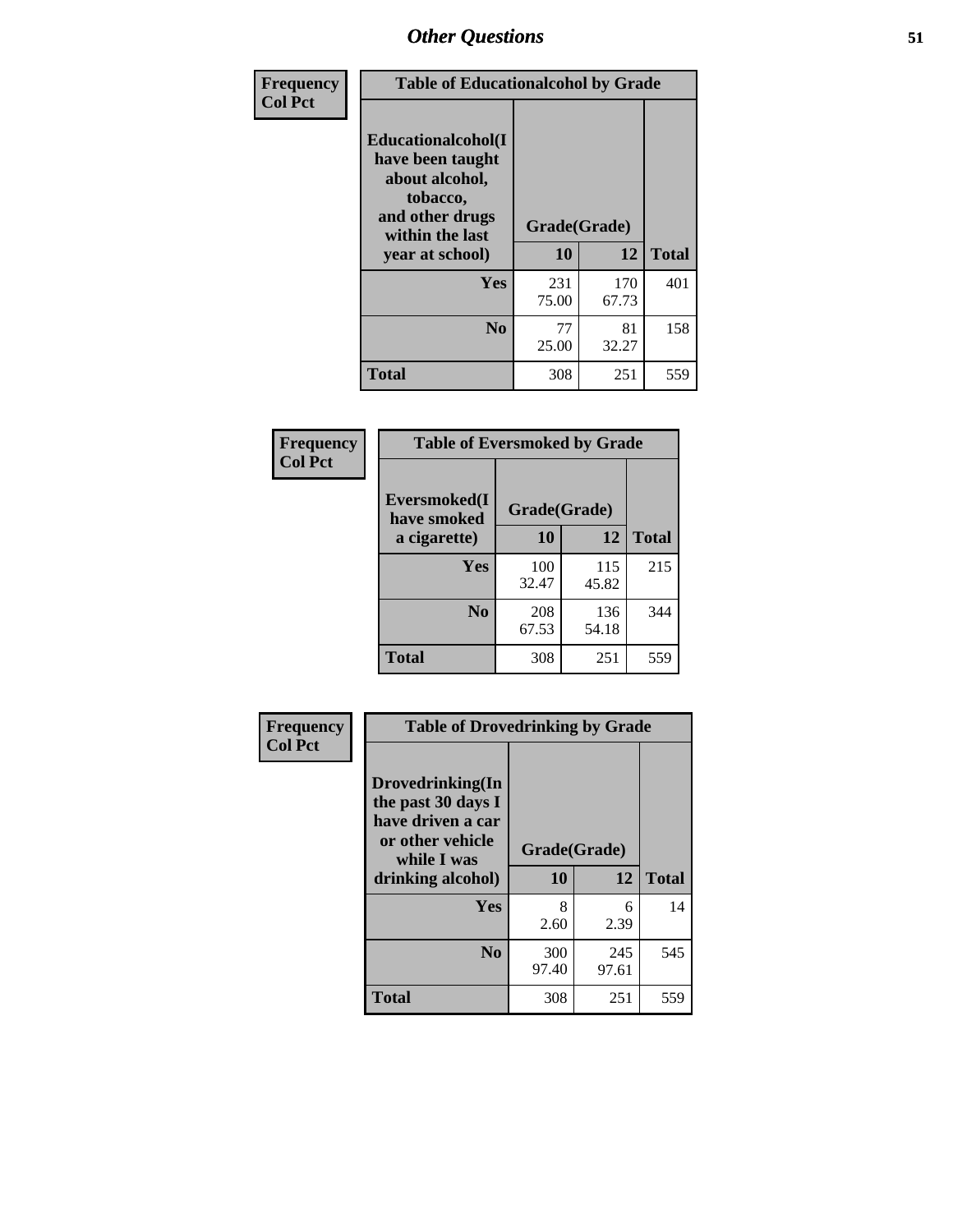| Frequency<br><b>Col Pct</b> | <b>Table of Rodedrinking by Grade</b>                                                                      |              |              |              |  |  |  |
|-----------------------------|------------------------------------------------------------------------------------------------------------|--------------|--------------|--------------|--|--|--|
|                             | Rodedrinking(In<br>the past 30 days<br>I have ridden in<br>a car with a<br>driver who had<br>been drinking | Grade(Grade) |              |              |  |  |  |
|                             | alcohol)                                                                                                   | 10           | 12           | <b>Total</b> |  |  |  |
|                             | <b>Yes</b>                                                                                                 | 48<br>15.58  | 34<br>13.55  | 82           |  |  |  |
|                             | N <sub>0</sub>                                                                                             | 260<br>84.42 | 217<br>86.45 | 477          |  |  |  |
|                             | <b>Total</b>                                                                                               | 308          | 251          | 559          |  |  |  |

#### **Frequency Col Pct**

| <b>Table of Drugsschool by Grade</b>                                                                                                   |                    |              |              |  |  |  |
|----------------------------------------------------------------------------------------------------------------------------------------|--------------------|--------------|--------------|--|--|--|
| <b>Drugsschool</b> (During<br>the past 12 months,<br>I have been offered,<br>sold,<br>or given illegal<br>drugs on school<br>property) | Grade(Grade)<br>10 | 12           | <b>Total</b> |  |  |  |
|                                                                                                                                        |                    |              |              |  |  |  |
|                                                                                                                                        |                    |              |              |  |  |  |
| Yes                                                                                                                                    | 53<br>17.21        | 62<br>24.70  | 115          |  |  |  |
| N <sub>0</sub>                                                                                                                         | 255<br>82.79       | 189<br>75.30 | 444          |  |  |  |

| Frequency      | <b>Table of Helpbullied by Grade</b>           |              |              |              |  |  |  |
|----------------|------------------------------------------------|--------------|--------------|--------------|--|--|--|
| <b>Col Pct</b> | Helpbullied(I<br>would help<br>someone who was | Grade(Grade) |              |              |  |  |  |
|                | being bullied)                                 | 10           | 12           | <b>Total</b> |  |  |  |
|                | <b>Strongly Agree</b>                          | 137<br>44.48 | 125<br>49.80 | 262          |  |  |  |
|                | <b>Somewhat Agree</b>                          | 139<br>45.13 | 100<br>39.84 | 239          |  |  |  |
|                | <b>Somewhat Disagree</b>                       | 21<br>6.82   | 15<br>5.98   | 36           |  |  |  |
|                | <b>Strongly Disagree</b>                       | 11<br>3.57   | 11<br>4.38   | 22           |  |  |  |
|                | <b>Total</b>                                   | 308          | 251          | 559          |  |  |  |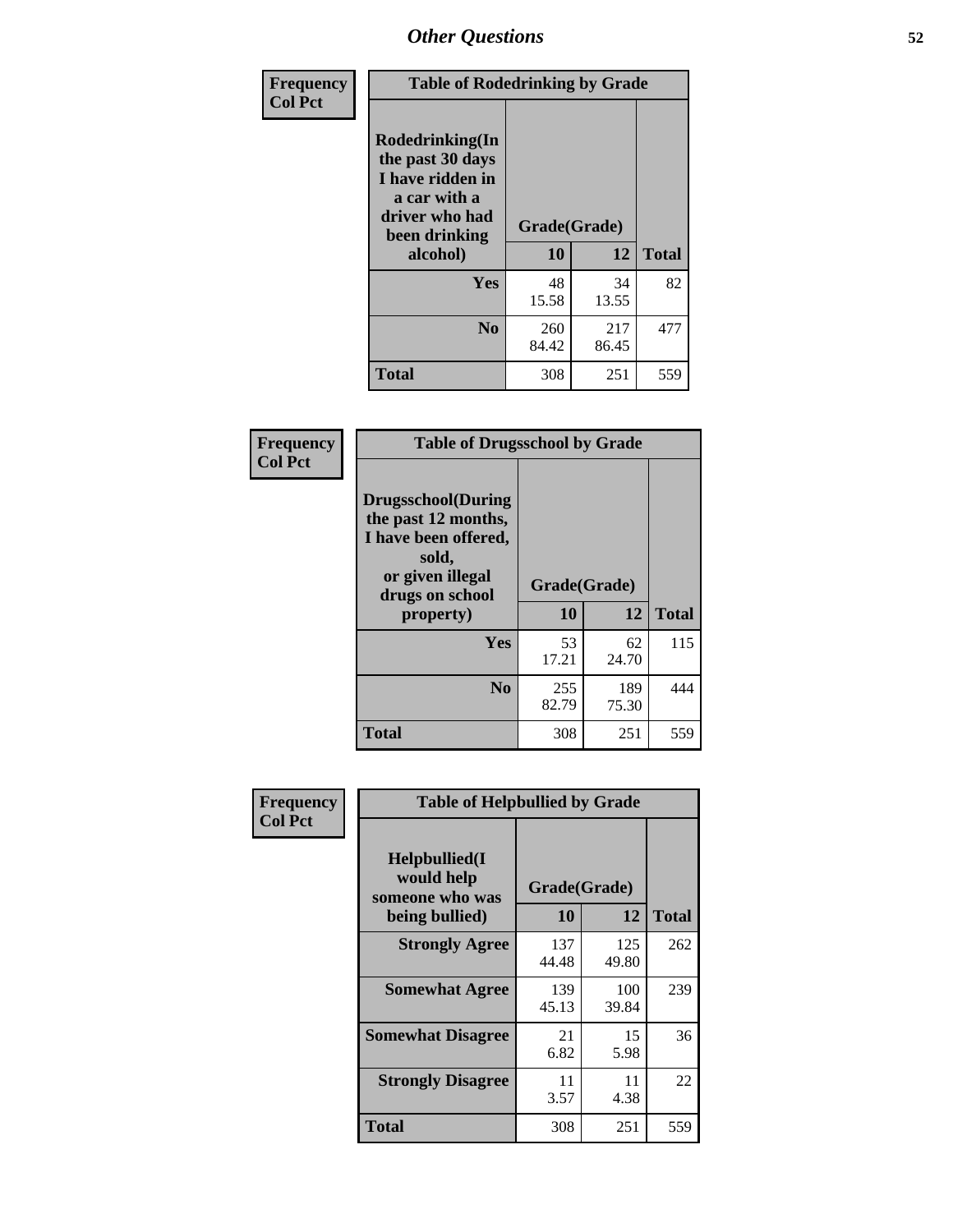| <b>Frequency</b> | <b>Table of Grade by Bingedrinking</b> |                                                                                                         |                   |                   |                          |                        |                                           |                        |              |
|------------------|----------------------------------------|---------------------------------------------------------------------------------------------------------|-------------------|-------------------|--------------------------|------------------------|-------------------------------------------|------------------------|--------------|
| <b>Row Pct</b>   |                                        | Bingedrinking(I have drunk five or more<br>drinks of alcohol at one sitting during the<br>last 30 days) |                   |                   |                          |                        |                                           |                        |              |
|                  | Grade(Grade)                           | $\mathbf{0}$<br><b>Days</b>                                                                             | 1 or<br>2<br>days | 3 to<br>5<br>days | <b>6 to</b><br>9<br>days | 10<br>to<br>19<br>days | <b>20</b><br>t <sub>0</sub><br>29<br>days | All<br>30<br>days      | <b>Total</b> |
|                  | 10                                     | 274<br>88.96                                                                                            | 10<br>3.25        | 7<br>2.27         | 2<br>0.65                | 8<br>2.60              | 3<br>0.97                                 | $\overline{4}$<br>1.30 | 308          |
|                  | 12                                     | 196<br>78.09                                                                                            | 16<br>6.37        | 14<br>5.58        | 4<br>1.59                | 10<br>3.98             | 4<br>1.59                                 | 7<br>2.79              | 251          |
|                  | <b>Total</b>                           | 470                                                                                                     | 26                | 21                | 6                        | 18                     | 7                                         | 11                     | 559          |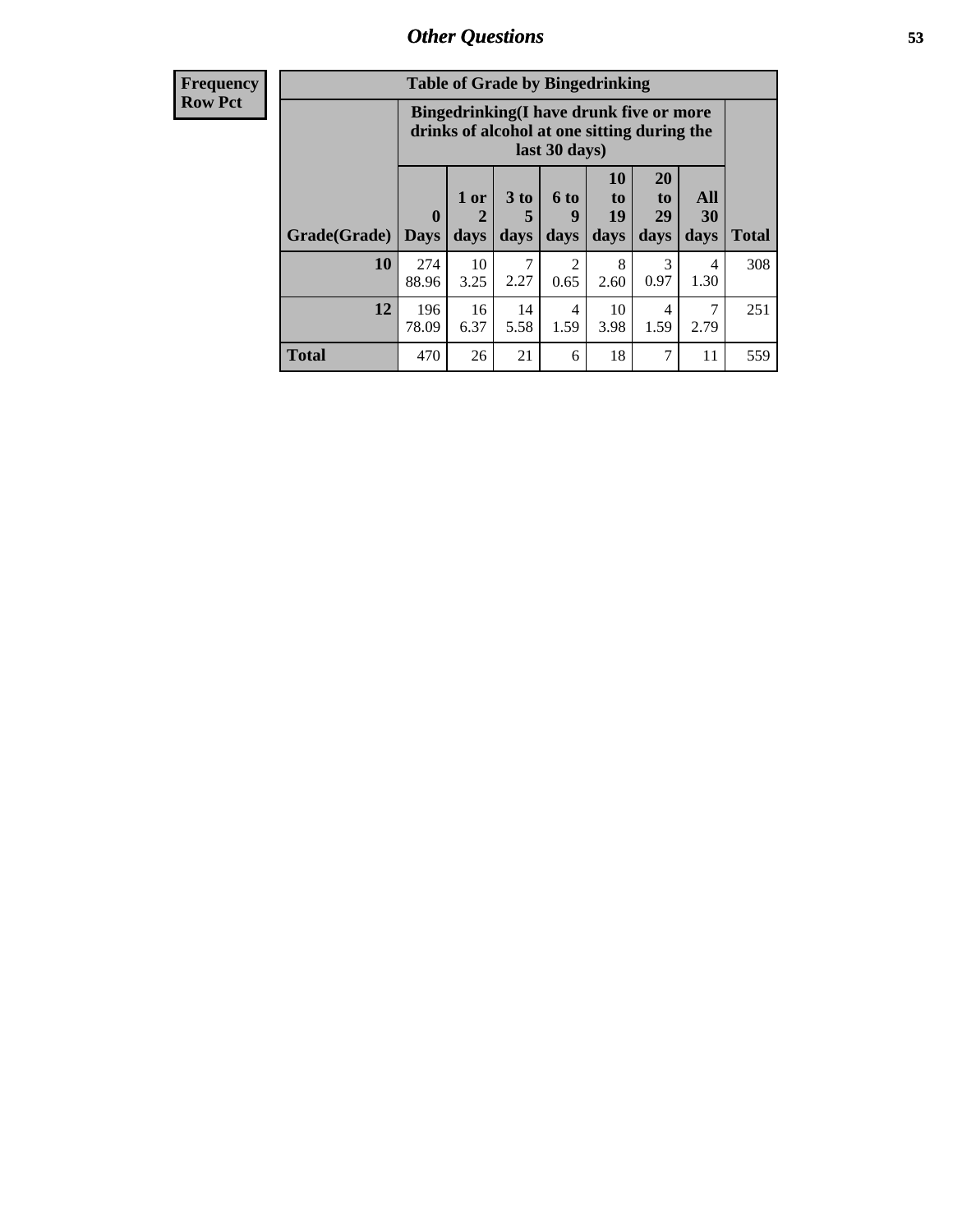## *Nutrition* **54**

| <b>Frequency</b><br>Row Pct |
|-----------------------------|
|                             |

| <b>Table of Grade by Dairy</b> |                          |                                                                 |                                    |                                    |              |  |
|--------------------------------|--------------------------|-----------------------------------------------------------------|------------------------------------|------------------------------------|--------------|--|
|                                |                          | Dairy (I eat at least 3 servings of dairy<br>products each day) |                                    |                                    |              |  |
| Grade(Grade)                   | <b>Strongly</b><br>Agree | <b>Somewhat</b><br>Agree                                        | <b>Somewhat</b><br><b>Disagree</b> | <b>Strongly</b><br><b>Disagree</b> | <b>Total</b> |  |
| 10                             | 83<br>26.95              | 134<br>43.51                                                    | 63<br>20.45                        | 28<br>9.09                         | 308          |  |
| 12                             | 66<br>26.29              | 98<br>39.04                                                     | 48<br>19.12                        | 39<br>15.54                        | 251          |  |
| <b>Total</b>                   | 149                      | 232                                                             | 111                                | 67                                 | 559          |  |

| <b>Frequency</b> |  |
|------------------|--|
| <b>Row Pct</b>   |  |

| <b>Table of Grade by Fruitveg</b> |                          |                                                                          |                               |                                    |              |  |
|-----------------------------------|--------------------------|--------------------------------------------------------------------------|-------------------------------|------------------------------------|--------------|--|
|                                   |                          | Fruitveg(I eat at least 5 servings of fruits<br>and vegetables each day) |                               |                                    |              |  |
| Grade(Grade)                      | <b>Strongly</b><br>Agree | Agree                                                                    | Somewhat Somewhat<br>Disagree | <b>Strongly</b><br><b>Disagree</b> | <b>Total</b> |  |
| 10                                | 32<br>10.39              | 97<br>31.49                                                              | 130<br>42.21                  | 49<br>15.91                        | 308          |  |
| 12                                | 25<br>9.96               | 80<br>31.87                                                              | 84<br>33.47                   | 62<br>24.70                        | 251          |  |
| <b>Total</b>                      | 57                       | 177                                                                      | 214                           | 111                                | 559          |  |

| <b>Frequency</b> | <b>Table of Grade by Cafeteriahealthy</b> |                          |                                                                       |                      |                                    |              |
|------------------|-------------------------------------------|--------------------------|-----------------------------------------------------------------------|----------------------|------------------------------------|--------------|
| <b>Row Pct</b>   |                                           |                          | Cafeteriahealthy (School meals in my<br>school cafeteria are healthy) |                      |                                    |              |
|                  | Grade(Grade)                              | <b>Strongly</b><br>Agree | Somewhat  <br>Agree                                                   | Somewhat<br>Disagree | <b>Strongly</b><br><b>Disagree</b> | <b>Total</b> |
|                  | 10                                        | 16<br>5.19               | 60<br>19.48                                                           | 81<br>26.30          | 151<br>49.03                       | 308          |
|                  | 12                                        | 13<br>5.18               | 51<br>20.32                                                           | 67<br>26.69          | 120<br>47.81                       | 251          |
|                  | Total                                     | 29                       | 111                                                                   | 148                  | 271                                | 559          |

| <b>Frequency</b> |
|------------------|
| <b>Row Pct</b>   |

| <b>Table of Grade by Cafeterianutrition</b> |                          |                                                                                           |                                    |                                    |              |  |
|---------------------------------------------|--------------------------|-------------------------------------------------------------------------------------------|------------------------------------|------------------------------------|--------------|--|
|                                             |                          | <b>Cafeterianutrition</b> (Facts about nutrition<br>are available in my school cafeteria) |                                    |                                    |              |  |
| Grade(Grade)                                | <b>Strongly</b><br>Agree | Somewhat  <br>Agree                                                                       | <b>Somewhat</b><br><b>Disagree</b> | <b>Strongly</b><br><b>Disagree</b> | <b>Total</b> |  |
| 10                                          | 20<br>6.49               | 79<br>25.65                                                                               | 105<br>34.09                       | 104<br>33.77                       | 308          |  |
| 12                                          | 21<br>8.37               | 69<br>27.49                                                                               | 82<br>32.67                        | 79<br>31.47                        | 251          |  |
| Total                                       | 41                       | 148                                                                                       | 187                                | 183                                | 559          |  |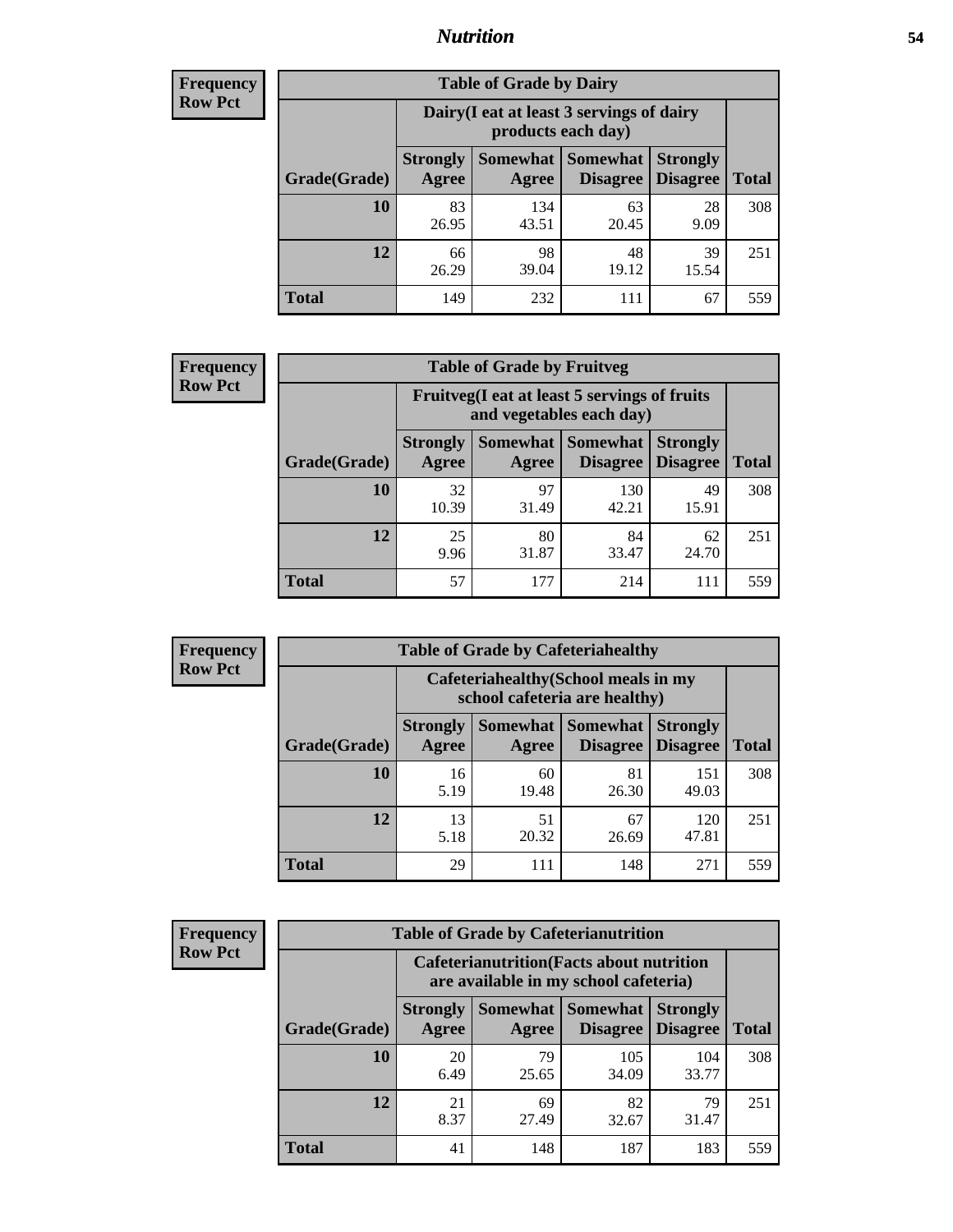## *Nutrition* **55**

| Frequency      |
|----------------|
| <b>Row Pct</b> |

| <b>Table of Grade by Schoollunch</b> |                          |                                                                 |                             |                                    |              |  |
|--------------------------------------|--------------------------|-----------------------------------------------------------------|-----------------------------|------------------------------------|--------------|--|
|                                      |                          | Schoollunch(I eat school lunch three or<br>more times per week) |                             |                                    |              |  |
| Grade(Grade)                         | <b>Strongly</b><br>Agree | Somewhat<br>Agree                                               | <b>Somewhat</b><br>Disagree | <b>Strongly</b><br><b>Disagree</b> | <b>Total</b> |  |
| 10                                   | 148<br>48.05             | 60<br>19.48                                                     | 19<br>6.17                  | 81<br>26.30                        | 308          |  |
| 12                                   | 96<br>38.25              | 53<br>21.12                                                     | 27<br>10.76                 | 75<br>29.88                        | 251          |  |
| <b>Total</b>                         | 244                      | 113                                                             | 46                          | 156                                | 559          |  |

| <b>Frequency</b> |  |
|------------------|--|
| <b>Row Pct</b>   |  |

| <b>Table of Grade by Foodchoices</b> |                          |                                                                     |                                               |                                    |              |
|--------------------------------------|--------------------------|---------------------------------------------------------------------|-----------------------------------------------|------------------------------------|--------------|
|                                      |                          | Foodchoices (I make healthy food choices in<br>my school cafeteria) |                                               |                                    |              |
| Grade(Grade)                         | <b>Strongly</b><br>Agree | Agree                                                               | <b>Somewhat   Somewhat</b><br><b>Disagree</b> | <b>Strongly</b><br><b>Disagree</b> | <b>Total</b> |
| 10                                   | 42<br>13.64              | 108<br>35.06                                                        | 78<br>25.32                                   | 80<br>25.97                        | 308          |
| 12                                   | 35<br>13.94              | 83<br>33.07                                                         | 58<br>23.11                                   | 75<br>29.88                        | 251          |
| <b>Total</b>                         | 77                       | 191                                                                 | 136                                           | 155                                | 559          |

| <b>Frequency</b> |
|------------------|
| <b>Row Pct</b>   |

| $\mathbf{y}$ | <b>Table of Grade by Wholewheat</b> |                                                                                                             |              |                                   |                                    |              |  |
|--------------|-------------------------------------|-------------------------------------------------------------------------------------------------------------|--------------|-----------------------------------|------------------------------------|--------------|--|
|              |                                     | Wholewheat (There are whole wheat and<br>multigrain breads and cereals available in<br>my school cafeteria) |              |                                   |                                    |              |  |
|              | Grade(Grade)                        | <b>Strongly</b><br>Agree                                                                                    | Agree        | Somewhat   Somewhat  <br>Disagree | <b>Strongly</b><br><b>Disagree</b> | <b>Total</b> |  |
|              | 10                                  | 38<br>12.34                                                                                                 | 113<br>36.69 | 72<br>23.38                       | 85<br>27.60                        | 308          |  |
|              | 12                                  | 44<br>17.53                                                                                                 | 73<br>29.08  | 58<br>23.11                       | 76<br>30.28                        | 251          |  |
|              | <b>Total</b>                        | 82                                                                                                          | 186          | 130                               | 161                                | 559          |  |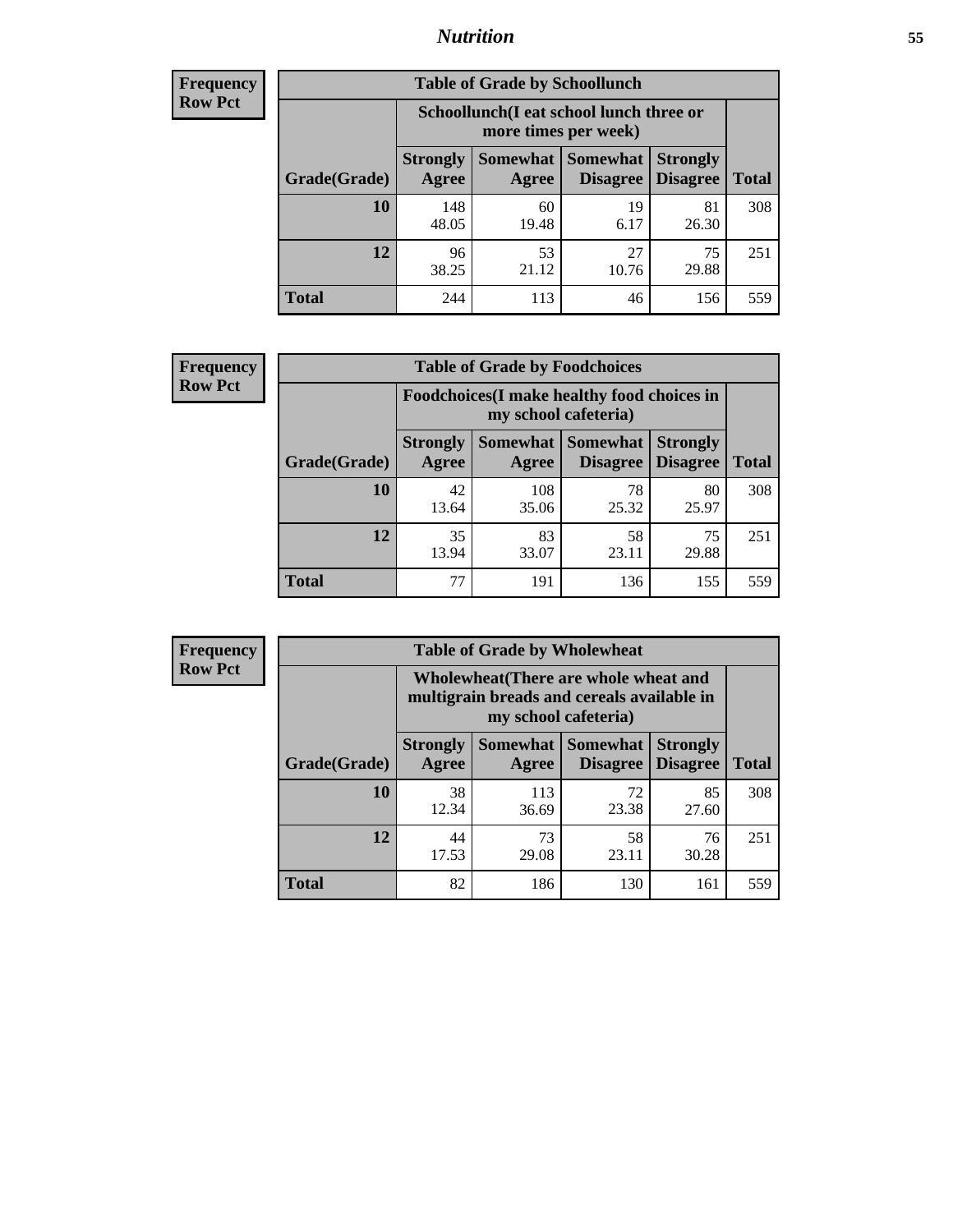## *Nutrition* **56**

**Frequency Row Pct**

| <b>Table of Grade by Healthyvending</b> |                                                                                                                                               |                          |                                    |                                    |              |  |  |
|-----------------------------------------|-----------------------------------------------------------------------------------------------------------------------------------------------|--------------------------|------------------------------------|------------------------------------|--------------|--|--|
|                                         | Healthyvending (If only healthy snacks and<br>beverages were available in the vending<br>machines during the school day,<br>I would buy them) |                          |                                    |                                    |              |  |  |
| Grade(Grade)                            | <b>Strongly</b><br>Agree                                                                                                                      | <b>Somewhat</b><br>Agree | <b>Somewhat</b><br><b>Disagree</b> | <b>Strongly</b><br><b>Disagree</b> | <b>Total</b> |  |  |
| 10                                      | 65<br>21.10                                                                                                                                   | 97<br>31.49              | 60<br>19.48                        | 86<br>27.92                        | 308          |  |  |
| 12                                      | 60<br>23.90                                                                                                                                   | 70<br>27.89              | 46<br>18.33                        | 75<br>29.88                        | 251          |  |  |
| <b>Total</b>                            | 125                                                                                                                                           | 167                      | 106                                | 161                                | 559          |  |  |

**Frequency Row Pct**

| <b>Table of Grade by Schoolbreakfast</b> |                                                                                                                                        |                     |                                    |                                    |              |  |
|------------------------------------------|----------------------------------------------------------------------------------------------------------------------------------------|---------------------|------------------------------------|------------------------------------|--------------|--|
|                                          | Schoolbreakfast(If breakfast were<br>available at school,<br>but outside the cafeteria,<br>I would eat breakfast at school more often) |                     |                                    |                                    |              |  |
| Grade(Grade)                             | <b>Strongly</b><br>Agree                                                                                                               | Somewhat  <br>Agree | <b>Somewhat</b><br><b>Disagree</b> | <b>Strongly</b><br><b>Disagree</b> | <b>Total</b> |  |
| 10                                       | 85<br>27.60                                                                                                                            | 111<br>36.04        | 59<br>19.16                        | 53<br>17.21                        | 308          |  |
| 12                                       | 104<br>41.43                                                                                                                           | 78<br>31.08         | 33<br>13.15                        | 36<br>14.34                        | 251          |  |
| <b>Total</b>                             | 189                                                                                                                                    | 189                 | 92                                 | 89                                 | 559          |  |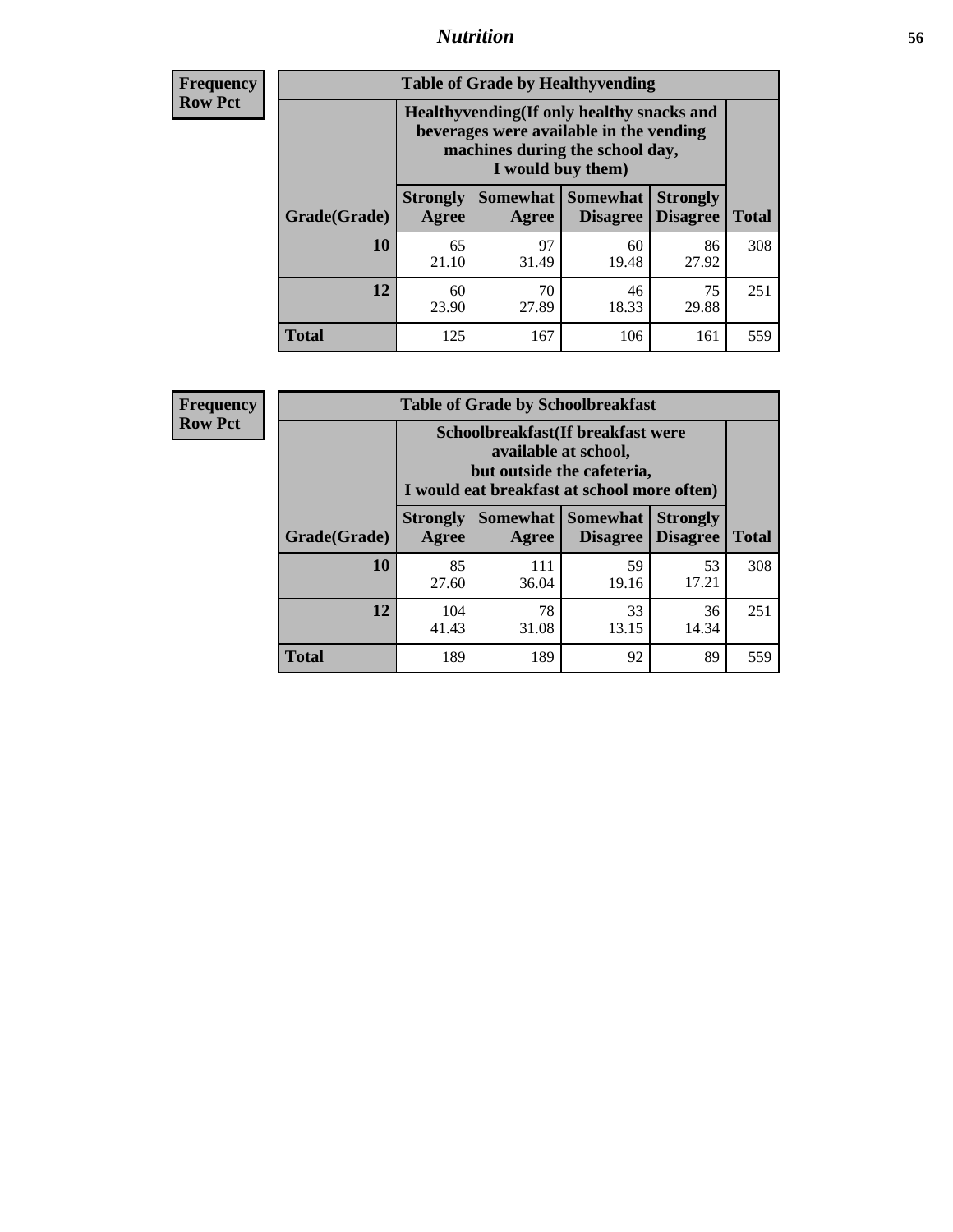| Frequency<br><b>Col Pct</b> | <b>Table of Educationaids by Grade</b>                                                                    |                    |              |              |  |
|-----------------------------|-----------------------------------------------------------------------------------------------------------|--------------------|--------------|--------------|--|
|                             | <b>Educationaids</b> (I<br>have been<br>taught about<br><b>HIV/AIDS</b> at<br>school in the<br>past year) | Grade(Grade)<br>10 | 12           | <b>Total</b> |  |
|                             | Yes                                                                                                       | 241<br>78.25       | 129<br>51.39 | 370          |  |
|                             | N <sub>0</sub>                                                                                            | 67<br>21.75        | 122<br>48.61 | 189          |  |
|                             | <b>Total</b>                                                                                              | 308                | 251          | 559          |  |

| Frequency      | <b>Table of Educationcharacter by Grade</b>                 |              |              |              |  |
|----------------|-------------------------------------------------------------|--------------|--------------|--------------|--|
| <b>Col Pct</b> | Educationcharacter(I<br>have been taught<br>about character | Grade(Grade) |              |              |  |
|                | education in the past<br>year at school)                    | 10           | 12           | <b>Total</b> |  |
|                | <b>Yes</b>                                                  | 204<br>66.23 | 167<br>66.53 | 371          |  |
|                | N <sub>0</sub>                                              | 104<br>33.77 | 84<br>33.47  | 188          |  |
|                | <b>Total</b>                                                | 308          | 251          | 559          |  |

| Frequency      | <b>Table of Gradcoach1 by Grade</b> |              |              |              |  |
|----------------|-------------------------------------|--------------|--------------|--------------|--|
| <b>Col Pct</b> | Gradcoach1(I                        |              |              |              |  |
|                | know who my<br><b>Graduation</b>    | Grade(Grade) |              |              |  |
|                | Coach is)                           | 10           | 12           | <b>Total</b> |  |
|                | Yes                                 | 40<br>12.99  | 119<br>47.41 | 159          |  |
|                | N <sub>0</sub>                      | 268<br>87.01 | 132<br>52.59 | 400          |  |
|                | <b>Total</b>                        | 308          | 251          | 559          |  |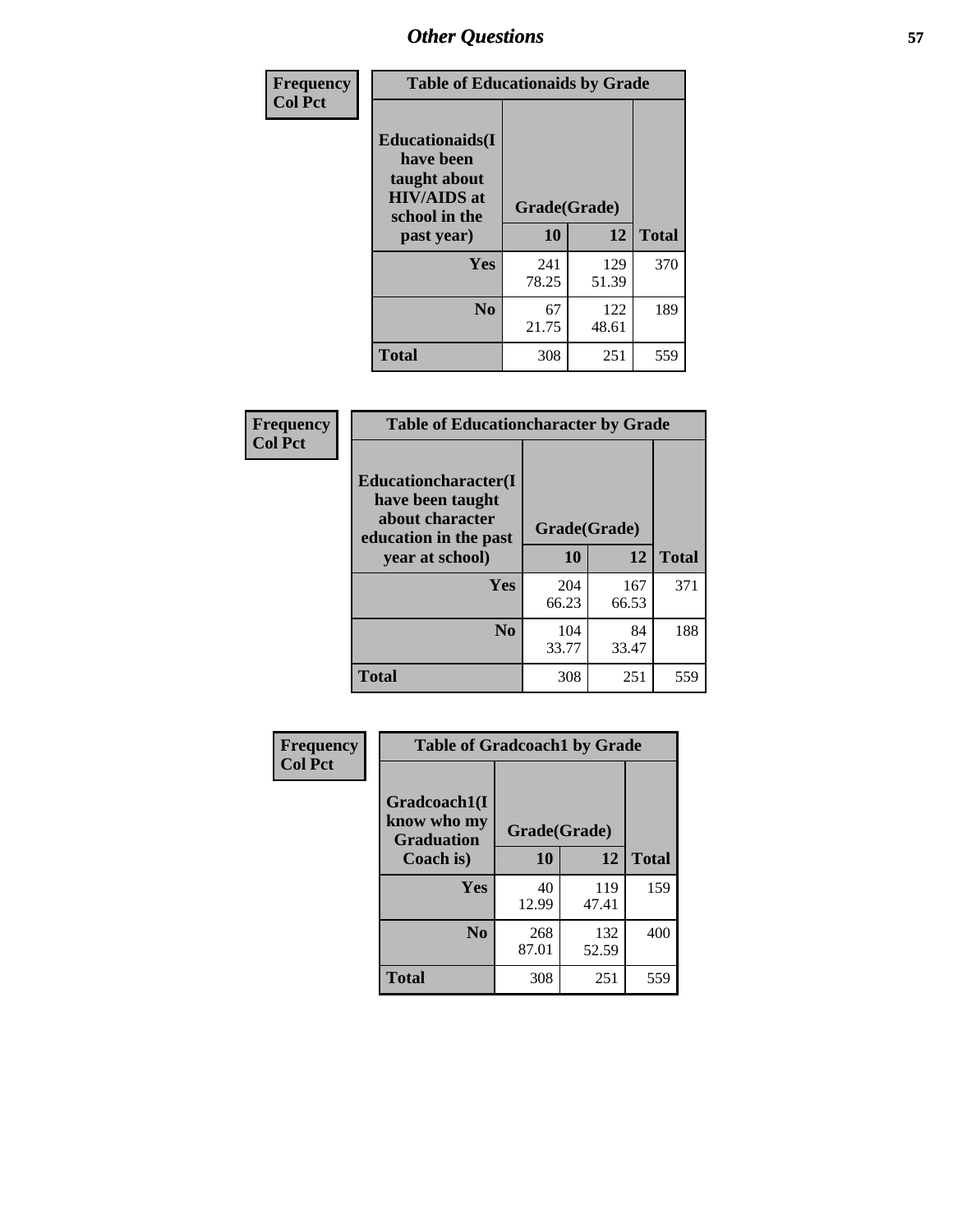| Frequency      | <b>Table of Gradcoach2 by Grade</b> |              |              |              |
|----------------|-------------------------------------|--------------|--------------|--------------|
| <b>Col Pct</b> | Gradcoach2(I<br>have                |              |              |              |
|                | contacted my<br><b>Graduation</b>   | Grade(Grade) |              |              |
|                | Coach)                              | 10           | 12           | <b>Total</b> |
|                | Yes                                 | 11<br>3.57   | 73<br>29.08  | 84           |
|                | N <sub>0</sub>                      | 297<br>96.43 | 178<br>70.92 | 475          |
|                | <b>Total</b>                        | 308          | 251          | 559          |

| <b>Frequency</b><br><b>Col Pct</b> | <b>Table of Gradcoach3 by Grade</b>                    |              |              |              |  |
|------------------------------------|--------------------------------------------------------|--------------|--------------|--------------|--|
|                                    | Gradcoach3(I<br>have received<br>assistance<br>from my | Grade(Grade) |              |              |  |
|                                    | <b>Graduation</b><br>Coach)                            | 10           | 12           | <b>Total</b> |  |
|                                    | Yes                                                    | 11<br>3.57   | 60<br>23.90  | 71           |  |
|                                    | N <sub>0</sub>                                         | 84<br>27.27  | 56<br>22.31  | 140          |  |
|                                    | Don't know                                             | 213<br>69.16 | 135<br>53.78 | 348          |  |
|                                    | <b>Total</b>                                           | 308          | 251          | 559          |  |

| Frequency<br><b>Col Pct</b> | <b>Table of Selfharm by Grade</b>                                                                                                                                                      |                    |              |              |
|-----------------------------|----------------------------------------------------------------------------------------------------------------------------------------------------------------------------------------|--------------------|--------------|--------------|
|                             | <b>Selfharm</b> (During<br>the past 12<br>months,<br>I harmed myself<br>on purpose<br><b>Suicideconsider</b><br>During the past<br>12 months,<br>I seriously<br>considered<br>suicide) | Grade(Grade)<br>10 | 12           | <b>Total</b> |
|                             |                                                                                                                                                                                        |                    |              |              |
|                             | <b>Yes</b>                                                                                                                                                                             | 38<br>12.34        | 17<br>6.77   | 55           |
|                             | N <sub>0</sub>                                                                                                                                                                         | 270<br>87.66       | 234<br>93.23 | 504          |
|                             | <b>Total</b>                                                                                                                                                                           | 308                | 251          | 559          |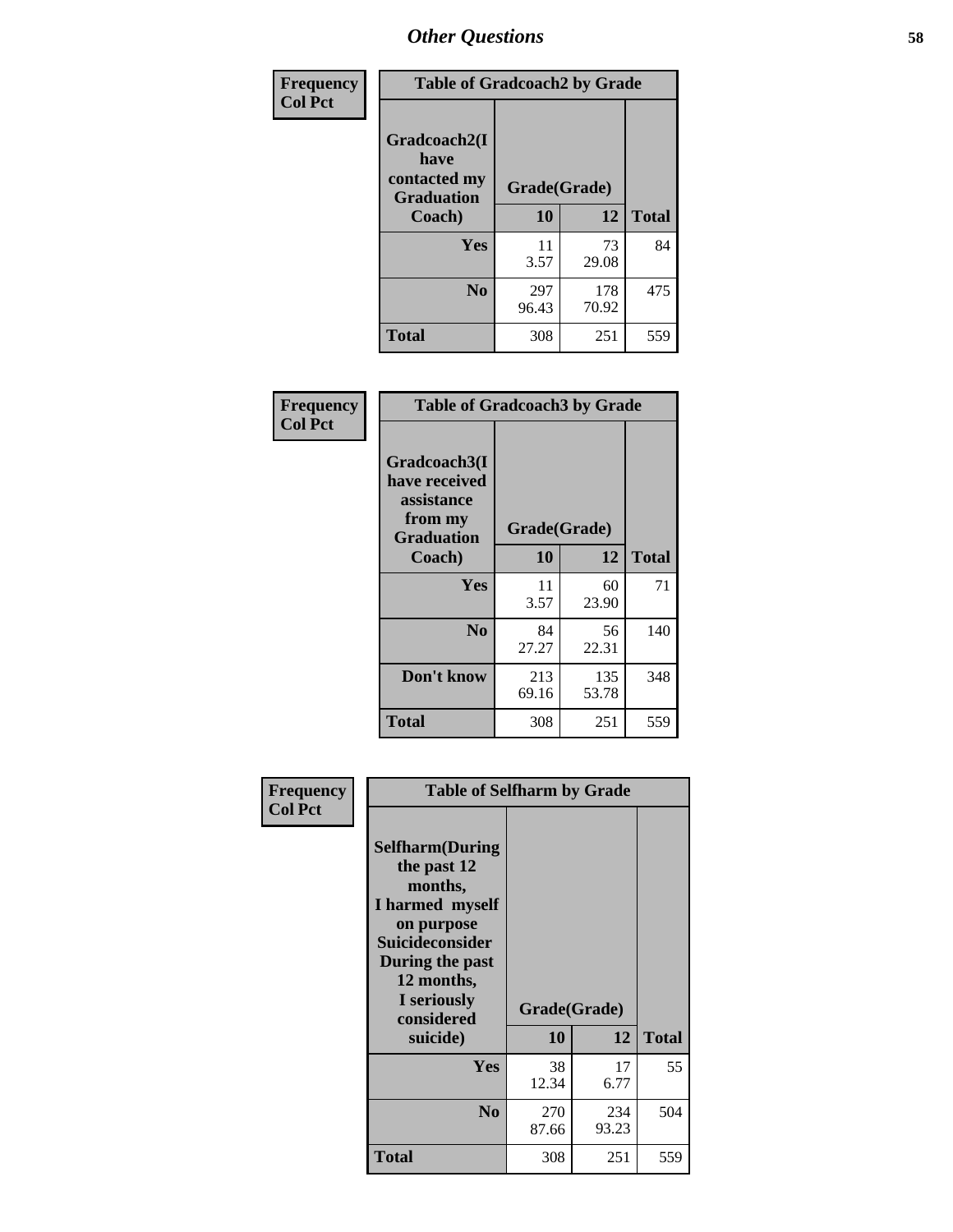| <b>Frequency</b> |                 | <b>Table of Suicideconsider by Grade</b> |              |              |  |
|------------------|-----------------|------------------------------------------|--------------|--------------|--|
| <b>Col Pct</b>   |                 | Grade(Grade)                             |              |              |  |
|                  | Suicideconsider | <b>10</b>                                | 12           | <b>Total</b> |  |
|                  | Yes             | 27<br>8.77                               | 23<br>9.16   | 50           |  |
|                  | N <sub>0</sub>  | 281<br>91.23                             | 228<br>90.84 | 509          |  |
|                  | Total           | 308                                      | 251          | 559          |  |

| Frequency      | <b>Table of Suicideattempt by Grade</b>              |              |              |              |
|----------------|------------------------------------------------------|--------------|--------------|--------------|
| <b>Col Pct</b> | Suicideattempt(I<br>have attempted<br>suicide in the | Grade(Grade) |              |              |
|                | last year)                                           | 10           | 12           | <b>Total</b> |
|                | Yes                                                  | 14<br>4.55   | 11<br>4.38   | 25           |
|                | N <sub>0</sub>                                       | 294<br>95.45 | 240<br>95.62 | 534          |
|                | <b>Total</b>                                         | 308          | 251          | 559          |

| Frequency      | <b>Table of Instantmessaged by Grade</b>               |              |              |              |  |
|----------------|--------------------------------------------------------|--------------|--------------|--------------|--|
| <b>Col Pct</b> | Instantmessaged(I<br>have instant<br>messaged people I | Grade(Grade) |              |              |  |
|                | do not even know)                                      | 10           | 12           | <b>Total</b> |  |
|                | Yes                                                    | 108<br>35.06 | 98<br>39.04  | 206          |  |
|                | N <sub>0</sub>                                         | 200<br>64.94 | 153<br>60.96 | 353          |  |
|                | <b>Total</b>                                           | 308          | 251          | 559          |  |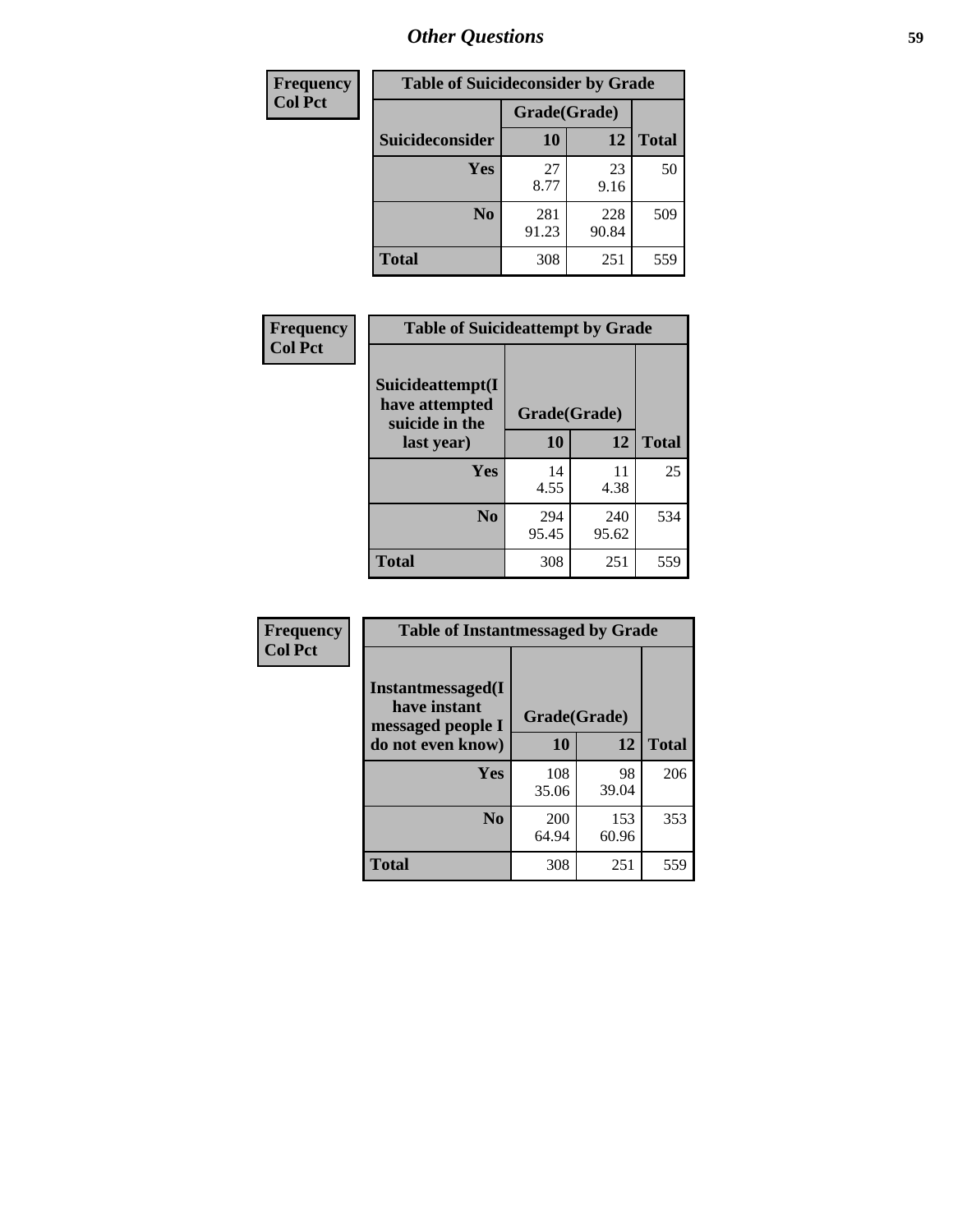| Frequency      | <b>Table of Getsalong by Grade</b>                          |              |              |              |  |  |
|----------------|-------------------------------------------------------------|--------------|--------------|--------------|--|--|
| <b>Col Pct</b> | <b>Getsalong</b> (I get<br>along with other<br>students and | Grade(Grade) |              |              |  |  |
|                | adults)                                                     | 10           | 12           | <b>Total</b> |  |  |
|                | <b>Strongly Agree</b>                                       | 128<br>41.56 | 127<br>50.60 | 255          |  |  |
|                | <b>Somewhat Agree</b>                                       | 155<br>50.32 | 107<br>42.63 | 262          |  |  |
|                | <b>Somewhat Disagree</b>                                    | 18<br>5.84   | 10<br>3.98   | 28           |  |  |
|                | <b>Strongly Disagree</b>                                    | 7<br>2.27    | 7<br>2.79    | 14           |  |  |
|                | <b>Total</b>                                                | 308          | 251          | 559          |  |  |

| Frequency      | <b>Table of Safehome by Grade</b> |                    |              |              |
|----------------|-----------------------------------|--------------------|--------------|--------------|
| <b>Col Pct</b> | Safehome(I feel<br>safe at home)  | Grade(Grade)<br>10 | 12           | <b>Total</b> |
|                | <b>Strongly Agree</b>             | 196<br>63.64       | 176<br>70.12 | 372          |
|                | <b>Somewhat Agree</b>             | 88<br>28.57        | 58<br>23.11  | 146          |
|                | <b>Somewhat Disagree</b>          | 13<br>4.22         | 5<br>1.99    | 18           |
|                | <b>Strongly Disagree</b>          | 11<br>3.57         | 12<br>4.78   | 23           |
|                | <b>Total</b>                      | 308                | 251          | 559          |

| Frequency      |                                                                                     | <b>Table of Adulttalk by Grade</b> |              |              |  |  |  |
|----------------|-------------------------------------------------------------------------------------|------------------------------------|--------------|--------------|--|--|--|
| <b>Col Pct</b> | <b>Adulttalk(I</b><br>know an<br>adult at<br>school that<br>I can talk<br>with if I | Grade(Grade)                       |              |              |  |  |  |
|                | need help)                                                                          | 10                                 | 12           | <b>Total</b> |  |  |  |
|                | <b>Yes</b>                                                                          | 195<br>63.31                       | 181<br>72.11 | 376          |  |  |  |
|                | N <sub>0</sub>                                                                      | 113<br>36.69                       | 70<br>27.89  | 183          |  |  |  |
|                | <b>Total</b>                                                                        | 308                                | 251          | 559          |  |  |  |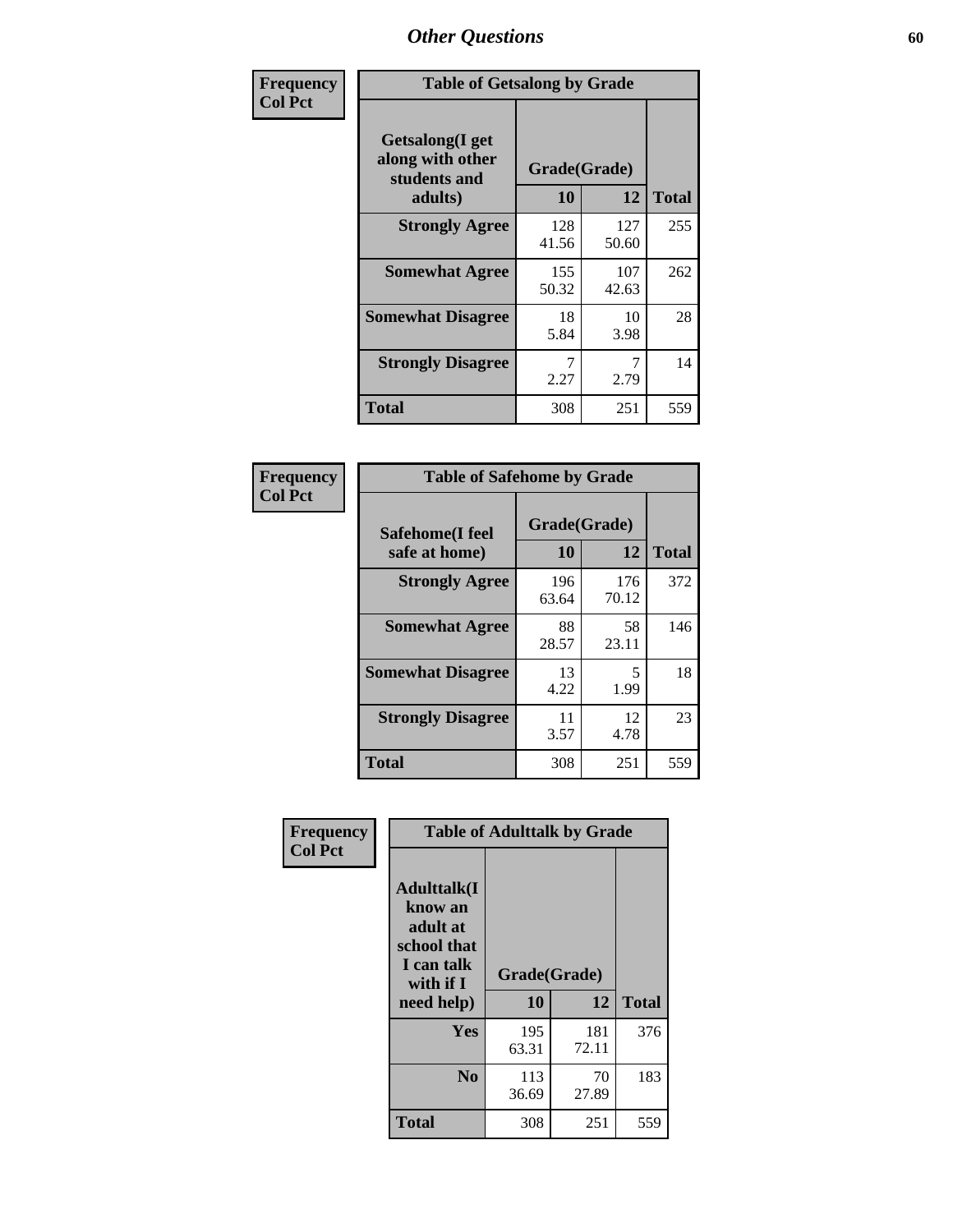**Frequency Row Pct**

| <b>Table of Grade by Tvtime</b> |             |                                                                                        |             |             |             |             |              |  |  |  |
|---------------------------------|-------------|----------------------------------------------------------------------------------------|-------------|-------------|-------------|-------------|--------------|--|--|--|
|                                 |             | Tvtime(On an average school day,<br>how much unsupervised time do I spend watching TV) |             |             |             |             |              |  |  |  |
|                                 |             | <b>Less that</b>                                                                       |             | $2 - 3$     | $4 - 5$     | $6+$        |              |  |  |  |
| Grade(Grade)                    | None        | hour/day                                                                               | hour/day    | hours/day   | hours/day   | hours/day   | <b>Total</b> |  |  |  |
| 10                              | 34<br>11.04 | 58<br>18.83                                                                            | 56<br>18.18 | 92<br>29.87 | 33<br>10.71 | 35<br>11.36 | 308          |  |  |  |
| 12                              | 31<br>12.35 | 40<br>15.94                                                                            | 43<br>17.13 | 94<br>37.45 | 23<br>9.16  | 20<br>7.97  | 251          |  |  |  |
| <b>Total</b>                    | 65          | 98                                                                                     | 99          | 186         | 56          | 55          | 559          |  |  |  |

**Frequency Row Pct**

| <b>Table of Grade by Computertime</b> |             |                                                                                                   |                     |             |             |            |              |  |  |  |
|---------------------------------------|-------------|---------------------------------------------------------------------------------------------------|---------------------|-------------|-------------|------------|--------------|--|--|--|
|                                       |             | Computertime (On an average school day,<br>how much unsupervised time do I spend on the computer) |                     |             |             |            |              |  |  |  |
|                                       |             | <b>Less that</b>                                                                                  |                     | $2 - 3$     | $4 - 5$     | $6+$       |              |  |  |  |
| Grade(Grade)                          | None $ $    |                                                                                                   | hour/day   hour/day | hours/day   | hours/day   | hours/day  | <b>Total</b> |  |  |  |
| 10                                    | 47<br>15.26 | 65<br>21.10                                                                                       | 57<br>18.51         | 74<br>24.03 | 35<br>11.36 | 30<br>9.74 | 308          |  |  |  |
| 12                                    | 37<br>14.74 | 45<br>69<br>21<br>15<br>64<br>8.37<br>27.49<br>17.93<br>5.98<br>25.50                             |                     |             |             |            |              |  |  |  |
| <b>Total</b>                          | 84          | 134                                                                                               | 102                 | 138         | 56          | 45         | 559          |  |  |  |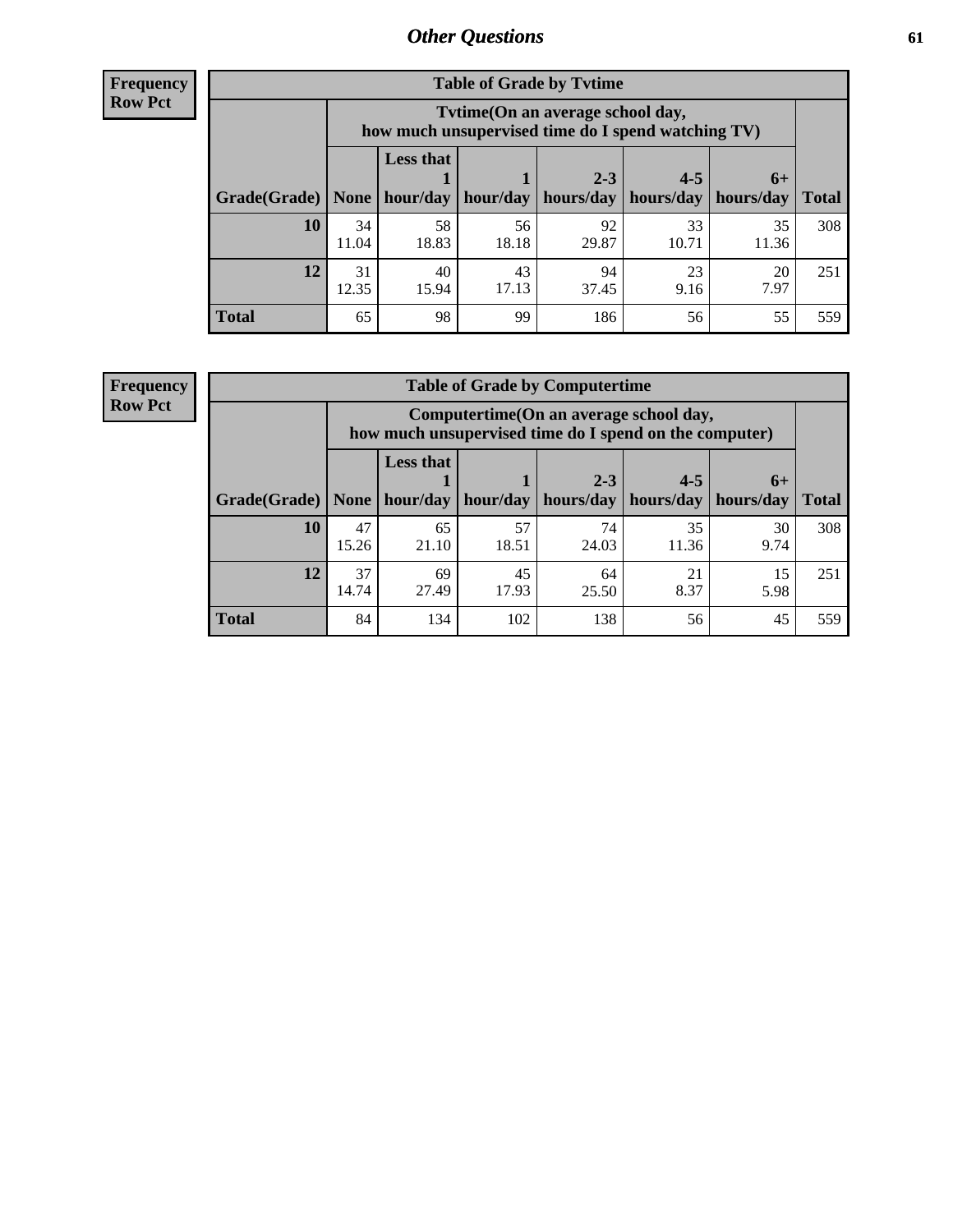#### *Questions about Driving Laws* **62** *Driving Questions were asked only of high school students.*

| <b>Frequency</b> |
|------------------|
| <b>Row Pct</b>   |

| <b>Table of Grade by License1</b> |                                     |                                                                                                                                           |         |            |               |              |  |  |  |  |  |
|-----------------------------------|-------------------------------------|-------------------------------------------------------------------------------------------------------------------------------------------|---------|------------|---------------|--------------|--|--|--|--|--|
|                                   |                                     | License1(During the first 6 months of driving<br>with a provisional license,<br>the only passengers who can ride with the<br>driver are:) |         |            |               |              |  |  |  |  |  |
| Grade(Grade)                      | <b>Parent or</b><br><b>Guardian</b> | Family<br>  Members                                                                                                                       | Friends | Anyone     | Don't<br>Know | <b>Total</b> |  |  |  |  |  |
| 10                                | 90<br>29.22                         | 148<br>48.05                                                                                                                              | 0.32    | 20<br>6.49 | 49<br>15.91   | 308          |  |  |  |  |  |
| 12                                | 58<br>23.11                         | 27<br>155<br>5<br>6<br>1.99<br>2.39<br>61.75<br>10.76                                                                                     |         |            |               |              |  |  |  |  |  |
| <b>Total</b>                      | 148                                 | 303                                                                                                                                       | 7       | 25         | 76            | 559          |  |  |  |  |  |

| <b>Frequency</b> |              | <b>Table of Grade by License2</b>                                                                        |                  |                              |                                                      |               |              |  |  |
|------------------|--------------|----------------------------------------------------------------------------------------------------------|------------------|------------------------------|------------------------------------------------------|---------------|--------------|--|--|
| <b>Row Pct</b>   |              | License2(17 yr old drivers with a<br>provisional driver's license cannot<br>drive between the hours of:) |                  |                              |                                                      |               |              |  |  |
|                  | Grade(Grade) | <b>Midnight</b><br>to 6am                                                                                | 1am<br>to<br>5am | 1am<br>t <sub>0</sub><br>6am | N <sub>0</sub><br>curfew<br>for $17$<br>vear<br>olds | Don't<br>Know | <b>Total</b> |  |  |
|                  | 10           | 154<br>50.00                                                                                             | 21<br>6.82       | 21<br>6.82                   | 16<br>5.19                                           | 96<br>31.17   | 308          |  |  |
|                  | 12           | 181<br>72.11                                                                                             | 17<br>6.77       | 18<br>7.17                   | 6<br>2.39                                            | 29<br>11.55   | 251          |  |  |
|                  | <b>Total</b> | 335                                                                                                      | 38               | 39                           | 22                                                   | 125           | 559          |  |  |

| Frequency      |              | <b>Table of Grade by License3</b>     |             |                 |            |                                     |               |              |
|----------------|--------------|---------------------------------------|-------------|-----------------|------------|-------------------------------------|---------------|--------------|
| <b>Row Pct</b> |              | License3(For drivers under the age of |             | 21,<br>$DUI$ ?) |            | what level of alcohol is considered |               |              |
|                | Grade(Grade) | Any<br><b>Amount</b>                  | 0.02        | 0.04            | 0.06       | 0.08                                | Don't<br>know | <b>Total</b> |
|                | <b>10</b>    | 80<br>25.97                           | 68<br>22.08 | 29<br>9.42      | 10<br>3.25 | 28<br>9.09                          | 93<br>30.19   | 308          |
|                | 12           | 72<br>28.69                           | 55<br>21.91 | 21<br>8.37      | 12<br>4.78 | 34<br>13.55                         | 57<br>22.71   | 251          |
|                | <b>Total</b> | 152                                   | 123         | 50              | 22         | 62                                  | 150           | 559          |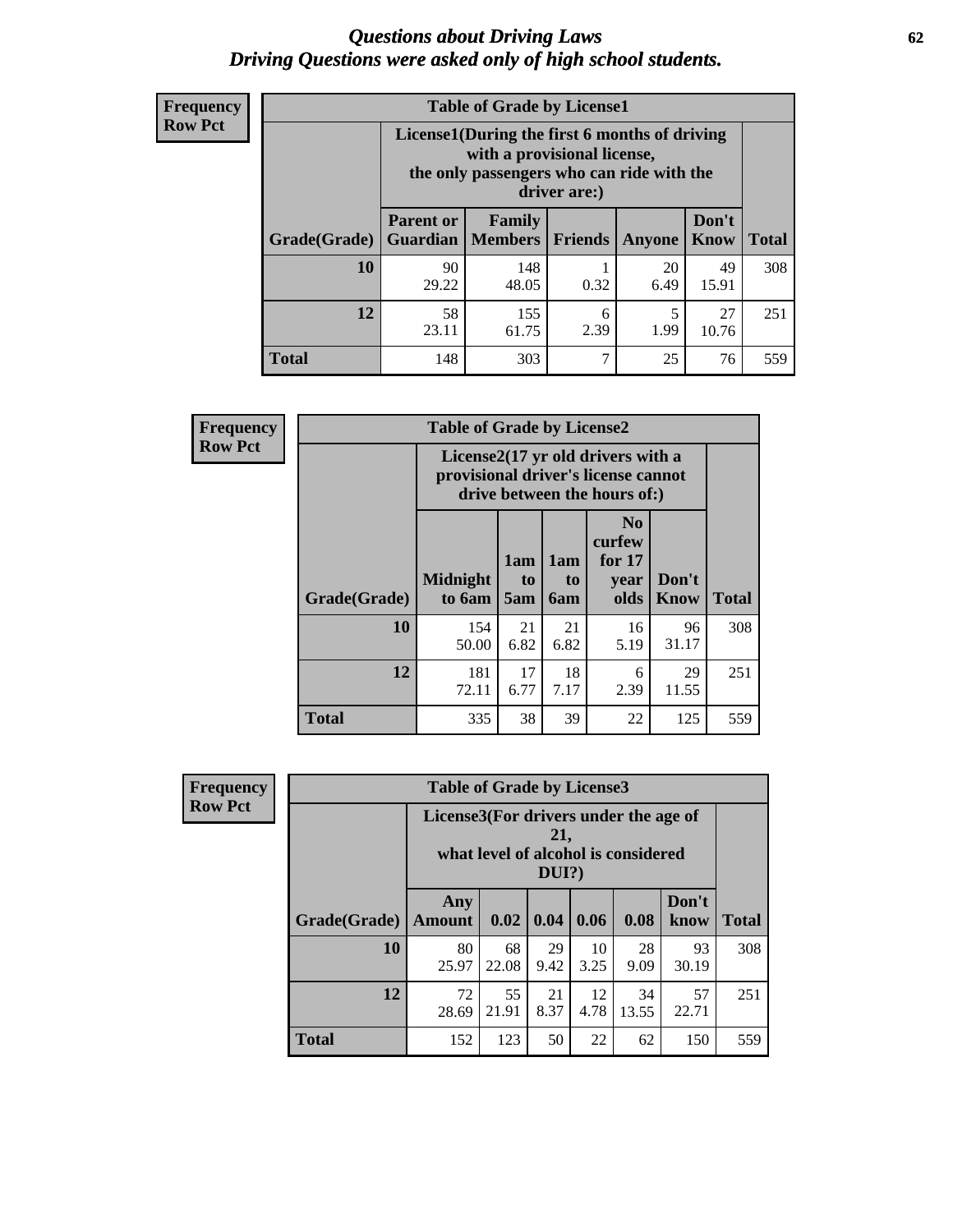#### *Questions about Driving Laws* **63** *Driving Questions were asked only of high school students.*

**Frequency Row Pct**

| <b>Table of Grade by License4</b> |             |                                                                                                                                                                                                                                                                                |            |            |            |              |     |  |  |  |
|-----------------------------------|-------------|--------------------------------------------------------------------------------------------------------------------------------------------------------------------------------------------------------------------------------------------------------------------------------|------------|------------|------------|--------------|-----|--|--|--|
|                                   |             | License4(A driver under 21 automatically<br>loses his/her license if caught exceeding the<br>posted speet limit by:)<br>Can't<br>lose<br><b>Depends</b><br>license<br>$15+$<br>$25+$<br>$35+$<br>Don't<br>for<br>on<br><b>Total</b><br>mph<br>speeding<br>know<br>mph<br>judge |            |            |            |              |     |  |  |  |
| Grade(Grade)                      | mph         |                                                                                                                                                                                                                                                                                |            |            |            |              |     |  |  |  |
| 10                                | 66<br>21.43 | 36<br>11.69                                                                                                                                                                                                                                                                    | 23<br>7.47 | 26<br>8.44 | 23<br>7.47 | 134<br>43.51 | 308 |  |  |  |
| 12                                | 48<br>19.12 | 70<br>41<br>13<br>14<br>65<br>27.89<br>16.33<br>5.58<br>5.18<br>25.90                                                                                                                                                                                                          |            |            |            |              |     |  |  |  |
| <b>Total</b>                      | 114         | 106                                                                                                                                                                                                                                                                            | 64         | 39         | 37         | 199          | 559 |  |  |  |

| Frequency      | <b>Table of Grade by License5</b> |             |                                                                                                                                                             |               |       |  |
|----------------|-----------------------------------|-------------|-------------------------------------------------------------------------------------------------------------------------------------------------------------|---------------|-------|--|
| <b>Row Pct</b> |                                   |             | License5(A)<br>Georgia teenager<br>with family<br>connections or a<br>good lawyer can<br>break a teen<br>driving law and<br>keep their driver's<br>license) |               |       |  |
|                | Grade(Grade)                      | <b>Yes</b>  | N <sub>0</sub>                                                                                                                                              | Don't<br>know | Total |  |
|                | <b>10</b>                         | 48<br>15.58 | 124<br>40.26                                                                                                                                                | 136<br>44.16  | 308   |  |
|                | 12                                | 70<br>27.89 | 93<br>37.05                                                                                                                                                 | 88<br>35.06   | 251   |  |
|                | <b>Total</b>                      | 118         | 217                                                                                                                                                         | 224           | 559   |  |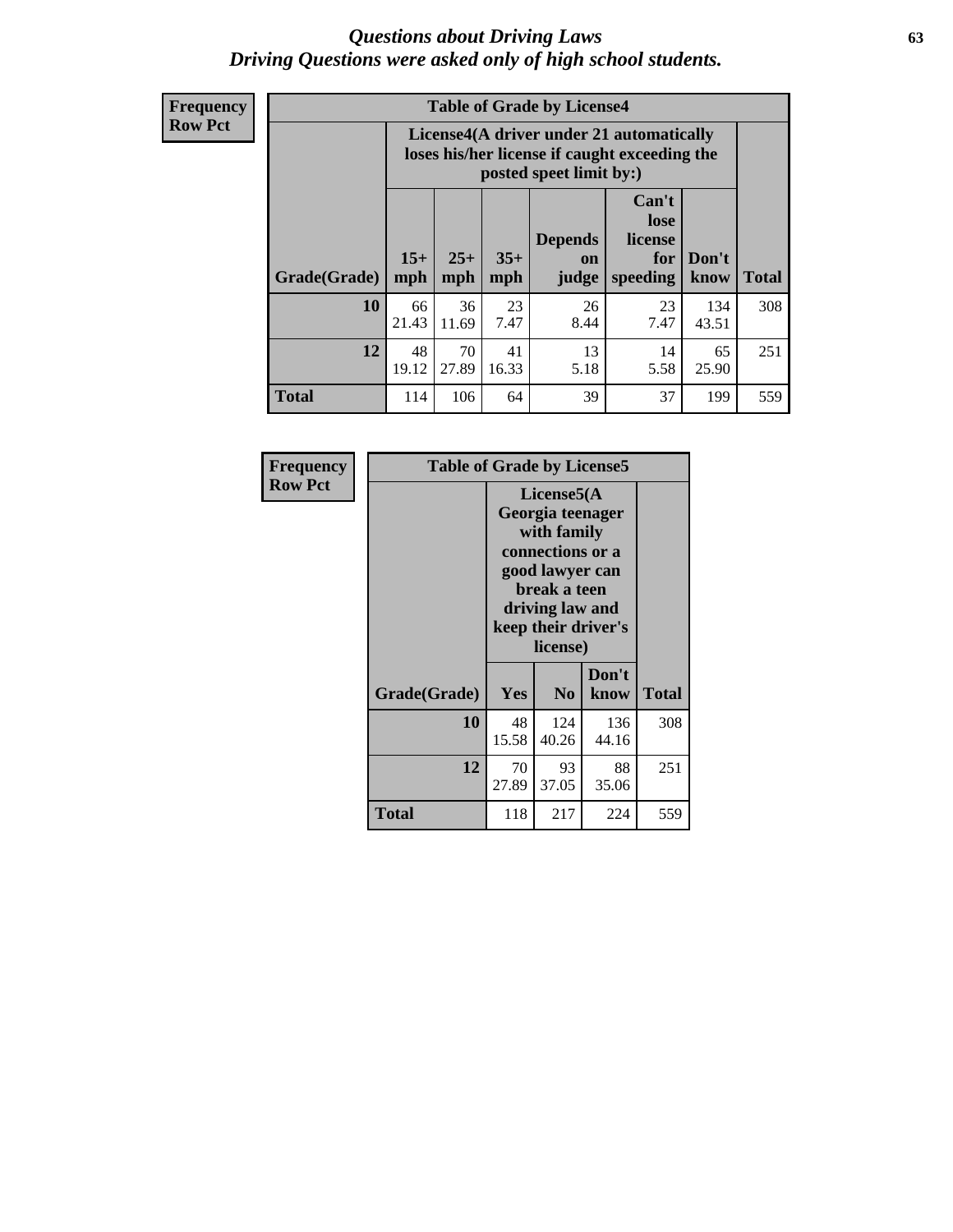#### *Questions about Driving Laws* **64** *Driving Questions were asked only of high school students.*

| <b>Frequency</b> | <b>Table of Grade by License6</b> |                                                                                                                                                 |                |               |              |
|------------------|-----------------------------------|-------------------------------------------------------------------------------------------------------------------------------------------------|----------------|---------------|--------------|
| <b>Row Pct</b>   |                                   | License <sub>6</sub> (I know a<br>friend or<br>classmate that<br>broke a teen<br>driving law,<br>but was allowed to<br>keep his/her<br>license) |                |               |              |
|                  | Grade(Grade)                      | <b>Yes</b>                                                                                                                                      | N <sub>0</sub> | Don't<br>know | <b>Total</b> |
|                  | 10                                | 60<br>19.48                                                                                                                                     | 143<br>46.43   | 105<br>34.09  | 308          |
|                  | 12                                | 98<br>39.04                                                                                                                                     | 251            |               |              |
|                  | <b>Total</b>                      | 158                                                                                                                                             | 225            | 176           | 559          |

| <b>Frequency</b> |              | <b>Table of Grade by License7</b>                                           |                                                                                               |                                                   |                        |              |  |
|------------------|--------------|-----------------------------------------------------------------------------|-----------------------------------------------------------------------------------------------|---------------------------------------------------|------------------------|--------------|--|
| <b>Row Pct</b>   |              |                                                                             | License7(A student under the age of 18 cam loser<br>his/her driving privileges if he or she:) |                                                   |                        |              |  |
|                  | Grade(Grade) | <b>Have</b><br>more than<br>10<br>unexcused<br>absences<br>per school<br>yr | Drop out<br>without  <br>graduating                                                           | <b>Bring</b><br>alcohol/drugs/weapon<br>to school | All of<br>the<br>above | <b>Total</b> |  |
|                  | 10           | 29<br>9.42                                                                  | 12<br>3.90                                                                                    | 11<br>3.57                                        | 256<br>83.12           | 308          |  |
|                  | 12           | 34<br>13.55                                                                 | 11<br>4.38                                                                                    | 9<br>3.59                                         | 197<br>78.49           | 251          |  |
|                  | <b>Total</b> | 63                                                                          | 23                                                                                            | 20                                                | 453                    | 559          |  |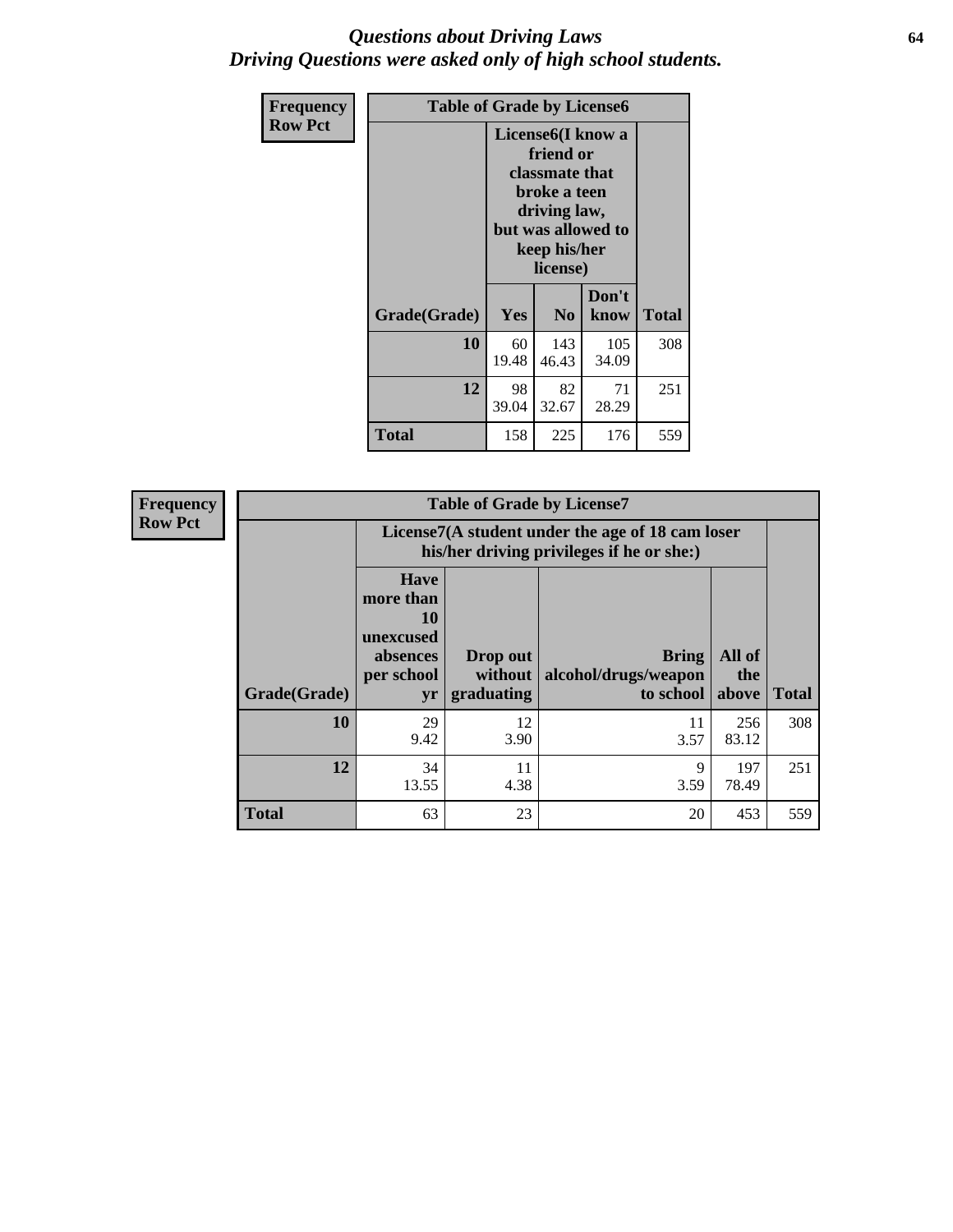# *Select Results by Gender* **65**

| Frequency      | <b>Table of SchoolClimate2 by Gender</b>          |                                 |              |              |
|----------------|---------------------------------------------------|---------------------------------|--------------|--------------|
| <b>Col Pct</b> | SchoolClimate2(I<br>feel successful at<br>school) | Gender(Gender)<br><b>Female</b> | <b>Male</b>  | <b>Total</b> |
|                | <b>Strongly Agree</b>                             | 53<br>16.67                     | 63<br>26.14  | 116          |
|                | <b>Somewhat Agree</b>                             | 219<br>68.87                    | 144<br>59.75 | 363          |
|                | <b>Somewhat Disagree</b>                          | 34<br>10.69                     | 29<br>12.03  | 63           |
|                | <b>Strongly Disagree</b>                          | 12<br>3.77                      | 5<br>2.07    | 17           |
|                | <b>Total</b>                                      | 318                             | 241          | 559          |

| Frequency      | <b>Table of SchoolClimate6 by Gender</b>                 |                                 |              |              |  |
|----------------|----------------------------------------------------------|---------------------------------|--------------|--------------|--|
| <b>Col Pct</b> | <b>SchoolClimate6(Teachers</b><br>treat me with respect) | Gender(Gender)<br><b>Female</b> | <b>Male</b>  | <b>Total</b> |  |
|                | <b>Strongly Agree</b>                                    | 66<br>20.75                     | 60<br>24.90  | 126          |  |
|                | <b>Somewhat Agree</b>                                    | 159<br>50.00                    | 107<br>44.40 | 266          |  |
|                | <b>Somewhat Disagree</b>                                 | 68<br>21.38                     | 48<br>19.92  | 116          |  |
|                | <b>Strongly Disagree</b>                                 | 25<br>7.86                      | 26<br>10.79  | 51           |  |
|                | <b>Total</b>                                             | 318                             | 241          | 559          |  |

| <b>Frequency</b> | <b>Table of SchoolClimate8 by Gender</b>                                             |               |                               |              |
|------------------|--------------------------------------------------------------------------------------|---------------|-------------------------------|--------------|
| <b>Col Pct</b>   | <b>SchoolClimate8(Students</b><br>are frequently<br>recognized for good<br>behavior) | <b>Female</b> | Gender(Gender)<br><b>Male</b> | <b>Total</b> |
|                  | <b>Strongly Agree</b>                                                                | 29            | 31                            | 60           |
|                  |                                                                                      | 9.12          | 12.86                         |              |
|                  | <b>Somewhat Agree</b>                                                                | 115<br>36.16  | 89<br>36.93                   | 204          |
|                  | <b>Somewhat Disagree</b>                                                             | 109<br>34.28  | 75<br>31.12                   | 184          |
|                  | <b>Strongly Disagree</b>                                                             | 65<br>20.44   | 46<br>19.09                   | 111          |
|                  | Total                                                                                | 318           | 241                           | 559          |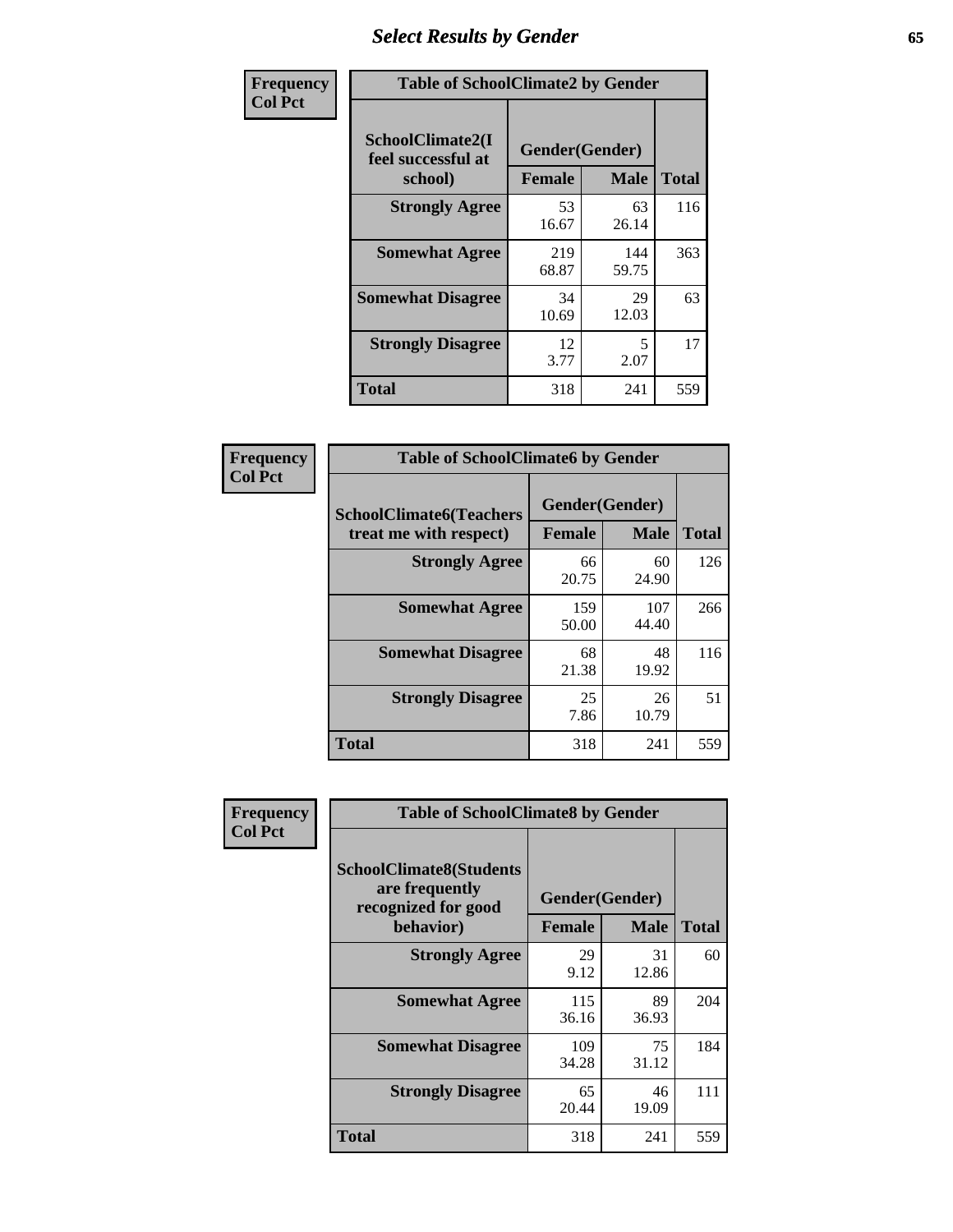# *Select Results by Gender* **66**

| <b>Frequency</b> | <b>Table of Gender by Dropout</b> |                                                                        |                |              |
|------------------|-----------------------------------|------------------------------------------------------------------------|----------------|--------------|
| <b>Row Pct</b>   |                                   | Dropout(I<br>have<br>thought<br>about<br>dropping<br>out of<br>school) |                |              |
|                  | Gender(Gender)                    | Yes                                                                    | N <sub>0</sub> | <b>Total</b> |
|                  | <b>Female</b>                     | 92<br>28.93                                                            | 226<br>71.07   | 318          |
|                  | <b>Male</b>                       | 60<br>24.90                                                            | 181<br>75.10   | 241          |
|                  | <b>Total</b>                      | 152                                                                    | 407            | 559          |

| <b>Frequency</b> | <b>Table of Gender by Dropoutreason</b> |                                                                     |              |                          |                                |              |              |
|------------------|-----------------------------------------|---------------------------------------------------------------------|--------------|--------------------------|--------------------------------|--------------|--------------|
| <b>Row Pct</b>   |                                         | Dropoutreason (If I dropped out the<br>reason would most likely be) |              |                          |                                |              |              |
|                  | Gender(Gender)                          | Won't<br><b>Drop</b><br>out                                         | <b>Bored</b> | Family<br><b>Reasons</b> | <b>Being</b><br><b>Bullied</b> | <b>Other</b> | <b>Total</b> |
|                  | Female                                  | 171<br>53.77                                                        | 45<br>14.15  | 29<br>9.12               | 8<br>2.52                      | 65<br>20.44  | 318          |
|                  | <b>Male</b>                             | 139<br>57.68                                                        | 41<br>17.01  | 14<br>5.81               | っ<br>0.83                      | 45<br>18.67  | 241          |
|                  | <b>Total</b>                            | 310                                                                 | 86           | 43                       | 10                             | 110          | 559          |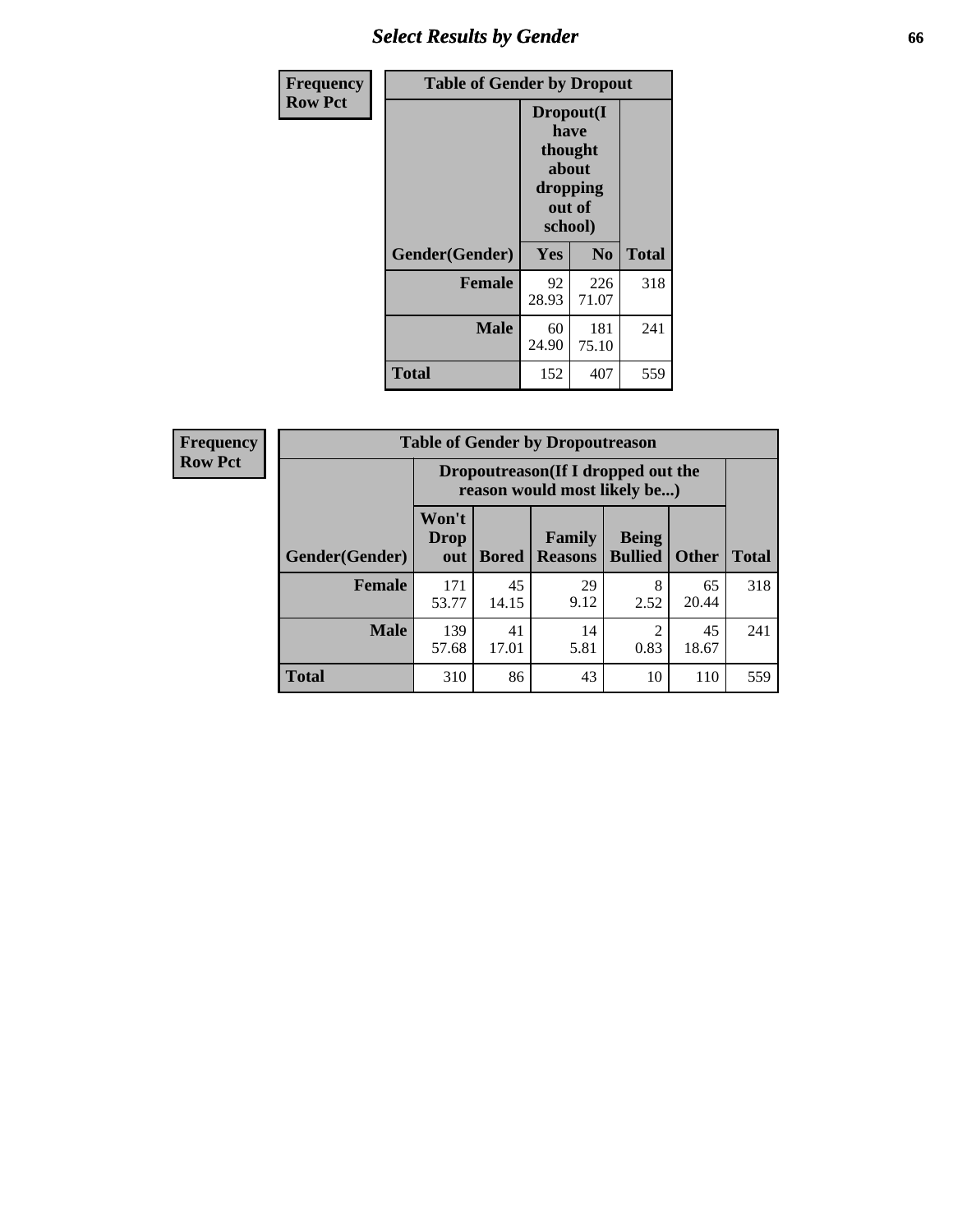*School Safety* **67**

| Frequency      | <b>Table of Gender by Bullied2</b> |                 |                |              |
|----------------|------------------------------------|-----------------|----------------|--------------|
| <b>Row Pct</b> |                                    | <b>Bullied2</b> |                |              |
|                | Gender(Gender)                     | Yes             | N <sub>0</sub> | <b>Total</b> |
|                | <b>Female</b>                      | 40<br>12.58     | 278<br>87.42   | 318          |
|                | <b>Male</b>                        | 21<br>8.71      | 220<br>91.29   | 241          |
|                | <b>Total</b>                       | 61              | 498            | 559          |

| Frequency      | <b>Table of Gender by Bulliedothers2</b> |                       |                |              |
|----------------|------------------------------------------|-----------------------|----------------|--------------|
| <b>Row Pct</b> |                                          | <b>Bulliedothers2</b> |                |              |
|                | Gender(Gender)                           | <b>Yes</b>            | N <sub>0</sub> | <b>Total</b> |
|                | <b>Female</b>                            | 28<br>8.81            | 290<br>91.19   | 318          |
|                | <b>Male</b>                              | 26<br>10.79           | 215<br>89.21   | 241          |
|                | <b>Total</b>                             | 54                    | 505            | 559          |

| Frequency      | <b>Table of Gender by Weaponschool2</b> |                      |                |              |
|----------------|-----------------------------------------|----------------------|----------------|--------------|
| <b>Row Pct</b> |                                         | <b>Weaponschool2</b> |                |              |
|                | Gender(Gender)                          | Yes                  | N <sub>0</sub> | <b>Total</b> |
|                | <b>Female</b>                           | 6<br>1.89            | 312<br>98.11   | 318          |
|                | <b>Male</b>                             | 2.90                 | 234<br>97.10   | 241          |
|                | <b>Total</b>                            | 13                   | 546            | 559          |

| Frequency      | <b>Table of Gender by Absentunsafe2</b> |               |                |              |
|----------------|-----------------------------------------|---------------|----------------|--------------|
| <b>Row Pct</b> |                                         | Absentunsafe2 |                |              |
|                | Gender(Gender)                          | Yes           | N <sub>0</sub> | <b>Total</b> |
|                | <b>Female</b>                           | 10<br>3.14    | 308<br>96.86   | 318          |
|                | <b>Male</b>                             | 2.07          | 236<br>97.93   | 241          |
|                | <b>Total</b>                            | 15            | 544            | 559          |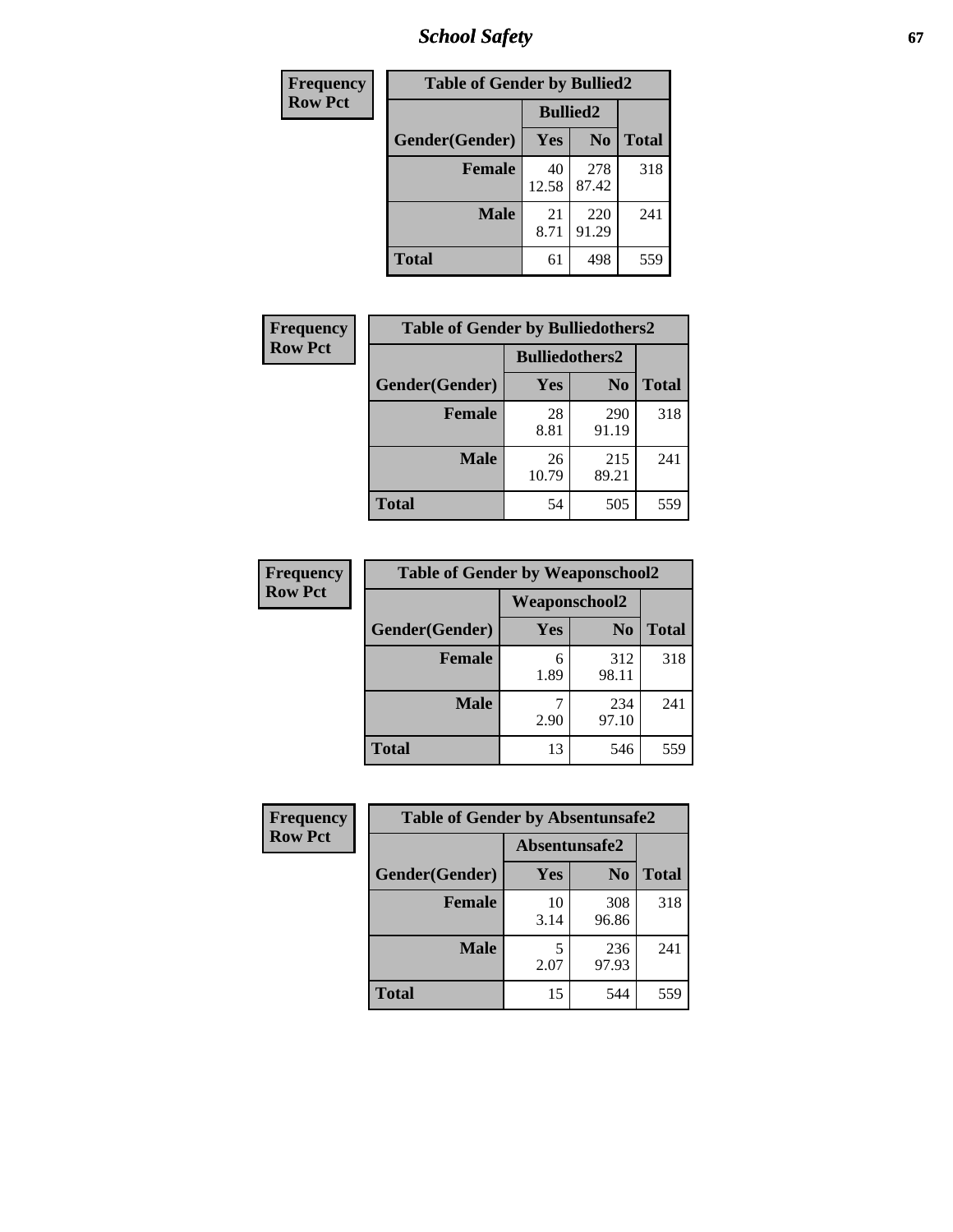*School Safety* **68**

| Frequency      | <b>Table of Gender by Gangself</b> |                                                                                                        |              |              |
|----------------|------------------------------------|--------------------------------------------------------------------------------------------------------|--------------|--------------|
| <b>Row Pct</b> |                                    | <b>Gangself</b> (I<br>have<br>participated<br>in illegal gang<br>activities in<br>the past 30<br>days) |              |              |
|                | Gender(Gender)                     | Yes                                                                                                    | No           | <b>Total</b> |
|                | <b>Female</b>                      | 12<br>3.77                                                                                             | 306<br>96.23 | 318          |
|                | <b>Male</b>                        | 10<br>4.15                                                                                             | 231<br>95.85 | 241          |
|                | <b>Total</b>                       | 22                                                                                                     | 537          | 559          |

| <b>Frequency</b> | <b>Table of Gender by Gangpeers</b> |                                                                                                                             |                |              |
|------------------|-------------------------------------|-----------------------------------------------------------------------------------------------------------------------------|----------------|--------------|
| <b>Row Pct</b>   |                                     | <b>Gangpeers</b> (I<br>have friends<br>who have<br>participated<br>in illegal gang<br>activities in<br>the past 30<br>days) |                |              |
|                  | Gender(Gender)                      | <b>Yes</b>                                                                                                                  | N <sub>0</sub> | <b>Total</b> |
|                  | <b>Female</b>                       | 81<br>25.47                                                                                                                 | 237<br>74.53   | 318          |
|                  | <b>Male</b>                         | 64<br>26.56                                                                                                                 | 177<br>73.44   | 241          |
|                  | Total                               | 145                                                                                                                         | 414            | 559          |

| Frequency      |                | <b>Table of Gender by Pickedon2</b> |                |              |  |
|----------------|----------------|-------------------------------------|----------------|--------------|--|
| <b>Row Pct</b> |                | Pickedon2                           |                |              |  |
|                | Gender(Gender) | Yes                                 | N <sub>0</sub> | <b>Total</b> |  |
|                | <b>Female</b>  | 84<br>26.42                         | 234<br>73.58   | 318          |  |
|                | <b>Male</b>    | 53<br>21.99                         | 188<br>78.01   | 241          |  |
|                | <b>Total</b>   | 137                                 | 422            | 559          |  |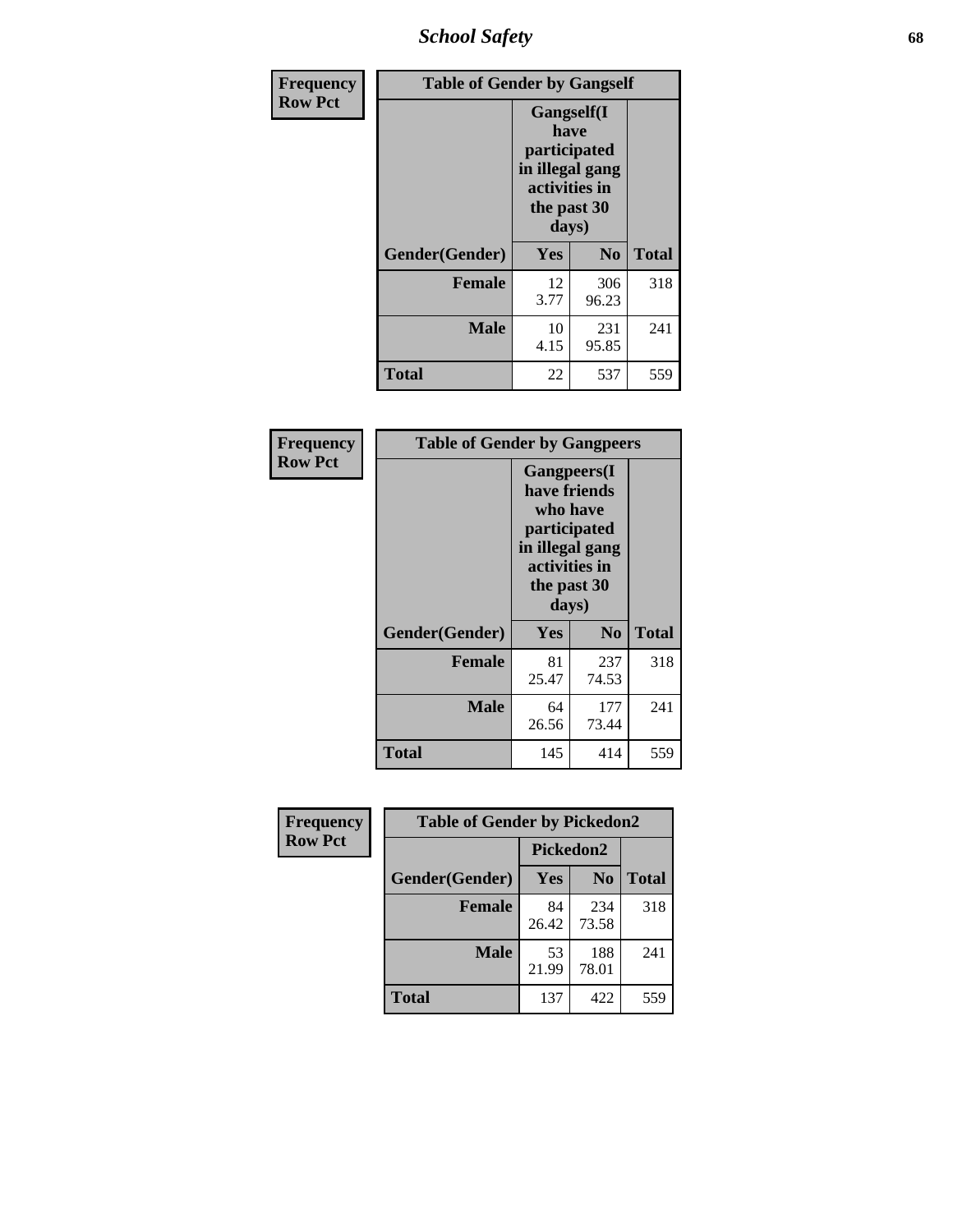*School Safety* **69**

| Frequency      | <b>Table of Gender by Safeschool2</b> |              |                |              |
|----------------|---------------------------------------|--------------|----------------|--------------|
| <b>Row Pct</b> |                                       | Safeschool2  |                |              |
|                | Gender(Gender)                        | <b>Yes</b>   | N <sub>0</sub> | <b>Total</b> |
|                | <b>Female</b>                         | 217<br>68.24 | 101<br>31.76   | 318          |
|                | <b>Male</b>                           | 170<br>70.54 | 71<br>29.46    | 241          |
|                | <b>Total</b>                          | 387          | 172            | 559          |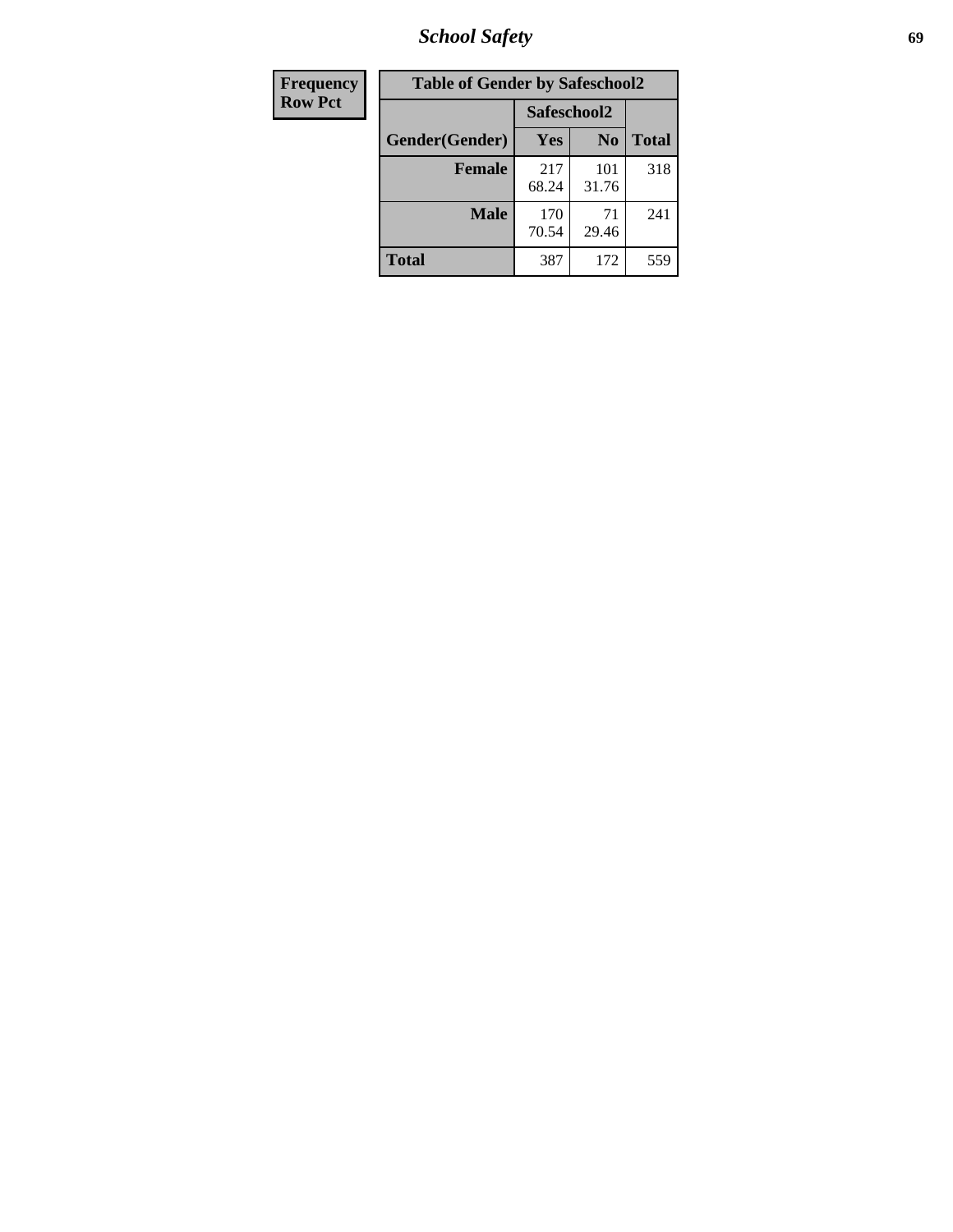# *Incidence of Drug Use* **70**

| <b>Frequency</b> |                                          | <b>Table of Gender by AlcoholAlt</b> |                |              |
|------------------|------------------------------------------|--------------------------------------|----------------|--------------|
| <b>Row Pct</b>   | AlcoholAlt(Alcohol<br>use, past 30 days) |                                      |                |              |
|                  | Gender(Gender)                           | Yes                                  | N <sub>0</sub> | <b>Total</b> |
|                  | <b>Female</b>                            | 99<br>31.13                          | 219<br>68.87   | 318          |
|                  | <b>Male</b>                              | 72<br>29.88                          | 169<br>70.12   | 241          |
|                  | <b>Total</b>                             | 171                                  | 388            | 559          |

| <b>Frequency</b> | <b>Table of Gender by TobaccoAny</b> |                                          |                |              |
|------------------|--------------------------------------|------------------------------------------|----------------|--------------|
| <b>Row Pct</b>   |                                      | TobaccoAny(Tobacco<br>use, past 30 days) |                |              |
|                  | Gender(Gender)                       | Yes                                      | N <sub>0</sub> | <b>Total</b> |
|                  | <b>Female</b>                        | 64<br>20.13                              | 254<br>79.87   | 318          |
|                  | <b>Male</b>                          | 61<br>25.31                              | 180<br>74.69   | 241          |
|                  | <b>Total</b>                         | 125                                      | 434            | 559          |

| <b>Frequency</b> | <b>Table of Gender by MarijuanaAlt</b> |             |                                              |              |
|------------------|----------------------------------------|-------------|----------------------------------------------|--------------|
| <b>Row Pct</b>   |                                        |             | MarijuanaAlt(Marijuana<br>use, past 30 days) |              |
|                  | Gender(Gender)                         | <b>Yes</b>  | N <sub>0</sub>                               | <b>Total</b> |
|                  | <b>Female</b>                          | 41<br>12.89 | 277<br>87.11                                 | 318          |
|                  | <b>Male</b>                            | 35<br>14.52 | 206<br>85.48                                 | 241          |
|                  | <b>Total</b>                           | 76          | 483                                          | 559          |

| <b>Frequency</b> | <b>Table of Gender by OtherDrugAny</b> |                                                      |                |              |
|------------------|----------------------------------------|------------------------------------------------------|----------------|--------------|
| <b>Row Pct</b>   |                                        | <b>OtherDrugAny(Other</b><br>drug use, past 30 days) |                |              |
|                  | Gender(Gender)                         | <b>Yes</b>                                           | N <sub>0</sub> | <b>Total</b> |
|                  | <b>Female</b>                          | 39<br>12.26                                          | 279<br>87.74   | 318          |
|                  | <b>Male</b>                            | 18<br>7.47                                           | 223<br>92.53   | 241          |
|                  | <b>Total</b>                           | 57                                                   | 502            | 559          |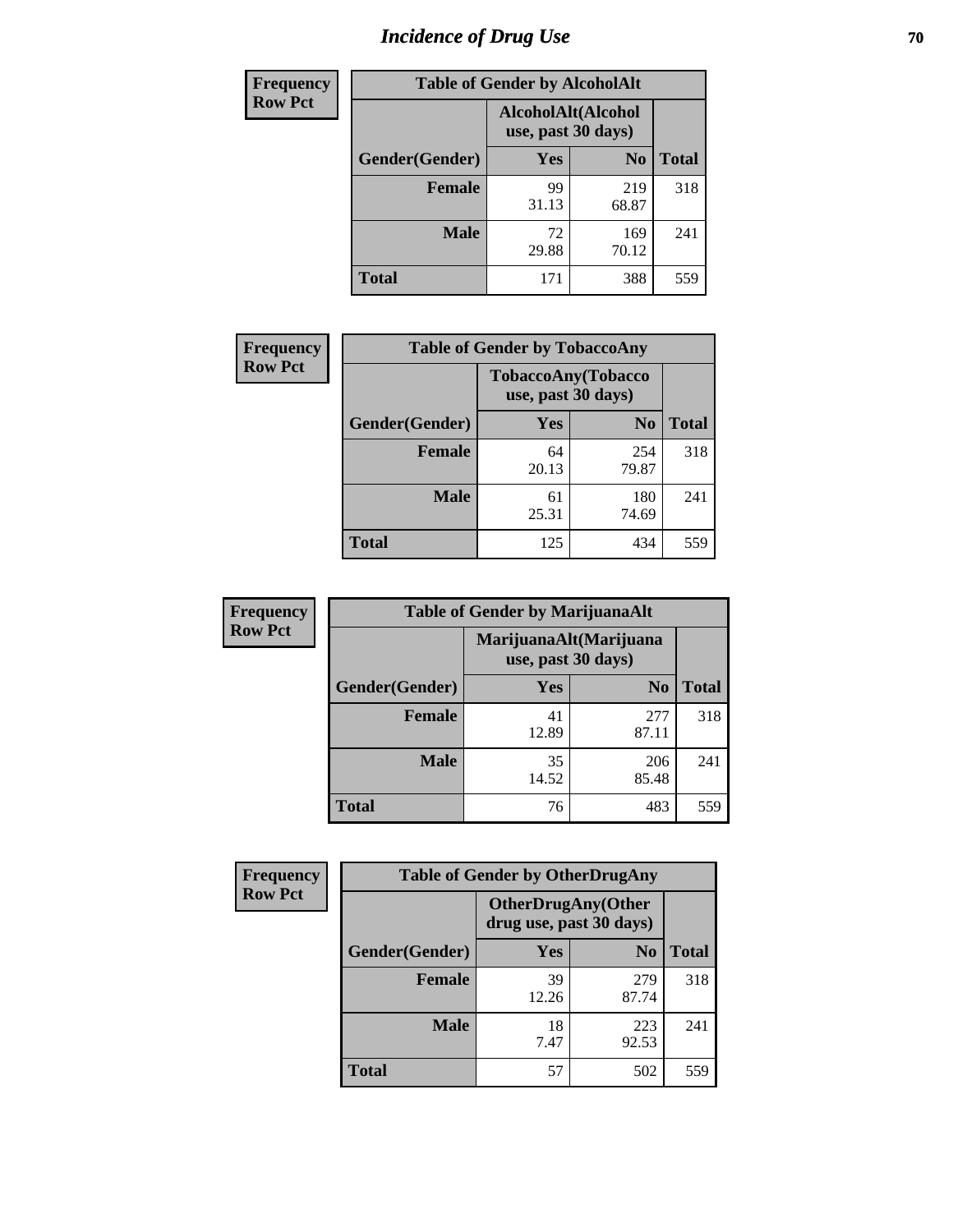### *Average Age at Onset of Use* **71** *Results for "Average Age at Onset of Use" questions exclude students who said they did not use that substance*

#### **Gender=Female**

| <b>Variable</b>                 | Label                                                              | <b>Mean</b> |
|---------------------------------|--------------------------------------------------------------------|-------------|
| Alcoholinit2                    | I started using alcohol when I was                                 | 13.59       |
| Cigarettesinit2                 | I started smoking tobacco when I was                               | 13.83       |
| Smokelessinit2                  | I started chewing tobacco when I was                               | 14.24       |
| Marijuanainit2                  | I started using marijuana when I was                               | 14.59       |
| Cocaineinit2                    | I started using cocaine when I was                                 | 14.87       |
| Inhalantsinit2                  | I started using inhalants when I was                               | 12.08       |
| Steroidsinit2                   | I started using steroids when I was                                | 16.75       |
| Ecstasyinit2                    | I started using ecstasy when I was                                 | 15.00       |
| Methinit2                       | I started using methamphetamines when I was                        | 15.67       |
| Hallucinogensinit2              | I started using hallucinogens when I was                           | 15.67       |
| Prescription in it <sub>2</sub> | I started using prescription drugs not prescribed to me when I was | 13.44       |

#### **Gender=Male**

| <b>Variable</b>    | Label                                                              | <b>Mean</b> |
|--------------------|--------------------------------------------------------------------|-------------|
| Alcoholinit2       | I started using alcohol when I was                                 | 13.74       |
| Cigarettesinit2    | I started smoking tobacco when I was                               | 14.10       |
| Smokelessinit2     | I started chewing tobacco when I was                               | 13.62       |
| Marijuanainit2     | I started using marijuana when I was                               | 14.17       |
| Cocaineinit2       | I started using cocaine when I was                                 | 13.88       |
| Inhalantsinit2     | I started using inhalants when I was                               | 13.56       |
| Steroidsinit2      | I started using steroids when I was                                | 12.17       |
| Ecstasyinit2       | I started using ecstasy when I was                                 | 15.40       |
| Methinit2          | I started using methamphetamines when I was                        | 14.60       |
| Hallucinogensinit2 | I started using hallucinogens when I was                           | 16.33       |
| Prescription in t2 | I started using prescription drugs not prescribed to me when I was | 14.27       |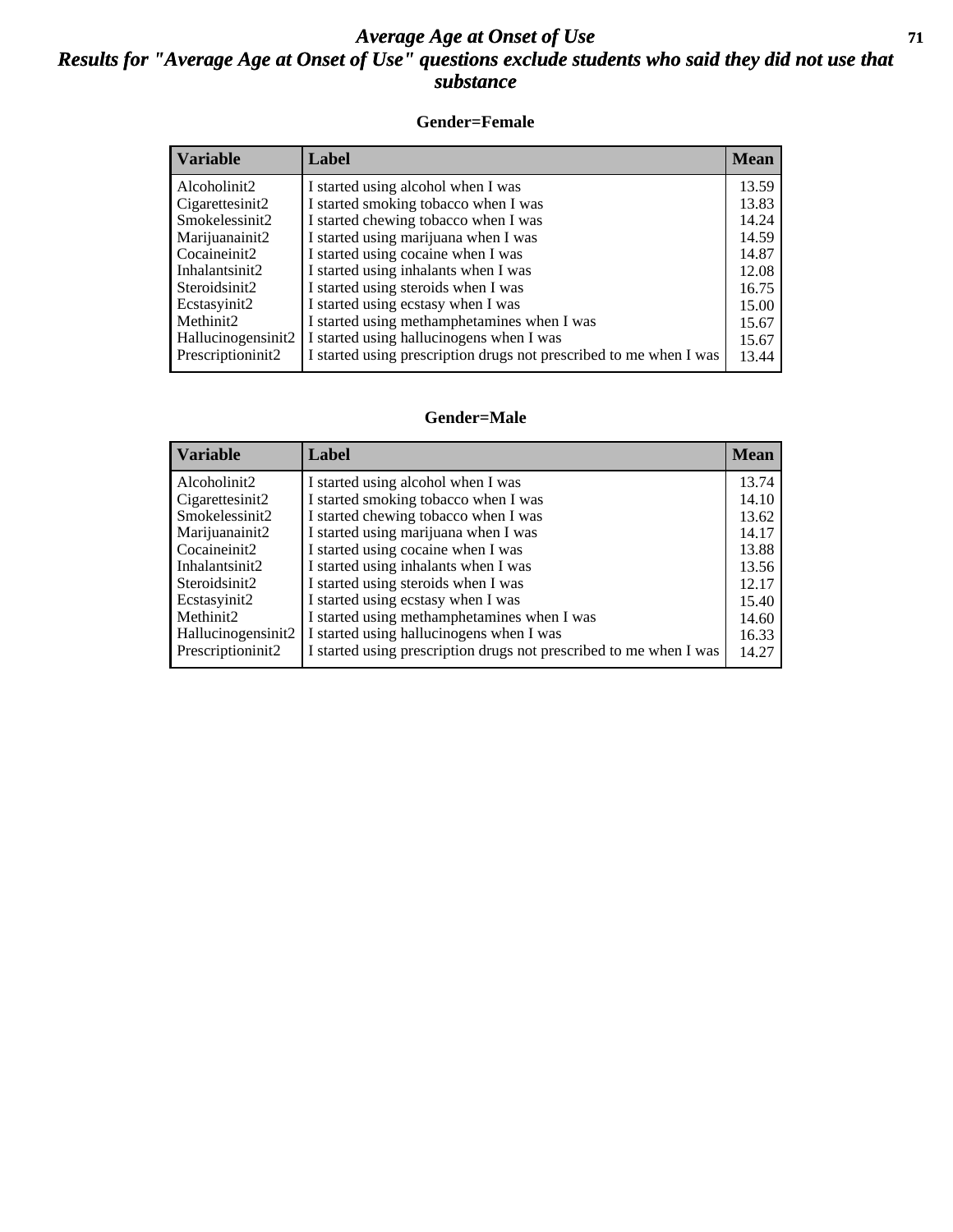# *I Think These Drugs are Harmful* **72**

| <b>Frequency</b> | <b>Table of Gender by Alcoholharmdich</b> |                                                   |                |              |
|------------------|-------------------------------------------|---------------------------------------------------|----------------|--------------|
| <b>Row Pct</b>   |                                           | Alcoholharmdich(I<br>think alcohol is<br>harmful) |                |              |
|                  | Gender(Gender)                            | Yes                                               | N <sub>0</sub> | <b>Total</b> |
|                  | <b>Female</b>                             | 253<br>79.56                                      | 65<br>20.44    | 318          |
|                  | <b>Male</b>                               | 179<br>74.27                                      | 62<br>25.73    | 241          |
|                  | Total                                     | 432                                               | 127            | 559          |

| Frequency      | <b>Table of Gender by Tobaccoharmdich</b> |                              |                   |              |
|----------------|-------------------------------------------|------------------------------|-------------------|--------------|
| <b>Row Pct</b> |                                           | think tobacco is<br>harmful) | Tobaccoharmdich(I |              |
|                | Gender(Gender)                            | Yes                          | N <sub>0</sub>    | <b>Total</b> |
|                | <b>Female</b>                             | 303<br>95.28                 | 15<br>4.72        | 318          |
|                | <b>Male</b>                               | 227<br>94.19                 | 14<br>5.81        | 241          |
|                | Total                                     | 530                          | 29                | 559          |

| Frequency      | <b>Table of Gender by Marijuanaharmdich</b> |                                                       |                |              |  |
|----------------|---------------------------------------------|-------------------------------------------------------|----------------|--------------|--|
| <b>Row Pct</b> |                                             | Marijuanaharmdich(I<br>think marijuana is<br>harmful) |                |              |  |
|                | Gender(Gender)                              | <b>Yes</b>                                            | N <sub>0</sub> | <b>Total</b> |  |
|                | <b>Female</b>                               | 235<br>73.90                                          | 83<br>26.10    | 318          |  |
|                | <b>Male</b>                                 | 178<br>73.86                                          | 63<br>26.14    | 241          |  |
|                | <b>Total</b>                                | 413                                                   | 146            | 559          |  |

| Frequency      | <b>Table of Gender by Otherdrugharmdich</b> |                                                          |                |              |
|----------------|---------------------------------------------|----------------------------------------------------------|----------------|--------------|
| <b>Row Pct</b> |                                             | Otherdrugharmdich(I<br>think other drugs are<br>harmful) |                |              |
|                | Gender(Gender)                              | <b>Yes</b>                                               | N <sub>0</sub> | <b>Total</b> |
|                | <b>Female</b>                               | 312<br>98.11                                             | 6<br>1.89      | 318          |
|                | <b>Male</b>                                 | 236<br>97.93                                             | 5<br>2.07      | 241          |
|                | <b>Total</b>                                | 548                                                      | 11             | 559          |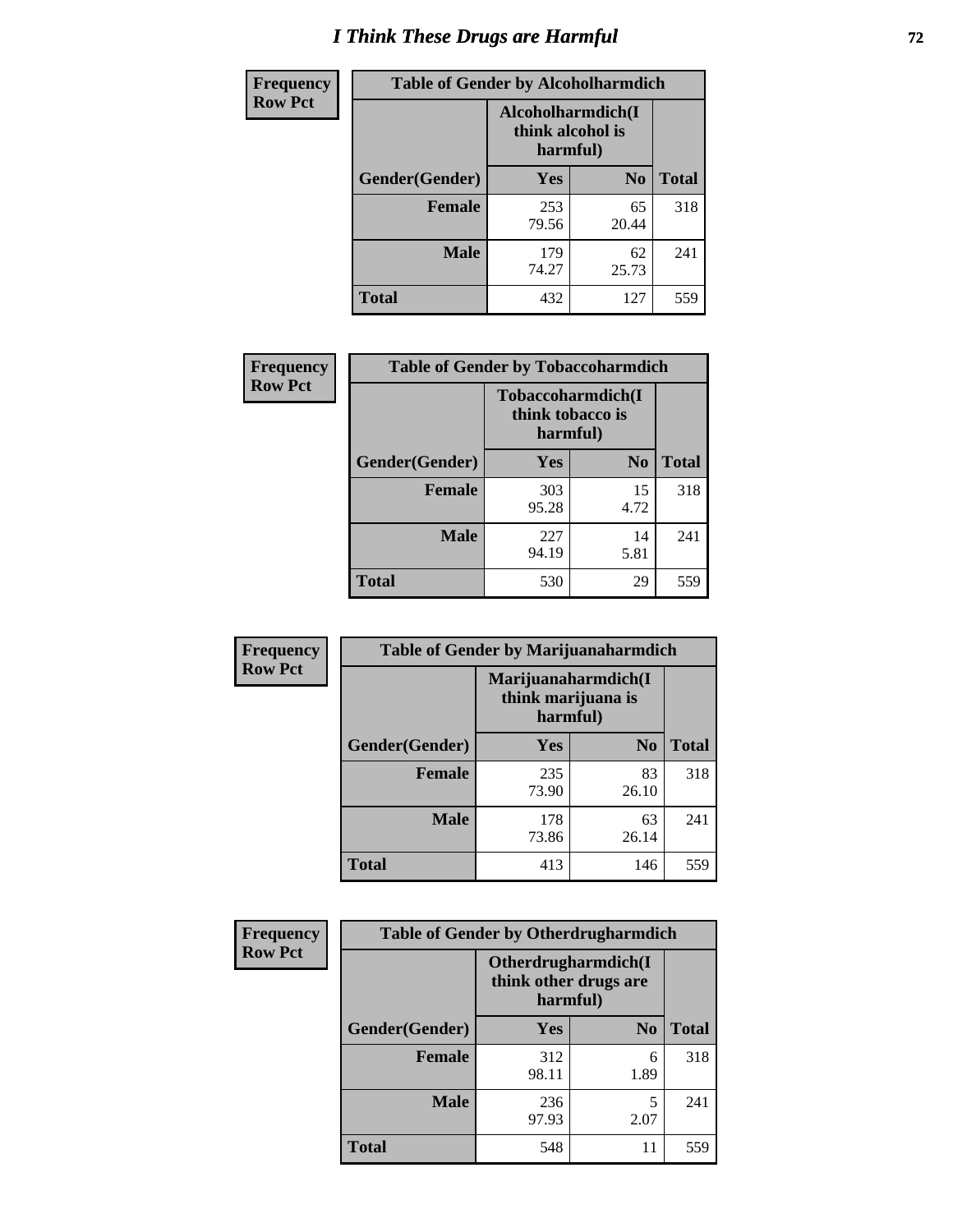| <b>Frequency</b> | <b>Table of Gender by Alcohollocation1</b> |                                                               |              |              |
|------------------|--------------------------------------------|---------------------------------------------------------------|--------------|--------------|
| <b>Row Pct</b>   |                                            | <b>Alcohollocation1(Places</b><br><b>Friends Use Alcohol)</b> |              |              |
|                  | Gender(Gender)                             |                                                               | Do Not Use   | <b>Total</b> |
|                  | <b>Female</b>                              | 215<br>67.61                                                  | 103<br>32.39 | 318          |
|                  | <b>Male</b>                                | 165<br>68.46                                                  | 76<br>31.54  | 241          |
|                  | <b>Total</b>                               | 380                                                           | 179          | 559          |

| <b>Frequency</b> | <b>Table of Gender by Alcohollocation2</b> |                                                               |              |              |
|------------------|--------------------------------------------|---------------------------------------------------------------|--------------|--------------|
| <b>Row Pct</b>   |                                            | <b>Alcohollocation2(Places</b><br><b>Friends Use Alcohol)</b> |              |              |
|                  | Gender(Gender)                             |                                                               | Home         | <b>Total</b> |
|                  | <b>Female</b>                              | 148<br>46.54                                                  | 170<br>53.46 | 318          |
|                  | <b>Male</b>                                | 111<br>46.06                                                  | 130<br>53.94 | 241          |
|                  | <b>Total</b>                               | 259                                                           | 300          | 559          |

| Frequency      | <b>Table of Gender by Alcohollocation3</b> |                                                               |               |              |
|----------------|--------------------------------------------|---------------------------------------------------------------|---------------|--------------|
| <b>Row Pct</b> |                                            | <b>Alcohollocation3(Places</b><br><b>Friends Use Alcohol)</b> |               |              |
|                | Gender(Gender)                             |                                                               | <b>School</b> | <b>Total</b> |
|                | <b>Female</b>                              | 293<br>92.14                                                  | 25<br>7.86    | 318          |
|                | <b>Male</b>                                | 221<br>91.70                                                  | 20<br>8.30    | 241          |
|                | <b>Total</b>                               | 514                                                           | 45            | 559          |

| Frequency      | <b>Table of Gender by Alcohollocation4</b> |                                                               |             |              |  |
|----------------|--------------------------------------------|---------------------------------------------------------------|-------------|--------------|--|
| <b>Row Pct</b> |                                            | <b>Alcohollocation4(Places</b><br><b>Friends Use Alcohol)</b> |             |              |  |
|                | <b>Gender</b> (Gender)                     |                                                               | Car         | <b>Total</b> |  |
|                | <b>Female</b>                              | 278<br>87.42                                                  | 40<br>12.58 | 318          |  |
|                | <b>Male</b>                                | 209<br>86.72                                                  | 32<br>13.28 | 241          |  |
|                | <b>Total</b>                               | 487                                                           | 72          | 559          |  |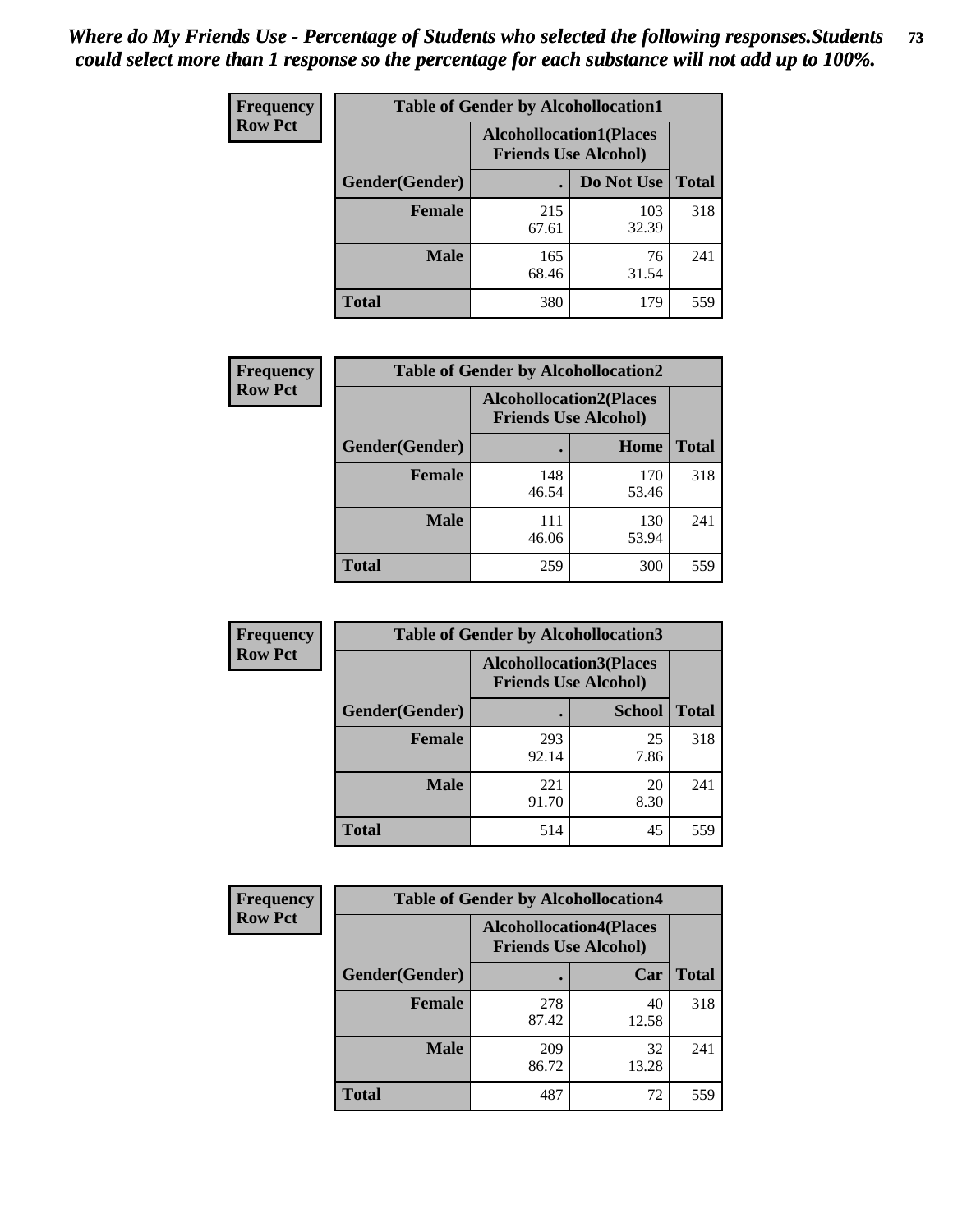| <b>Frequency</b> | <b>Table of Gender by Alcohollocation5</b> |                                                                |                                 |              |
|------------------|--------------------------------------------|----------------------------------------------------------------|---------------------------------|--------------|
| <b>Row Pct</b>   |                                            | <b>Alcohollocation5</b> (Places<br><b>Friends Use Alcohol)</b> |                                 |              |
|                  | Gender(Gender)                             |                                                                | <b>Friend's</b><br><b>House</b> | <b>Total</b> |
|                  | <b>Female</b>                              | 115<br>36.16                                                   | 203<br>63.84                    | 318          |
|                  | <b>Male</b>                                | 118<br>48.96                                                   | 123<br>51.04                    | 241          |
|                  | <b>Total</b>                               | 233                                                            | 326                             | 559          |

| <b>Frequency</b> | <b>Table of Gender by Alcohollocation6</b> |              |                                                               |              |
|------------------|--------------------------------------------|--------------|---------------------------------------------------------------|--------------|
| <b>Row Pct</b>   |                                            |              | <b>Alcohollocation6(Places</b><br><b>Friends Use Alcohol)</b> |              |
|                  | <b>Gender</b> (Gender)                     |              | <b>Other</b>                                                  | <b>Total</b> |
|                  | Female                                     | 207<br>65.09 | 111<br>34.91                                                  | 318          |
|                  | <b>Male</b>                                | 169<br>70.12 | 72<br>29.88                                                   | 241          |
|                  | <b>Total</b>                               | 376          | 183                                                           | 559          |

| Frequency      | <b>Table of Gender by Tobaccolocation1</b> |                                                               |              |              |  |
|----------------|--------------------------------------------|---------------------------------------------------------------|--------------|--------------|--|
| <b>Row Pct</b> |                                            | <b>Tobaccolocation1(Places</b><br><b>Friends Use Tobacco)</b> |              |              |  |
|                | Gender(Gender)                             |                                                               | Do Not Use   | <b>Total</b> |  |
|                | Female                                     | 159<br>50.00                                                  | 159<br>50.00 | 318          |  |
|                | <b>Male</b>                                | 147<br>61.00                                                  | 94<br>39.00  | 241          |  |
|                | <b>Total</b>                               | 306                                                           | 253          | 559          |  |

| <b>Frequency</b> |                | <b>Table of Gender by Tobaccolocation2</b>                    |              |              |
|------------------|----------------|---------------------------------------------------------------|--------------|--------------|
| <b>Row Pct</b>   |                | <b>Tobaccolocation2(Places</b><br><b>Friends Use Tobacco)</b> |              |              |
|                  | Gender(Gender) |                                                               | Home         | <b>Total</b> |
|                  | Female         | 186<br>58.49                                                  | 132<br>41.51 | 318          |
|                  | <b>Male</b>    | 123<br>51.04                                                  | 118<br>48.96 | 241          |
|                  | <b>Total</b>   | 309                                                           | 250          | 559          |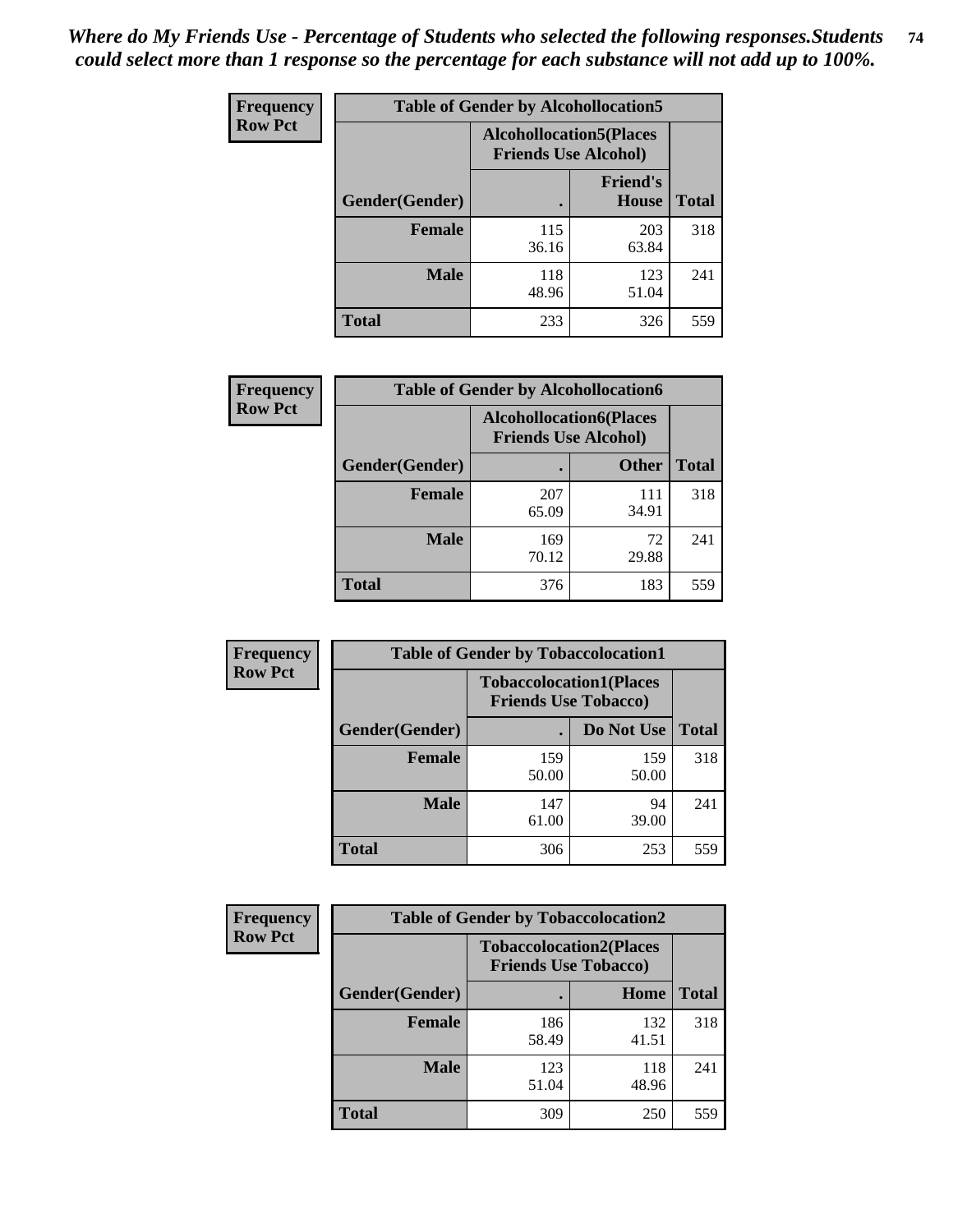| <b>Frequency</b> | <b>Table of Gender by Tobaccolocation3</b> |                                                               |               |              |
|------------------|--------------------------------------------|---------------------------------------------------------------|---------------|--------------|
| <b>Row Pct</b>   |                                            | <b>Tobaccolocation3(Places</b><br><b>Friends Use Tobacco)</b> |               |              |
|                  | Gender(Gender)                             |                                                               | <b>School</b> | <b>Total</b> |
|                  | <b>Female</b>                              | 259<br>81.45                                                  | 59<br>18.55   | 318          |
|                  | <b>Male</b>                                | 161<br>66.80                                                  | 80<br>33.20   | 241          |
|                  | <b>Total</b>                               | 420                                                           | 139           | 559          |

| <b>Frequency</b> | <b>Table of Gender by Tobaccolocation4</b> |                                                               |              |              |
|------------------|--------------------------------------------|---------------------------------------------------------------|--------------|--------------|
| <b>Row Pct</b>   |                                            | <b>Tobaccolocation4(Places</b><br><b>Friends Use Tobacco)</b> |              |              |
|                  | Gender(Gender)                             |                                                               | Car          | <b>Total</b> |
|                  | <b>Female</b>                              | 204<br>64.15                                                  | 114<br>35.85 | 318          |
|                  | <b>Male</b>                                | 146<br>60.58                                                  | 95<br>39.42  | 241          |
|                  | <b>Total</b>                               | 350                                                           | 209          | 559          |

| <b>Frequency</b> | <b>Table of Gender by Tobaccolocation5</b> |                                                               |                                 |              |
|------------------|--------------------------------------------|---------------------------------------------------------------|---------------------------------|--------------|
| <b>Row Pct</b>   |                                            | <b>Tobaccolocation5(Places</b><br><b>Friends Use Tobacco)</b> |                                 |              |
|                  | Gender(Gender)                             |                                                               | <b>Friend's</b><br><b>House</b> | <b>Total</b> |
|                  | <b>Female</b>                              | 179<br>56.29                                                  | 139<br>43.71                    | 318          |
|                  | <b>Male</b>                                | 129<br>53.53                                                  | 112<br>46.47                    | 241          |
|                  | <b>Total</b>                               | 308                                                           | 251                             | 559          |

| <b>Frequency</b> | <b>Table of Gender by Tobaccolocation6</b> |                                                               |              |              |  |
|------------------|--------------------------------------------|---------------------------------------------------------------|--------------|--------------|--|
| <b>Row Pct</b>   |                                            | <b>Tobaccolocation6(Places</b><br><b>Friends Use Tobacco)</b> |              |              |  |
|                  | Gender(Gender)                             |                                                               | <b>Other</b> | <b>Total</b> |  |
|                  | <b>Female</b>                              | 216<br>67.92                                                  | 102<br>32.08 | 318          |  |
|                  | <b>Male</b>                                | 148<br>61.41                                                  | 93<br>38.59  | 241          |  |
|                  | <b>Total</b>                               | 364                                                           | 195          | 559          |  |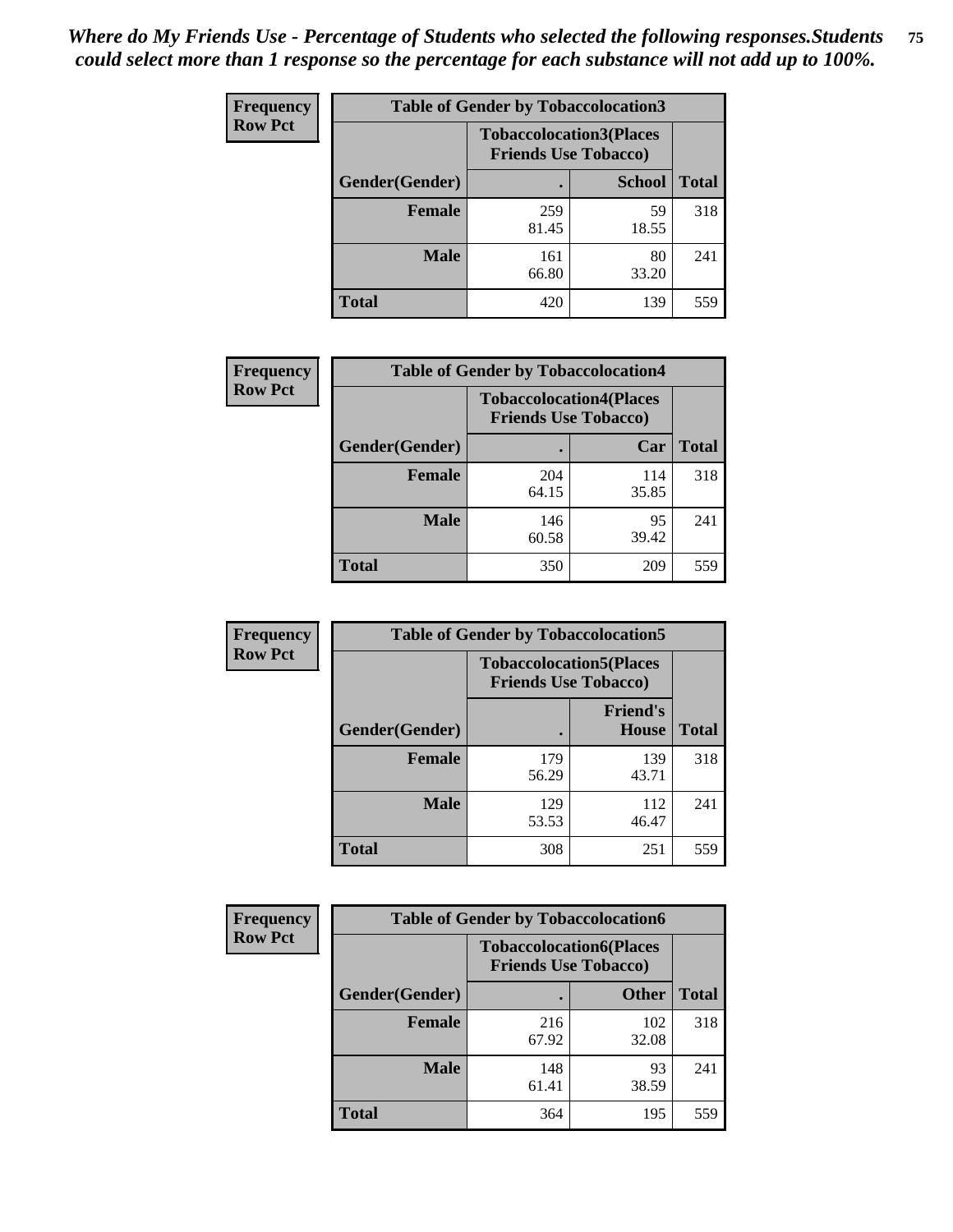| <b>Frequency</b> | <b>Table of Gender by Marijuanalocation1</b> |                                                                    |              |              |
|------------------|----------------------------------------------|--------------------------------------------------------------------|--------------|--------------|
| <b>Row Pct</b>   |                                              | <b>Marijuanalocation1(Places</b><br><b>Friends Use Marijuana</b> ) |              |              |
|                  | Gender(Gender)                               |                                                                    | Do Not Use   | <b>Total</b> |
|                  | <b>Female</b>                                | 158<br>49.69                                                       | 160<br>50.31 | 318          |
|                  | <b>Male</b>                                  | 132<br>54.77                                                       | 109<br>45.23 | 241          |
|                  | <b>Total</b>                                 | 290                                                                | 269          | 559          |

| <b>Frequency</b> | <b>Table of Gender by Marijuanalocation2</b> |                                                                    |              |              |
|------------------|----------------------------------------------|--------------------------------------------------------------------|--------------|--------------|
| <b>Row Pct</b>   |                                              | <b>Marijuanalocation2(Places</b><br><b>Friends Use Marijuana</b> ) |              |              |
|                  | Gender(Gender)                               |                                                                    | Home         | <b>Total</b> |
|                  | Female                                       | 191<br>60.06                                                       | 127<br>39.94 | 318          |
|                  | <b>Male</b>                                  | 134<br>55.60                                                       | 107<br>44.40 | 241          |
|                  | <b>Total</b>                                 | 325                                                                | 234          | 559          |

| Frequency      | <b>Table of Gender by Marijuanalocation3</b> |                                                                    |               |              |
|----------------|----------------------------------------------|--------------------------------------------------------------------|---------------|--------------|
| <b>Row Pct</b> |                                              | <b>Marijuanalocation3(Places</b><br><b>Friends Use Marijuana</b> ) |               |              |
|                | Gender(Gender)                               |                                                                    | <b>School</b> | <b>Total</b> |
|                | Female                                       | 284<br>89.31                                                       | 34<br>10.69   | 318          |
|                | <b>Male</b>                                  | 213<br>88.38                                                       | 28<br>11.62   | 241          |
|                | <b>Total</b>                                 | 497                                                                | 62            | 559          |

| <b>Frequency</b> |                | <b>Table of Gender by Marijuanalocation4</b> |                                  |              |
|------------------|----------------|----------------------------------------------|----------------------------------|--------------|
| <b>Row Pct</b>   |                | <b>Friends Use Marijuana</b> )               | <b>Marijuanalocation4(Places</b> |              |
|                  | Gender(Gender) |                                              | Car                              | <b>Total</b> |
|                  | <b>Female</b>  | 232<br>72.96                                 | 86<br>27.04                      | 318          |
|                  | <b>Male</b>    | 174<br>72.20                                 | 67<br>27.80                      | 241          |
|                  | <b>Total</b>   | 406                                          | 153                              | 559          |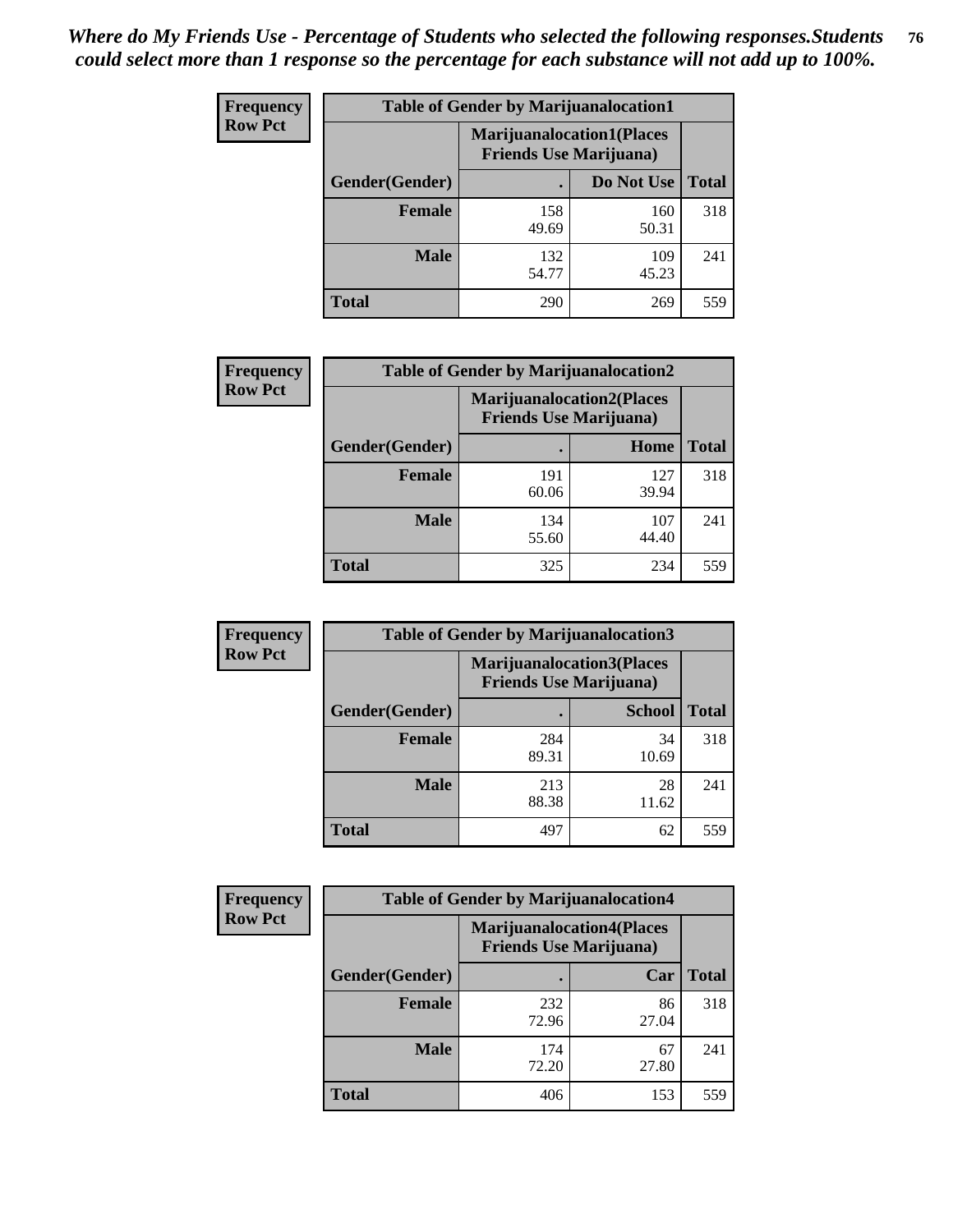| <b>Frequency</b> | <b>Table of Gender by Marijuanalocation5</b> |                                                                    |                                 |              |
|------------------|----------------------------------------------|--------------------------------------------------------------------|---------------------------------|--------------|
| <b>Row Pct</b>   |                                              | <b>Marijuanalocation5(Places</b><br><b>Friends Use Marijuana</b> ) |                                 |              |
|                  | Gender(Gender)                               |                                                                    | <b>Friend's</b><br><b>House</b> | <b>Total</b> |
|                  | <b>Female</b>                                | 175<br>55.03                                                       | 143<br>44.97                    | 318          |
|                  | <b>Male</b>                                  | 135<br>56.02                                                       | 106<br>43.98                    | 241          |
|                  | <b>Total</b>                                 | 310                                                                | 249                             | 559          |

| <b>Frequency</b> | <b>Table of Gender by Marijuanalocation6</b> |                                                                    |              |              |
|------------------|----------------------------------------------|--------------------------------------------------------------------|--------------|--------------|
| <b>Row Pct</b>   |                                              | <b>Marijuanalocation6(Places</b><br><b>Friends Use Marijuana</b> ) |              |              |
|                  | Gender(Gender)                               |                                                                    | <b>Other</b> | <b>Total</b> |
|                  | <b>Female</b>                                | 221<br>69.50                                                       | 97<br>30.50  | 318          |
|                  | <b>Male</b>                                  | 163<br>67.63                                                       | 78<br>32.37  | 241          |
|                  | <b>Total</b>                                 | 384                                                                | 175          | 559          |

| <b>Frequency</b> | <b>Table of Gender by Otherdruglocation1</b> |                                                                                |              |              |
|------------------|----------------------------------------------|--------------------------------------------------------------------------------|--------------|--------------|
| <b>Row Pct</b>   |                                              | <b>Otherdruglocation1(Places</b><br><b>Friends Use Other Illegal</b><br>Drugs) |              |              |
|                  | Gender(Gender)                               |                                                                                | Do Not Use   | <b>Total</b> |
|                  | <b>Female</b>                                | 91<br>28.62                                                                    | 227<br>71.38 | 318          |
|                  | <b>Male</b>                                  | 64<br>26.56                                                                    | 177<br>73.44 | 241          |
|                  | <b>Total</b>                                 | 155                                                                            | 404          | 559          |

| <b>Frequency</b> | <b>Table of Gender by Otherdruglocation2</b> |                                            |                                   |              |
|------------------|----------------------------------------------|--------------------------------------------|-----------------------------------|--------------|
| <b>Row Pct</b>   |                                              | <b>Friends Use Other Illegal</b><br>Drugs) | <b>Otherdruglocation2(Places)</b> |              |
|                  | Gender(Gender)                               |                                            | <b>Home</b>                       | <b>Total</b> |
|                  | Female                                       | 250<br>78.62                               | 68<br>21.38                       | 318          |
|                  | <b>Male</b>                                  | 193<br>80.08                               | 48<br>19.92                       | 241          |
|                  | <b>Total</b>                                 | 443                                        | 116                               | 559          |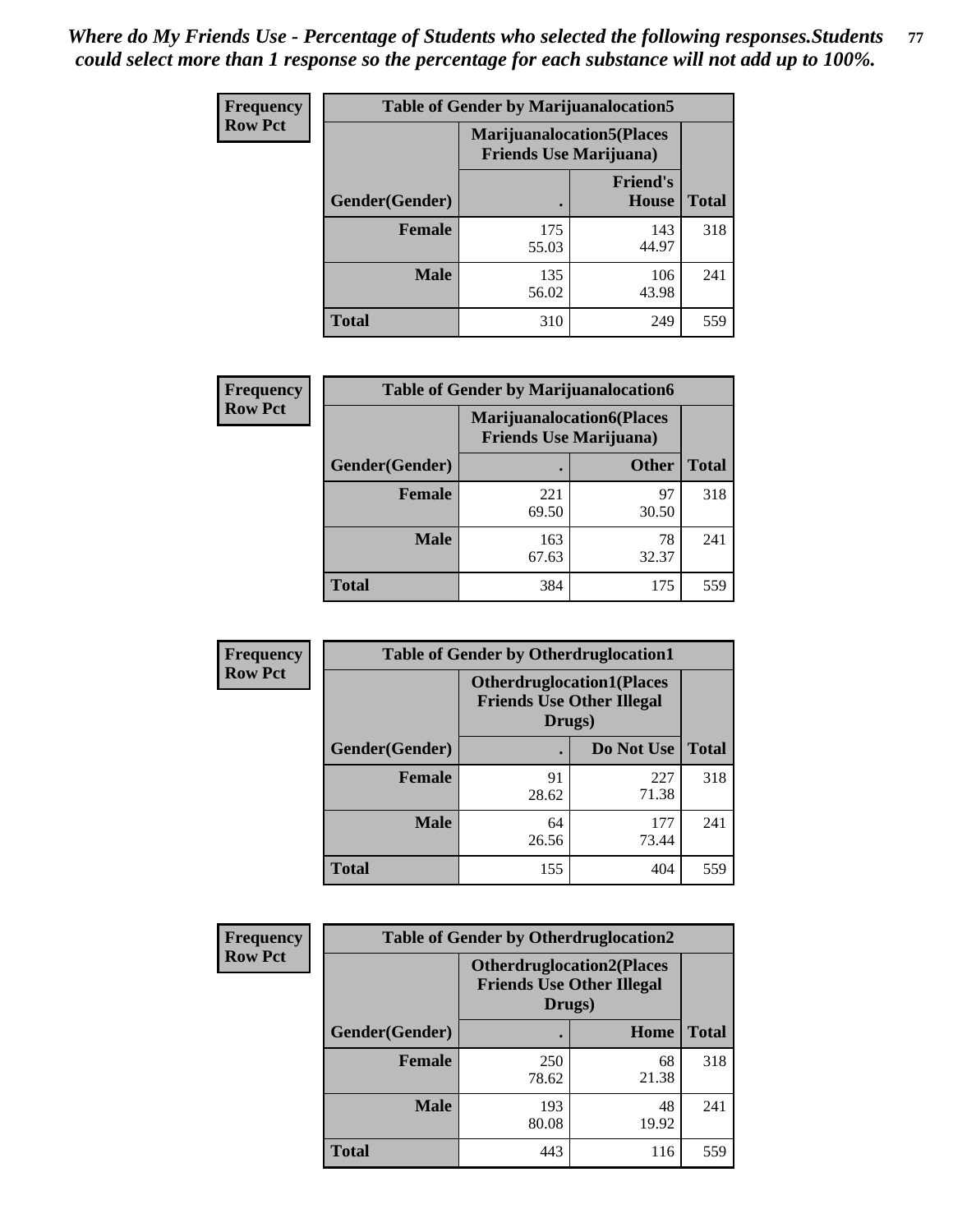| Frequency      | <b>Table of Gender by Otherdruglocation3</b> |                                                                                |               |              |
|----------------|----------------------------------------------|--------------------------------------------------------------------------------|---------------|--------------|
| <b>Row Pct</b> |                                              | <b>Otherdruglocation3(Places</b><br><b>Friends Use Other Illegal</b><br>Drugs) |               |              |
|                | Gender(Gender)                               |                                                                                | <b>School</b> | <b>Total</b> |
|                | Female                                       | 293<br>92.14                                                                   | 25<br>7.86    | 318          |
|                | <b>Male</b>                                  | 216<br>89.63                                                                   | 25<br>10.37   | 241          |
|                | <b>Total</b>                                 | 509                                                                            | 50            | 559          |

| Frequency      | <b>Table of Gender by Otherdruglocation4</b> |                                                                                |             |              |
|----------------|----------------------------------------------|--------------------------------------------------------------------------------|-------------|--------------|
| <b>Row Pct</b> |                                              | <b>Otherdruglocation4(Places</b><br><b>Friends Use Other Illegal</b><br>Drugs) |             |              |
|                | Gender(Gender)                               |                                                                                | Car         | <b>Total</b> |
|                | <b>Female</b>                                | 285<br>89.62                                                                   | 33<br>10.38 | 318          |
|                | <b>Male</b>                                  | 210<br>87.14                                                                   | 31<br>12.86 | 241          |
|                | <b>Total</b>                                 | 495                                                                            | 64          | 559          |

| Frequency      | <b>Table of Gender by Otherdruglocation5</b> |              |                                                                      |              |
|----------------|----------------------------------------------|--------------|----------------------------------------------------------------------|--------------|
| <b>Row Pct</b> |                                              | Drugs)       | <b>Otherdruglocation5(Places</b><br><b>Friends Use Other Illegal</b> |              |
|                | Gender(Gender)                               |              | <b>Friend's</b><br><b>House</b>                                      | <b>Total</b> |
|                | <b>Female</b>                                | 247<br>77.67 | 71<br>22.33                                                          | 318          |
|                | <b>Male</b>                                  | 190<br>78.84 | 51<br>21.16                                                          | 241          |
|                | <b>Total</b>                                 | 437          | 122                                                                  | 559          |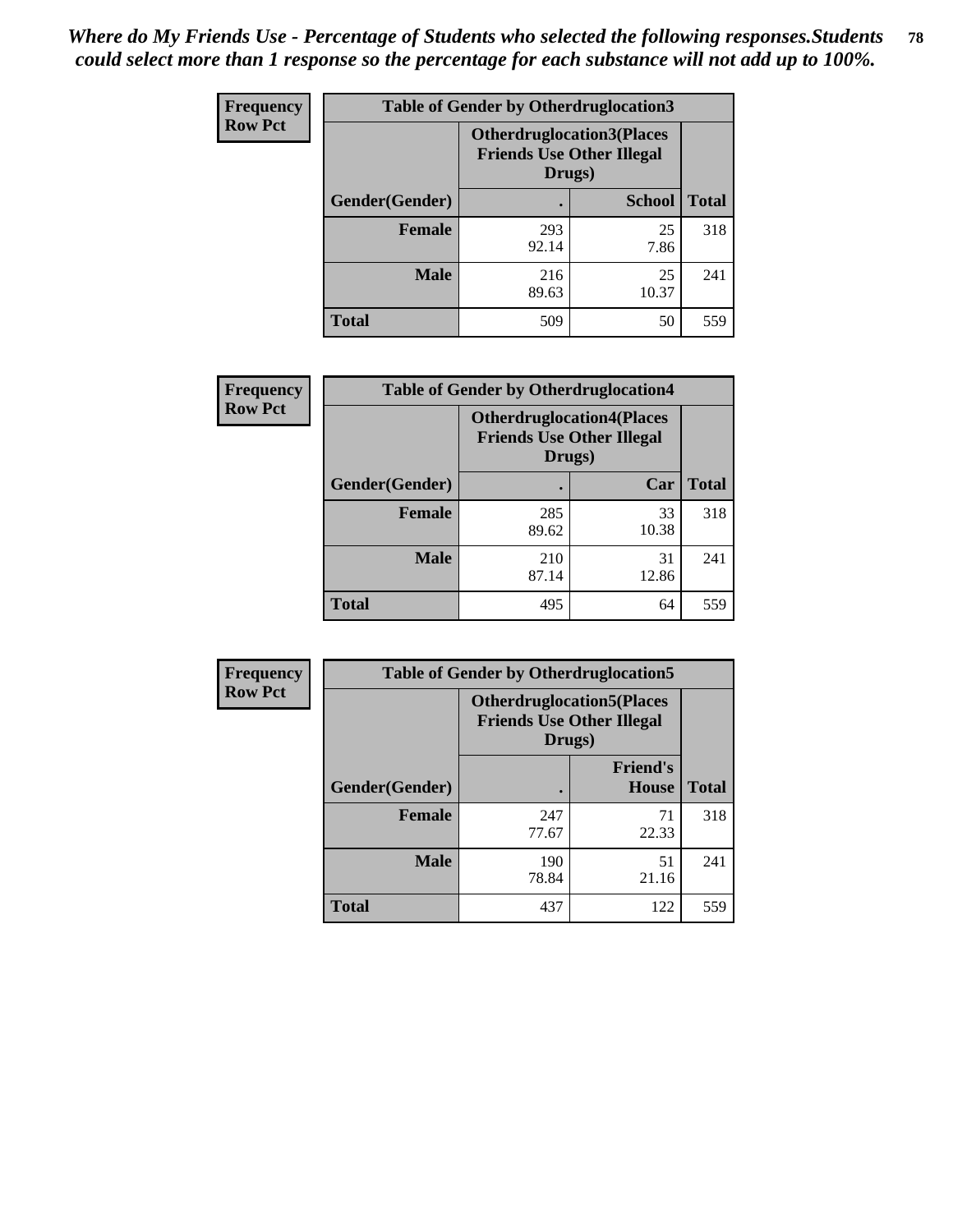| <b>Frequency</b> | <b>Table of Gender by Otherdruglocation6</b> |                                            |                                  |              |
|------------------|----------------------------------------------|--------------------------------------------|----------------------------------|--------------|
| <b>Row Pct</b>   |                                              | <b>Friends Use Other Illegal</b><br>Drugs) | <b>Otherdruglocation6(Places</b> |              |
|                  | Gender(Gender)                               |                                            | <b>Other</b>                     | <b>Total</b> |
|                  | <b>Female</b>                                | 251<br>78.93                               | 67<br>21.07                      | 318          |
|                  | <b>Male</b>                                  | 200<br>82.99                               | 41<br>17.01                      | 241          |
|                  | <b>Total</b>                                 | 451                                        | 108                              | 559          |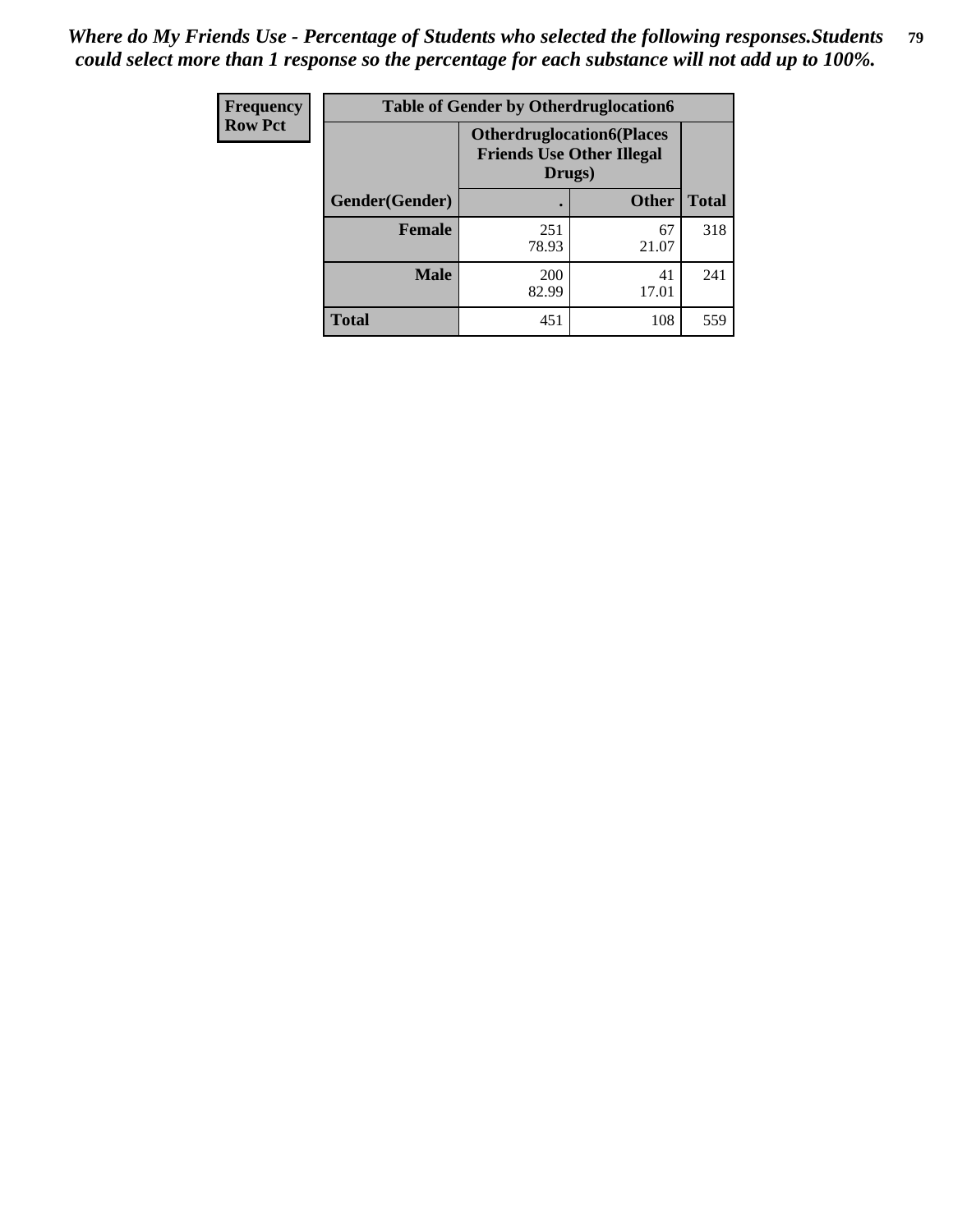| <b>Frequency</b> | <b>Table of Gender by Alcoholtime1</b> |                                                          |                      |              |
|------------------|----------------------------------------|----------------------------------------------------------|----------------------|--------------|
| <b>Row Pct</b>   |                                        | <b>Alcoholtime1(Times</b><br><b>Friends Use Alcohol)</b> |                      |              |
|                  | Gender(Gender)                         | ٠                                                        | Do Not<br><b>Use</b> | <b>Total</b> |
|                  | <b>Female</b>                          | 219<br>68.87                                             | 99<br>31.13          | 318          |
|                  | <b>Male</b>                            | 154<br>63.90                                             | 87<br>36.10          | 241          |
|                  | <b>Total</b>                           | 373                                                      | 186                  | 559          |

| <b>Frequency</b> | <b>Table of Gender by Alcoholtime2</b> |                                                          |                            |              |
|------------------|----------------------------------------|----------------------------------------------------------|----------------------------|--------------|
| <b>Row Pct</b>   |                                        | <b>Alcoholtime2(Times</b><br><b>Friends Use Alcohol)</b> |                            |              |
|                  | Gender(Gender)                         |                                                          | <b>On Way</b><br>to School | <b>Total</b> |
|                  | <b>Female</b>                          | 299<br>94.03                                             | 19<br>5.97                 | 318          |
|                  | <b>Male</b>                            | 222<br>92.12                                             | 19<br>7.88                 | 241          |
|                  | <b>Total</b>                           | 521                                                      | 38                         | 559          |

| <b>Frequency</b> | <b>Table of Gender by Alcoholtime3</b> |                                                          |                                |              |
|------------------|----------------------------------------|----------------------------------------------------------|--------------------------------|--------------|
| <b>Row Pct</b>   |                                        | <b>Alcoholtime3(Times</b><br><b>Friends Use Alcohol)</b> |                                |              |
|                  | Gender(Gender)                         |                                                          | <b>During</b><br><b>School</b> | <b>Total</b> |
|                  | Female                                 | 304<br>95.60                                             | 14<br>4.40                     | 318          |
|                  | <b>Male</b>                            | 225<br>93.36                                             | 16<br>6.64                     | 241          |
|                  | <b>Total</b>                           | 529                                                      | 30                             | 559          |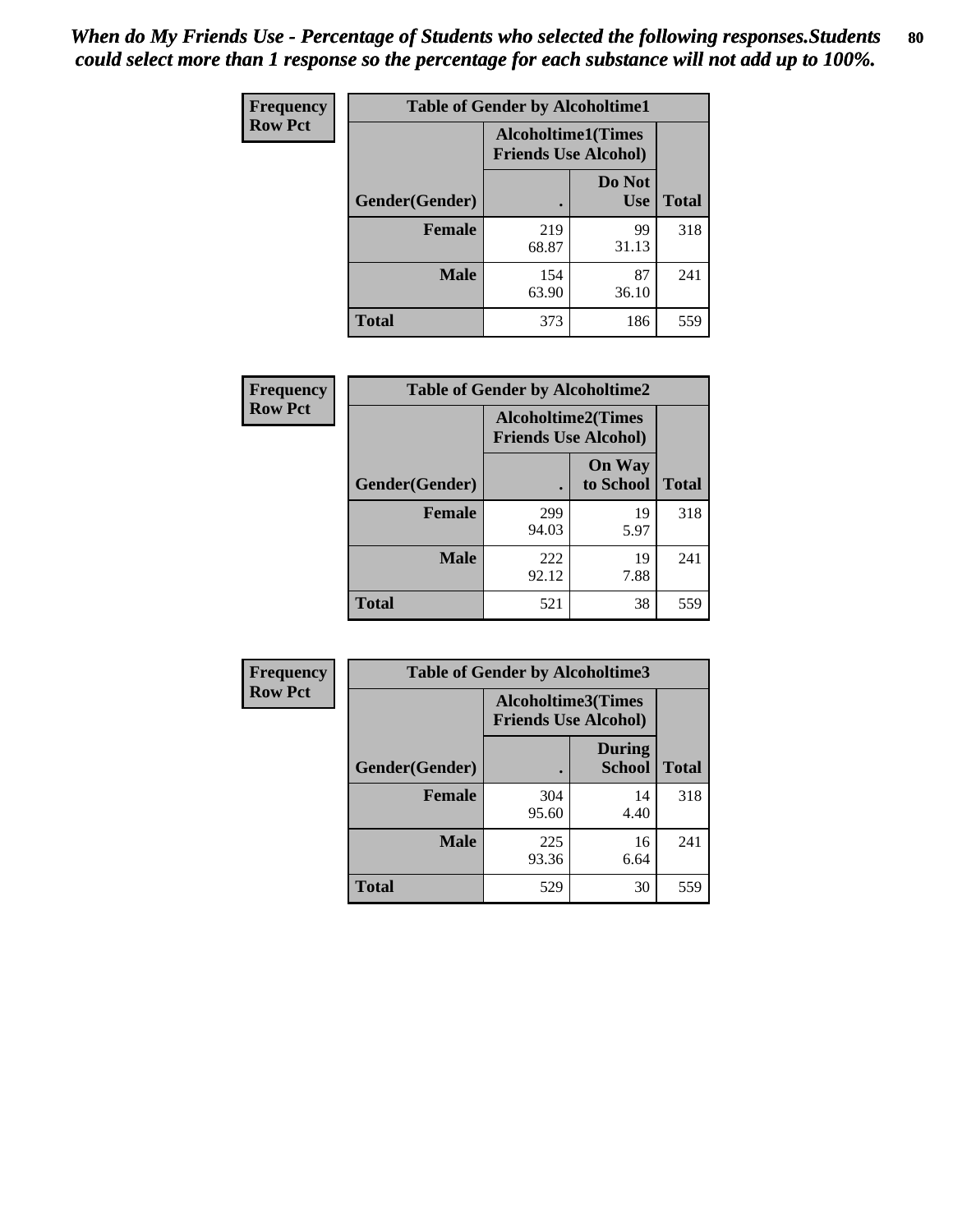*When do My Friends Use - Percentage of Students who selected the following responses.Students could select more than 1 response so the percentage for each substance will not add up to 100%.* **81**

| <b>Frequency</b> | <b>Table of Gender by Alcoholtime4</b> |                                                          |                                                       |              |
|------------------|----------------------------------------|----------------------------------------------------------|-------------------------------------------------------|--------------|
| <b>Row Pct</b>   |                                        | <b>Alcoholtime4(Times</b><br><b>Friends Use Alcohol)</b> |                                                       |              |
|                  | Gender(Gender)                         |                                                          | <b>On Way</b><br>Home<br><b>From</b><br><b>School</b> | <b>Total</b> |
|                  | <b>Female</b>                          | 294<br>92.45                                             | 24<br>7.55                                            | 318          |
|                  | <b>Male</b>                            | 220<br>91.29                                             | 21<br>8.71                                            | 241          |
|                  | <b>Total</b>                           | 514                                                      | 45                                                    | 559          |

| <b>Frequency</b> | <b>Table of Gender by Alcoholtime5</b> |                                                           |             |              |
|------------------|----------------------------------------|-----------------------------------------------------------|-------------|--------------|
| <b>Row Pct</b>   |                                        | <b>Alcoholtime5</b> (Times<br><b>Friends Use Alcohol)</b> |             |              |
|                  | Gender(Gender)                         |                                                           | Weeknights  | <b>Total</b> |
|                  | <b>Female</b>                          | 232<br>72.96                                              | 86<br>27.04 | 318          |
|                  | <b>Male</b>                            | 181<br>75.10                                              | 60<br>24.90 | 241          |
|                  | <b>Total</b>                           | 413                                                       | 146         | 559          |

| <b>Frequency</b> | <b>Table of Gender by Alcoholtime6</b> |             |                                                          |              |
|------------------|----------------------------------------|-------------|----------------------------------------------------------|--------------|
| <b>Row Pct</b>   |                                        |             | <b>Alcoholtime6(Times</b><br><b>Friends Use Alcohol)</b> |              |
|                  | Gender(Gender)                         |             | Weekends                                                 | <b>Total</b> |
|                  | Female                                 | 85<br>26.73 | 233<br>73.27                                             | 318          |
|                  | <b>Male</b>                            | 83<br>34.44 | 158<br>65.56                                             | 241          |
|                  | <b>Total</b>                           | 168         | 391                                                      | 559          |

| Frequency      | <b>Table of Gender by Tobaccotime1</b> |                                                          |                      |              |
|----------------|----------------------------------------|----------------------------------------------------------|----------------------|--------------|
| <b>Row Pct</b> |                                        | <b>Tobaccotime1(Times</b><br><b>Friends Use Tobacco)</b> |                      |              |
|                | Gender(Gender)                         |                                                          | Do Not<br><b>Use</b> | <b>Total</b> |
|                | <b>Female</b>                          | 165<br>51.89                                             | 153<br>48.11         | 318          |
|                | <b>Male</b>                            | 136<br>56.43                                             | 105<br>43.57         | 241          |
|                | <b>Total</b>                           | 301                                                      | 258                  | 559          |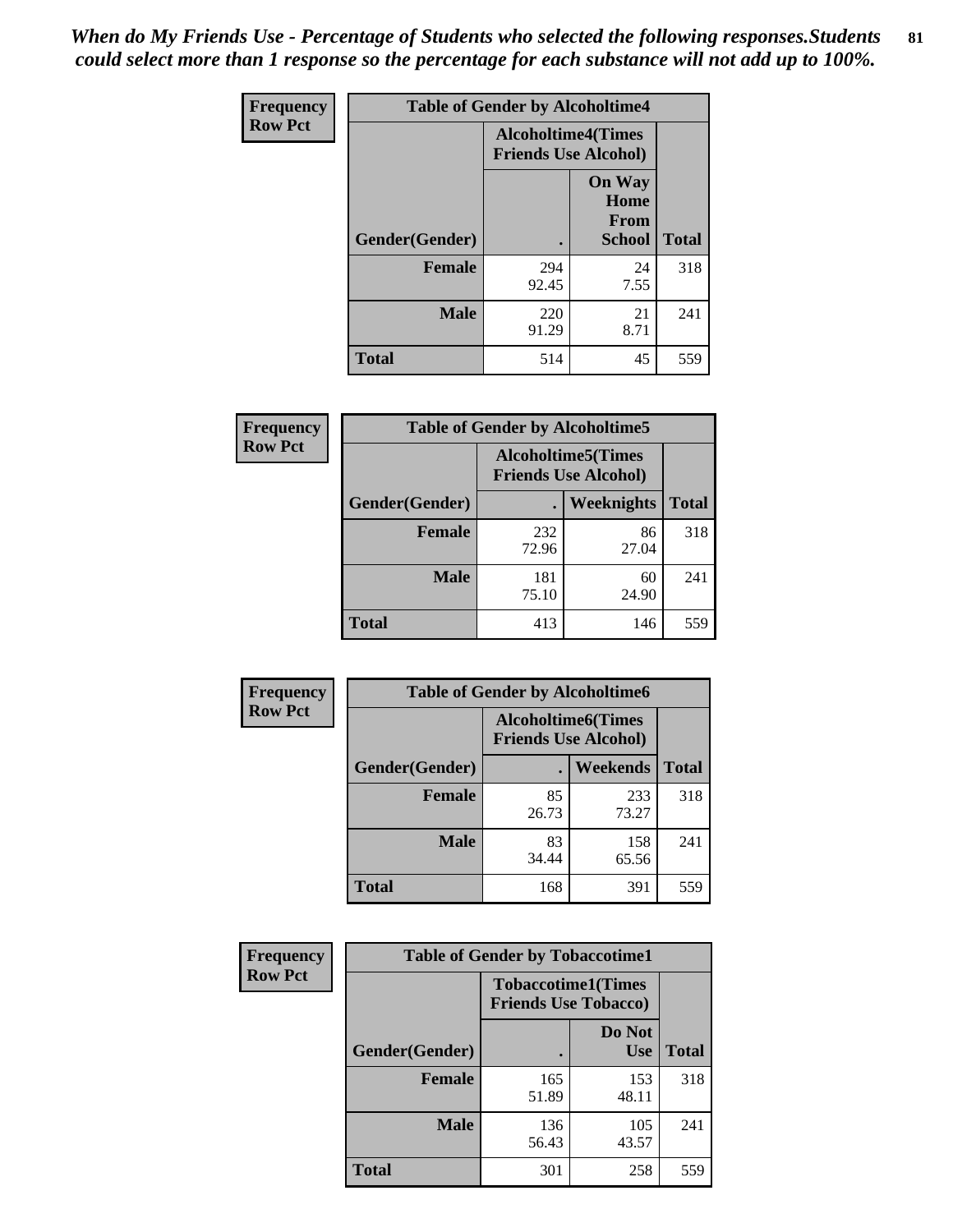| <b>Frequency</b> | <b>Table of Gender by Tobaccotime2</b> |                             |                            |              |
|------------------|----------------------------------------|-----------------------------|----------------------------|--------------|
| <b>Row Pct</b>   |                                        | <b>Friends Use Tobacco)</b> | <b>Tobaccotime2(Times</b>  |              |
|                  | Gender(Gender)                         |                             | <b>On Way</b><br>to School | <b>Total</b> |
|                  | <b>Female</b>                          | 209<br>65.72                | 109<br>34.28               | 318          |
|                  | <b>Male</b>                            | 159<br>65.98                | 82<br>34.02                | 241          |
|                  | <b>Total</b>                           | 368                         | 191                        | 559          |

| <b>Frequency</b> | <b>Table of Gender by Tobaccotime3</b> |                                                          |                                |              |
|------------------|----------------------------------------|----------------------------------------------------------|--------------------------------|--------------|
| <b>Row Pct</b>   |                                        | <b>Tobaccotime3(Times</b><br><b>Friends Use Tobacco)</b> |                                |              |
|                  | Gender(Gender)                         |                                                          | <b>During</b><br><b>School</b> | <b>Total</b> |
|                  | <b>Female</b>                          | 271<br>85.22                                             | 47<br>14.78                    | 318          |
|                  | <b>Male</b>                            | 177<br>73.44                                             | 64<br>26.56                    | 241          |
|                  | <b>Total</b>                           | 448                                                      | 111                            | 559          |

| <b>Frequency</b> | <b>Table of Gender by Tobaccotime4</b> |                                                          |                                         |              |
|------------------|----------------------------------------|----------------------------------------------------------|-----------------------------------------|--------------|
| <b>Row Pct</b>   |                                        | <b>Tobaccotime4(Times</b><br><b>Friends Use Tobacco)</b> |                                         |              |
|                  | Gender(Gender)                         |                                                          | <b>On Way</b><br>Home<br>From<br>School | <b>Total</b> |
|                  | <b>Female</b>                          | 294<br>92.45                                             | 24<br>7.55                              | 318          |
|                  | <b>Male</b>                            | 220<br>91.29                                             | 21<br>8.71                              | 241          |
|                  | <b>Total</b>                           | 514                                                      | 45                                      | 559          |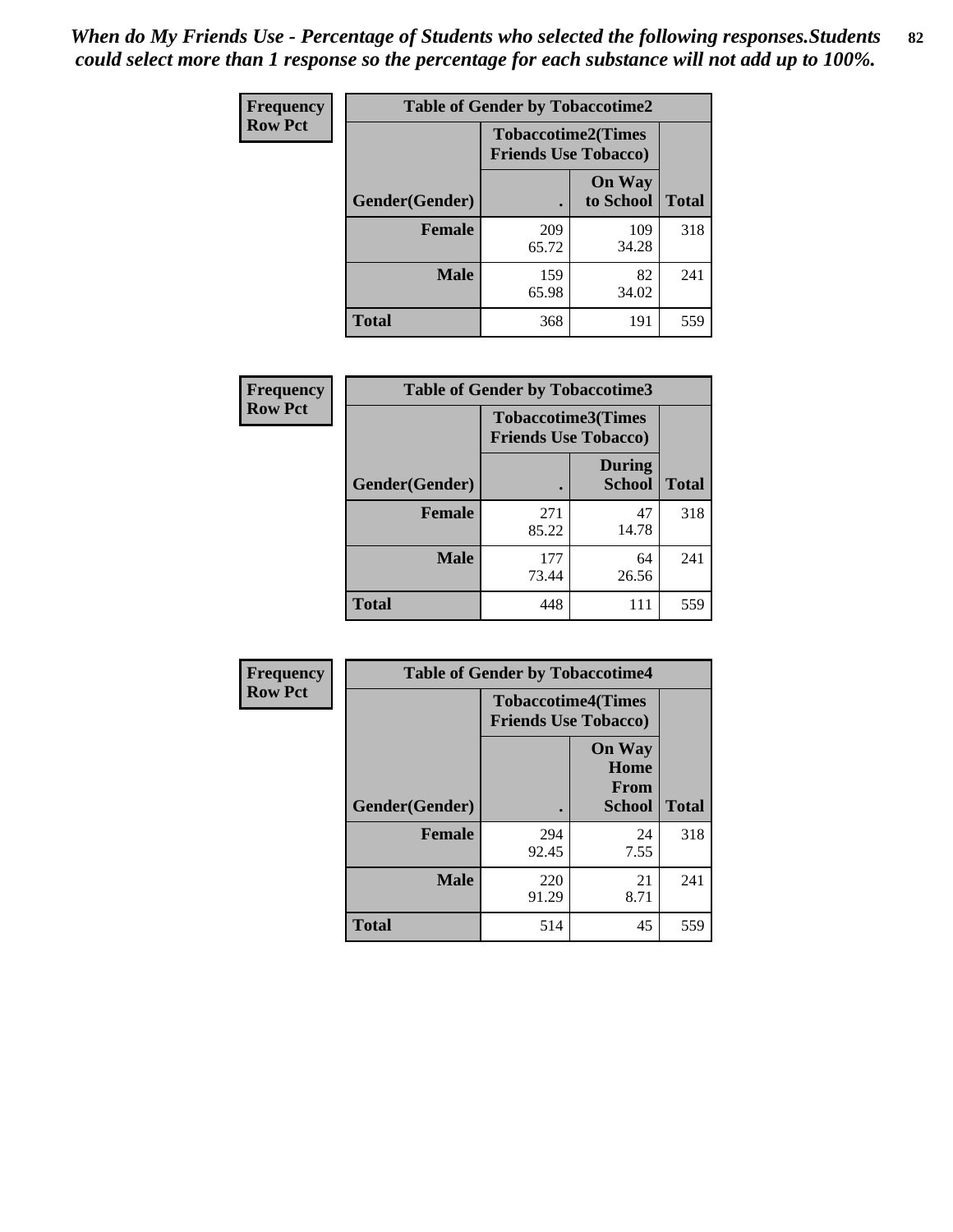| <b>Frequency</b> | <b>Table of Gender by Tobaccotime5</b> |              |                                                          |              |  |
|------------------|----------------------------------------|--------------|----------------------------------------------------------|--------------|--|
| <b>Row Pct</b>   |                                        |              | <b>Tobaccotime5(Times</b><br><b>Friends Use Tobacco)</b> |              |  |
|                  | Gender(Gender)                         |              | <b>Weeknights</b>                                        | <b>Total</b> |  |
|                  | <b>Female</b>                          | 176<br>55.35 | 142<br>44.65                                             | 318          |  |
|                  | <b>Male</b>                            | 132<br>54.77 | 109<br>45.23                                             | 241          |  |
|                  | Total                                  | 308          | 251                                                      | 559          |  |

| Frequency      | <b>Table of Gender by Tobaccotime6</b> |                                                          |                 |              |
|----------------|----------------------------------------|----------------------------------------------------------|-----------------|--------------|
| <b>Row Pct</b> |                                        | <b>Tobaccotime6(Times</b><br><b>Friends Use Tobacco)</b> |                 |              |
|                | Gender(Gender)                         |                                                          | <b>Weekends</b> | <b>Total</b> |
|                | Female                                 | 161<br>50.63                                             | 157<br>49.37    | 318          |
|                | <b>Male</b>                            | 125<br>51.87                                             | 116<br>48.13    | 241          |
|                | <b>Total</b>                           | 286                                                      | 273             | 559          |

| <b>Frequency</b> | <b>Table of Gender by Marijuanatime1</b> |                                                               |              |              |  |
|------------------|------------------------------------------|---------------------------------------------------------------|--------------|--------------|--|
| <b>Row Pct</b>   |                                          | <b>Marijuanatime1(Times</b><br><b>Friends Use Marijuana</b> ) |              |              |  |
|                  | Gender(Gender)                           |                                                               | Do Not Use   | <b>Total</b> |  |
|                  | <b>Female</b>                            | 162<br>50.94                                                  | 156<br>49.06 | 318          |  |
|                  | <b>Male</b>                              | 121<br>50.21                                                  | 120<br>49.79 | 241          |  |
|                  | <b>Total</b>                             | 283                                                           | 276          | 559          |  |

| <b>Frequency</b> | <b>Table of Gender by Marijuanatime2</b> |                                                               |                            |              |
|------------------|------------------------------------------|---------------------------------------------------------------|----------------------------|--------------|
| <b>Row Pct</b>   |                                          | <b>Marijuanatime2(Times</b><br><b>Friends Use Marijuana</b> ) |                            |              |
|                  | Gender(Gender)                           |                                                               | On Way to<br><b>School</b> | <b>Total</b> |
|                  | Female                                   | 250<br>78.62                                                  | 68<br>21.38                | 318          |
|                  | <b>Male</b>                              | 193<br>80.08                                                  | 48<br>19.92                | 241          |
|                  | <b>Total</b>                             | 443                                                           | 116                        | 559          |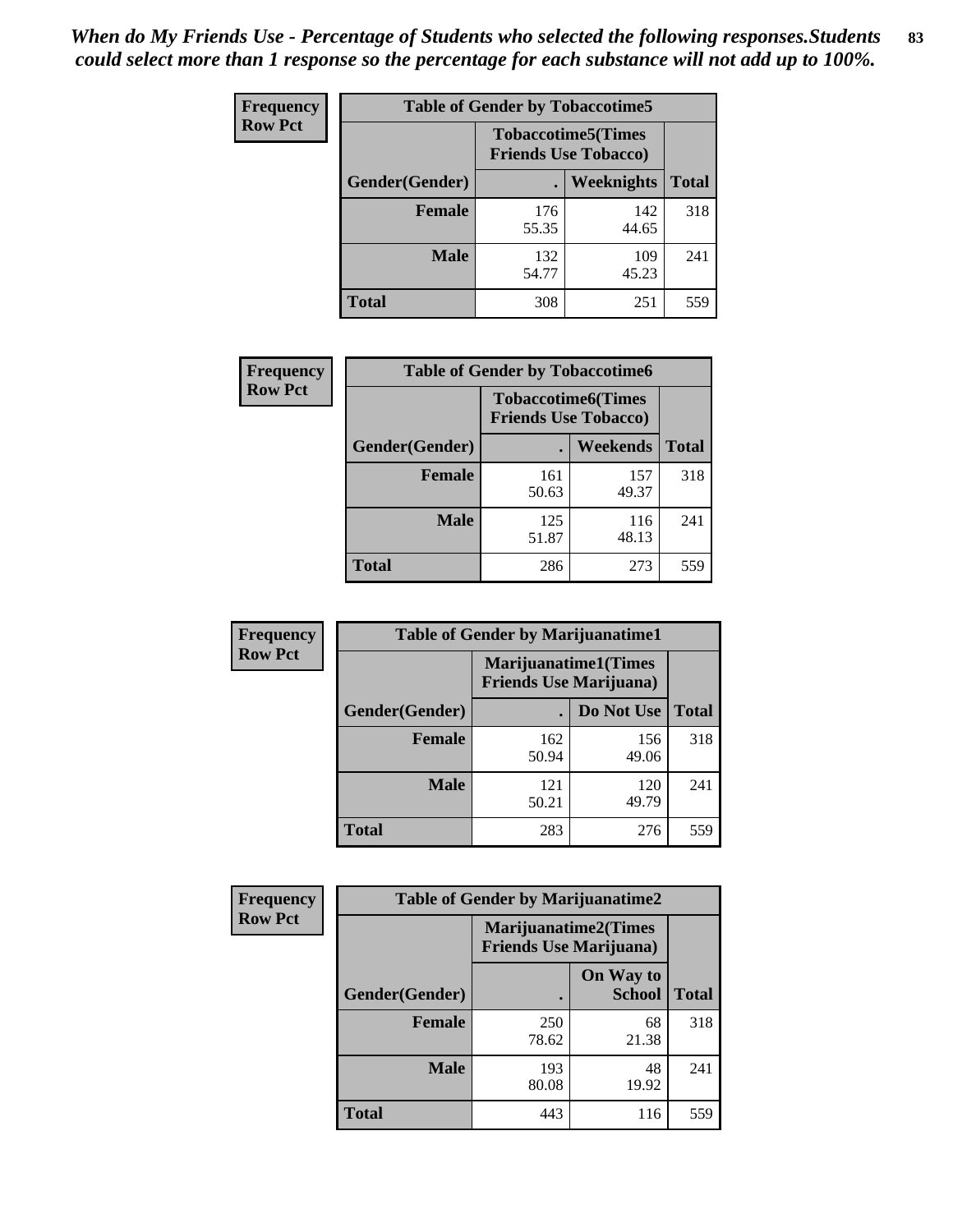*When do My Friends Use - Percentage of Students who selected the following responses.Students could select more than 1 response so the percentage for each substance will not add up to 100%.* **84**

| <b>Frequency</b> | Table of Gender by Marijuanatime3 |                                                        |                                |              |
|------------------|-----------------------------------|--------------------------------------------------------|--------------------------------|--------------|
| <b>Row Pct</b>   |                                   | Marijuanatime3(Times<br><b>Friends Use Marijuana</b> ) |                                |              |
|                  | Gender(Gender)                    |                                                        | <b>During</b><br><b>School</b> | <b>Total</b> |
|                  | <b>Female</b>                     | 295<br>92.77                                           | 23<br>7.23                     | 318          |
|                  | <b>Male</b>                       | 223<br>92.53                                           | 18<br>7.47                     | 241          |
|                  | <b>Total</b>                      | 518                                                    | 41                             | 559          |

| Frequency      | <b>Table of Gender by Marijuanatime4</b> |                                |                                                |              |
|----------------|------------------------------------------|--------------------------------|------------------------------------------------|--------------|
| <b>Row Pct</b> |                                          | <b>Friends Use Marijuana</b> ) | <b>Marijuanatime4</b> (Times                   |              |
|                | Gender(Gender)                           |                                | <b>On Way</b><br>Home<br>From<br><b>School</b> | <b>Total</b> |
|                | <b>Female</b>                            | 256<br>80.50                   | 62<br>19.50                                    | 318          |
|                | <b>Male</b>                              | 195<br>80.91                   | 46<br>19.09                                    | 241          |
|                | <b>Total</b>                             | 451                            | 108                                            | 559          |

| Frequency      | <b>Table of Gender by Marijuanatime5</b> |              |                                                                |              |  |
|----------------|------------------------------------------|--------------|----------------------------------------------------------------|--------------|--|
| <b>Row Pct</b> |                                          |              | <b>Marijuanatime5</b> (Times<br><b>Friends Use Marijuana</b> ) |              |  |
|                | Gender(Gender)                           |              | Weeknights                                                     | <b>Total</b> |  |
|                | <b>Female</b>                            | 205<br>64.47 | 113<br>35.53                                                   | 318          |  |
|                | <b>Male</b>                              | 159<br>65.98 | 82<br>34.02                                                    | 241          |  |
|                | <b>Total</b>                             | 364          | 195                                                            | 559          |  |

| <b>Frequency</b> | <b>Table of Gender by Marijuanatime6</b> |                                                               |                 |              |
|------------------|------------------------------------------|---------------------------------------------------------------|-----------------|--------------|
| <b>Row Pct</b>   |                                          | <b>Marijuanatime6(Times</b><br><b>Friends Use Marijuana</b> ) |                 |              |
|                  | Gender(Gender)                           |                                                               | <b>Weekends</b> | <b>Total</b> |
|                  | <b>Female</b>                            | 151<br>47.48                                                  | 167<br>52.52    | 318          |
|                  | <b>Male</b>                              | 121<br>50.21                                                  | 120<br>49.79    | 241          |
|                  | <b>Total</b>                             | 272                                                           | 287             | 559          |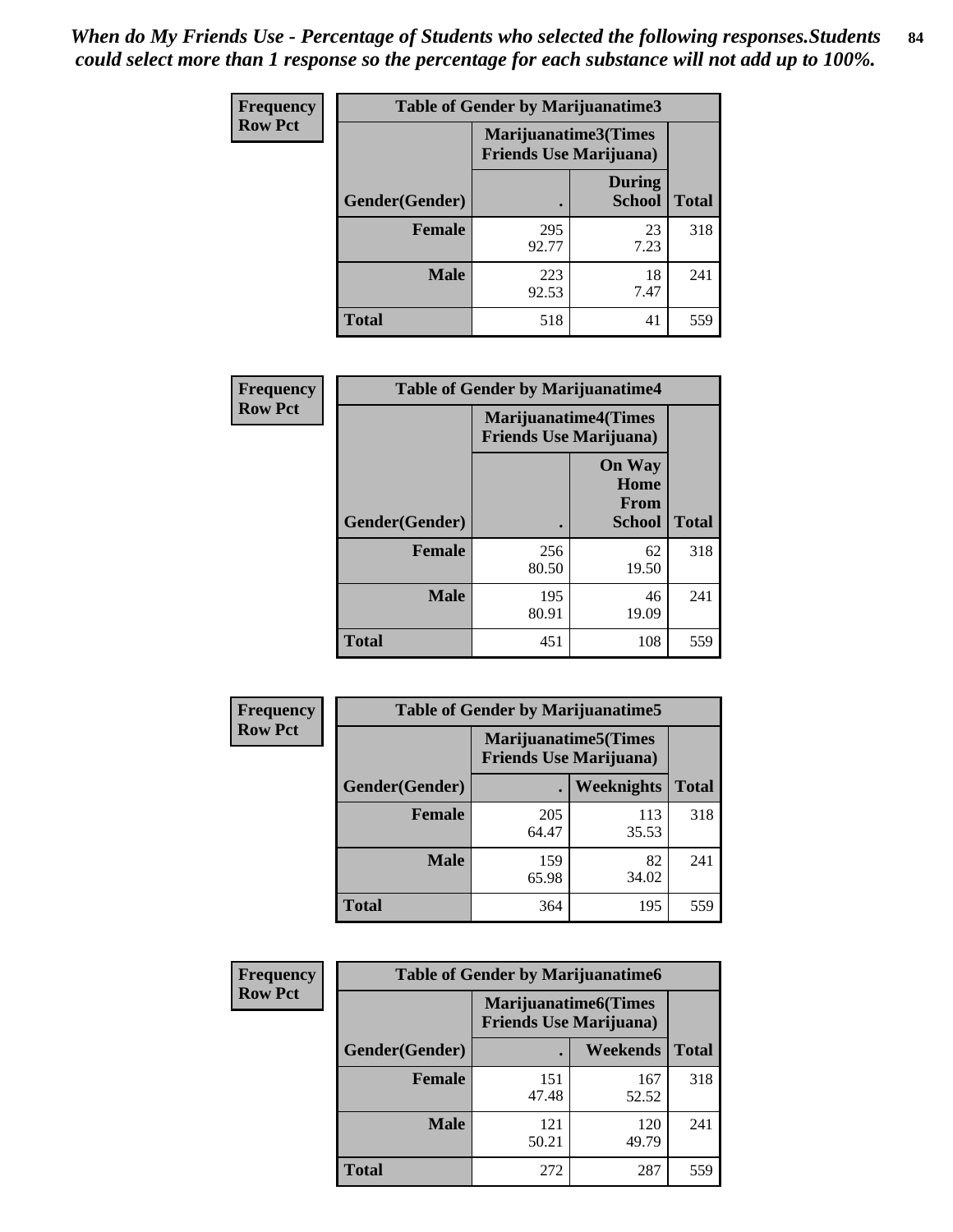*When do My Friends Use - Percentage of Students who selected the following responses.Students could select more than 1 response so the percentage for each substance will not add up to 100%.* **85**

| <b>Frequency</b> | <b>Table of Gender by Otherdrugtime1</b> |                                                                                    |              |              |  |
|------------------|------------------------------------------|------------------------------------------------------------------------------------|--------------|--------------|--|
| <b>Row Pct</b>   |                                          | <b>Otherdrugtime1</b> (Times<br><b>Friends Use Other</b><br><b>Illegal Drugs</b> ) |              |              |  |
|                  | Gender(Gender)                           |                                                                                    | Do Not Use   | <b>Total</b> |  |
|                  | <b>Female</b>                            | 77<br>24.21                                                                        | 241<br>75.79 | 318          |  |
|                  | <b>Male</b>                              | 53<br>21.99                                                                        | 188<br>78.01 | 241          |  |
|                  | <b>Total</b>                             | 130                                                                                | 429          | 559          |  |

| Frequency      | <b>Table of Gender by Otherdrugtime2</b> |                        |                                                         |              |
|----------------|------------------------------------------|------------------------|---------------------------------------------------------|--------------|
| <b>Row Pct</b> |                                          | <b>Illegal Drugs</b> ) | <b>Otherdrugtime2(Times</b><br><b>Friends Use Other</b> |              |
|                | <b>Gender</b> (Gender)                   |                        | On Way to<br><b>School</b>                              | <b>Total</b> |
|                | <b>Female</b>                            | 296<br>93.08           | 22<br>6.92                                              | 318          |
|                | <b>Male</b>                              | 218<br>90.46           | 23<br>9.54                                              | 241          |
|                | <b>Total</b>                             | 514                    | 45                                                      | 559          |

| Frequency      | <b>Table of Gender by Otherdrugtime3</b> |                        |                                                  |              |
|----------------|------------------------------------------|------------------------|--------------------------------------------------|--------------|
| <b>Row Pct</b> |                                          | <b>Illegal Drugs</b> ) | Otherdrugtime3(Times<br><b>Friends Use Other</b> |              |
|                | Gender(Gender)                           |                        | <b>During</b><br><b>School</b>                   | <b>Total</b> |
|                | <b>Female</b>                            | 297<br>93.40           | 21<br>6.60                                       | 318          |
|                | <b>Male</b>                              | 223<br>92.53           | 18<br>7.47                                       | 241          |
|                | <b>Total</b>                             | 520                    | 39                                               | 559          |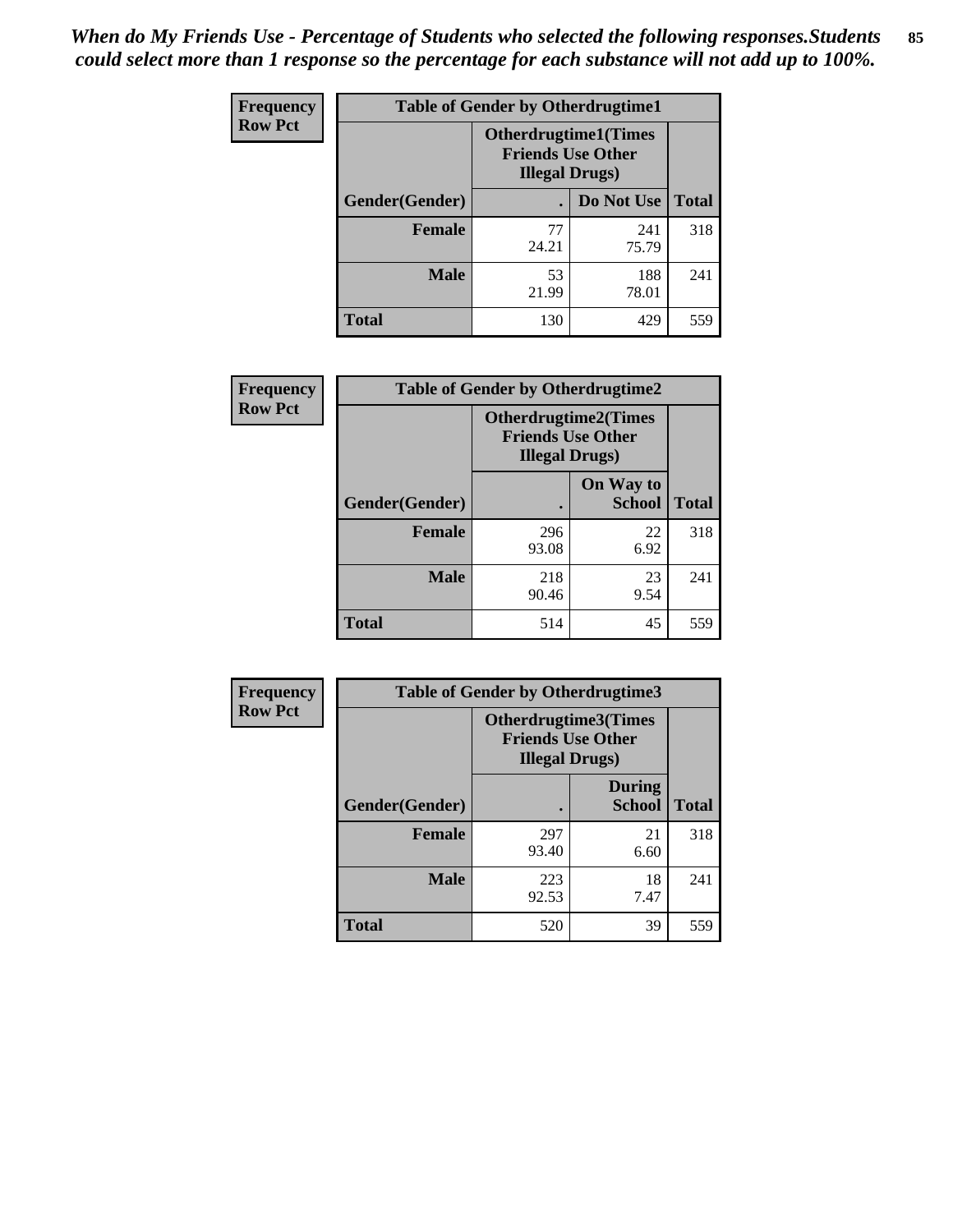*When do My Friends Use - Percentage of Students who selected the following responses.Students could select more than 1 response so the percentage for each substance will not add up to 100%.* **86**

| <b>Frequency</b> | <b>Table of Gender by Otherdrugtime4</b> |                                                    |                                                       |              |
|------------------|------------------------------------------|----------------------------------------------------|-------------------------------------------------------|--------------|
| <b>Row Pct</b>   |                                          | <b>Friends Use Other</b><br><b>Illegal Drugs</b> ) | <b>Otherdrugtime4(Times</b>                           |              |
|                  | Gender(Gender)                           |                                                    | <b>On Way</b><br>Home<br><b>From</b><br><b>School</b> | <b>Total</b> |
|                  | <b>Female</b>                            | 293<br>92.14                                       | 25<br>7.86                                            | 318          |
|                  | <b>Male</b>                              | 217<br>90.04                                       | 24<br>9.96                                            | 241          |
|                  | <b>Total</b>                             | 510                                                | 49                                                    | 559          |

| Frequency      | <b>Table of Gender by Otherdrugtime5</b> |                                                                                    |             |              |
|----------------|------------------------------------------|------------------------------------------------------------------------------------|-------------|--------------|
| <b>Row Pct</b> |                                          | <b>Otherdrugtime5</b> (Times<br><b>Friends Use Other</b><br><b>Illegal Drugs</b> ) |             |              |
|                | Gender(Gender)                           |                                                                                    | Weeknights  | <b>Total</b> |
|                | <b>Female</b>                            | 266<br>83.65                                                                       | 52<br>16.35 | 318          |
|                | <b>Male</b>                              | 200<br>82.99                                                                       | 41<br>17.01 | 241          |
|                | <b>Total</b>                             | 466                                                                                | 93          | 559          |

| <b>Frequency</b> | <b>Table of Gender by Otherdrugtime6</b> |                                                                                   |             |              |
|------------------|------------------------------------------|-----------------------------------------------------------------------------------|-------------|--------------|
| <b>Row Pct</b>   |                                          | <b>Otherdrugtime6(Times</b><br><b>Friends Use Other</b><br><b>Illegal Drugs</b> ) |             |              |
|                  | Gender(Gender)                           |                                                                                   | Weekends    | <b>Total</b> |
|                  | <b>Female</b>                            | 239<br>75.16                                                                      | 79<br>24.84 | 318          |
|                  | <b>Male</b>                              | 186<br>77.18                                                                      | 55<br>22.82 | 241          |
|                  | <b>Total</b>                             | 425                                                                               | 134         | 559          |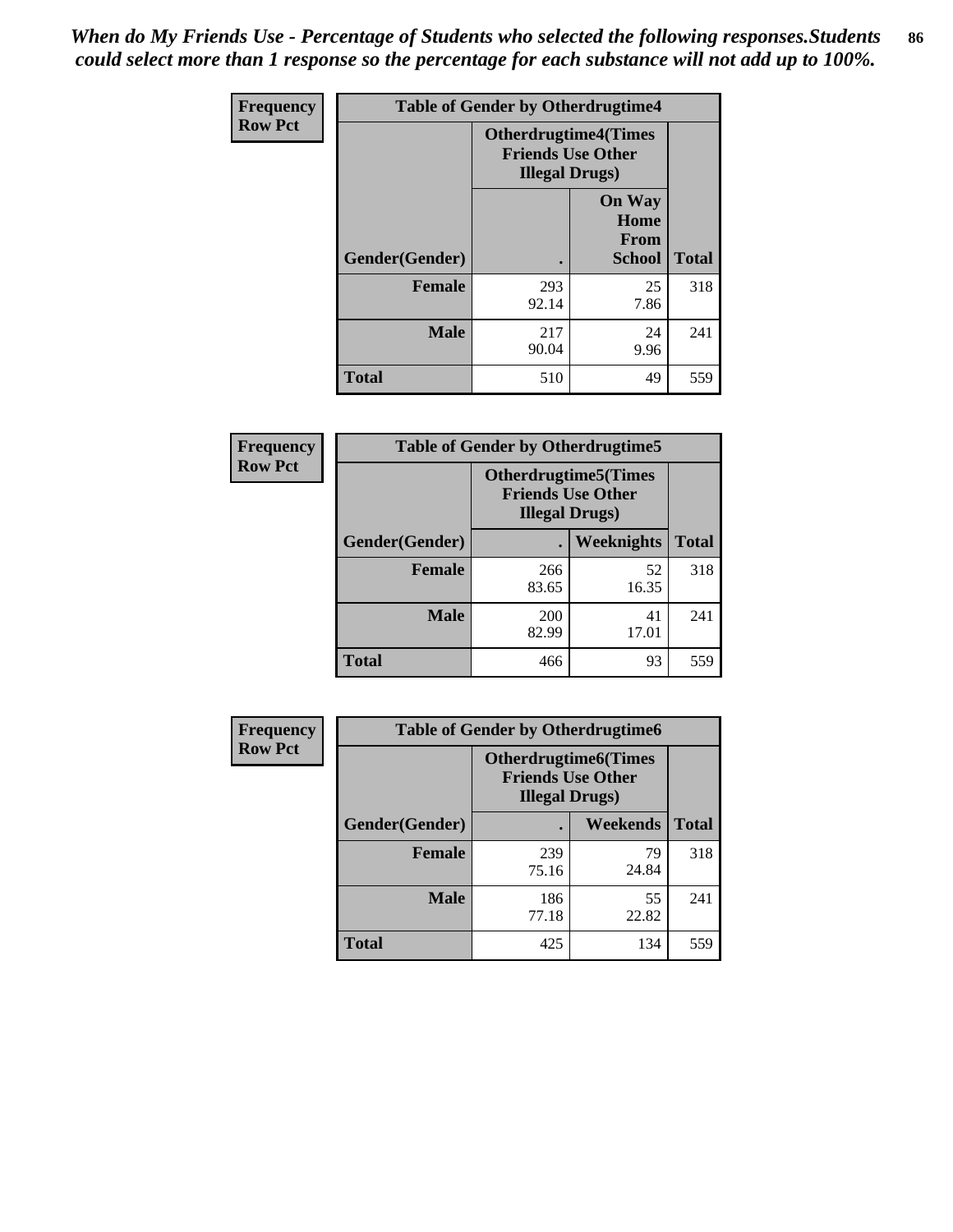# *Other Questions* **87**

| <b>Frequency</b> | <b>Table of Gender by Educationalcohol</b> |                                                                                                                                       |                |              |  |
|------------------|--------------------------------------------|---------------------------------------------------------------------------------------------------------------------------------------|----------------|--------------|--|
| <b>Row Pct</b>   |                                            | <b>Educationalcohol</b> (I<br>have been taught<br>about alcohol,<br>tobacco,<br>and other drugs<br>within the last year<br>at school) |                |              |  |
|                  | Gender(Gender)                             | <b>Yes</b>                                                                                                                            | N <sub>0</sub> | <b>Total</b> |  |
|                  | <b>Female</b>                              | 234<br>73.58                                                                                                                          | 84<br>26.42    | 318          |  |
|                  | <b>Male</b>                                | 167<br>69.29                                                                                                                          | 74<br>30.71    | 241          |  |
|                  | <b>Total</b>                               | 401                                                                                                                                   | 158            | 559          |  |

| Frequency      | <b>Table of Gender by Rodedrinking</b> |                                                                                                                     |                |              |  |
|----------------|----------------------------------------|---------------------------------------------------------------------------------------------------------------------|----------------|--------------|--|
| <b>Row Pct</b> |                                        | Rodedrinking(In<br>the past 30 days I<br>have ridden in a<br>car with a driver<br>who had been<br>drinking alcohol) |                |              |  |
|                | Gender(Gender)                         | Yes                                                                                                                 | N <sub>0</sub> | <b>Total</b> |  |
|                | <b>Female</b>                          | 50<br>15.72                                                                                                         | 268<br>84.28   | 318          |  |
|                | <b>Male</b>                            | 32<br>13.28                                                                                                         | 209<br>86.72   | 241          |  |
|                | <b>Total</b>                           | 82                                                                                                                  | 477            | 559          |  |

| Frequency      | <b>Table of Gender by Drugsschool</b> |                                                                                                                                     |                |              |  |
|----------------|---------------------------------------|-------------------------------------------------------------------------------------------------------------------------------------|----------------|--------------|--|
| <b>Row Pct</b> |                                       | <b>Drugsschool</b> (During<br>the past 12 months,<br>I have been offered,<br>sold,<br>or given illegal drugs<br>on school property) |                |              |  |
|                | Gender(Gender)                        | <b>Yes</b>                                                                                                                          | N <sub>0</sub> | <b>Total</b> |  |
|                | <b>Female</b>                         | 65<br>20.44                                                                                                                         | 253<br>79.56   | 318          |  |
|                | <b>Male</b>                           | 50<br>20.75                                                                                                                         | 191<br>79.25   | 241          |  |
|                | <b>Total</b>                          | 115                                                                                                                                 | 444            | 559          |  |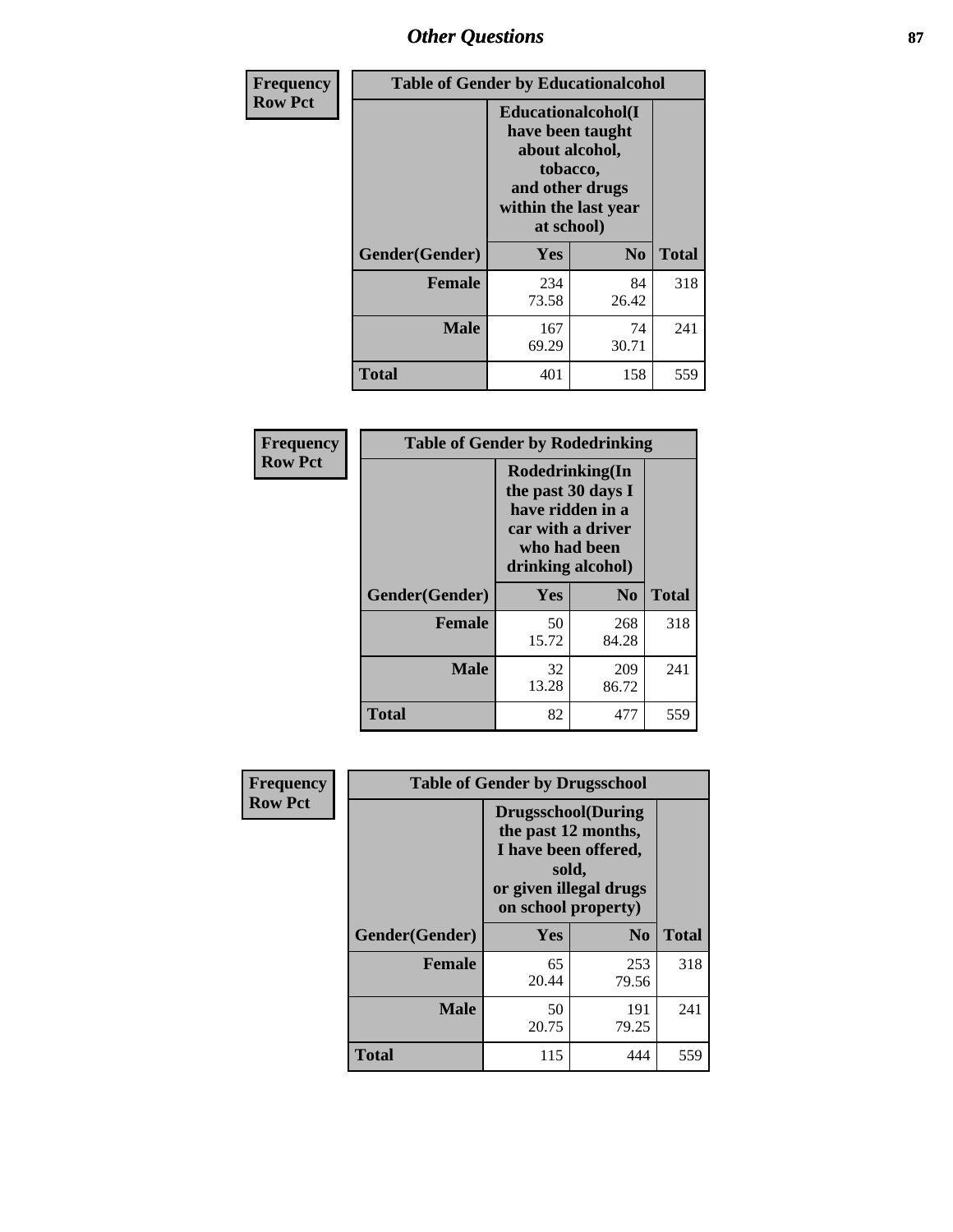# *Other Questions* **88**

**Frequency Row Pct**

| <b>Table of Gender by Bingedrinking</b> |                            |                                                                                                         |                   |                        |                        |                               |                   |              |
|-----------------------------------------|----------------------------|---------------------------------------------------------------------------------------------------------|-------------------|------------------------|------------------------|-------------------------------|-------------------|--------------|
|                                         |                            | Bingedrinking(I have drunk five or more<br>drinks of alcohol at one sitting during the<br>last 30 days) |                   |                        |                        |                               |                   |              |
| <b>Gender</b> (Gender)                  | $\mathbf 0$<br><b>Days</b> | 1 or<br>days                                                                                            | 3 to<br>5<br>days | 6 to<br>9<br>days      | 10<br>to<br>19<br>days | <b>20</b><br>to<br>29<br>days | All<br>30<br>days | <b>Total</b> |
| Female                                  | 277<br>87.11               | 15<br>4.72                                                                                              | 10<br>3.14        | 4<br>1.26              | 6<br>1.89              | 2<br>0.63                     | 4<br>1.26         | 318          |
| <b>Male</b>                             | 193<br>80.08               | 11<br>4.56                                                                                              | 11<br>4.56        | $\overline{2}$<br>0.83 | 12<br>4.98             | 5<br>2.07                     | 7<br>2.90         | 241          |
| <b>Total</b>                            | 470                        | 26                                                                                                      | 21                | 6                      | 18                     | 7                             | 11                | 559          |

| Frequency      | <b>Table of Gender by Educationaids</b> |                                                                                                 |                |              |  |
|----------------|-----------------------------------------|-------------------------------------------------------------------------------------------------|----------------|--------------|--|
| <b>Row Pct</b> |                                         | <b>Educationaids</b> (I<br>have been taught<br>about HIV/AIDS<br>at school in the<br>past year) |                |              |  |
|                | Gender(Gender)                          | Yes                                                                                             | N <sub>0</sub> | <b>Total</b> |  |
|                | <b>Female</b>                           | 205<br>64.47                                                                                    | 113<br>35.53   | 318          |  |
|                | <b>Male</b>                             | 165<br>68.46                                                                                    | 76<br>31.54    | 241          |  |
|                | <b>Total</b>                            | 370                                                                                             | 189            | 559          |  |

| <b>Frequency</b> | <b>Table of Gender by Suicideconsider</b> |                 |                |              |
|------------------|-------------------------------------------|-----------------|----------------|--------------|
| <b>Row Pct</b>   |                                           | Suicideconsider |                |              |
|                  | Gender(Gender)                            | Yes             | N <sub>0</sub> | <b>Total</b> |
|                  | <b>Female</b>                             | 35<br>11.01     | 283<br>88.99   | 318          |
|                  | <b>Male</b>                               | 15<br>6.22      | 226<br>93.78   | 241          |
|                  | <b>Total</b>                              | 50              | 509            | 559          |